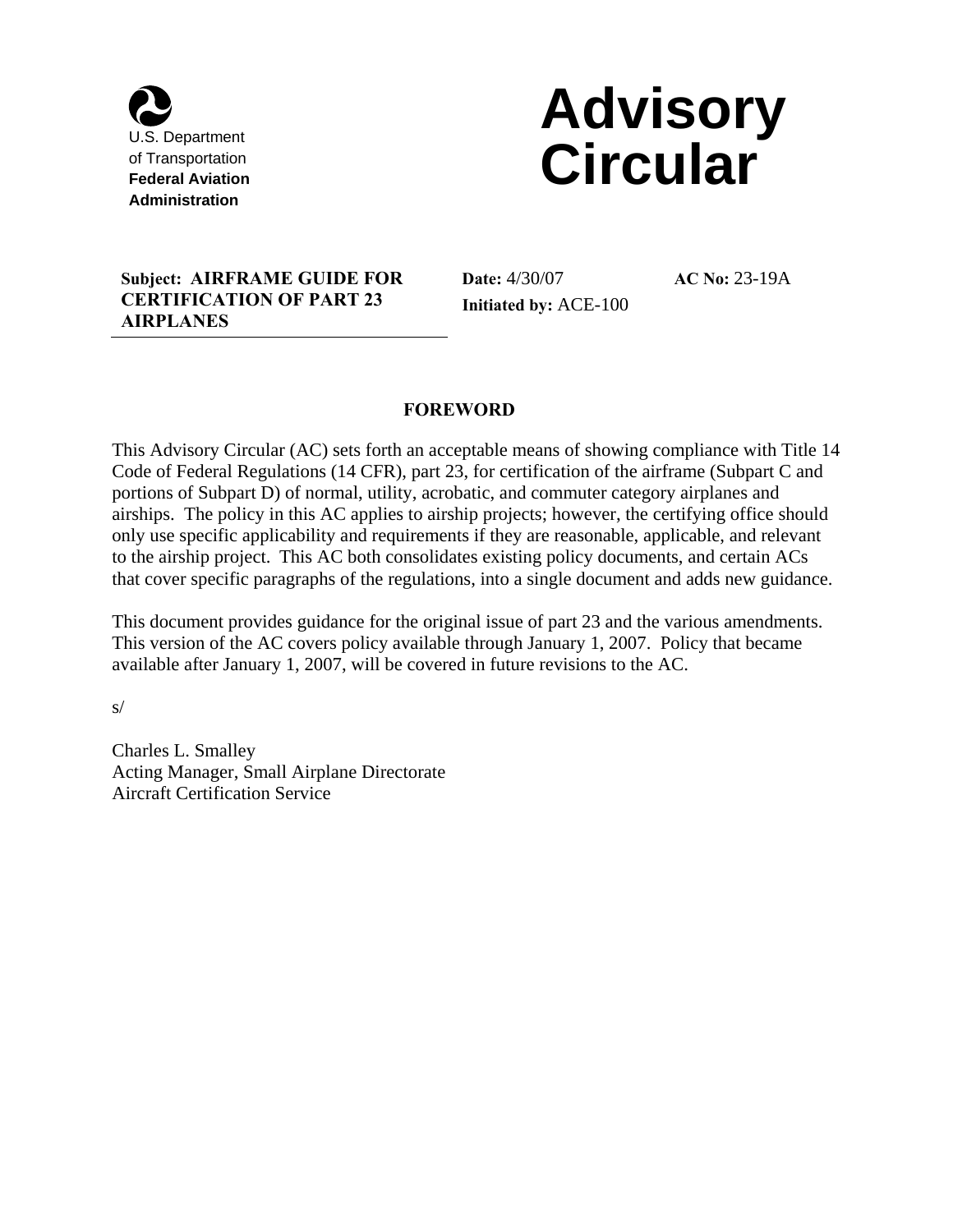## **CONTENTS**

# Section

# **PAGE**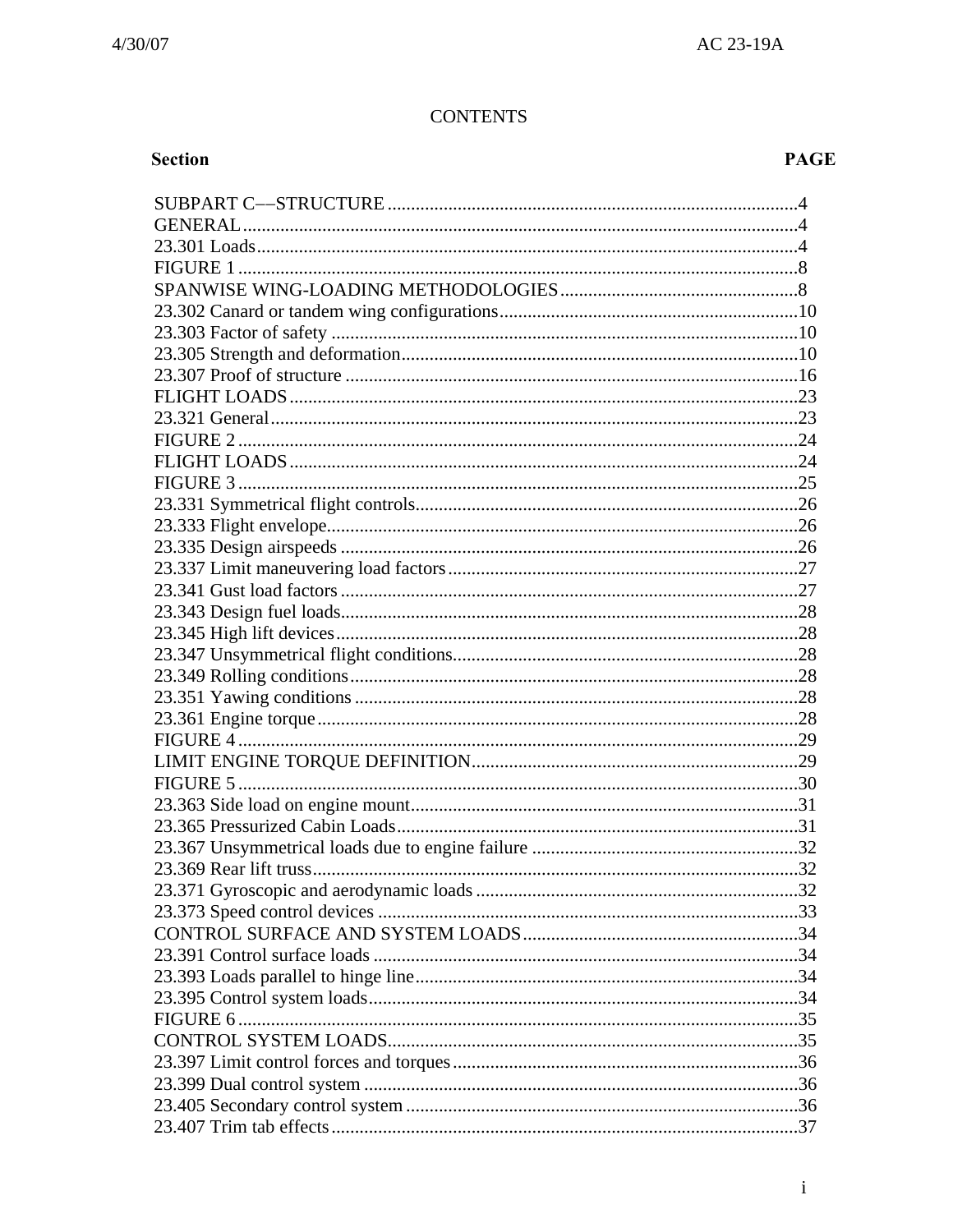| HORIZONTAL STABILIZING AND BALANCING SURFACES 38 |  |
|--------------------------------------------------|--|
|                                                  |  |
|                                                  |  |
|                                                  |  |
|                                                  |  |
|                                                  |  |
|                                                  |  |
|                                                  |  |
|                                                  |  |
|                                                  |  |
|                                                  |  |
|                                                  |  |
|                                                  |  |
|                                                  |  |
|                                                  |  |
|                                                  |  |
|                                                  |  |
|                                                  |  |
|                                                  |  |
|                                                  |  |
|                                                  |  |
|                                                  |  |
|                                                  |  |
|                                                  |  |
|                                                  |  |
|                                                  |  |
|                                                  |  |
|                                                  |  |
|                                                  |  |
|                                                  |  |
|                                                  |  |
|                                                  |  |
|                                                  |  |
|                                                  |  |
|                                                  |  |
|                                                  |  |
|                                                  |  |
|                                                  |  |
|                                                  |  |
|                                                  |  |
|                                                  |  |
|                                                  |  |
|                                                  |  |
|                                                  |  |
|                                                  |  |
|                                                  |  |
|                                                  |  |
|                                                  |  |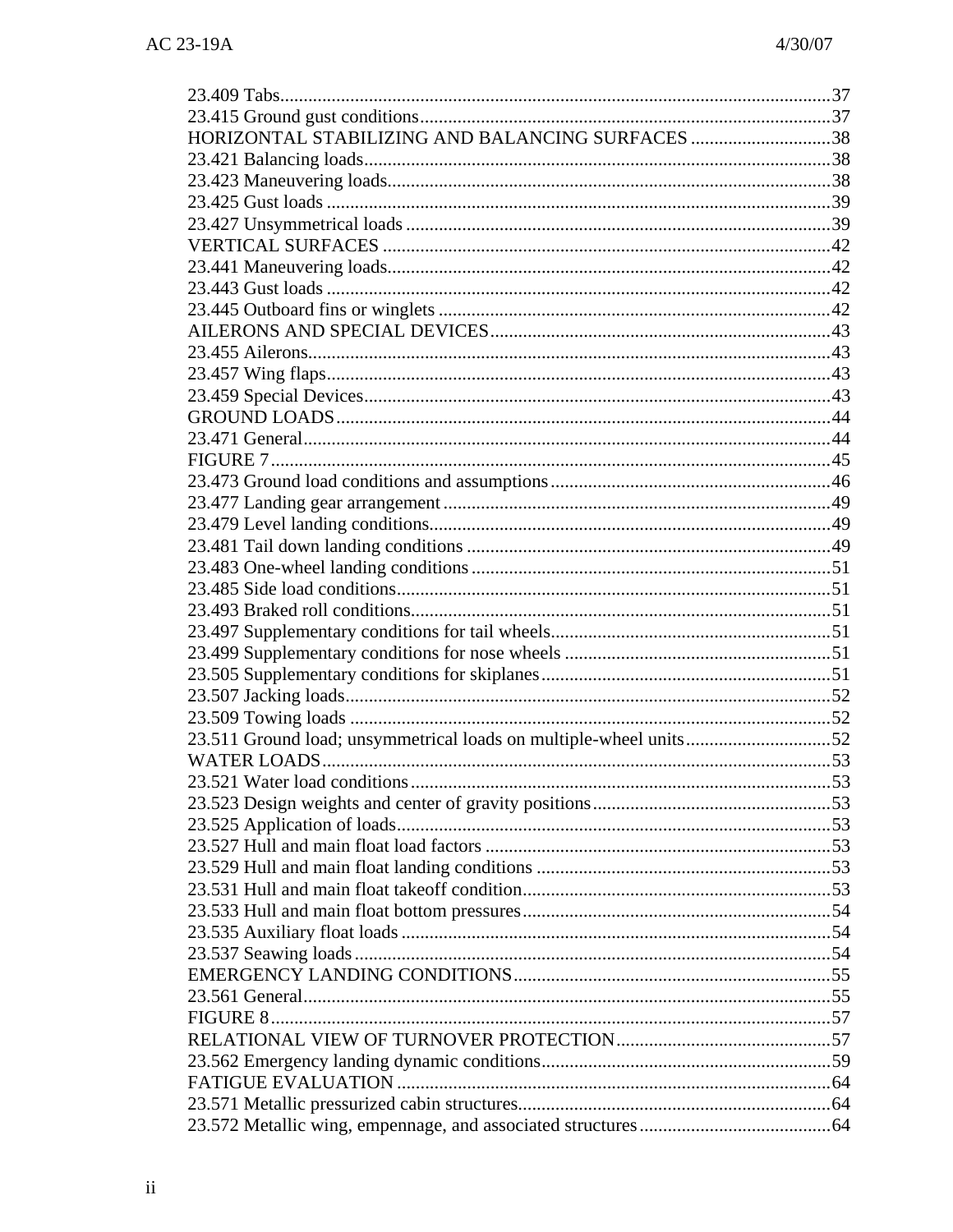| 23.574 Metallic damage tolerance and fatigue evaluation of commuter category |  |
|------------------------------------------------------------------------------|--|
|                                                                              |  |
|                                                                              |  |
|                                                                              |  |
|                                                                              |  |
|                                                                              |  |
|                                                                              |  |
|                                                                              |  |
|                                                                              |  |
|                                                                              |  |
|                                                                              |  |
|                                                                              |  |
|                                                                              |  |
|                                                                              |  |
|                                                                              |  |
|                                                                              |  |
|                                                                              |  |
|                                                                              |  |
|                                                                              |  |
|                                                                              |  |
|                                                                              |  |
|                                                                              |  |
|                                                                              |  |
|                                                                              |  |
|                                                                              |  |
|                                                                              |  |
|                                                                              |  |
|                                                                              |  |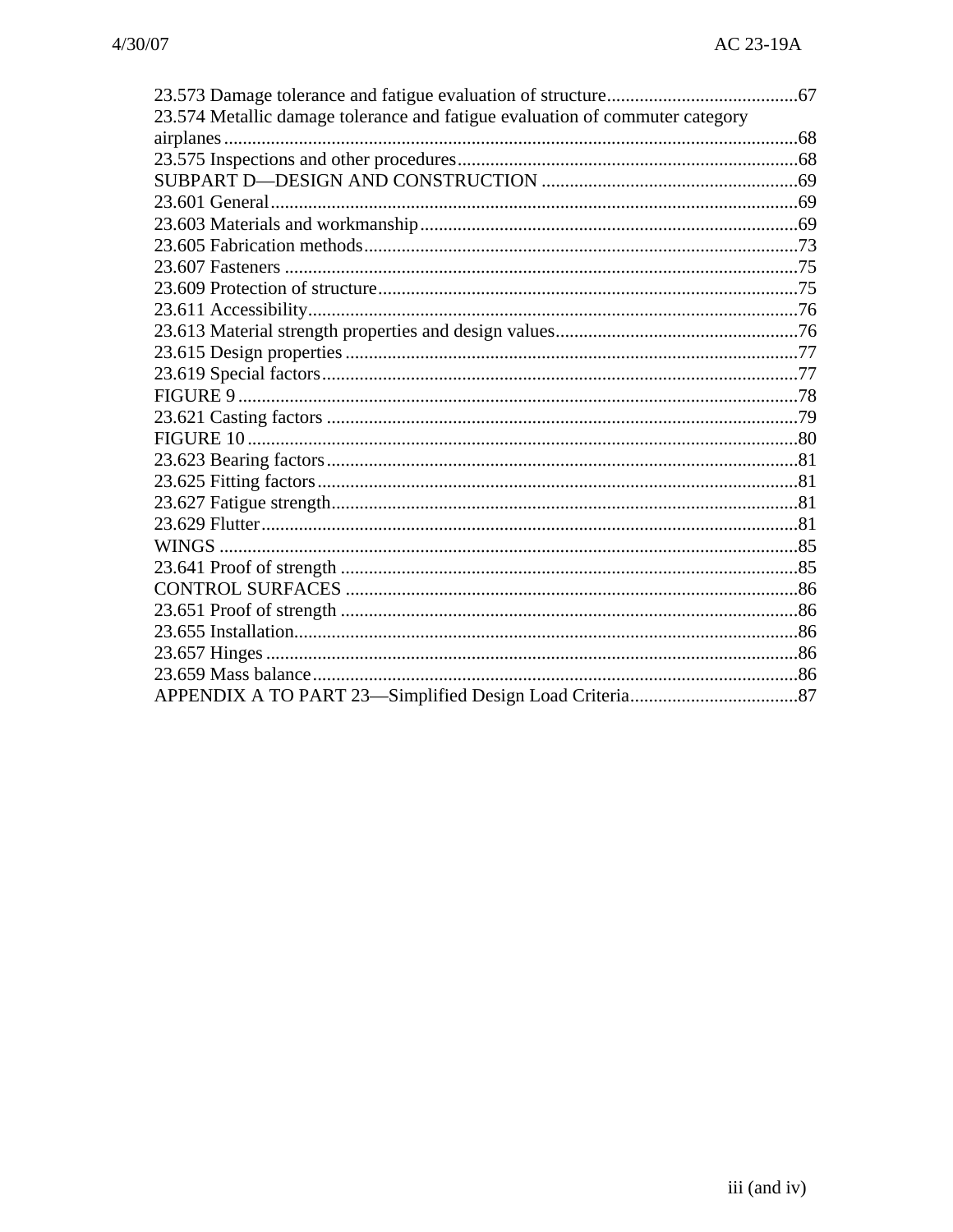**1. What is the purpose of this advisory circular (AC)?** This advisory circular (AC) provides information and guidance on an acceptable means, but not the only means, to comply with Title 14 of the Code of Federal Regulations (14 CFR) part 23, Subpart C, and portions of Subpart D. However, if you use the means described in the AC, you must follow it in all important respects. This AC consolidates the substance of existing Civil Aeronautics Administration (CAA) and Federal Aviation Administration (FAA) letters into a single reference. It also presents information from certain existing AC's that cover general topics and specific airworthiness standards. This AC is not mandatory and does not constitute a regulation.

## **2. Who does this AC apply to?**

**a.** This AC applies to any interested party that wants to certify an airplane to part 23 regulations.

**b.** This material has no legal status. However, to encourage standardization during the certification process, the FAA recommends that the applicant consider this guidance during each small airplane type certificate and supplemental type certificate project.

**3. Does this AC cancel any previous AC's?** Yes. The following AC is cancelled:

AC 23-19, Airframe Guide for Certification of Part 23 Airplanes.

**4. What is the background of this guidance material?** This AC is current with the airworthiness standards that appear in part 23 through Amendment 23-51, effective March 11, 1996, and policy issued through January 1, 2007. This information spans approximately 30 years of FAA and CAA letter-written aviation guidance. It includes some historical guidance that dates from Civil Air Regulations (CAR) 3 and the earlier CAR 04.

#### **5. How is this advisory circular organized?**

**a.** The paragraph headings are keyed to part 23. This AC includes all the regulatory topics found in part 23 Subpart C, and in Subpart D through CONTROL SURFACES.

**b.** Each AC paragraph matches with the applicable part 23 section for the corresponding amendment shown in the title.

**c.** Reference to AC information appears without the section "§" symbol, for example, "23.301."

**d.** Any reference to the like-numbered airworthiness standard is shown with a section symbol, for example, "§ 23.301."

**e.** When "Original" appears as the amendment number applicable to a specified section, it specifies that part 23 of the 14 CFR effective February 1, 1965, unchanged by any later amendment, applies to that section. As part 23 changes are introduced by new amendments, the FAA will make appropriate revisions to this AC.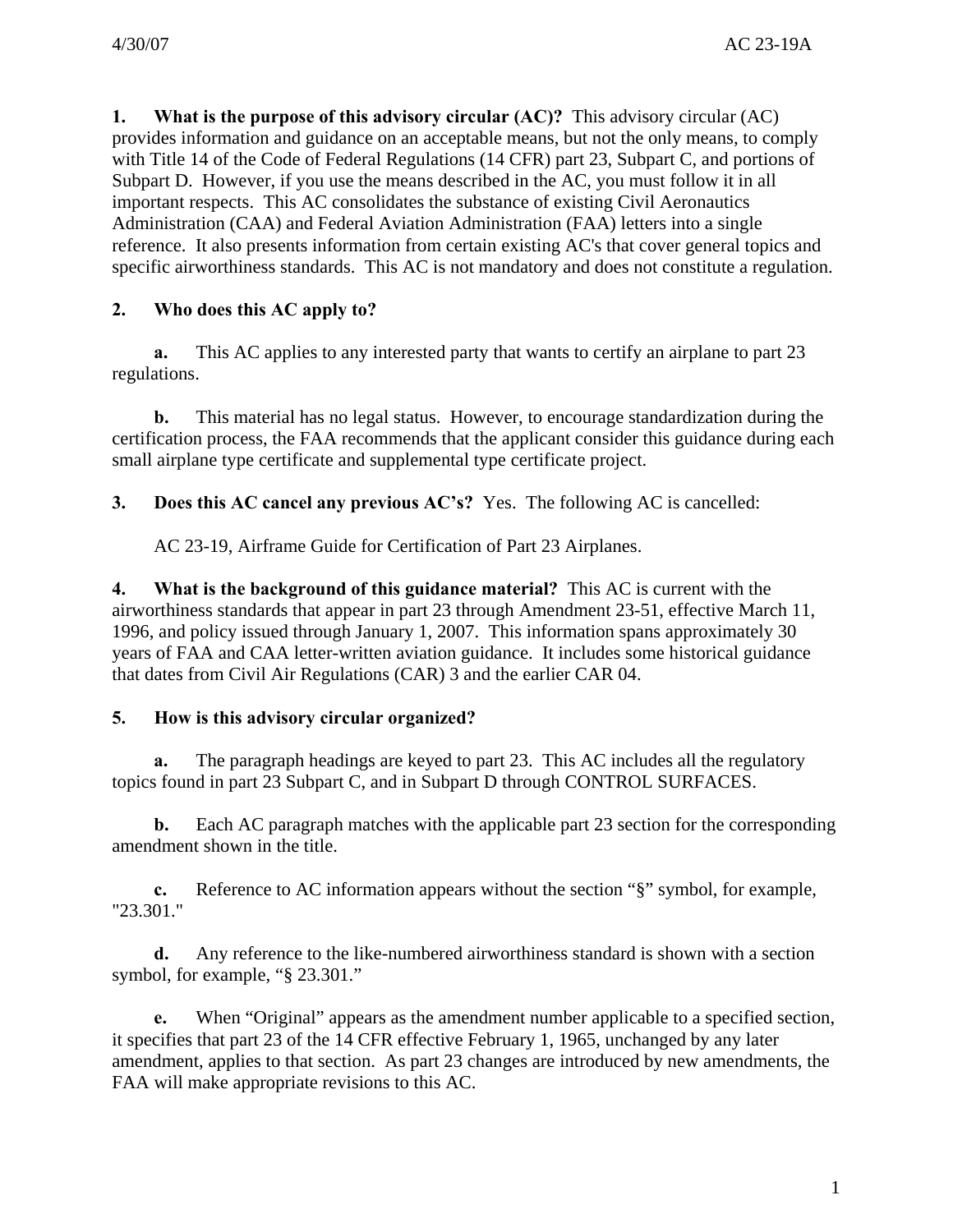#### **6. Are there any related publications, and where can they be found?**

**a.** Yes. You may get copies of current editions of the following publications free from:

U.S. Department of Transportation Subsequent Distribution Office Ardmore East Business Center 3341 Q 75th Avenue Landover, MD 20785

**b.** Some of these publications are also available on the Internet at http://www.faa.gov. The related publications include:

**(1)** AC 20-33B, Technical Information Regarding Civil Aeronautics Manuals 1, 3, 4a, 4b, 5, 6, 7, 8, 9, 13, and 14;

**(2)** AC 20-44, Glass Fiber Fabric for Aircraft Covering;

**(3)** AC 20-71, Dual Locking Devices on Fasteners;

**(4)** AC 20-107A, Composite Aircraft Structure;

**(5)** AC 20-146, Methodology for Dynamic Seat Certification by Analysis for Use in Parts 23, 25, 27, and 29 Airplanes and Rotorcraft;

**(6)** AC 21.25-1, Issuance of Type Certificate: Restricted Category Agricultural Airplanes;

**(7)** AC 23-9, Evaluation of Flight Loads on Small Airplanes with T, V, +, or Y Empennage Configurations;

**(8)** AC 23-13, Fatigue and Fail-Safe Evaluation of Flight Structure and Pressurized Cabin for Part 23 Airplanes;

**(9)** AC 23-15A, Small Airplane Certification Compliance Program;

**(10)** Advisory Circular 23-20, Acceptance Guidance on Material Procurement and Process Specifications for Polymer Matrix Composite Systems;

**(11)** AC 23.562-1, Dynamic Testing of Part 23 Airplane Seat/Restraint Systems and Occupant Protection;

**(12)** AC 23.629-1A, Means of Compliance with Section 23.629, Flutter;

**(13)** AC 25.571-1C, Damage Tolerance and Fatigue Evaluation of Structure;

**(14)** AC 183.29-1 (latest revision), Designated Engineering Representatives Consultant Directory;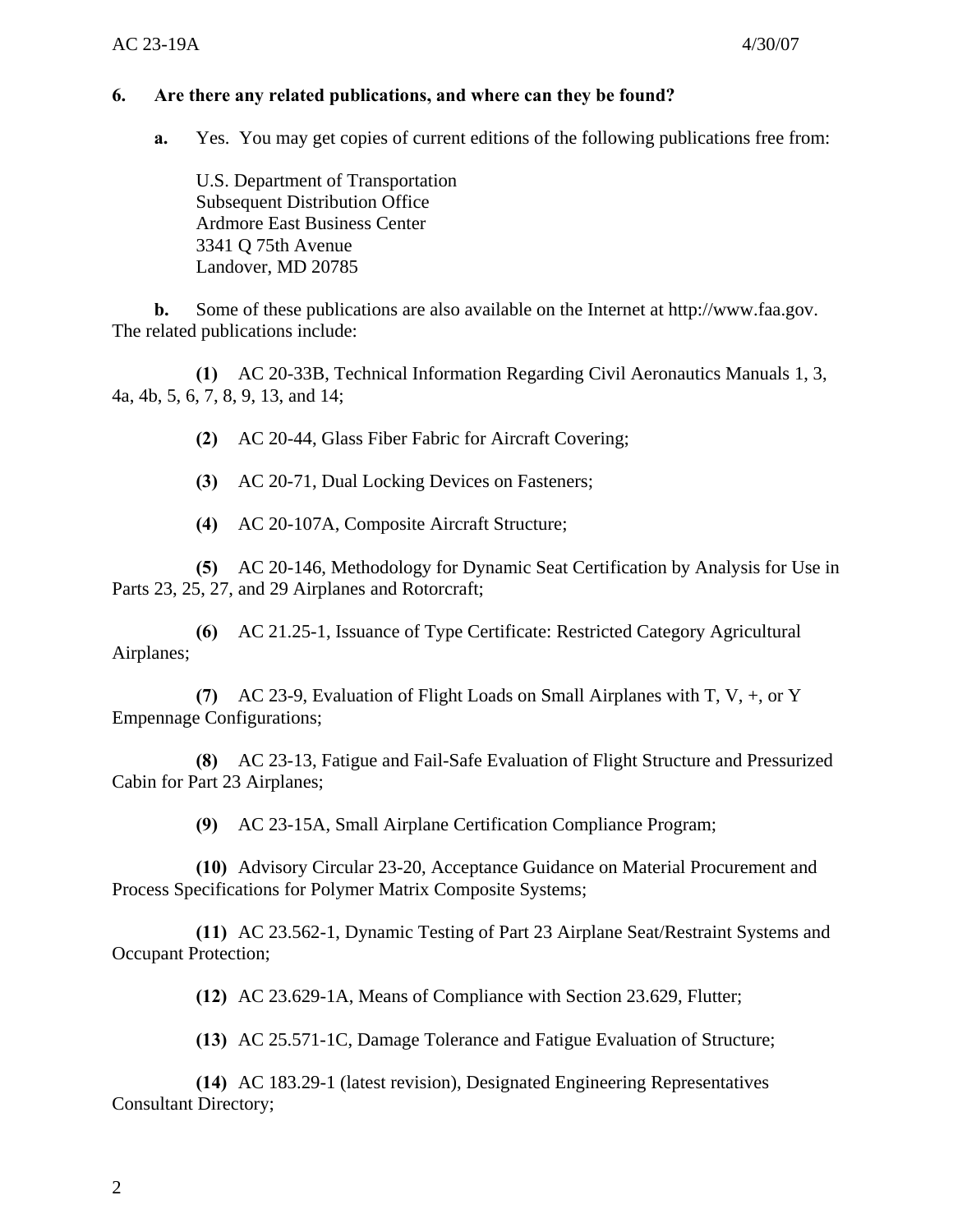**(15)** Policy Statement PS-ACE100-2001-006, "Static Strength Substantiation of Composite Airplane Structure"

**(16)** Policy Statement PS-ACE100-2002-006, "Material Qualification and Equivalency for Polymer Matrix Composite Material Systems"

**(17)** Policy Statement PS-ACE100-2004-10030, "Substantiation of Secondary Composite Structures"

**(18)** Policy Statement PS-ACE100-2005-10038, "Bonded Joints and Structures – Technical Issues and Certification Considerations"

**(19)** FAA Order 8110.4C, Type Certification;

**(20)** FAA Order 8100.5A, Aircraft Certification Service Mission, Responsibilities, and Relationships, and Programs;

- **(21)** TSO-C27, Twin Seaplane Floats.
- **(22)** Civil Aeronautics Manual 04 (CAM 04) Available on the Internet at: http://dotlibrary.specialcollection.net/
- **(23)** Civil Aeronautics Manual 08 (CAM 08) Available on the Internet at: http://dotlibrary.specialcollection.net/
- **c.** In addition, copies of the following publications are available on request from:

Small Airplane Directorate Standards Office Federal Aviation Administration DOT Building 901 Locust Street, Room 301 Kansas City, Missouri 64106

**(1)** ANC-1(1), Spanwise Air-Load Distribution, Army-Navy-Commerce Committee on Aircraft Requirements, 1938

**(2)** ANC-1(2), Chordwise Air-Load Distribution, Army-Navy-Civil Committee on Aircraft Design Criteria, Amendment –1 dated 3 January 1944

**7. Where can I get engineering advice?** See AC 183.29-1 for a list of engineers who are appointed by the FAA to do certain kinds of FAA approval work, and are familiar with the certification process.

**8. Should I Confer with the FAA Aircraft Certification Office Project Engineer?** Yes. An FAA project engineer can be an invaluable guide to the FAA Certification Process and the particular airworthiness standards for airplane design or modification.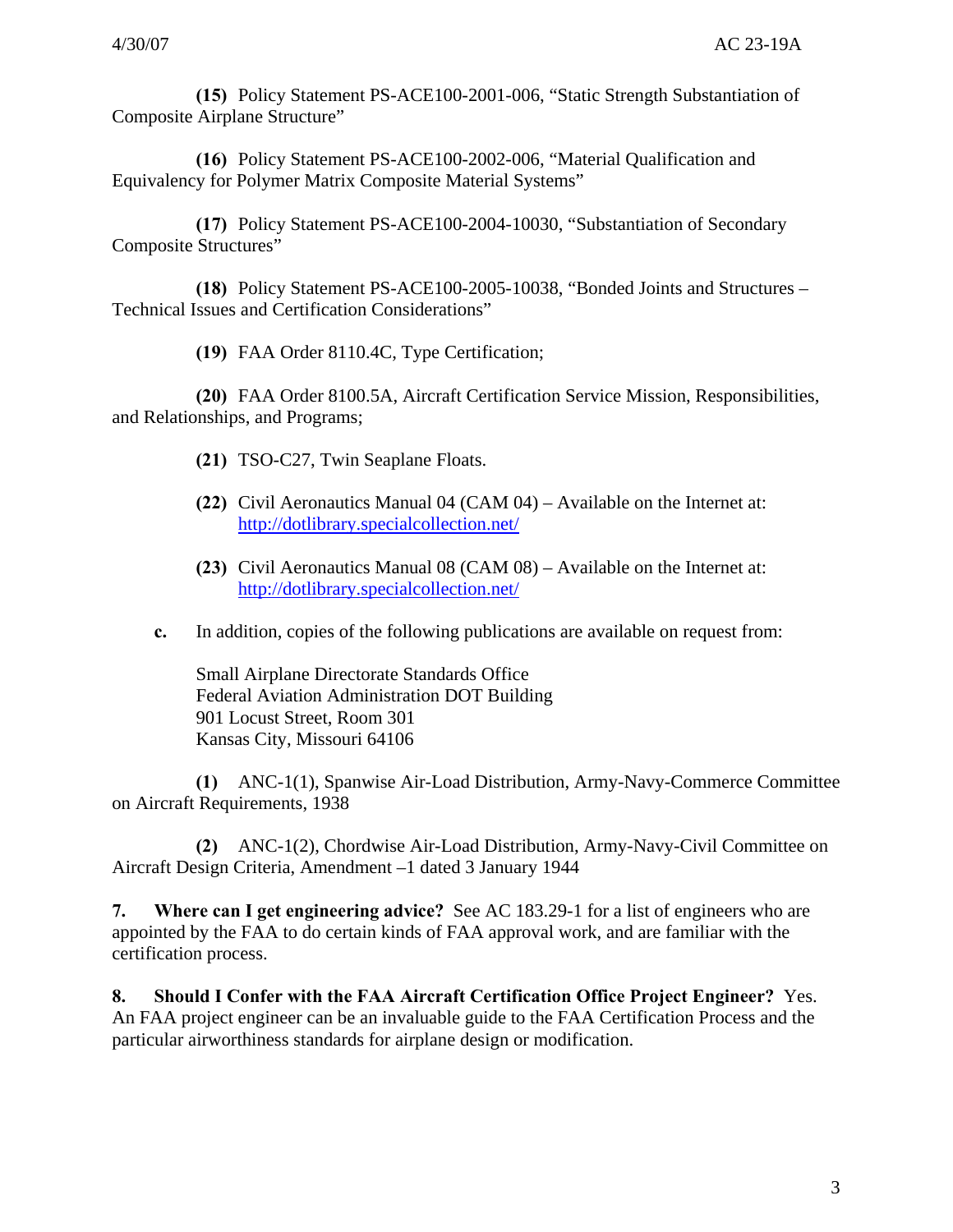## **Airframe Guidance for Certification of Part 23 Airplanes**

## **SUBPART C**−−**STRUCTURE**

#### **GENERAL**

| <b>23.301 Loads</b> | (Amendment 23-48) |
|---------------------|-------------------|

**9. Should references be included in the loads calculations?** Yes. Each Basic Loads calculation should be annotated with the airworthiness standard section for which compliance is shown, for example, use part 23, § 23.301(a); they may also be shown in Design Criteria, Test Plans, Test Reports, and Software Documents.

**10. What effect do cutouts have in structure?** Doors, windows, access holes, etc., in aircraft structure causes redistribution of axial and shear loads, pressure loads, and stiffness changes. Fatigue capabilities may be affected. Damage tolerance capabilities may be affected. Account for all such design changes.

#### **11. Do Biplane designs require any special aerodynamic load criteria?**

**a.** Yes. A previously used typical approach includes:

**(1)** Developing an equivalent single wing (cellule), which aerodynamically represents the biplane wings. Civil Aeronautics Manual 04 (CAM 04), paragraph 217, provides an acceptable method unless the biplane has an unusual amount of stagger or decalage. Also, see CAM 04, Appendix III.

**(2)** Defining wing and tail loads from part 23 load conditions using the equivalent single wing.

**(3)** Distributing the equivalent single wing load between the upper and lower biplane wings. CAM 8, paragraph 212, provides an acceptable method for biplanes with no decalage.

**(4)** Distributing the individual wing-loads spanwise using a method such as Schrenk or ANC-1. (See Figure 1.)

**b.** Other acceptable methods for obtaining aerodynamic parameters for biplanes and other unique configurations include computational fluid dynamic (CFD) codes, including VS-Aero, MG-Aero, and TRANAIR. Applicants should validate the suitability of these codes for their particular configuration. Wind tunnel and flight tests are also acceptable methods of measuring load intensities.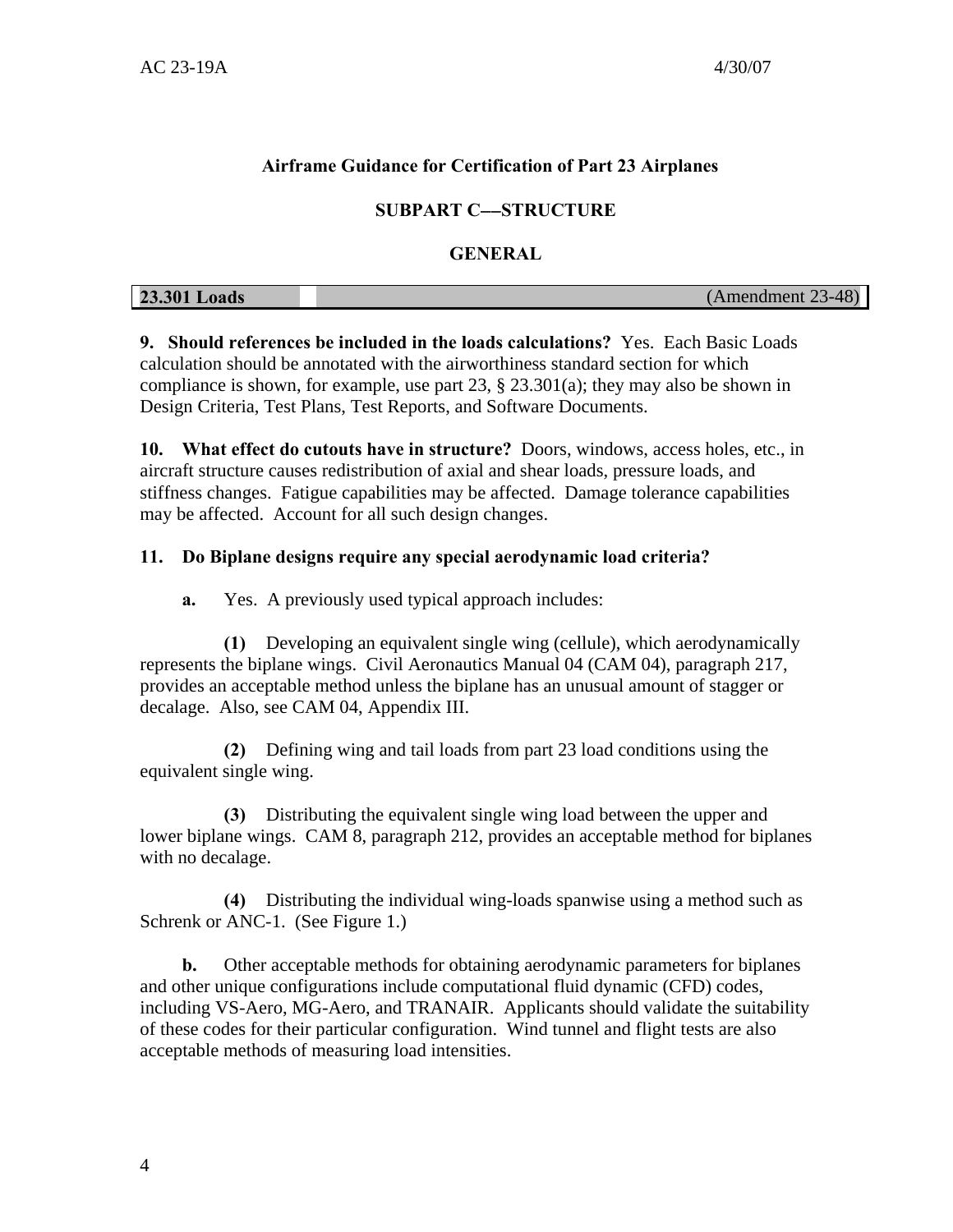**12. What is the effect of increased engine power?** An increase in engine power causes larger loads on, and in, several aircraft structures. A different engine, with different weight, center of gravity (c.g.) and horsepower, will change the inertial, gyroscopic, and aerodynamic loads from those of the previous engine. A changed propeller imparts similar effects on inertial, aerodynamic and gyroscopic loads, which are imposed on airplane structures.

#### **13. Can ultimate load flight tests be used?**

**a.** The FAA discourages attempting ultimate load flight tests unless the applicant understands fully the risks involved, and then the FAA advises caution.

**b.** See "Note" in 23.305, paragraph 22b, of this AC concerning flight tests.

## **14. Can I use wind tunnel data?**

**a.** Wind tunnel tests may be used to measure several parameters used in determining airplane loads. Force models can be used to measure the tail-off and tail-on airplane lift, pitching moment and drag curves, downwash at the tail, and stability and control parameters. Pressure models can be used to obtain the wingspan loading and the pressure distributions on airplane components. Measured pressure distributions are particularly useful in determining loads on secondary structure, including nacelles, canopies, and fairings.

**b.** Lower performance conventional airplanes are commonly designed without the benefit of wind tunnel testing. Conventional, as used here, means an airplane having a main wing at or near the c.g. and an empennage aft of the airplane c.g. Wind tunnel tests are more likely to be useful for airplanes with unconventional configurations, unusual aerodynamic features, or high performance airplanes where compressibility effects cannot be neglected.

**c.** Scaling of test results to full-scale airplane values requires similarity of geometry, Mach Number and Reynolds Number. Similarity of Reynolds Number is the most difficult of these to achieve. Test data acquired at Reynolds Numbers significantly lower than flight may be of little use for certification purposes due to the large corrections that must be applied to the test data. Reynolds Number similarity can be achieved by using large-scale models or pressurized wind tunnels. Boundary layer transition strips or dots are frequently used to model flight scale Reynolds Number effects on a model tested at lower Reynolds Numbers.

**15. How can I determine the span-wise lift distribution?** The span-wise distribution of lift on the wing may be obtained from wind tunnel test, flight test, analysis, or a combination of analysis and test. Figure 1 lists some commonly used span-wise lift distribution analysis methods. In addition to the methods listed in Figure 1, there are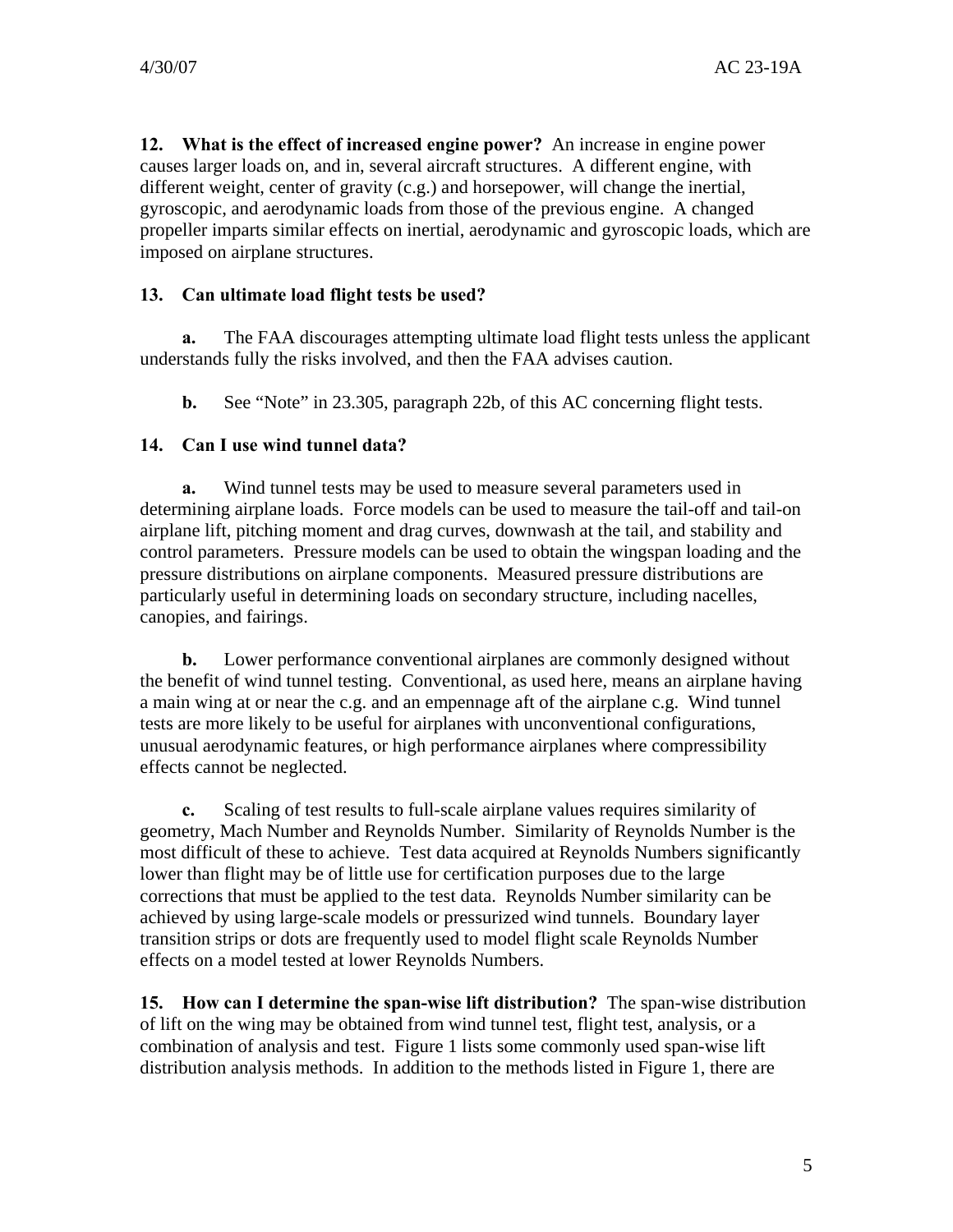various computer codes available that use computation fluid dynamics (CFD), such as, VS-Aero, MG-Aero, and TRANAIR.

**a.** The National Advisory Committee for Aeronautics (NACA) Technical Report 572 reports on the Anderson method. The wings under consideration covered a complete range of taper ratios and aspect ratios from 2 to 20. It does not say that 20 is a limit.

**b.** Reference 1 (page 228) states that NACA Technical Report 585 contains an exact method.

**c.** The "Fourier Series Method" is described in Reference 1 on pages 233 to 242. This is the method in ANC-1 (which has tabular forms for ease of calculation). This method uses lifting line theory, which is good for conventional unswept wings with aspect ratios greater than 5 or 6 (see Reference 1, page 247).

**d.** Weissenger's "Method" (Reference 2) is applicable to straight or swept wings of low or high aspect ratio. This is a modified lifting theory method.

**e.** Schrenk's "Approximation" basically averages the lift forces obtained from an elliptical lift distribution with those obtained from a planform lift distribution. This approximation is accurate for wings that approach an elliptical planform (Reference 1, page 224). This method is contained in Civil Aeronautics Manual (CAM) 04, Appendix IV. The Limitations, in Section 6, state that it applies to the normal range of aspect ratios (from 5 to 12).

**f.** Reference 3 (page 14) lists NACA Technical Reports 572, 585, and 606. The first two of these technical reports are discussed in Items a and b above. Technical Report 606 is titled "Empirical Corrections to the Span Load Distribution at the Tip." Correction is only necessary if the wing is tapered less than 2:1 and has a blunt tip.

**g.** Reference 4 lists several references: 3.5 through 3.12 (see Enclosure 3).

**h.** In the paper titled "Application of Microcomputer Software to the Aerodynamic Design of a Motorglider" *Technical Soaring*, October 1993, the lifting line theory FORTRAN program in Reference 5 (pages 159-164) was used (on an Apple Macintosh Plus computer) to calculate the lift distribution of a 17-meter (55.76 foot) wing (aspect ratio unstated). A comparison was made of the lift distribution calculated by Schrenk's approximation.

**i.** Reference 6 contains a vortex lattice FORTRAN program.

**j.** Reference 7 is an aeroelastic supplement for the NASTRAN finite element program.

**k.** NACA TN 3030 titled, "A Method for Calculating the Subsonic Steady-state Loading on an Airplane with a Wing of Arbitrary Planform and Stiffness" includes both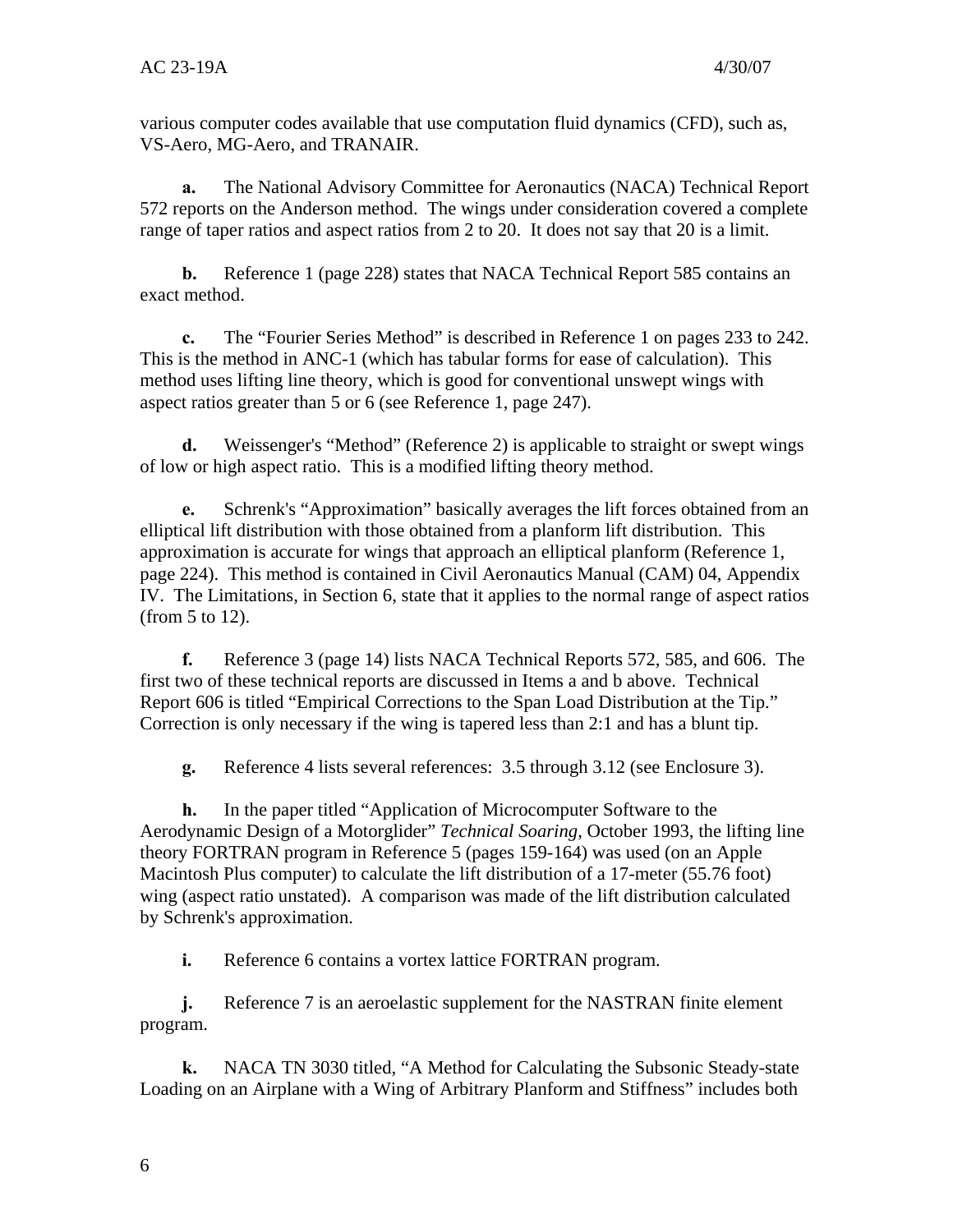the aeroelastic effects and the ability to base the span loading on linearized wind tunnel wing section data. It also allows for correcting wind tunnel model elastics and jig twist.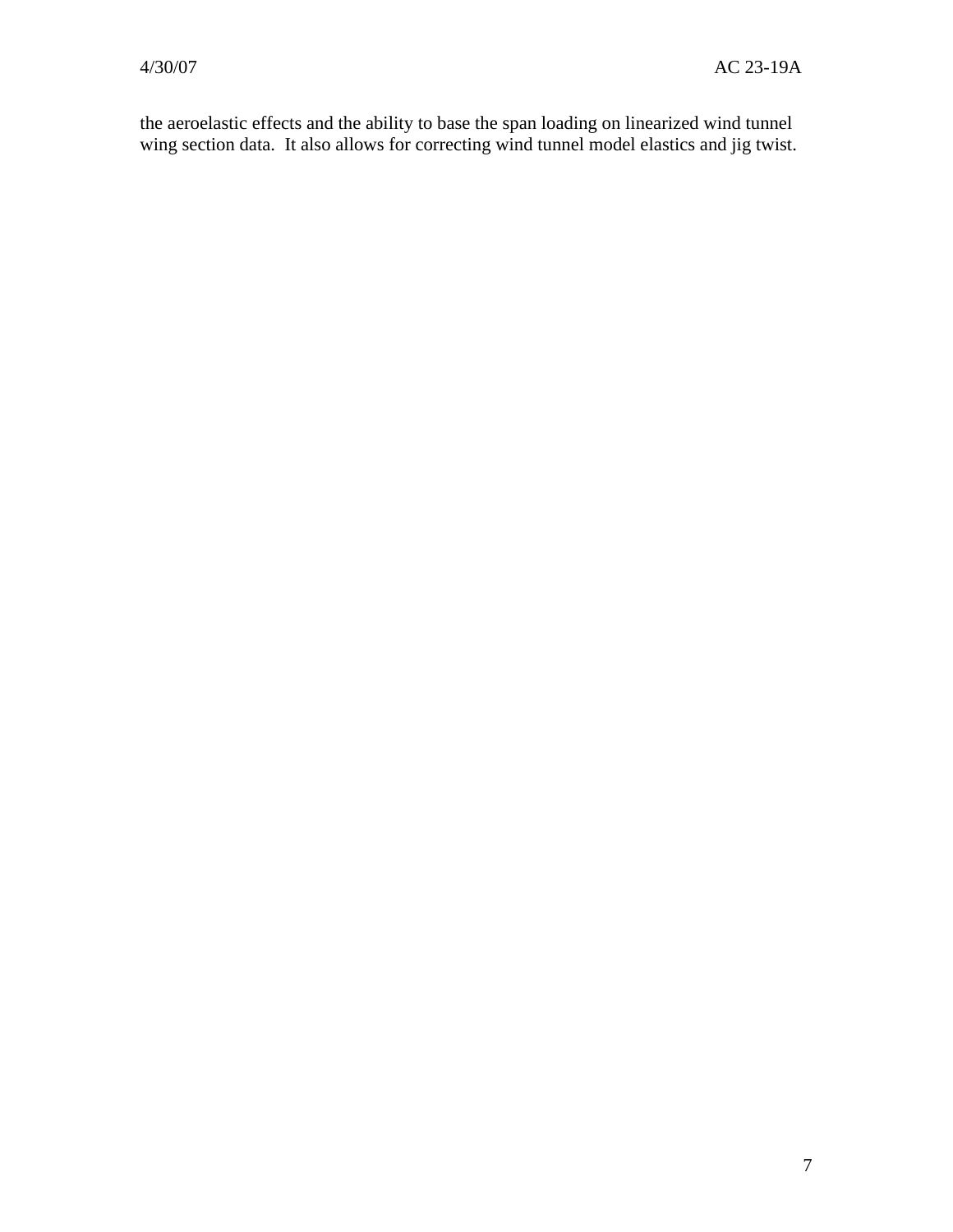| <b>METHOD</b>                                          | <b>APPROACH TO</b><br><b>SOLUTION</b>                                                                                                   | <b>LIMITATIONS</b><br>ON<br><b>APPLICATION</b>                                 | <b>COMMENTS</b>                                                                                                          |
|--------------------------------------------------------|-----------------------------------------------------------------------------------------------------------------------------------------|--------------------------------------------------------------------------------|--------------------------------------------------------------------------------------------------------------------------|
| ANC-1                                                  | Fourier Solution.<br><b>Based on lifting</b><br>line theory. Basic                                                                      | Conventional<br>unswept wings<br>with aspect ratios                            | <b>Exact Solution despite</b><br>limitations of lifting line<br>theory. Similar Methods:                                 |
|                                                        | and additional lift.                                                                                                                    | greater than 5 to<br>6.                                                        | <b>LOTZ</b>                                                                                                              |
|                                                        |                                                                                                                                         |                                                                                | <b>GLAUERT</b> (Elements of<br><b>Aerofoil and Airscrew</b><br>Theory)<br><b>ANDERSON</b> (Theory of<br>Wing Sections)   |
| <b>SHRENK'S</b><br><b>NACA TM-</b><br>948              | Approximate<br>Solution. Based on<br>lifting line theory.<br>Basic and<br>additional lift.                                              | Conventional<br>unswept wings<br>with aspect ratios<br>greater than 5 to<br>6. | Accuracy approaches<br>ANC-1. Small<br>inaccuracies<br>overshadowed by original<br>assumptions. Much easier<br>to apply. |
| <b>SHERMAN'S</b><br><b>NACA TN-732</b>                 | Successive<br>approximations to<br>match chord<br>distribution. Each<br>angle of attack<br>requires separate<br>calculation.            | Applicable to any<br>straight wing<br>without high lift<br>devices.            | Accuracy compares with<br>ANC-1 but unsatisfactory<br>due to separate calculation<br>for each angle of attack.           |
| <b>PLANFORM</b><br>(Often used for<br>horizontal tail) | Air load<br>distribution directly<br>proportional to<br>chord variation.                                                                | Untwisted high<br>taper ratio wings.                                           | Unconservative for Taper<br>Ratios $< 0.25$ .<br>Conservative for Taper<br>Ratios $> 0.35$ .                             |
| <b>WEISSINGER</b><br><b>NACA TM</b><br>1120            | Iteration process<br>based on modified<br>lifting line theory.<br>Basic and<br>additional lift.                                         | Applicable to<br>straight or swept<br>wings of low or<br>high aspect ratio.    | Lifting surface method<br>also presented as<br>applicable to straight<br>wings.                                          |
| DeYOUNG &<br><b>HARPER</b><br><b>NACA TR 921</b>       | Based on simplified<br>lifting surface<br>theory. Basic and<br>additional lift.                                                         | Applicable to<br>straight or swept<br>wings of low or<br>high taper ratio.     | <b>Extension of Weissinger</b><br>Method. Can account for<br>compressibility $M > 0.5$<br>@ S.L.                         |
| <b>DIEDERICH</b><br><b>NACA TR</b><br>1000             | Matrix Iteration<br>process utilizing<br>aero-elastic matrix<br>determined from<br>aerodynamic and<br>structural properties<br>of wing. | No planform<br>limitations.                                                    | Considers loading and<br>divergence speed.                                                                               |

**FIGURE 1 SPANWISE WING-LOADING METHODOLOGIES** 

**NOTE:** See NACA TN 606 for Empirical Tip Corrections, and RM L53B18 for Tip Tank Effects on Load Distribution.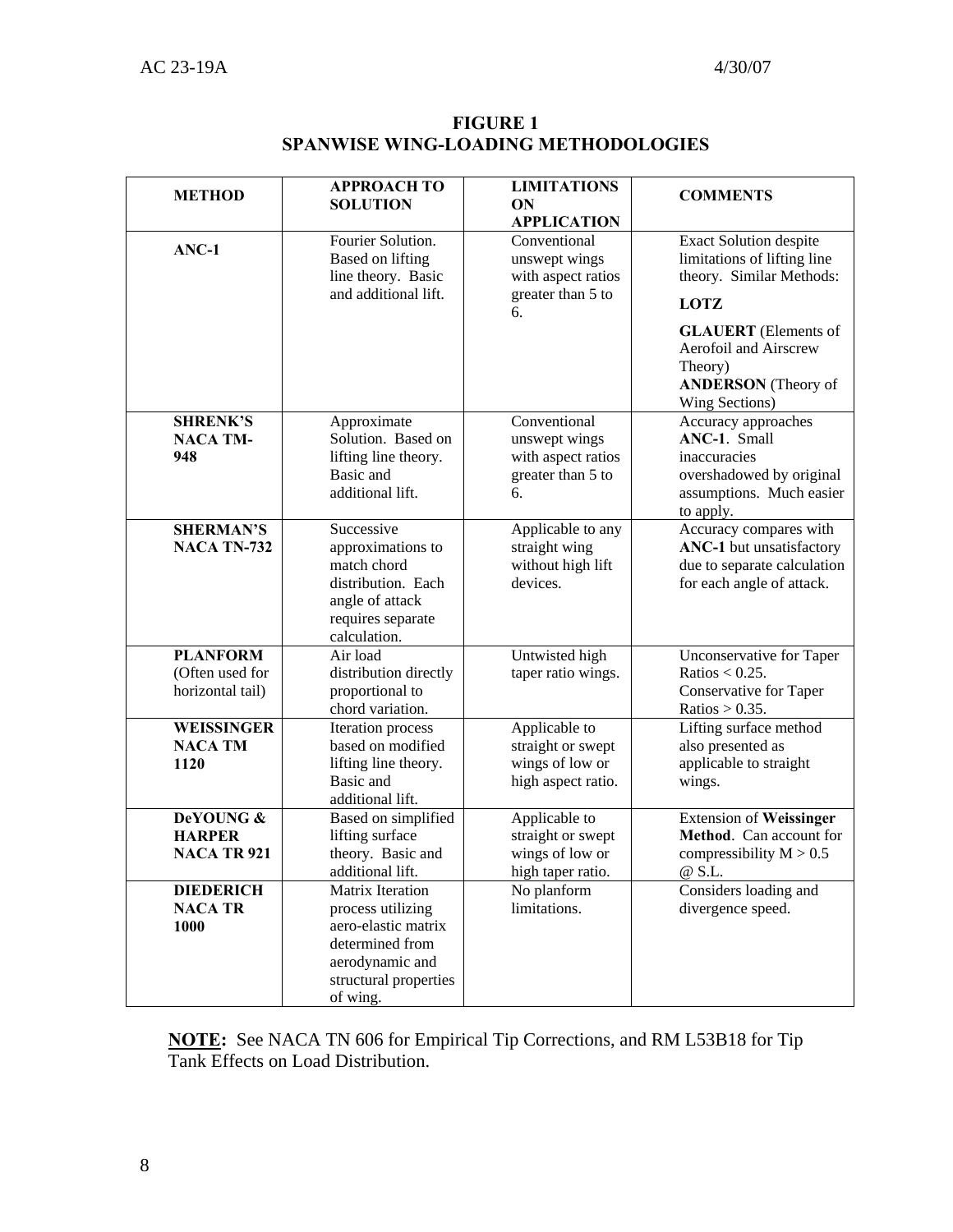#### **REFERENCES**

**1.** D. J. Peery, *Aircraft Structures*, McGraw-Hill, (1950).

**2.** J. Weissinger, *The Lift Distribution of Swept-Back Wings*, NACA Technical Note 1120, (1947).

**3.** Anonymous, *Basic Glider Criteria Handbook,* Federal Aviation Agency, (1962).

**4.** Niu, M. C. Y., *Airframe Structural Design*, Conmilit Press, LTD., (1988).

**5.** Kuthe, A. M. & Chow, C. Y*., Foundations of Aerodynamics*, Fourth Edition, John Wiley & Sons, New York, (1986).

**6.** Margason, R. J. and Lamar, J. E., "Vortex Lattice FORTRAN Program for Estimating Subsonic Aerodynamic Characteristics of Complex Planforms," *NASA Technical Note D-6142*, (February 1971).

**7***. MSC/NASTRAN Aeroelastic Supplement*, MacNeal-Schwendler Corporation, 815 Colorado Boulevard, Los Angeles, CA 90041-1777.

**8.** DeYoung, J. and Harper, C. W., "Theoretical Symmetric Span Loading at Subsonic Speeds for Wings Having Arbitrary Planform*.*" *NACA Report No. 921*, (1948).

**9.** Sivells, J. C., "An Improved Approximate Method for Calculating Lift Distributions Due to Twist." *NACA Technical Note 2282*, (1951).

**10.** DeYoung, J., "Theoretical Anti-symmetric Span Loading for Wings of Arbitrary Plan Form at Subsonic Speeds." *NACA Report No. 1056*, (1951).

**11.** DeYoung, J., "Theoretical Symmetric Span Loading Due to Flap Deflection for Wings of Arbitrary Plan Form at Subsonic Speeds." *NACA Report No. 1071*, (1952).

**12.** Falkner, V. M., "The Calculation of Aerodynamic Loading on Surfaces of any Shape." *ARC Report R&M No. 1910*, (1943).

**13.** Multhopp, H., "Methods for Calculating the Lift Distribution of Wings (Subsonic lifting-surface theory)." *ARC Report R&M No. 2884*, (1955).

**14.** Watkins, C. E., Woolston, D. S., and Cummingham, H. J., "A Systematic Kernel Function Procedure for Determining Aerodynamic Forces on Oscillating or Steady Finite Wings at Subsonic Speeds." *NASA Technical Report R-*48, (1959).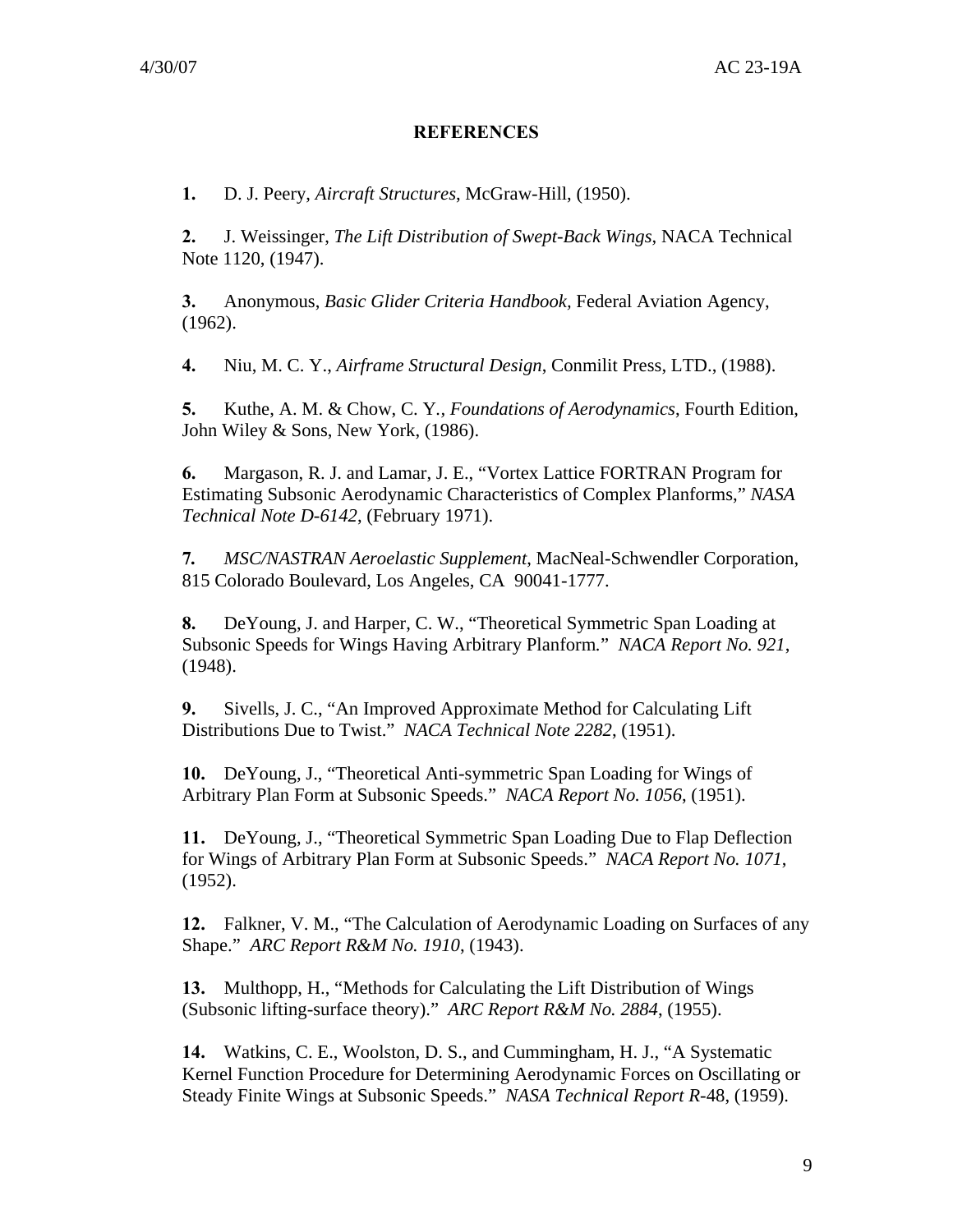## **23.302 Canard or tandem wing configurations** (Amendment 23-42)

**16. Is there any policy available on this section as of January 1, 2007?** No.

## **23.303 Factor of safety** (Original)

#### **17. Is there any policy available on paragraph (a) of this section as of January 1, 2007?** The prescribed factor of safety of 1.5 is the **minimum** acceptable factor of safety. Also see section 23.619.

| 23.305 Strength and deformation | (Amendment 23-45) |
|---------------------------------|-------------------|
|---------------------------------|-------------------|

#### **18. Is it possible to return an article to service after experiencing ultimate loads**

**from a test?** Certain FAA Order 8110.4 practices, about returning articles to service that have experienced ultimate load tests, may be relaxed without compromising safety. [Order 8110.4C, currently in effect, was issued several years after this example situation from Order 8110.4.] For instance, an engine mount assembly can be readily and completely inspected to determine that there is no structural damage (deformation, permanent set, material yielding). The previous FAA Order 8110.4 permits similar practice for limit load tested articles. Exercise judgment to determine the structures that can properly be inspected for damage.

#### **19. How should I show that a part can withstand ultimate load without failure, and what is considered a failure on a static test specimen?**

**a.** The interpretation of a structural failure of a static test specimen has varied greatly on past type certification programs. In the strictest interpretation, if one part fails beyond limit load but below ultimate load, the test is stopped—the part repaired—and the test rerun. The repair, in this case, becomes part of the type design. In a more liberal vein, a local failure up to ultimate load was accepted as long as the entire structure being tested was able to carry the ultimate load for 3 seconds. The applicant was not required to redesign or structurally "beef up" the locally failed part. In a third instance, the specimen was loaded to destruction with a continuously increasing load at a constant rate and with a continuous recording of the test results. The ultimate load was established as the load attained 3 seconds before the maximum load was recorded.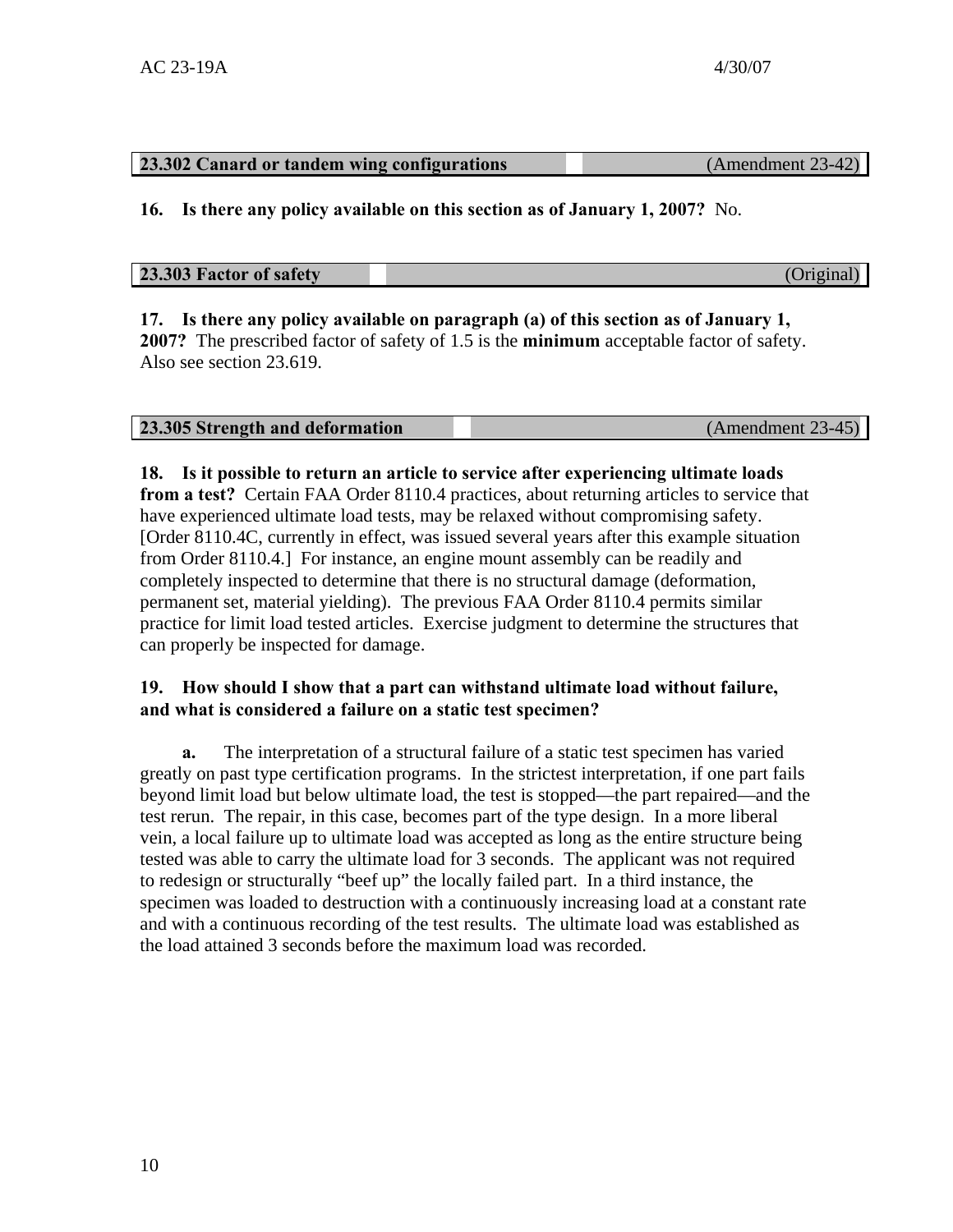**b.** If the applicant chooses to demonstrate strength capability by tests of structural components, the applicant should substantiate that the strength of the tested component conservatively represents the strength of subsequent production components. Substantiating data might include quality control data, material and process specifications, material certifications, coupon sampling tests, or other appropriate information.

**c.** An applicant may also apply material correction factors to the applied test loads to account for material variability. Applicants should use material correction factors for ultimate load tests of single load path critical flight structure and for fail-safe tests of dual load path critical flight structure with one load path failed. Applicants do not need to use material correction factors for limit load tests or for ultimate load tests of fail-safe designs where loads from one failed component are distributed to and carried by two or more remaining components.

#### **20. What is the definition of "acceptable local failures" in static structural tests?**

**a.** Regulatory History

**(1)** Amendment 23-45, 14 CFR § 23.305(b) read as follows:

"The structure must be able to support ultimate loads without failure for at least three seconds."

**(2)** Amendment 23-45, effective August 6, 1993, changed § 23.305(b) to read as follows:

> "The structure must be able to support ultimate loads without failure for at least three seconds, except local failures or structural instabilities between limit and ultimate load are acceptable only if the structure can sustain the required ultimate load for at least three seconds."

**(3)** The Notice of Proposed Rule Making (NPRM, Notice 90-18, Small Airplane Airworthiness Review Program Notice No. 4) for Amendment 23-45, provided the following information supporting the revision to § 23.305(b).

> "This proposal clarifies the FAA's interpretation of failure during static ultimate load test. Using existing Section 23.305, the test is a failure if a part or component fails (e.g., a rivet) beyond limit load but below ultimate load during a static ultimate load test. Using a more liberal interpretation, a failure or structural instability between limit and ultimate load is acceptable as long as the entire structure demonstrates the capability to carry ultimate load for three seconds. This proposal clarifies this disparity, but is not intended to relieve the requirement for deflection shown in Section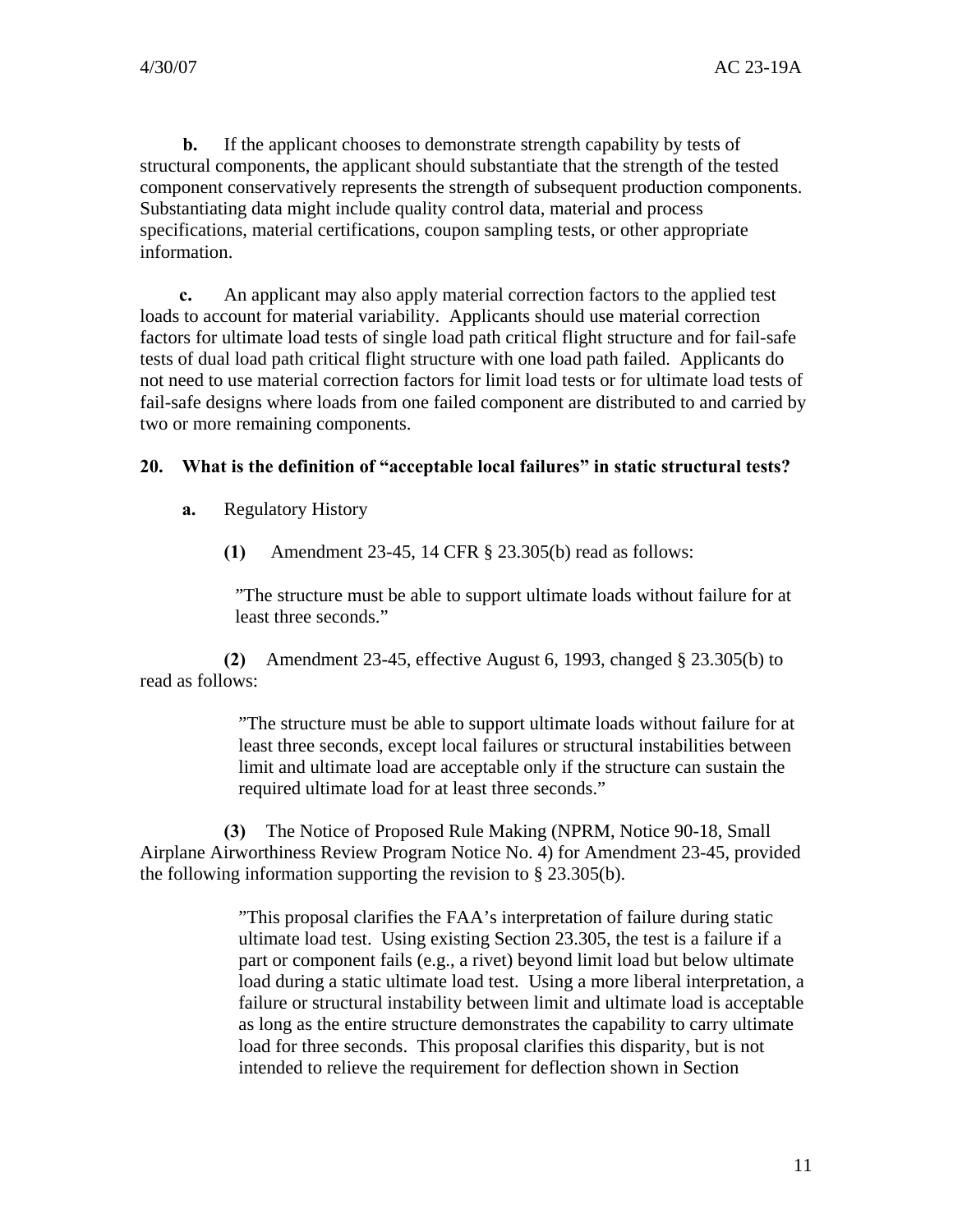23.301(c) or Section 23.305(a). The intent of this proposal was unopposed at the conference."

**(4)** The "conference" referred to in the NPRM is the Part 23 Regulatory Review Program public meeting held in St. Louis, Missouri, in October 1984. The minutes from the meeting (pg. 191, Regulatory Review Program, Committee II, Airframe, October 22, 1984) provide further insight into the intent of the revision to  $§$  23.305(b).

> "The idea, here, is to allow the test to continue between limit and ultimate. In the event you had a rather minor local failure, such as a sheared rivet or two, the idea is, if the major component, assuming you are testing a wing, for example and you shear or rivet or two, there have been cases in which FAA personnel had discontinued the test and have told the applicant or the manufacturer that the test did not pass, because there was a failure. Now, this proposed change would permit the test to continue to ultimate and would consider to be an acceptable test, provided there were no major structural failures."(Sic)

#### **b. Policy**

**(1)** The intent of § 23.305(b) is that the structure must support ultimate loads without failure. The revision at Amendment 23-45, clarified that minor, local failures, and instabilities may be acceptable. The intent of the revision was to provide relief in those instances where minor, insignificant failures might otherwise result in the test being declared a failure.

**(2)** The revision was not intended to make any failures acceptable as long as some part of the structure was able to sustain the required loads. The original intent of the regulation remains the same; any failures before or at ultimate load are not desirable. The revision simply allows for the use of good engineering judgment, so that relatively minor local failures and structural instabilities may be discounted.

- **(3)** Acceptable local failures or structural instabilities might include:
	- A limited number of sheared rivets.
	- Short cracks not extending a significant distance through the part or component.
	- Localized panel buckling.
	- Delaminations or disbonds over a small percentage of the part or joint area.

**(4)** The following types of failures are not acceptable even if some part of the structure is able to support the required load. If the structure develops these types of damage before or at ultimate load, the test should be considered a failure.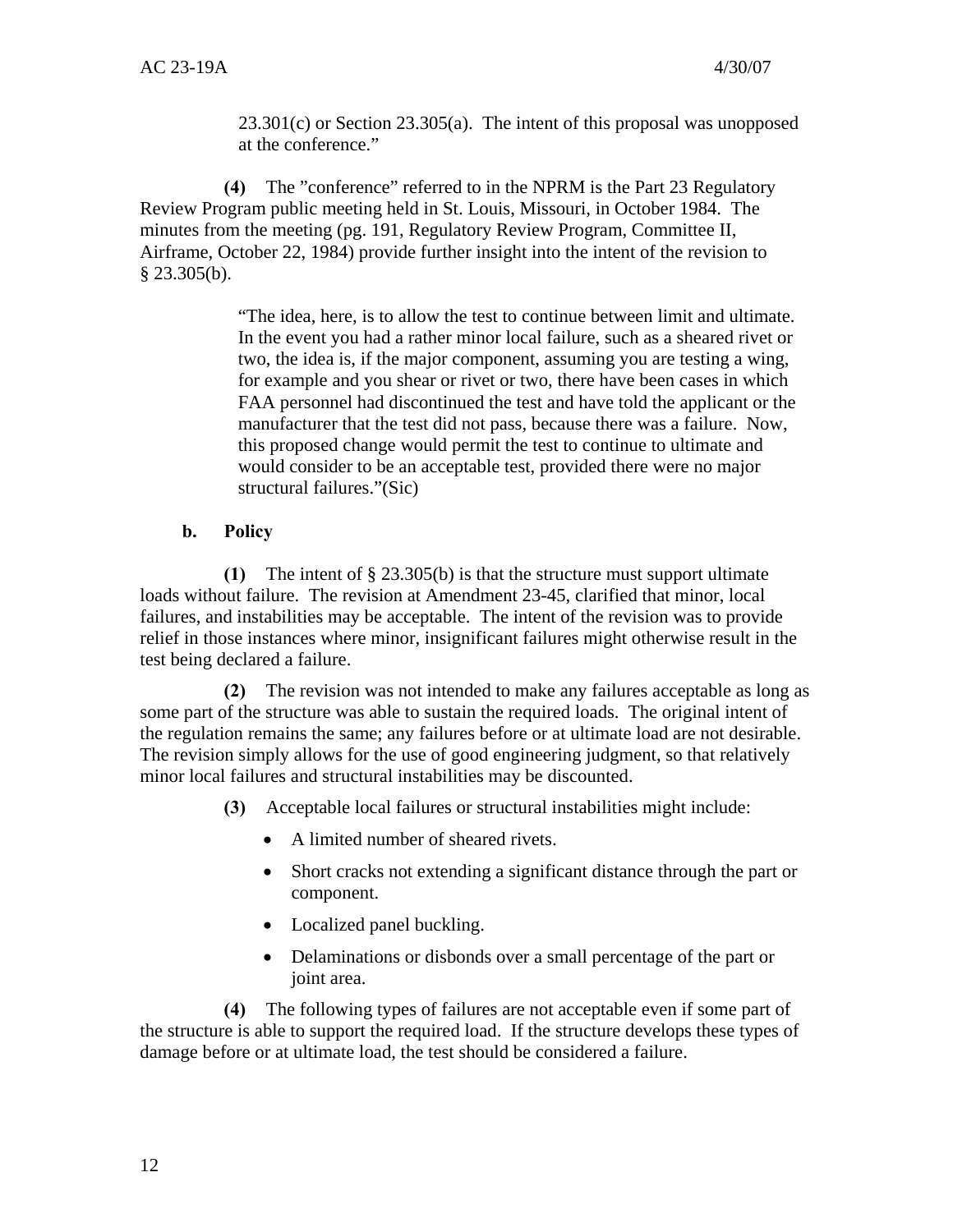- Any failure that causes significant load shedding or redistribution of loads. Significant load shedding is indicative that a major load path or component has failed. Load versus deflection data and strain gage data can be observed during the test to verify that the design load paths are maintained.
- Large number of sheared fasteners.
- Widespread cracking.
- Extensive buckling
- Large areas of delaminations or disbonds.

**21. Can I use structural analysis to show compliance to part 23, § 23.305?** Yes. Often, an engineer can perform structural analyses that will substantiate airplane designs and design changes. Contact an engineer who is familiar with the FAA certification process and the particular airworthiness standards. Among others, a Designated Engineering Representative (DER) can sometimes help in this endeavor. This is another way that allows a designer or a modifier to gain FAA approval for changes to the type design. See AC 183.29-1, Designated Engineering Representatives, current edition.

#### **22. Can I employ static tests to show compliance to part 23, § 23.305?**

**a.** Yes. The assessment of a structure at limit load is a visual check. Deformations may be observed at limit load. However, those deformations should disappear when the load is removed. Also, any deformation that may occur at any load up to limit load should not interfere with safe operation. For example, when static testing a complete wing structure that includes installed control systems, ailerons, flaps, etc., the control systems and surfaces should perform their intended function during any deformation that may occur up to and including limit load.

**b.** The FAA CAUTIONS airplane designers and certifiers to watch out for the SPECIAL EXCEPTION to FAA LIMIT and ULTIMATE load regulatory failure conditions (Euler Column Buckling). COLUMN STRUCTURES, when they are used in a (primary structure) single-load-path design application, cannot be allowed to buckle under either FAA LIMIT or FAA ULTIMATE load conditions. Two common applications of column structures are wing struts and control system pushrods.

**c.** Settlement of structure due to the effects of riveting, fasteners, etc., does take place during limit load tests. When testing a pressurized fuselage, the pressure differential required by § 23.365 will introduce some settlement in the rivets and fasteners. The differential pressure required is 1.33 times the maximum relief valve setting. For altitudes that exceed 45,000 feet, previously issued part 23 special conditions required a differential pressure of 1.67 times the maximum relief valve setting. Under limit load, if it can be accomplished safely, visually inspect the test specimen. Accept sounds associated with the working of rivets, fasteners, and panels as the applied load increases to limit load. See 04.201, Civil Aeronautics Manual (CAM) 04, Deformations, revised July 1, 1944. (See 23.365 guidance about pressure tests.)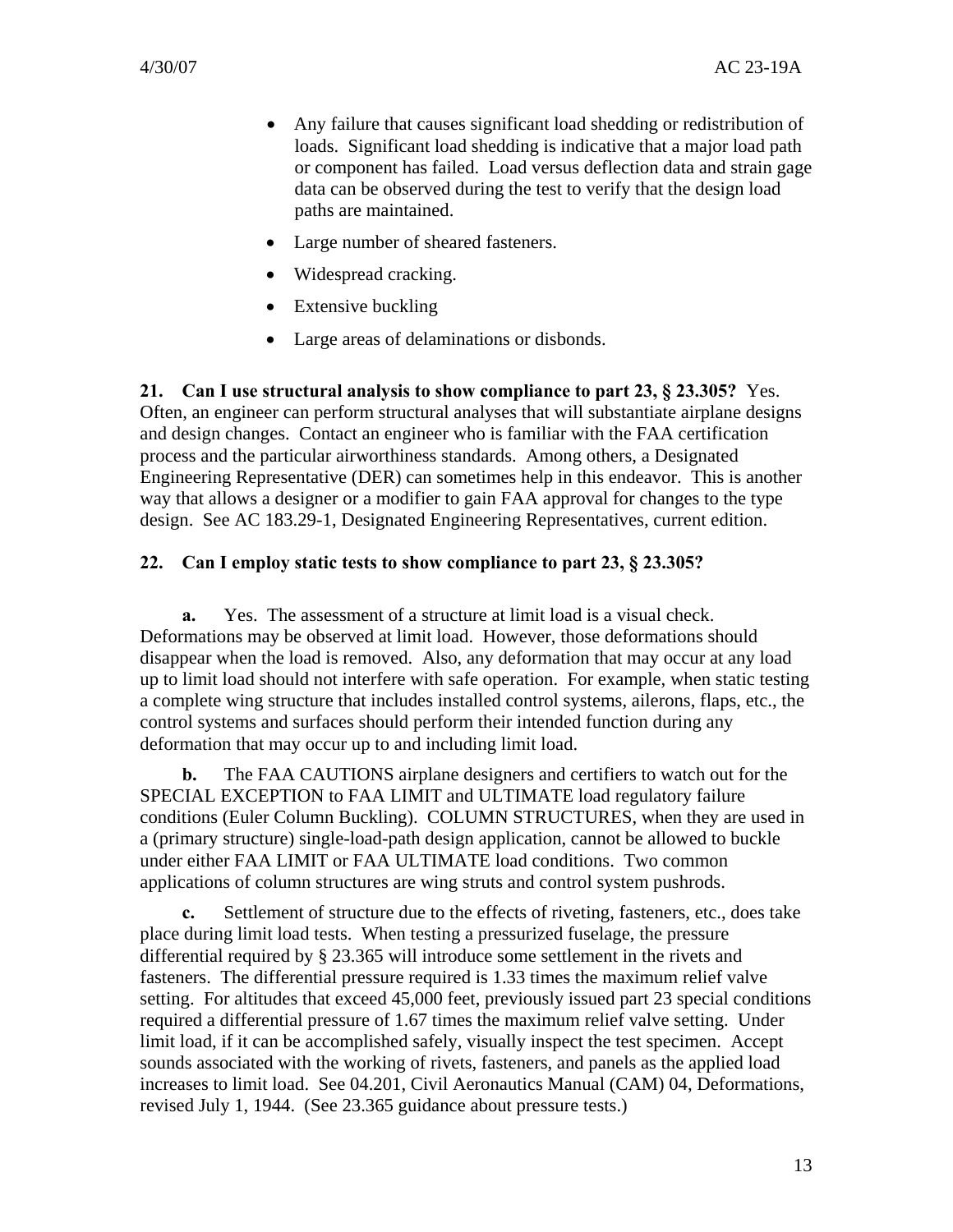**d.** For metallic structures only, the FAA Small Airplane Directorate allows tested structure to be used as part of an airplane in operational service. However, the structure must have been thoroughly examined, following static tests to any loads, and the structural deformations must have remained elastic. That is, the structure should be shown, by proper measurements, not to have experienced material stresses beyond the material yield-point stresses under the applied loads. Any deviations to the type design that are created due to structural tests should be dispositioned before the article is subjected to operational flights. If, during any static tests, portions of the structure become visibly damaged, the damaged items should be replaced before the structure is released for operational flight tests. On the other hand, any static test structure that has been tested and has yielded is not a candidate structure for later operational flight tests.

#### **23. Can I conduct flight tests as the sole means to show compliance to part 23, § 23.305 for secondary structures?**

**a.** No. In the past, there have been instances where flight tests to dive speed have been accepted as the only means of substantiating secondary structures.

> **Definition:** Secondary structure is not a primary load-carrying member. Failure of secondary structure neither reduces the airframe structural integrity nor prevents the airplane from continued safe flight and landing.

**b.** A dive-speed approval does not satisfy the requirement that structure should support ultimate load.

**c.** In other instances, dive-speed flight tests have not been accepted as the sole means of showing compliance with the airworthiness standards. In those cases, an applicant presents additional data. Some secondary structure modifications, or alterations, have been approved by structural analyses and tests without dive-speed tests; these modifications include structures like windshields, windows, and radomes.

**d.** Sometimes, the FAA has accepted flight tests to design dive speed (not just to the never-exceed-speed,  $V_{\text{NE}}$ ) as the only means of "substantiating" secondary structures. This substantiation does not satisfy the requirement for the structure to support ultimate load, nor does it apply the load factors of the V-n diagram to the structure. Flight tests to design dive speed should not be accepted as the sole means of substantiation; the applicant must present additional data to complete the "show compliance with Airworthiness Standards" requirements. Certain secondary structure modifications or alterations, which do not change the original external contour, have been FAA approved by structural substantiation alone. Examples of these types of secondary structures include windshields, windows, and radomes.

> **Caution:** Compliance to flight tests should be prudently limited to an 80 percent design flight envelope (V-n diagram; limit loads) until structural tests to all ultimate load conditions are satisfactorily completed (or until all structural analyses to ultimate load conditions are satisfactorily completed).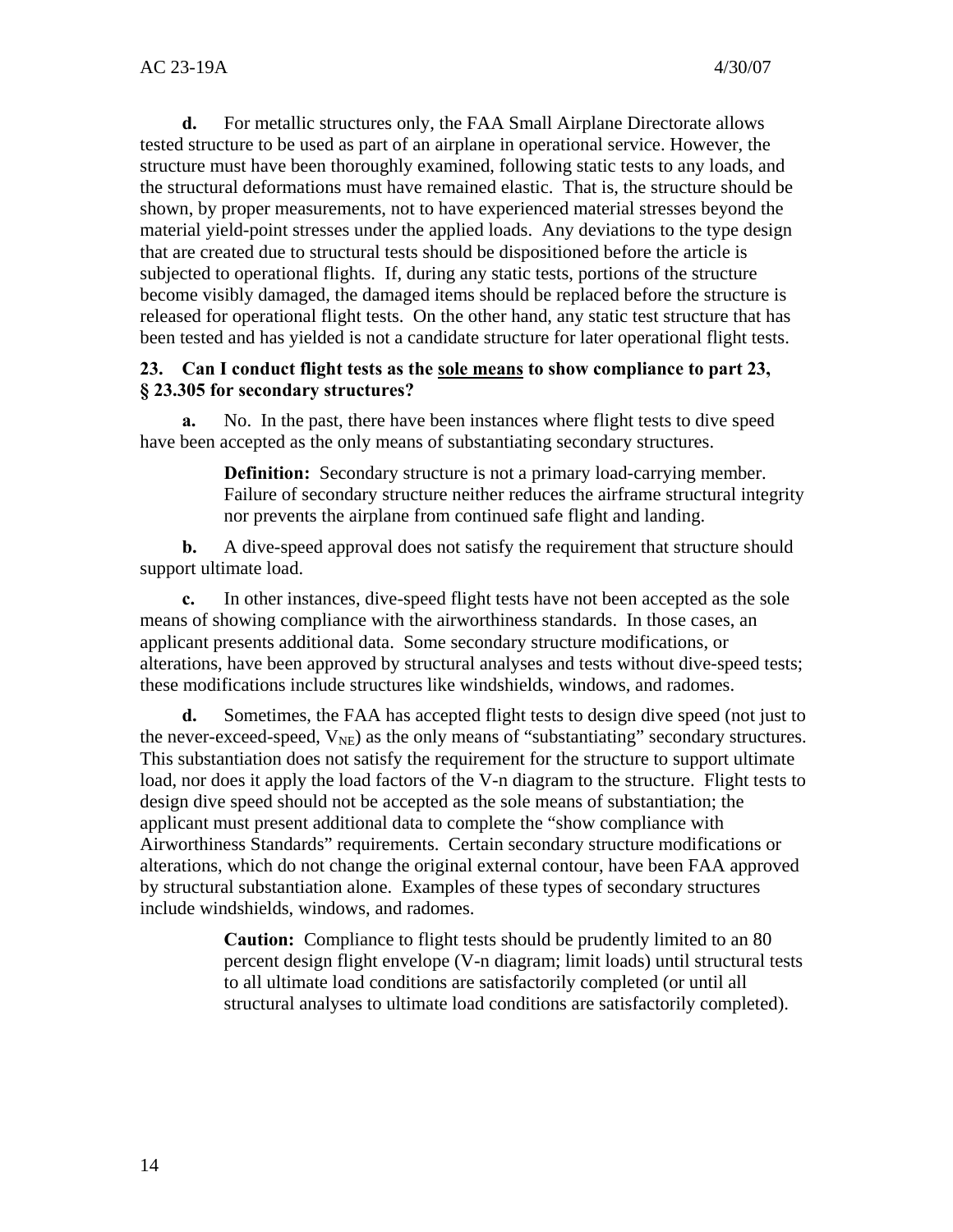**Caution:** Structural flight tests do not necessarily demonstrate ultimate load conditions for secondary structures. Limit dynamic pressure, limit maneuver load factor (and load), and limit landing impact load factor (and load) may be easily achieved during flight tests. Limit gust load factor may be difficult to achieve during flight tests. It can be dangerous to attempt ultimate load factor (and load) flight tests. Ultimate load flight tests are discouraged.

**Caution:** In rare instances, some secondary structures can be flight tested safely to ultimate load conditions well within the airplane flight envelope (V-n diagram), and well below the airplane design dive speed  $(V_D)$ . Landing gear doors are an example of this special case. The landing gear operational speeds, landing gear extended,  $V_{LE}$ , and landing gear operating,  $V_{LO}$ , can be considerably lower than the airplane design dive speed. Consequently, it is sometimes possible to flight test to an ultimate dynamic pressure for the landing gear that is safely below the limit dynamic pressure for the airplane design dive speed. Angle of attack may be a negligible factor in this case, and maximum airplane yaw angles may be accommodated within the airplane limit flight conditions.

#### **24. What is your interpretation of "detrimental, permanent deformation," as used in paragraph (a) of this section, on limit load testing?**

**a.** Current policy does not specify a numeric value for "allowable permanent deformation".

**b.** As stated previously, metallic structure should not be used in service if it has exceeded the deformation obtained by the 0.2 percent offset method, which is the common engineering practice for defining the yield point of metals. Yielded material is not airworthy. This addresses the airworthiness of materials, but it does not define what is considered "detrimental, permanent deformation."

**c.** The definition of "detrimental, permanent deformation" is more qualitative in nature, but we can define a set of pass/fail criteria for the limit load tests. Therefore, every item on the following list of criteria must be met for any *permanent deformations present after the removal of limit load*, to meet the criteria that there is no "detrimental, permanent deformation."

**(1)** It must not require repair.

**(2)** It must not be noticeable during routine maintenance and inspections.

**(3)** It must not prevent proper fit and function of primary structure, secondary structure, and flight controls. Removable primary structure, removable wings on gliders for example, must align properly when reinstalled. Doors, access panels and similar structure must fit properly, with correct fastener alignment. Control surfaces must function properly, with full range of travel and proper fairing.

**(4)** It must not have a noticeable effect on the external airload distribution. Areas of special attention include deformations that may change the local airflow or that may have altered the wing twist.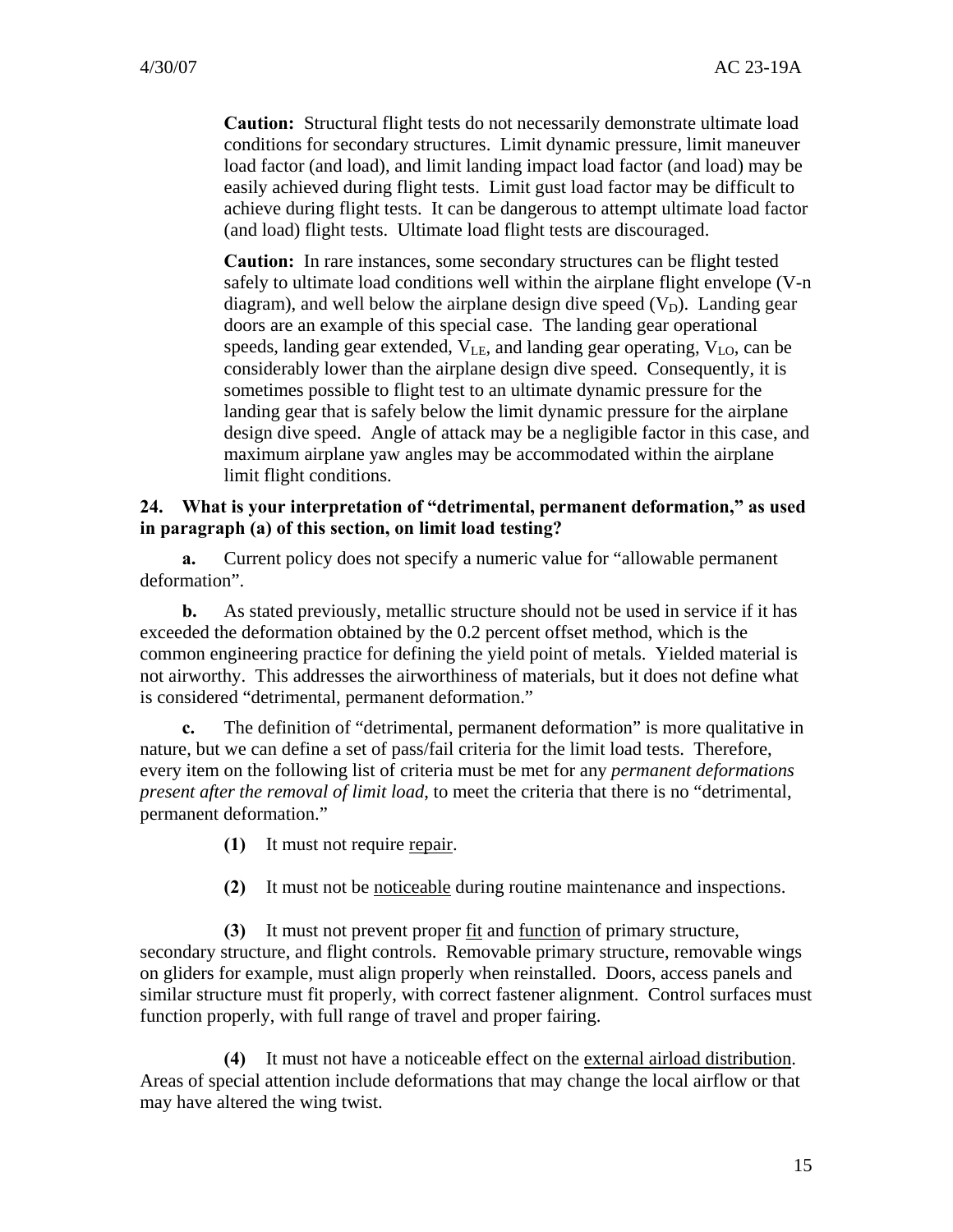**(5)** It must not have a noticeable effect on the internal load distribution.

**(6)** It must not have a noticeable effect on handling, performance, or flutter characteristics. Areas of special attention include deformations that may have altered the wing twist or stiffness properties.

**(7)** It must not weaken or damage the primary structure. No other permanent set may occur with repeated applications of limit load.

**(8)** It must not prevent compliance to any regulation.

#### **25. I have permanent set in the vertical deflection of my airplane wing, at the wing tip, after limit load testing. The permanent set is approximately 5 percent of the maximum vertical deflection measured at limit load. Is this considered "detrimental" permanent deformation?**

**a.** Not necessarily. Permanent set in wing tip deflection can result from permanent deformation or joint slippage. It is not necessarily true that a large permanent set implies that the structure has yielded. For example, a small deformation that occurs near the wing centerline can translate into a large deformation at the wing tip.

**b.** You should identify the location and size of the deformation that caused the permanent set. Wing tip deflection caused by bolted joint slippage is not necessarily an example of detrimental, permanent deformation.

**c.** You must evaluate the wing tip deflection and its root cause, joint slippage, or material deformation, by the qualitative criteria listed in the question above to determine its acceptability.

#### **26. Is there any guidance available specifically for composite structures relative to strength and deformation?**

Yes. See Policy Statement PS-ACE100-2001-006, "Static Strength Substantiation of Composite Airplane Structure".

| 23.307 Proof of structure | (Original) |
|---------------------------|------------|
|                           |            |

#### **27. What should I consider for increases in maximum weight, in maximum landing weight, or in maximum zero fuel weight?**

**a.** Due to changes in the operational requirements of an owner or operator, the need arises to modify and substantiate the structure for an increase in maximum weight, in maximum landing weight, or in maximum zero fuel weight. **Any one of these changes affects the airplane basic loads and structural integrity and may affect the limitations and performance.** Two examples follow: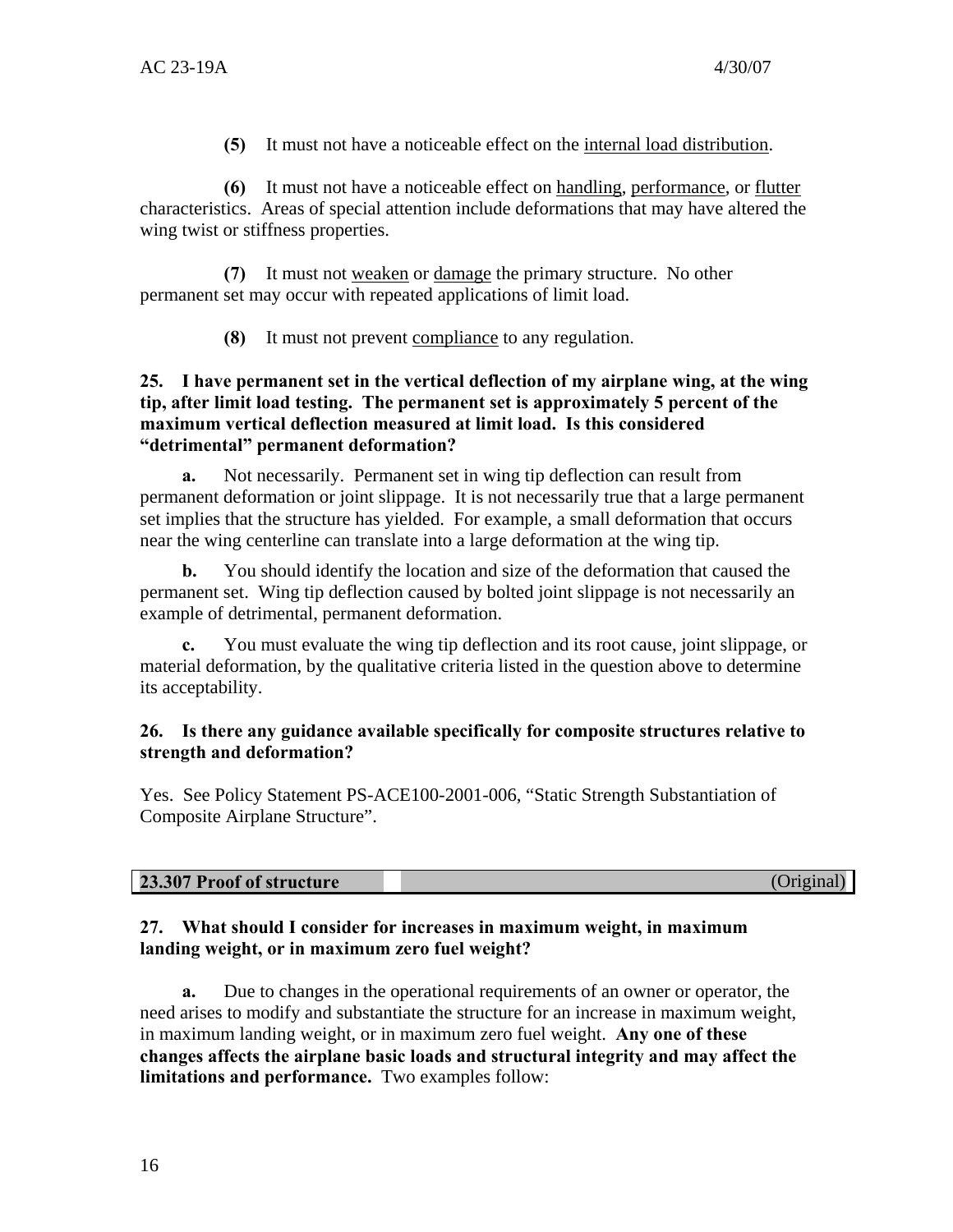**(1)** When increasing the original airplane maximum weight, special considerations are necessary. (See an acceptable method in paragraph 28.)

**(2)** When replacing a piston engine with a turbopropeller engine, one must consider that:

**(a)** Jet fuel weighs as much as 17 percent more than avgas, and

**(b)** Airplane total fuel quantity often must increase.

**(c)** Therefore, the maximum zero fuel weight changes. These kinds of modifications should be investigated to verify that either:

**1** The critical loads have not increased, or

**2** The loads that have increased are capable of being carried by the existing or modified structure.

#### **28. What is one acceptable method for showing compliance for a weight increase?**

**a.** Prepare a compliance checklist. It may be an advantage to the applicant to identify the airworthiness standards affected by the proposed weight increase. Both the applicant and the FAA Aircraft Certification Office personnel will have a better idea of what technical showings of compliance need to be made.

**b.** Identify the critical flight, landing, and ground loads. The loads may either be obtained from the existing type certificate data (if they are made available to the applicant by the holder of the type certificate) or the applicant may derive them. Derived loads should be verified to produce essentially the same results as those used for the original type certification work.

**c.** The airplane structural design airspeeds (see part 23, § 23.335) should be reevaluated to determine if the selected airspeeds are adequate at the increased design weights. Lateral gust conditions (see § 23.443) should reflect any changes in yaw moment-of-inertia resulting from revised mass distributions. An increase in airplane weight often causes an increase in wing loading. When pitch and roll inertia affect the airplane loads, due to increasing or redistributed mass, examine these also.

**d.** Confirm the support of all structures affected by load increases, however small. This may be accomplished after the critical loads are identified. Stress analyses, static tests, or a combination of both proof-of-strength methods may be used to prove the structures capable of sustaining ultimate loads (see §§ 23.307 and 23.641). The FAA encourages, but does not require, the applicant to conduct proof-of-strength tests to both limit and ultimate load conditions—and beyond (for the additional knowledge gained and growth capability). If static tests are used as the proof-of-strength method, the structure should be inspected for detrimental permanent set following the removal of the limit load(s). Any structure that shows detrimental permanent set requires some redesign and retest. When using analyses as the proof-of-strength method, the material yield-point stress should not be exceeded when a limit load is analytically applied.

**e.** If an airplane was initially certified with maximum landing weight equal to maximum weight, and if an increase in the maximum weight is applied for, the applicant may take advantage of the five percent difference between landing weight and maximum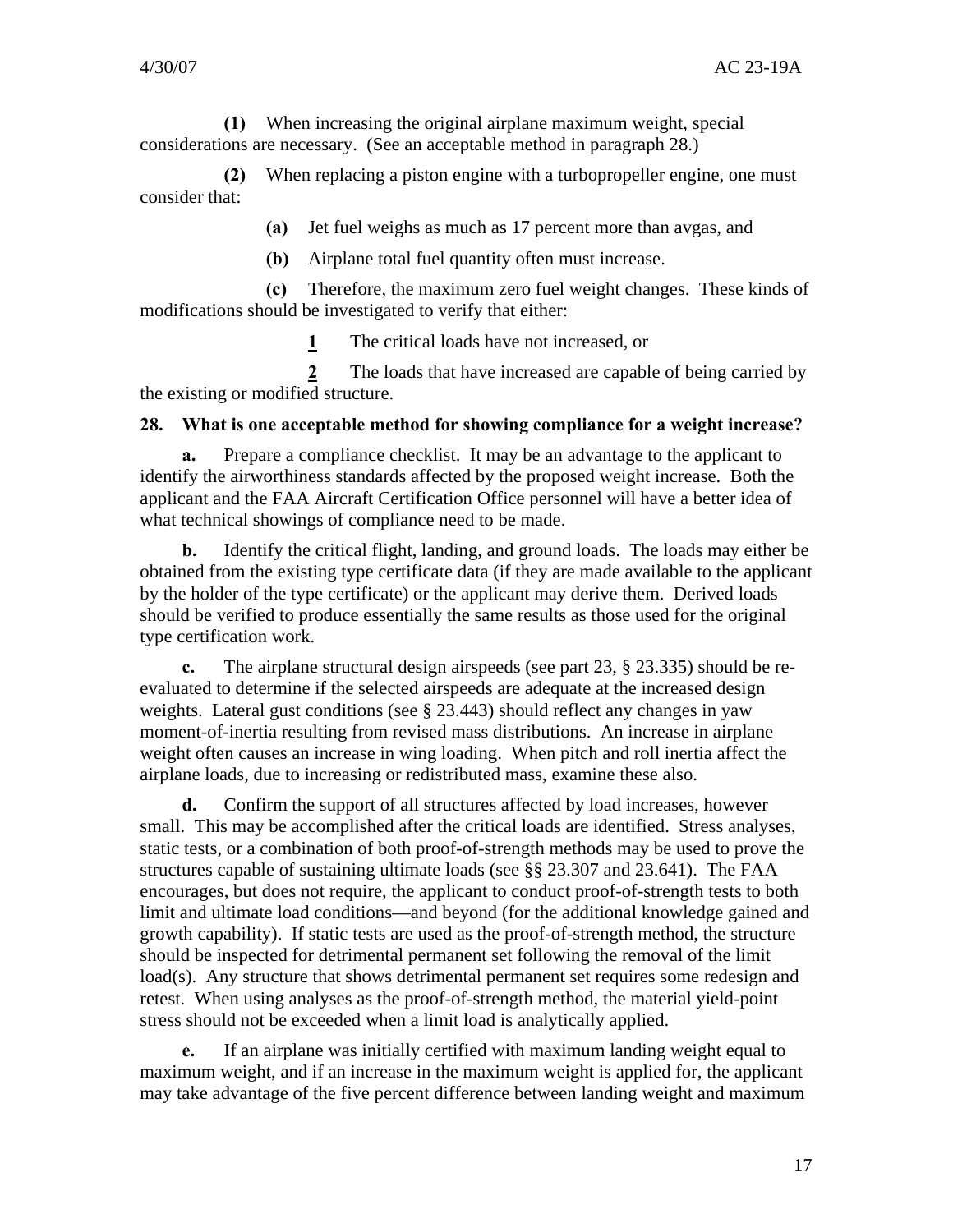weight permitted by § 23.473(b). In that case, resubstantiation of the landing gear is not required for the first five percent of the weight increase as long as the airplane center of gravity (c.g.) remains within the original type certificate limits. (See subparagraph "k" below).

**f.** Until Amendment 23-48, part 23 did not require that a maximum zero fuel weight be established (see § 23.343, Design fuel loads). However, for airplane designs with wing fuel tanks, the minimum fuel condition may produce the highest wing-bending moment; it also affects the wing torsional moment. Evaluate these conditions during the compliance phase of the project (see § 23.301).

**g.** Verify weight distribution and c.g. design changes. Weight increases or relocated mass items, which change the overall mass distribution, also change the airplane c.g. at empty weight, maximum weight, and weights in between the two extremes. These kinds of design changes should be carefully investigated for their affects on the original weight versus the c.g. envelope. The designer should consider the effects of depletable payload items, like fuel; account for c.g. shifts; and calculate the influence these may have on the whole airplane.

**h.** Examine the effects of design changes to the airplane structural damping and speeds. Changes to the maximum weight, maximum zero fuel weight, airplane structural stiffness and the distribution of mass need to be examined with the effects of flutter in mind. Ground vibration survey tests permit the identification of airplane structure nodes, modes, and corresponding frequencies. From these, the airplane flutter characteristics can be analytically estimated. AC 23.629-1A, Means of Compliance with Section 23.629, "Flutter," thoroughly discusses this subject.

**i.** Re-evaluate the fatigue strength or fail-safe strength estimates. A fatigue or fail-safe evaluation should be accomplished if the certification basis airworthiness standards include §§ 23.571 or 23.572, and they should be prudently considered in every design. This evaluation may indicate that cyclic tests should be run on a fatigue test specimen with the modifications incorporated.

**j.** The certifier should revise the Airplane Flight Manual and the Instructions for Continued Airworthiness. The revisions or supplements to these manuals should reflect any pertinent changes in weight and balance data, performance, flight procedures, maintenance procedures or practices, life-limited parts, etc. Note that the Maintenance Manual and the Instructions for Continued Airworthiness may also be affected.

**k.** Identify the critical flight, landing, and ground loads. The loads may be obtained from the existing type certificate data if the holder of the type certificate makes them available to the applicant. The designer (or modifier) can calculate the loads. Verify calculated loads—the olderCARs often show acceptable methods to calculate loads that an airplane designer may use.

**l.** A decision about whether the maximum weight increase is "small" or "substantial" does not affect the application of guidance in this AC.

## **29. Is there any information available on wood airplane structures?**

**a.** When designing aircraft that contain wooden structures, refer to "Design of Wood Aircraft Structures," Army-Navy-Civil ANC-18 Bulletin. This bulletin was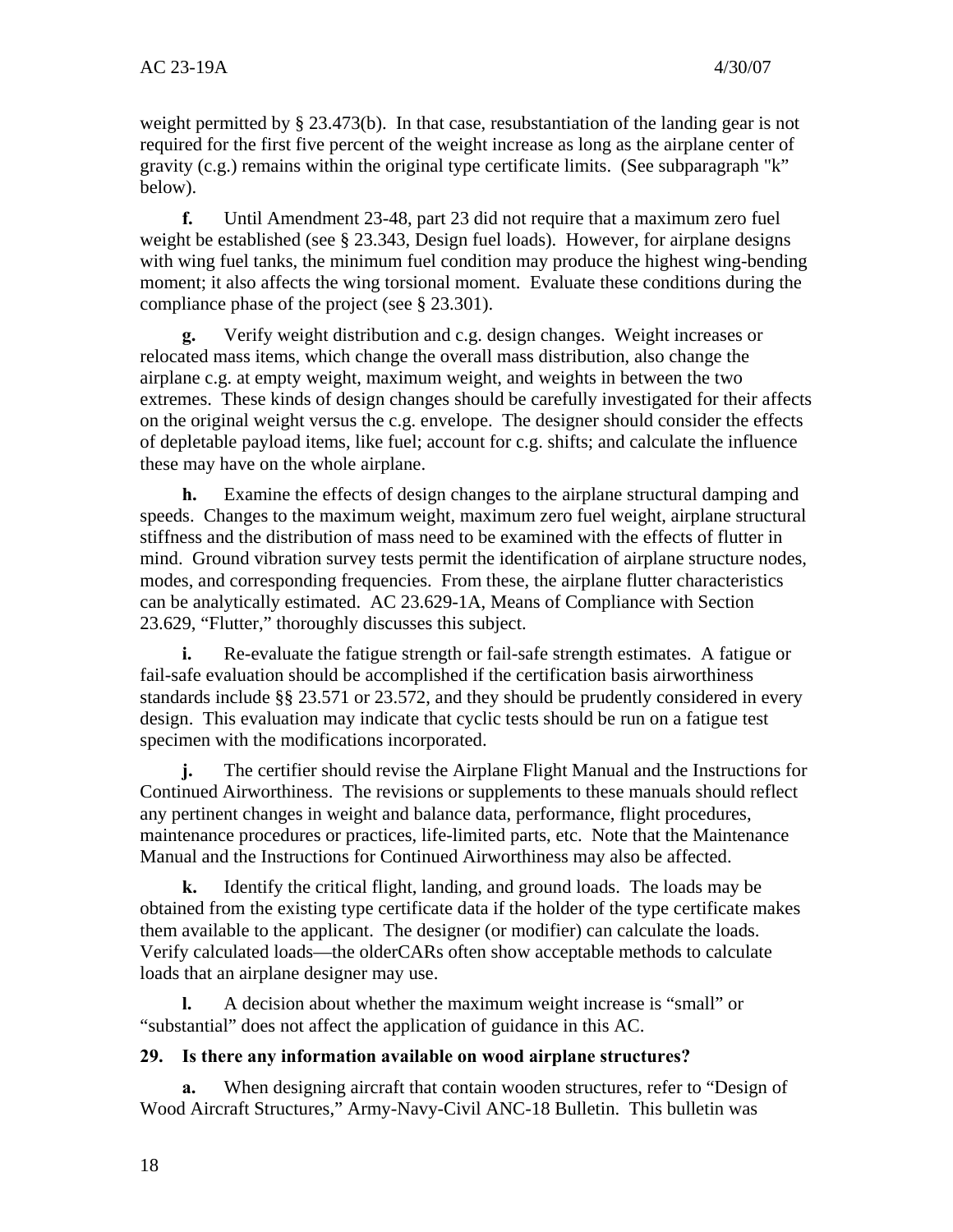prepared by the Forest Products Laboratory, Forest Service, United States Department of Agriculture, and ANC-23 Panel on Sandwich Construction for Aircraft, Subcommittee on Army-Navy-Civil Aircraft Design Criteria (Aircraft Committee Munitions Board). The following are general interest information items:

**(1)** In the continental United States, ANC-18 Bulletin, Section 2.1, indicates that 15 percent moisture is considered acceptable for wood used in airplane design. The moisture content expected in service would obviously depend on the geographic region of the earth where the aircraft is operated. However, where the relative humidity is expected to be greater than 90 percent for an extended time (the Tropics), 20 percent moisture content should be assumed.

**NOTE:** As moisture content increases, wood strength decreases.

**(2)** The FAA knows of no protective coating that will prevent wood from reaching an equilibrium condition in moisture content in ambient conditions.

**(3)** The FAA recommends that tests be conducted whenever the design is in question.

**(4)** Specific test requirements for strength due to moisture content, when proof of strength is shown by tests of Civil Air Regulations (CAR) 3.174-1(b), are not outlined and much is left to the FAA certification engineer. Test conditions should be reasonable and, without other data, the recommendations of ANC-18 Bulletin should be used (see Section 3.0111). Certification records of four previous successful airplane designs show that the moisture content of the test articles was not documented during tests.

**(5)** The FAA has no published methods or procedures about the effects of moisture content on the strength of wooden structures. Refer to "Design of Wood Aircraft Structures" (ANC-18 Bulletin) for methods and procedures that are acceptable to the procuring or certificating agency (see Section 1.0).

**30. Are there any precautions I should take when placing tension pads for static tests?** Yes. There was a fatal accident involving an airplane that suffered a wing upperskin failure in buckling. When tension pads are used to apply loads during static tests, they may stiffen thin-skinned structure and bias test results non-conservatively. The following factors should be observed and documented in the test report regarding tension pad use:

**a. Type:** Round rubber pad with metal back, square rubber pad with metal back, round canvas pad, square canvas pad, etc.

**b. Size and number:** Percentage of lifting surface covered (outboard or inboard, fore or aft).

**c. Location:** Upper or lower lifting surface (the surface is a main tension or compression field); tension pad nearness to a spar, rib, or stringer structural element; effects of fuel pressure loads.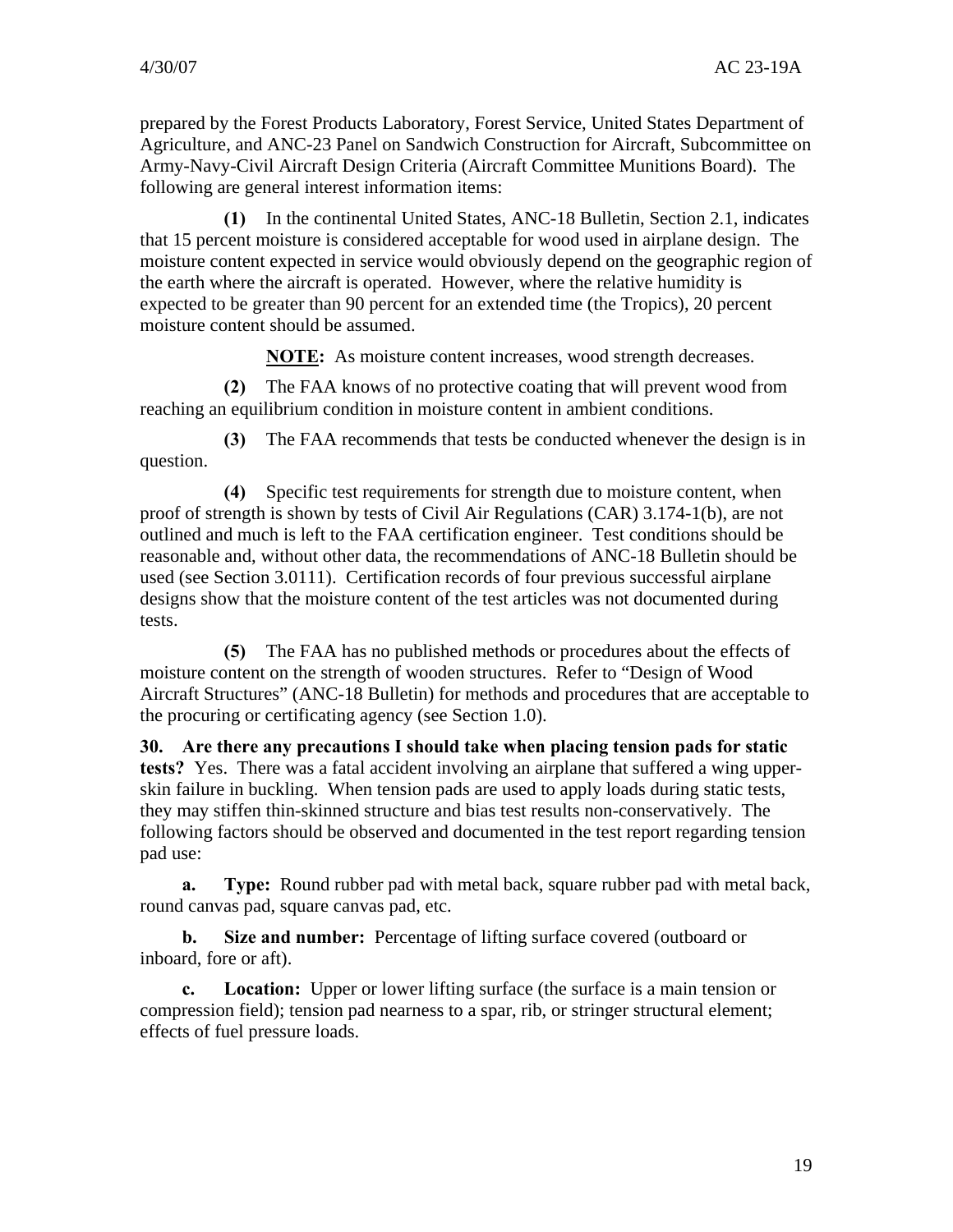**31. Do you have any information about alternate means of compliance for seat structural requirements on agricultural airplanes**? Yes. See 23.562, Emergency landing dynamic conditions (paragraph 174), for information and guidance about dynamic seat requirements.

**32. Can I conduct flight tests as a substantiation method for secondary structure?**  See question number 22.

**33. What are the failure criteria for secondary structure?** When secondary structure experiences forces that vary with angle of attack, or yaw conditions, demonstrate these structures to the same failure criteria as a primary structure by:

- **a.** A support limit load without detrimental permanent deformation, and
- **b.** A support ultimate load without failure for 3 seconds.

This can often be accomplished using a simple conservative analysis.

**34. What are some of the methods?** Structural analyses or static tests, or a combination of these, may be used to show compliance with both the limit and ultimate load conditions. The critical points on the flight envelope (V-n diagram) should be examined. The basic loads may be obtained from flight tests, wind tunnel tests, derived data from similar airplane designs, or by conservative analyses. Engineering judgment is involved. Some pertinent considerations include the following:

**a.** *Wind tunnel basic loads:* It may be necessary to apply a conservative factor to ensure the confidence of the FAA project engineer in the full-scale loads. Factors to consider include Reynolds numbers, flow similarities between the tunnel-model and the full-scale airplane, and load measuring methods.

#### **b.** *Three methods to obtain flight-test loads:*

**(1)** When either compressibility or elasticity are negligible (or both), the first method is 1g flight-test data taken over the range of angle of attack that correspond to the airspeed critical points on the flight envelope (V-n diagram). This first method is also known as "scaling by dynamic pressure." These data may then be corrected to the flight conditions on the V-n diagram (i.e., corrected for dynamic and static pressure).

**(2)** When compressibility effects are significant—and even if they are not, the second method is to repeat the first method at several higher load factors (within the limit load capabilities of the particular airplane design). One can measure loads in 1g level flight, and steady turning flight, at a series of constant airspeeds. This technique produces a family of load curves that can be extrapolated to limit load conditions. Obtain the desired Mach number by prudently choosing the airspeed and altitude.

**(3**) A third method is to fly roller coaster maneuvers (pull-ups and pushovers) to produce load factors above and below 1g conditions. This method demands accurate measuring techniques for loads and flight conditions during transient flight conditions. The transitory nature of the data sometimes gives more data problems than value.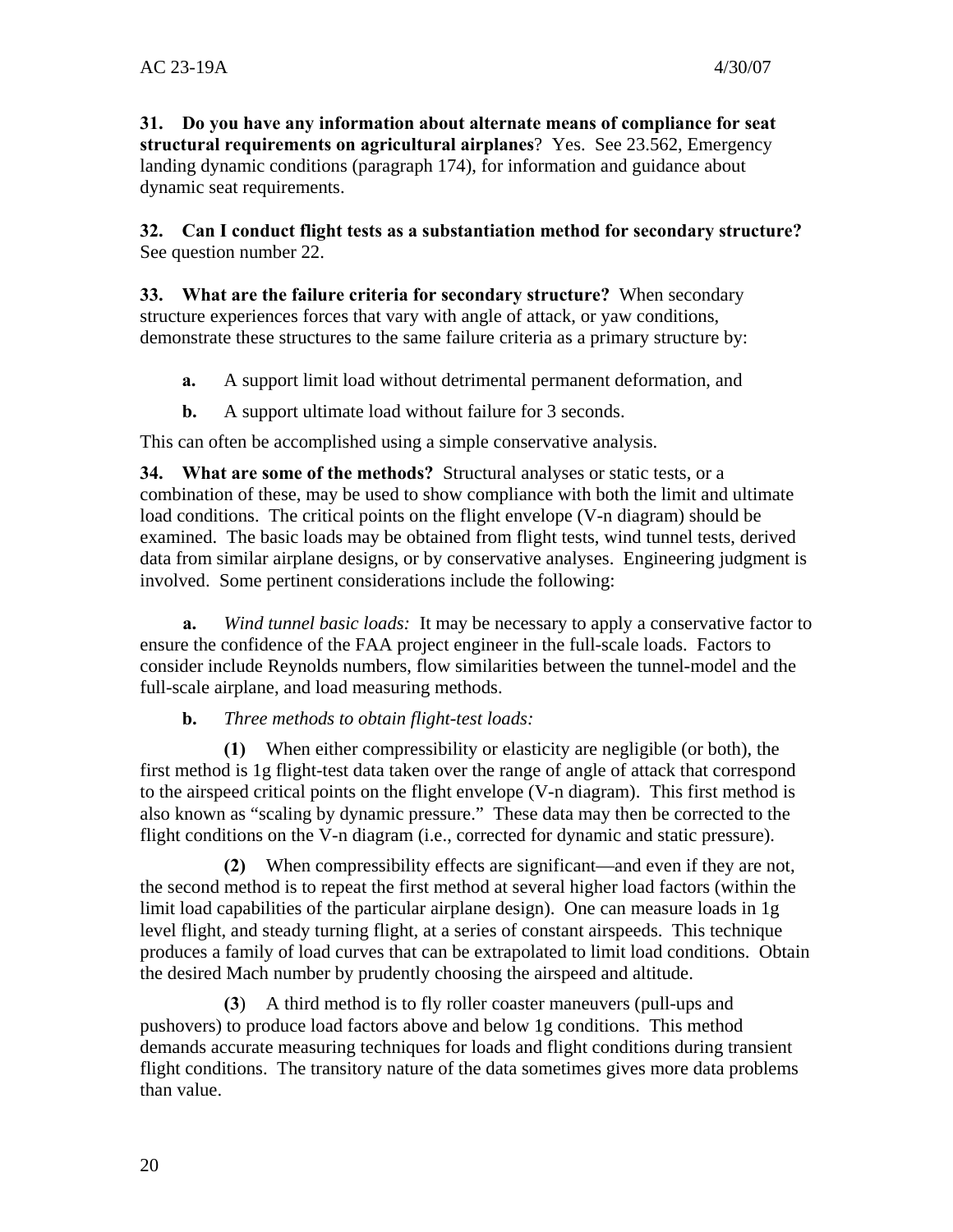**c.** *When static pressure influences structural loads:* The structure experiences a load increase due to the external air load when the external static pressure is different from the internal static pressure. This often happens on secondary structures like engine cowls, windshields, and windows.

**d.** Also see the question regarding the use of wind tunnel data under section 23.301.

#### **35. What proof-of-strength factors should be considered for airplane design changes that may affect structure? (Also see 23.321, General (flight loads).)**

**a.** When loads increase, the strength of structure is affected by shear, bending, and torsion—not just one of these conditions.

**b.** In some aircraft certifications, the structure was proven by tests only. Any modifications to these aircraft that alter the loads—or the load paths—must be assessed to determine if the change is significant enough to require retests. It is inappropriate to assume that additional strength resides in the structures beyond the values proven by tests.

**c.** For stressed-skin wings, if analyses are used to justify the strength between limit and ultimate load conditions, strain-gauge data coupled with panel-buckling stress data may be used to show that the strength extrapolation is reasonable and correct.

**d.** Consider the effects of stress concentration factors.

**e.** A small increase in design maximum weight may cause a severe reduction of fatigue life (see 23.572, Metallic wing, empennage, and associated structures).

**f.** Any load increase on the wing, tail, or landing gear structures, or passenger, cargo or equipment areas affects the fuselage.

**g.** Identify specific materials, dimensions, and processes used in the design (see part 21, § 21.31, and part 23, § 23.603).

**h.** A previously certificated airplane requires structural proof-of-strength substantiation to the Certification Basis regulations when:

**(1)** Someone puts a turbine engine on a previously certificated reciprocating-engine airplane; or when

**(2)** A turbine engine substitutes as a single-power-source for two or more reciprocating engines.

**36. I want to get an STC for a gross weight increase, but I am not the Original Equipment Manufacturer (OEM), so I do not have access to the original Type Certificate data. Do I have to assume that the margin of safety of all structural components is zero?** Yes. Assume that the margin is zero unless you can confirm two things. First, you corroborate that the proof of strength was demonstrated by a combination of analysis and tests. Second, you confirm that these tests showed a margin of safety greater than zero in an "as delivered" condition.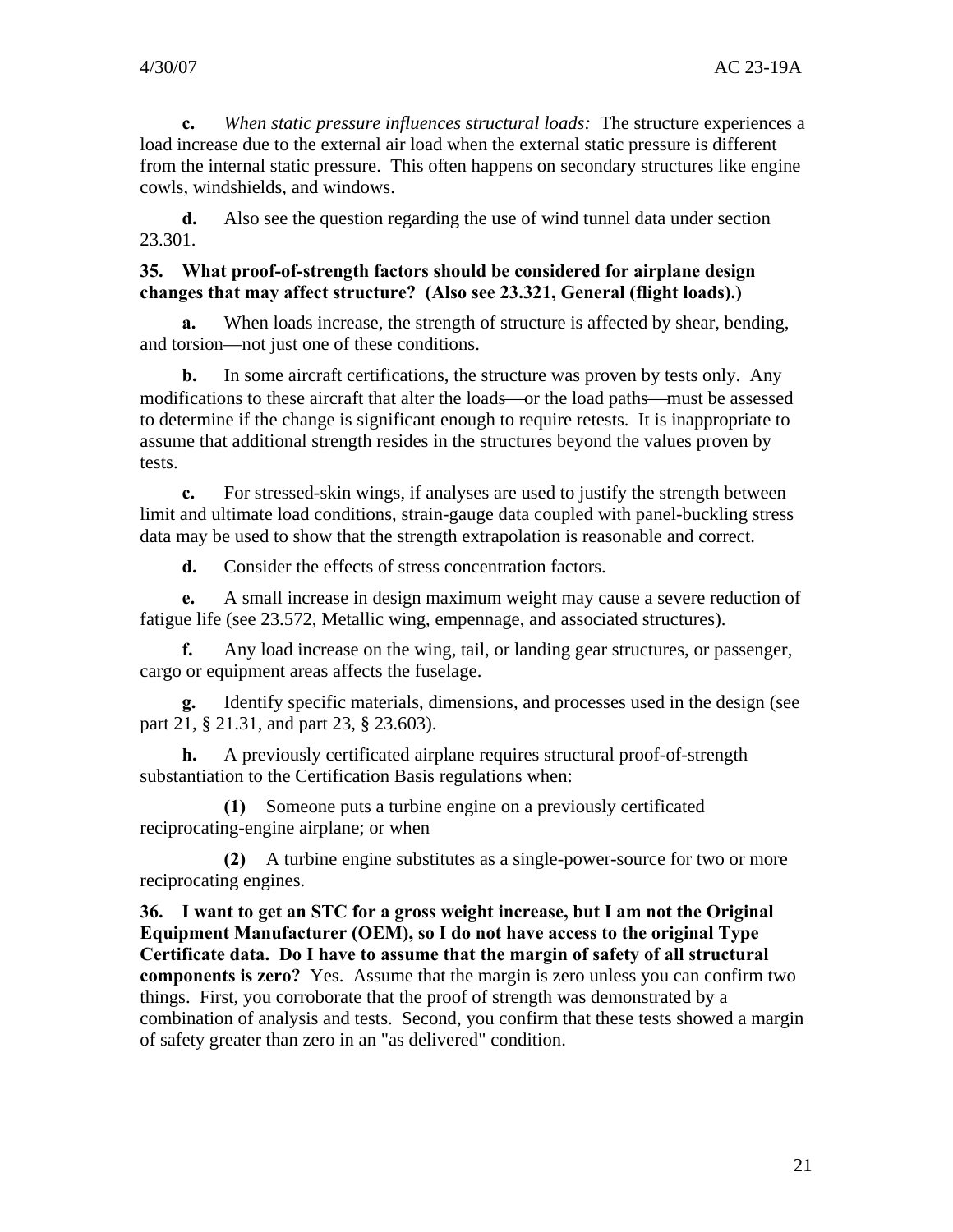## **37. Is there any guidance available specifically for composite relative to proof of structure?**

Yes. See Policy Statement PS-ACE100-2001-006, "Static Strength Substantiation of Composite Airplane Structure".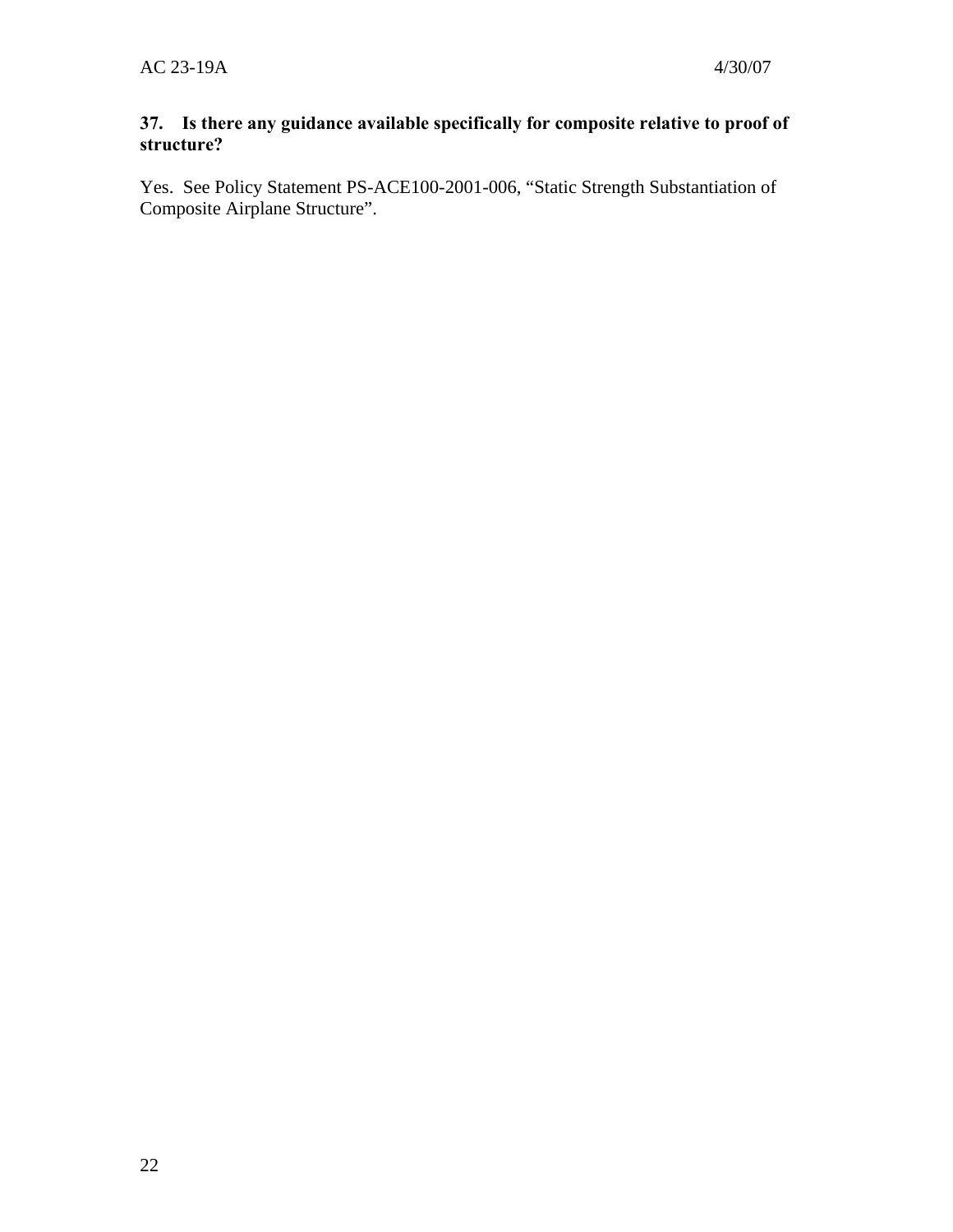## **FLIGHT LOADS**

## <span id="page-26-0"></span>**23.321 General** (Amendment 23-45)

**38. Is there any policy available on paragraph (a) of this section as of January 1, 2007?** No.

**39. Is there any policy available on paragraph (b) of this section as of January 1, 2007?** No. However, you can see 23.307 for guidance about airplane weight increases. See 23.471 for guidance about ramp weight and take-off weight.

**40. Is there any policy available on paragraph (c) of this section as of January 1, 2007?** No. However, for information about canard and tandem wing airplane configurations, see 23.421, balancing loads for horizontal stabilizing and balancing surfaces. Also, laminar flow aerodynamics information may be found in 23.21, proof of compliance.

**41. Can you show a graphical relational image of the airworthiness standards that concern airplane loads?** Yes. See Figure 2 and Figure 3 on the next two pages.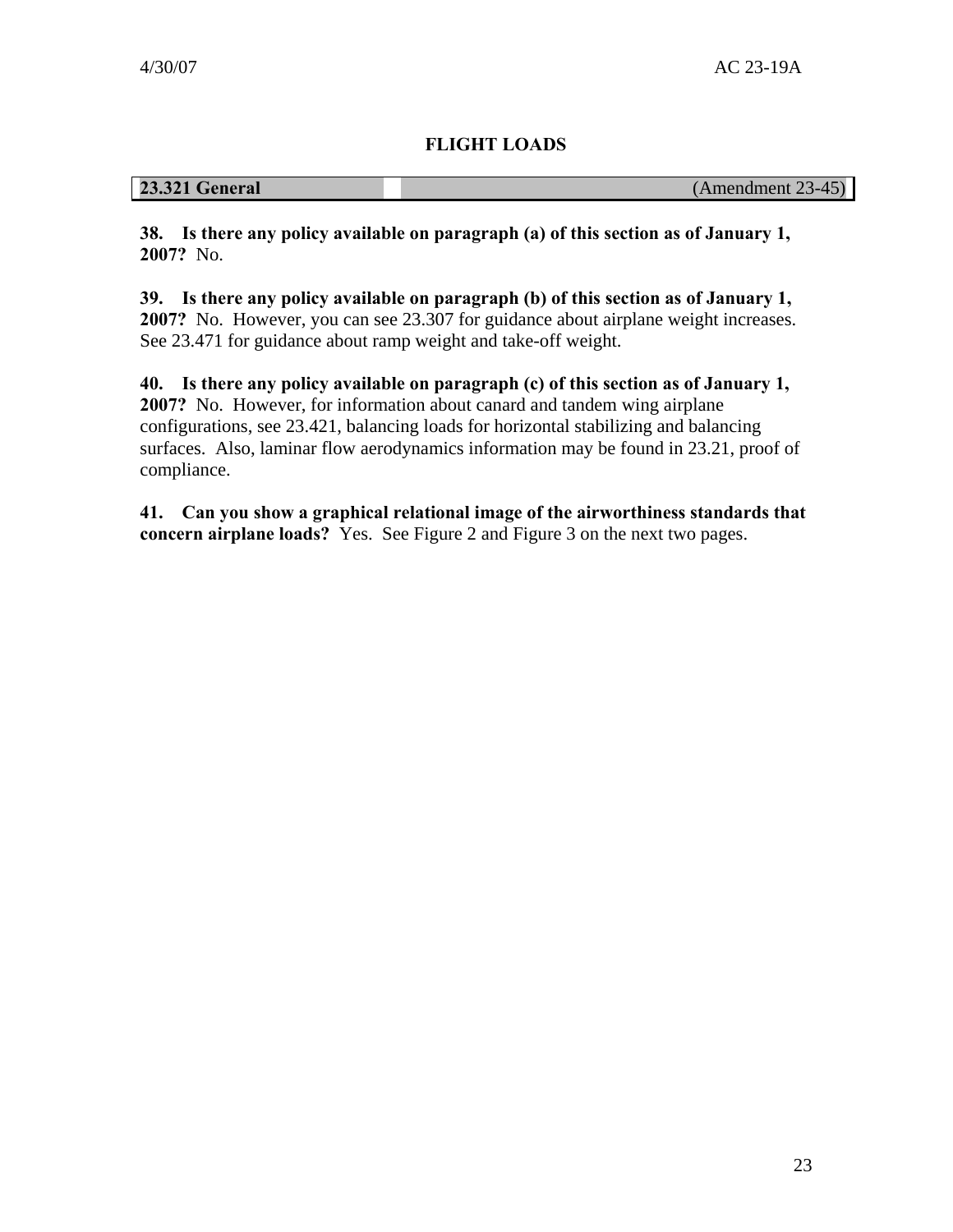|                 |                                                                    |                                |                   |                   | FLIGHT LOADS— Part 23[.xxx] Amendment 45 |                                                  |
|-----------------|--------------------------------------------------------------------|--------------------------------|-------------------|-------------------|------------------------------------------|--------------------------------------------------|
|                 |                                                                    | SYMMETRICAL §23.331            |                   |                   |                                          | UNSYMMETRICAL §23.347                            |
| <b>TSUS</b>     | Clean Airplane                                                     |                                | High lift devices | <b>sdeft pniW</b> |                                          | Vertical surfaces                                |
|                 | ancing surfaces<br>Horizontal stabilizing<br>and balancing surface |                                |                   |                   | Speed control devices                    | and balancing surfaces<br>Horizontal stabilizing |
|                 |                                                                    | Balancing horizontal tail load |                   |                   | or winglets<br>Outboard fins             | Vertical surfaces                                |
| <b>MANEUVER</b> | init load factor                                                   |                                | High lift devices |                   |                                          | Allerons                                         |
|                 |                                                                    |                                |                   |                   |                                          |                                                  |
|                 | Pitching                                                           |                                |                   | eqsh pniW         |                                          | Rolling Conditions                               |
|                 |                                                                    |                                |                   |                   |                                          | Engine torque                                    |
|                 |                                                                    |                                |                   |                   |                                          | Side load on engine mount                        |
| ENGINE          |                                                                    |                                |                   |                   |                                          | Gyroscopic and aerodynamic loads combined        |
|                 |                                                                    |                                |                   |                   |                                          | Unsymmetrical loads due to engine failure        |
|                 | Wing Flaps<br>Slipstream Effects                                   |                                |                   |                   | Pressurized cabin loads                  |                                                  |
| OTHER           |                                                                    |                                |                   |                   |                                          | Canard or tandem wing configurations             |
|                 |                                                                    | Rear lift truss                |                   |                   |                                          | ACE-100, E. Gabriel, May 1996                    |

**FIGURE 2 FLIGHT LOADS**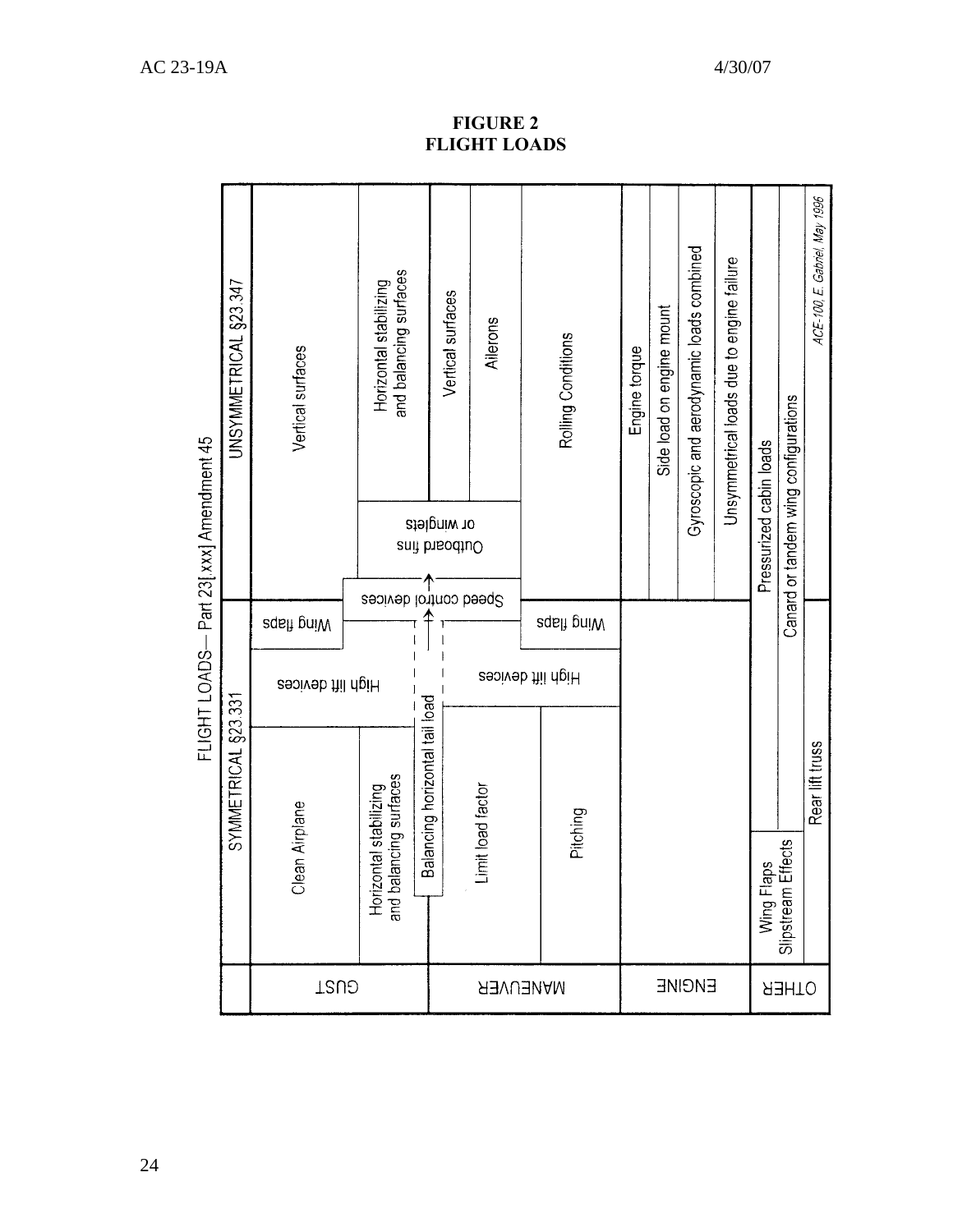<span id="page-28-0"></span>

|          |                                                                                                         | cnear ristin                              | $\frac{1}{2}$ and $\frac{1}{2}$ and $\frac{1}{2}$ and $\frac{1}{2}$ and $\frac{1}{2}$ and $\frac{1}{2}$ and $\frac{1}{2}$ |                                                                                                                    |
|----------|---------------------------------------------------------------------------------------------------------|-------------------------------------------|---------------------------------------------------------------------------------------------------------------------------|--------------------------------------------------------------------------------------------------------------------|
|          | SYMMETRICAL                                                                                             | §23.331                                   |                                                                                                                           | UNSYMMETRICAL § 23.347                                                                                             |
|          | Discrete Vertical Gusts<br>Clean Airplane                                                               | <b>High Lift Devices</b><br>[823.345]     |                                                                                                                           | Lateral gust: $\pm$ 50 fps @ V <sub>c</sub> [§ 23.443(a)]<br>Vertical Surfaces                                     |
|          | id $\pm 25$ fps $@V_D$<br>\$23.341]<br>[§ 23.333(c),<br>$\pm$ 50 fps @ $V_c$ an                         | ± 25 ft/sec vertical<br>25 ft/sec head-on |                                                                                                                           | Gusts normal to plane of symmetry<br>Commuter category [§ 23.443(b)]                                               |
| TRUO     | (commuter category only)<br>$\pm 66$ fps $@V_B$                                                         | [§ 23.457(a)]<br>Wing Flaps               |                                                                                                                           | @ V <sub>B</sub> , V <sub>C</sub> , V <sub>D</sub> clean airplane<br>@V <sub>F</sub> high lift devices             |
|          | Horizontal Stabilizing and Balancing Surfaces<br>Clean airplane and with high lift devices<br>[823.425] |                                           | [§ 23.445]<br>$[8\,23.373]$                                                                                               | Loads from gusts combined with yawing and slipstream<br>Horizontal Stabilizing and Balancing Surfaces<br>[523.427] |
|          | <b>Balancing Horizontal</b>                                                                             |                                           |                                                                                                                           | effects, clean airplane and with high lift devices                                                                 |
|          | Tail Load [§§ 23.331, 23.421]<br><b>Limit Load Factor</b><br>$[8\,23.337]$                              |                                           | [§ 23.445(d)]                                                                                                             | Vertical Surfaces $[§ 23.441] - @VA Yaw, sideslip, and$<br>rudder deflection                                       |
|          | $n = 3.8*$<br>Normal or Commuter Category                                                               |                                           | Outboard<br><b>Speed</b>                                                                                                  |                                                                                                                    |
|          | $n = 4.4$<br>$n = 6.0$<br>Acrobatic Category<br>Utility Category                                        |                                           | Winglets<br>Fins or<br>Control<br>Devices                                                                                 | Ailerons [§ 23.445] Abrupt maximum control movement<br>$@V_A$ . Control deflection requirements $@V_C$ and $V_D$   |
| MANEUVER | $W > 4,118$ lbs.<br>*May reduce for                                                                     | <b>High Lift Devices</b>                  |                                                                                                                           | Rolling Conditions [§ 23.349] - Wing and wing bracing                                                              |
|          | Pitching: Checked and Unchecked                                                                         | [823.345]<br>$n = 2.0 g$                  | Normal, Utility, Commuter<br>Category                                                                                     | <b>Airload Distribution</b><br>100%/70% to 75%<br>Condition (See § 23.333)                                         |
|          | Applies to horizontal stabilizing and                                                                   | Wing Flaps                                | Acrobatic                                                                                                                 | 100%/60%<br>A and F                                                                                                |
|          | Abrupt maximum control input @ VA<br>balancing surfaces [§ 23.423]                                      | [§ 23.457(a)]                             |                                                                                                                           | Wing loads due to aileron deflections § 23.445                                                                     |
|          |                                                                                                         |                                           |                                                                                                                           | Engine Torque [§ 23.361] - Combined with symmetrical limit loads $@V_A$                                            |
|          |                                                                                                         |                                           |                                                                                                                           | Side Load on Engine Mount [§ 23.363]                                                                               |
| ENGINE   |                                                                                                         |                                           | only to turbine installations                                                                                             | Gyroscopic and Aerodynamic Loads [§ 23.371] - Pitching and yawing, applies                                         |
|          |                                                                                                         |                                           |                                                                                                                           | Unsymmetrical Loads Due to Engine Failure [§ 23.367] - Turboprops only                                             |
|          | Wing Flaps Slipstream Effects, n = 1.0 [§ 23.457(b)]                                                    |                                           |                                                                                                                           | Pressurized Cabin Loads, combined with flight loads [§ 23.365]                                                     |
| OLHEK    | russ, reverse air flow [§ 23.369]<br>Rear Lift T                                                        |                                           |                                                                                                                           | Canard or Tandem Wing Configurations [§ 23.302]                                                                    |

Flight Loads - Part 23 Amendment 45

**FIGURE 3 FLIGHT LOADS**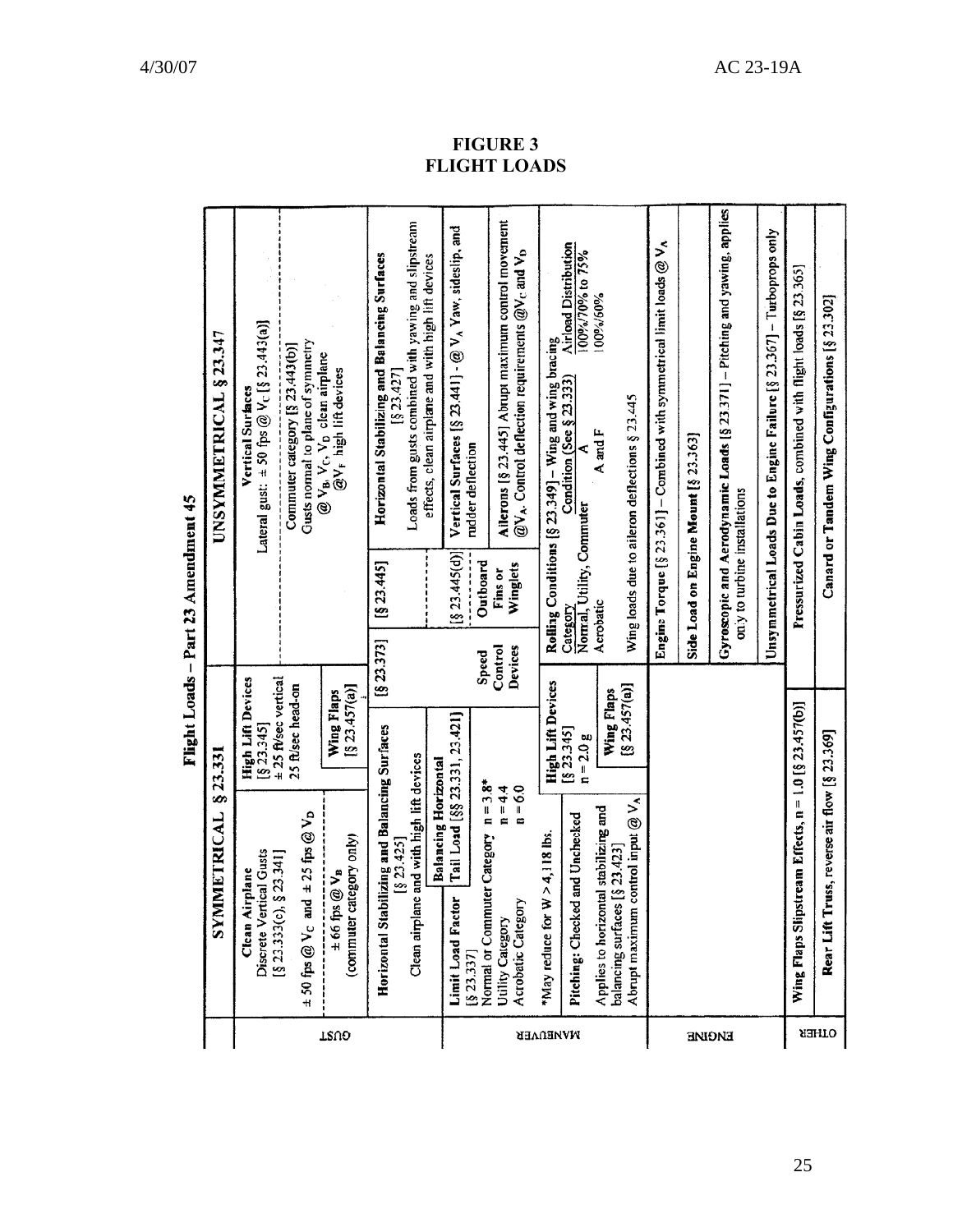## **23.331 Symmetrical flight controls** (Amendment 23-42)

**42. Is there any policy available on this section as of January 1, 2007?** No.

| 23.333 Flight envelope | (Amendment 23-34) |
|------------------------|-------------------|

**43. Do I have to revise the velocity-load factor (V-n) diagram for Supplemental Type Certificates (STC) involving engine changes or modifications?** It is not an automatic requirement. This question usually arises because some foreign certifying agencies require the development of a new V-n diagram if the original minimum design cruising speed  $(V_C)$  was defined by the wing loading (W/S) [reference: part 23, § 23.335(a)(1) and (2)], instead of the maximum level flight speed ( $V_H$ ) [reference: part 23, § 23.335(a)(3)]. However, we do not require a new V-n diagram unless the applicant wishes to increase  $V_C$ .

#### **44. Is there any policy available on paragraph (b) or (c) of this section as of January 1, 2007?** No.

| 23.335 Design airspeeds | (Amendment 23-48) |
|-------------------------|-------------------|

#### **45. When applying design airspeed criteria**, **how may the designer establish a minimum design cruising speed?**

**a.** The designer may establish the minimum design cruising speed,  $V_{C \text{ min}}$ , according to the following:

$$
33\sqrt{\frac{W}{S}} \le V_{C \text{min}} \le 0.9V_H
$$
, for normal, utility and commute category

and

$$
36\sqrt{\frac{W}{S}} \le V_{C \min} \le 0.9V_H
$$
, for acrobatic category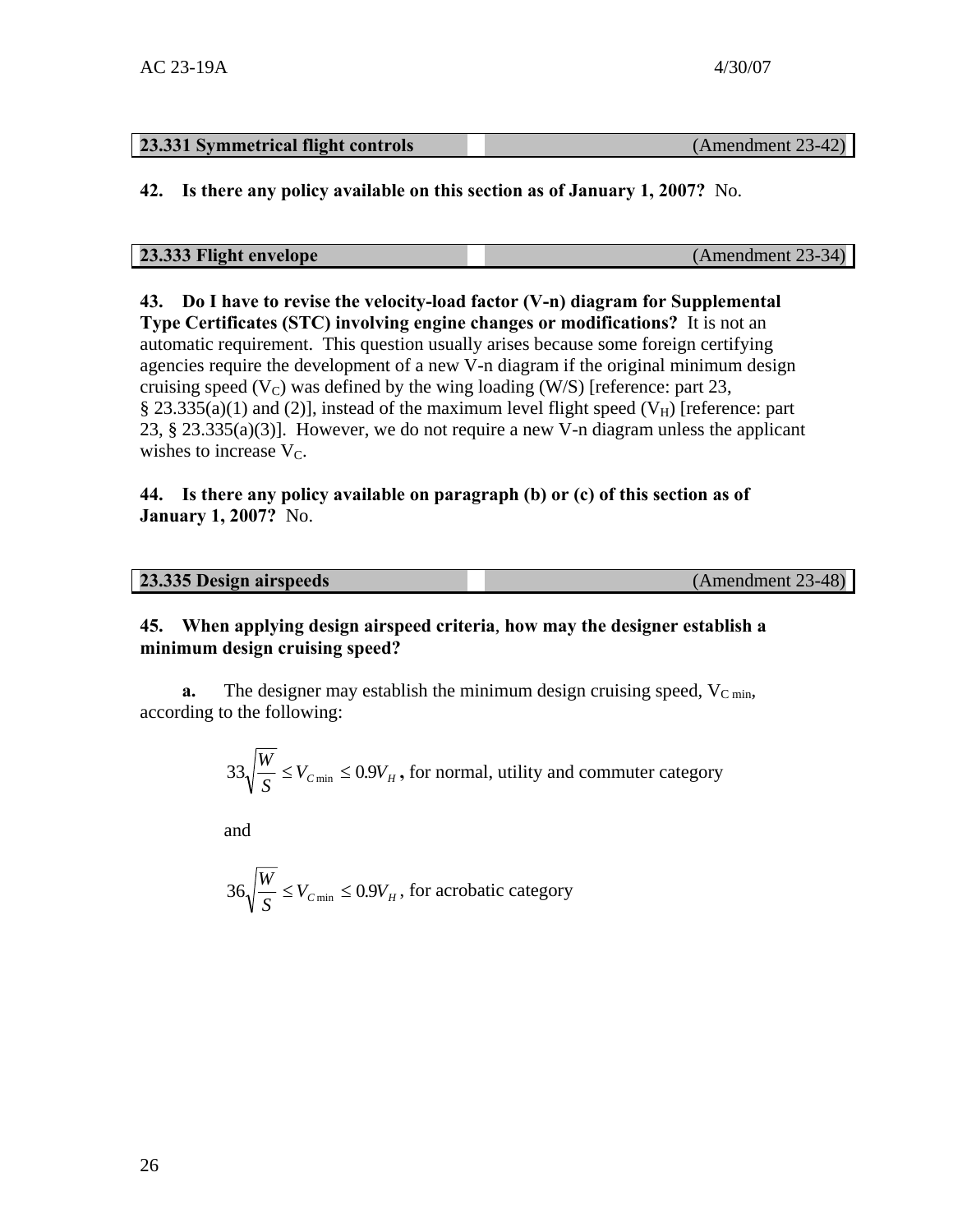<span id="page-30-0"></span>**b.** Both minimum and maximum design cruise speed values,  $V_{C \text{ min}}$  and  $V_{C \text{ max}}$ , may be chosen with the following understanding:

$$
V_{c} \leq 0.9V_{H}
$$

**46.** Why would I want to define  $V_C$  as equal to 0.9  $V_H$ ? Use this definition if you are designing an airplane that is capable of a sustained speed  $(V_C)$  higher than that obtained by using the wing loading (W/S) formula.

**47. Is there any policy available on paragraph (b) of this section as of January 1, 2007?** No.

#### **48.** What is the design maneuvering speed  $V_A$ ?

**a.** The design maneuvering speed is a value chosen by the applicant. It may not be less than  $V_s \hat{V}$  n and need not be greater than  $V_c$ , but it could be greater if the applicant chose the higher value. The loads resulting from full control surface deflections at  $V_A$  are used to design the empennage and ailerons in part 23, §§ 23.423, 23.441, and 23.455.

**b.**  $V_A$  should not be interpreted as a speed that would permit the pilot unrestricted flight-control movement without exceeding airplane structural limits, nor should it be interpreted as a gust penetration speed. Only if  $V_A = V_s \sqrt{n}$  will the airplane stall in a nose-up pitching maneuver at, or near, limit load factor. For airplanes where  $V_A > V_S \sqrt{n}$ , the pilot would have to check the maneuver; otherwise the airplane would exceed the limit load factor.

**c.** Amendment 23-45 added the operating maneuvering speed,  $V_0$ , in § 23.1507.  $V<sub>O</sub>$  is established not greater than  $V<sub>S</sub>$  \/n, and it is a speed where the airplane will stall in a nose-up pitching maneuver before exceeding the airplane structural limits.

#### **49. Is there any policy available on paragraph (d) of this section as of January 1, 2007?** No.

| 23.337 Limit maneuvering load factors | (Amendment 23-48) |
|---------------------------------------|-------------------|
|                                       |                   |

**50. Is there any policy available on this section as of January 1, 2007?** No.

**51. Are there any related sections?** Yes. See Section 23.423, Maneuvering loads.

| 23.341 Gust load factors | $(Amendment 23-48)$ |
|--------------------------|---------------------|
|--------------------------|---------------------|

**52. Is there any policy available on this section as of January 1, 2007?** No.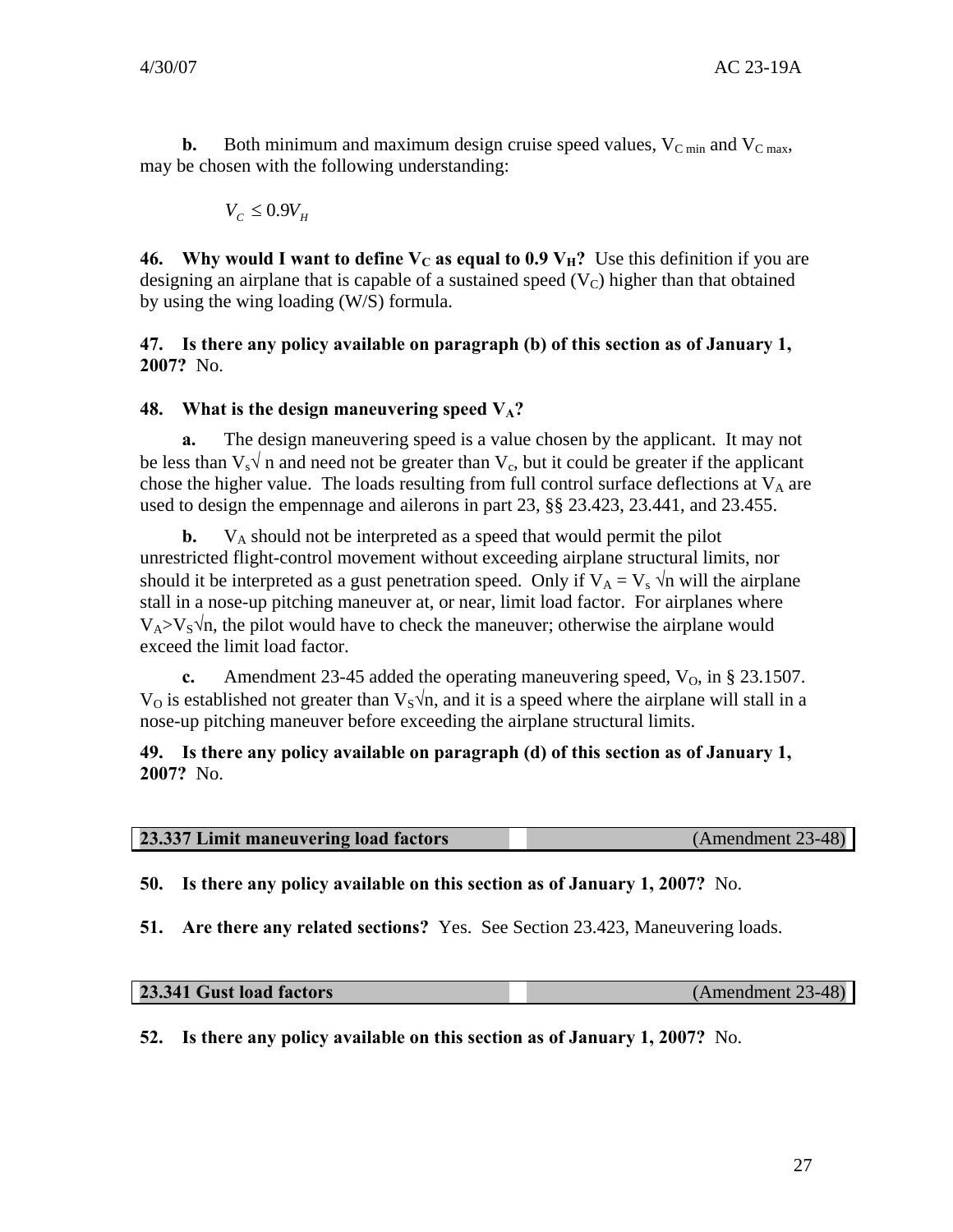| 23.343 Design fuel loads                                                               | (Amendment 23-48) |  |
|----------------------------------------------------------------------------------------|-------------------|--|
| Is there any policy available on this section as of January 1, 2007? No.<br><b>53.</b> |                   |  |
| 23.345 High lift devices                                                               | (Amendment 23-48) |  |
| Is there any policy available on this section as of January 1, 2007? No.<br>54.        |                   |  |
| 23.347 Unsymmetrical flight conditions                                                 | (Amendment 23-48) |  |
| Is there any policy available on this section as of January 1, 2007? No.<br>55.        |                   |  |

| 23.349 Rolling conditions | (Amendment 23-48) |
|---------------------------|-------------------|
|                           |                   |

**56. Is there any policy available on this section as of January 1, 2007?** No.

| 23.351 Yawing conditions | $(Amendment 23-42)$ |
|--------------------------|---------------------|
|                          |                     |

**57. Is there any policy available on this section as of January 1, 2007?** No.

| (Amendment 23-45)<br>23.361 Engine torque |
|-------------------------------------------|
|-------------------------------------------|

**58. Is there any policy available on paragraph (a) of this section as of January 1, 2007?** No.

**59. How do I determine the limit engine torque load imposed by sudden engine stoppage due to malfunction or structural failure (such as compressor jamming) for turbine engines to satisfy the requirements of paragraph (b)(1)?** Title 14 Code of Federal Regulations (CFR) part 33, § 33.23 requires the specification of the maximum allowable limit and ultimate loads for engine mounting attachments and related engine structure. Therefore, the maximum engine structure loading information, as specified in the engine Manufacturers Installation Manual, satisfies the limit engine torque load imposed by sudden engine stoppage due to malfunction or structural failure (such as compressor jamming).

#### **60. Is there any policy available on paragraph (c) of this section as of January 1, 2007?**

**a.** This rule requires the design of engine mounts and supporting structure to sustain limit torque at takeoff power and at maximum continuous power, with corresponding propeller revolutions per minute (r.p.m.), for two specified flight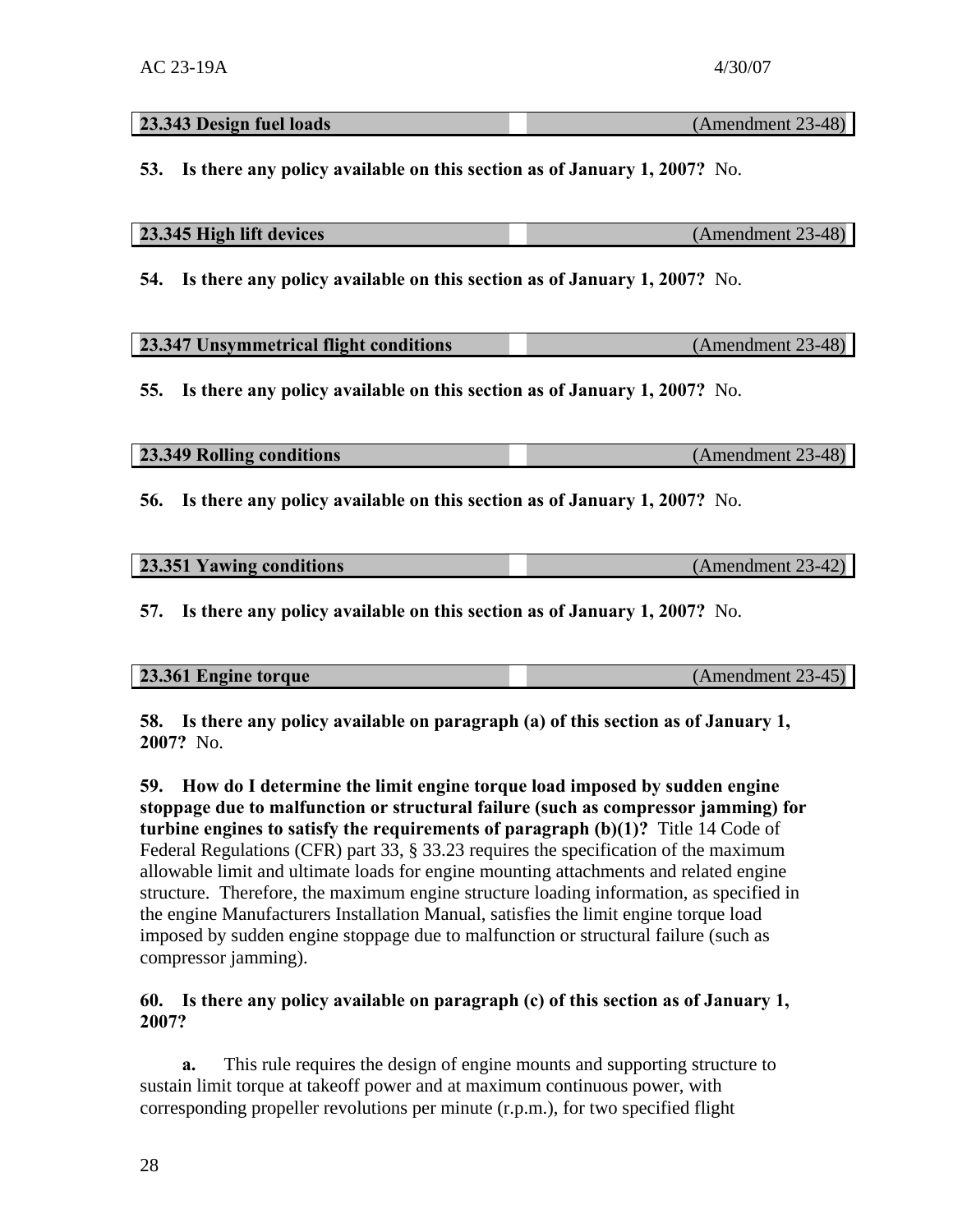conditions. The rule defines limit torque equal to mean torque multiplied by a factor that is a function of the number of cylinders of a reciprocating engine (see Figure 4).

## **FIGURE 4 LIMIT ENGINE TORQUE DEFINITION**

$$
T_{\rm lim} = F_{cyl} T_{mean}
$$

| Engine type | Turbo-         | Five or more | Four      | Three     | $T_{\rm WO}$ |
|-------------|----------------|--------------|-----------|-----------|--------------|
|             | propeller      | cylinders    | cylinders | cylinders | cylinders    |
| `cvl        | ົາ<<br>ن که با | ب            |           |           |              |

**b. NOTE:** The limit engine torque,  $T_{\text{lim}}$ , is not an engine limit in the sense of part 33, § 33.7. For structural installation loads purposes, treat it as simply a limit load arrived at by the equation and figure shown. Engine mean torque is available from the engine manufacturer. The engine type multiplying factor,  $F_{cyl}$ , is a constant for a given engine without regard to the speed or power at which the engine is operating.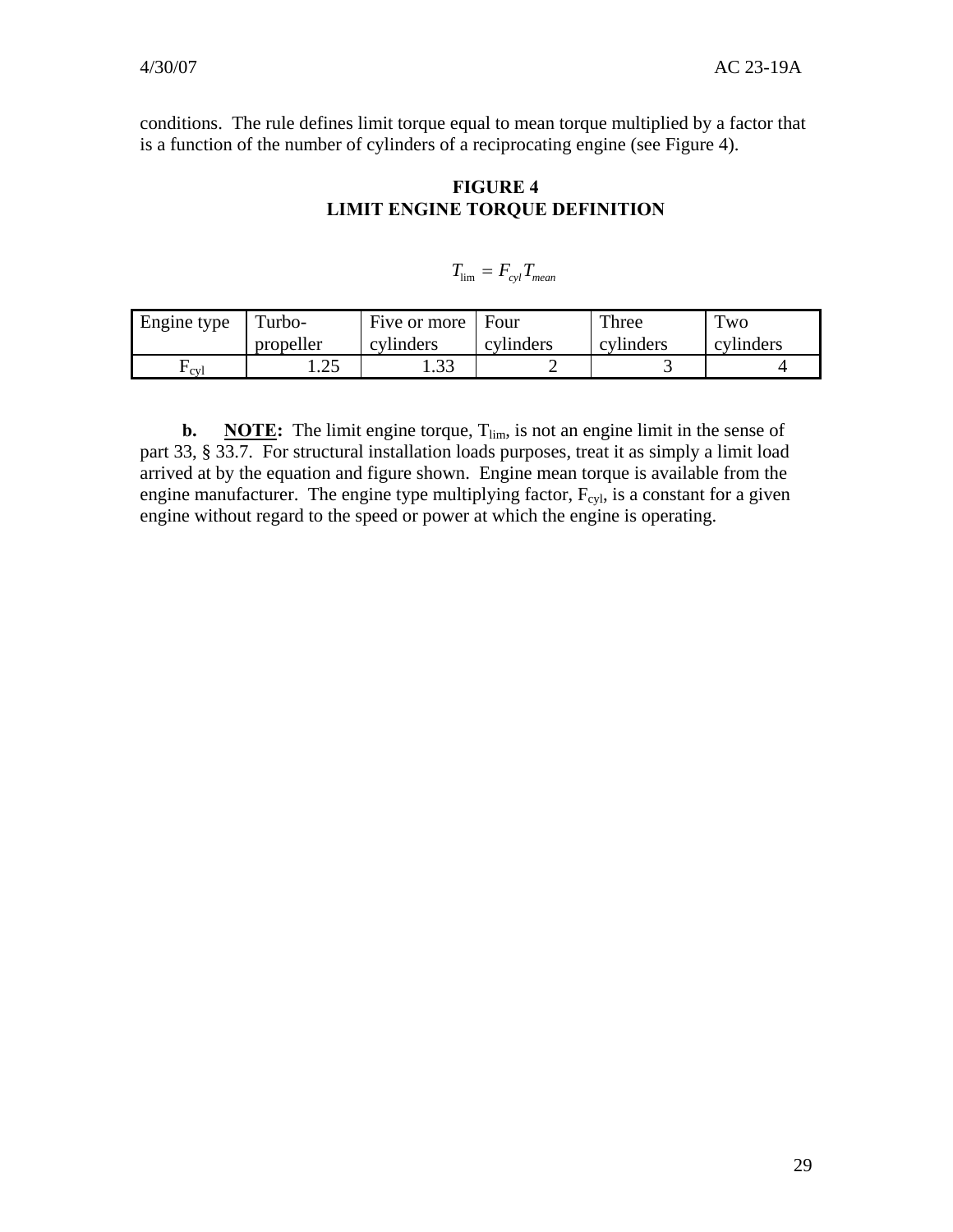**c.** The FAA published engine torque requirements incorrectly in Amendment 23-26. Part 23, § 23.361 was corrected with Amendment 23-45. The incorrectly written rule failed to require the multiplying factor for the torque load. The applied (incorrectly written) rule can result in lower structural loads than previously required from torque loads. These loads affect the engine mount, and either the fuselage or nacelle and wing designs.

**d. Policy:** Apply the mean torque factors in the manner that existed in part 23 before Amendment 23-26 and corrected in Amendment 23-45. Determine airplane design loads for two engine limit torques and for two flight-load-conditions. These airworthiness standards for engine torque loads constitute the minimum level of safety required by the FAA for the engine mount, and either the fuselage or the nacelle and wing designs. For airplane designs that have a part 23 certification basis that encompasses Amendments 23-26 through 23-44, apply the intent of the regulation depicted by the amendments before or after these amendments. Figure 5 presents a view of torque, aerodynamic, and inertial loads airworthiness standards.

#### **FIGURE 5 VIEW OF TORQUE, AERODYNAMIC, AND INERTIAL LOADS**

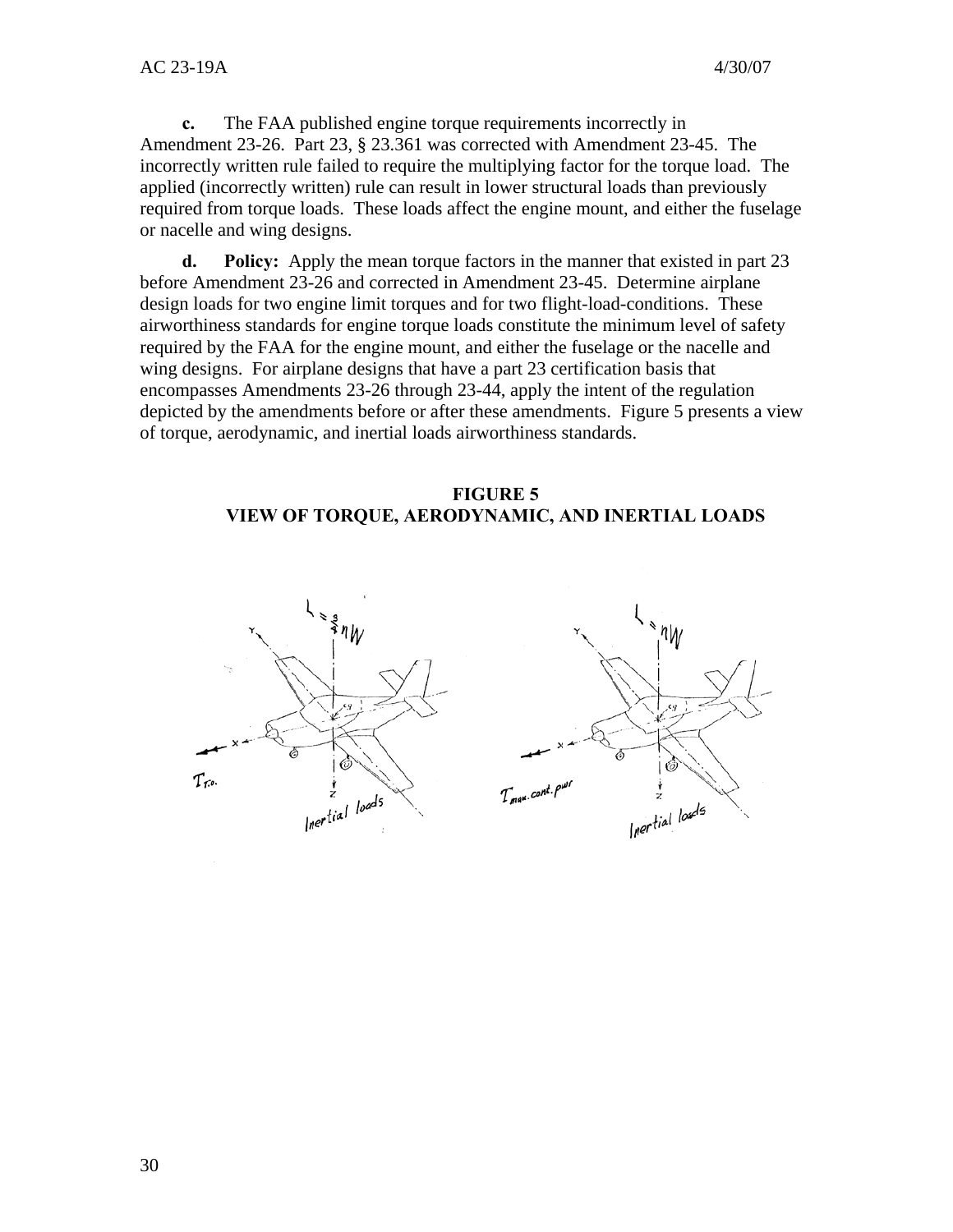| 23.363 Side load on engine mount | (Original) |
|----------------------------------|------------|

#### **61. Is there any policy available on this section as of January 1, 2007?** No.

# **62. How do I determine the cabin pressure loads and what do I combine them**

**with?** Multiply the maximum differential pressure loads by the 1.5 factor of safety (see part 23, § 23.303). The maximum differential pressure loads should include the high side relief valve tolerance pressure. Combine them with the ultimate loads of both the normal flight inertia and the local external aerodynamic pressure distribution conditions.

**63. Is the aerodynamic pressure a constant?** The airloads will vary over the length of the fuselage.

**64. Is there any policy available on paragraph (c) of this section as of January 1, 2007?** No.

**65. What pressure should be used as limit load (omitting other loads)?** For the limit (pressure only) load condition, airplane fuselage structure should be designed to withstand:

$$
P_{\text{lim}} = (1.33) P_{\text{max.} relief.value}
$$

#### **66. What pressure should be used as ultimate load (omitting other loads)?**

**a.** For the ultimate (pressure only) load condition, combine the 1.5 factor of safety with the 1.33 burst pressure factor to get an ultimate load case for the pressure vessel structural design**.** Part 23 special conditions have imposed a 1.67 burst pressure factor for airplanes with design altitudes that exceed 45,000 feet. This practice is consistent with part 25. Aerodynamic and landing impact loads may be ignored for this load case.

$$
P_{ult} = 1.5(1.33) P_{\text{max.} relief.value}
$$

For altitudes that exceed 45,000 feet,

$$
P_{\text{lim}} = (1.67) P_{\text{max.relief.} \text{value}}
$$

$$
P_{\text{ult}} = 1.5(1.67) P_{\text{max.relief.} \text{value}}
$$

**b.** Note that the regulation for pressurization tests requires a strength test on a fuselage designed for pressure to the ultimate load condition given by the above equation (see § 23.843).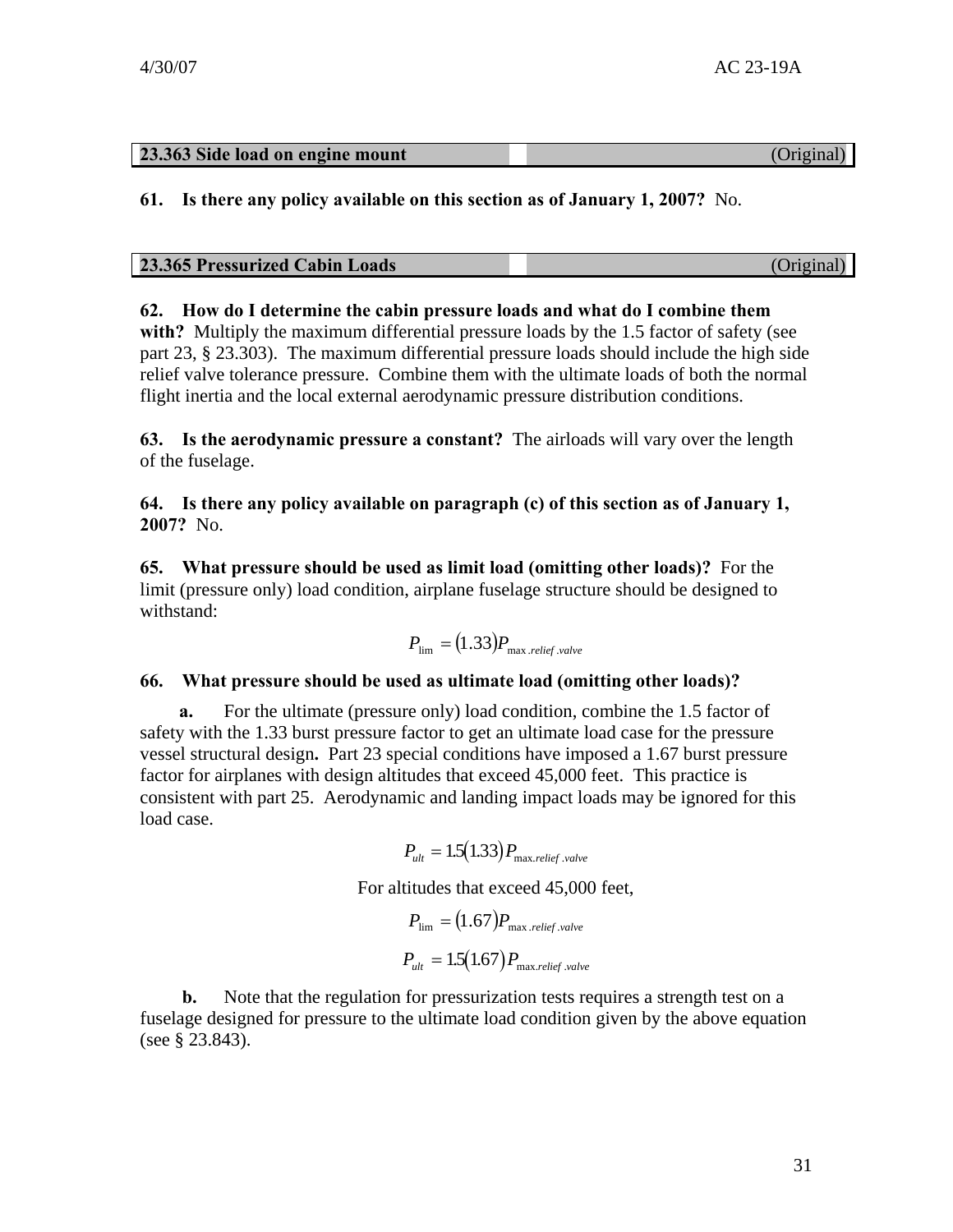**67. What is meant by "external door"?** External door means an opening, a doorway, in the external surface of the airplane. Evaluate door failure effects regardless of whether the door is inward or outward opening. For this rule, an emergency exit is a door. Also see 23.305, Strength and deformation, paragraph 22, for guidance about conducting static tests for pressure vessels.

**68. What is meant by "critical engine"?** Traditionally, the term "critical engine" is used to describe the engine whose failure to operate results in the largest yawing moment, compared to that caused by failure of the other engine. However, in a more general sense, and for this regulation, the term "critical engine" means the engine that, when failed, results in the highest structural loads on the airplane.

#### **69. Is there any policy available on paragraph (b) of this section as of January 1, 2007?** No.

**70. What is the purpose of this regulation?** Civil Air Regulation (CAR) 3.194 is considered a special supplementary reversed airflow condition for design of the rear lift truss, which has no direct relationship to any of the points on the V-n envelope. It has been historically considered as a downwind taxi for a "tail-wheel" type airplane. The lift truss is the brace (frequently a "V," sometimes "parallel" struts—one to each existing spar) running from the bottom of the fuselage to the lower spar cap(s) of the wing. These lift truss struts usually attach to the wing at midspan. "Wing struts" are usually loaded in tension (for positive load factor conditions)—except during negative "g" maneuvers or gusts, inverted flight conditions (aerobatic maneuvers), landing, and taxi. In these latter cases, the struts can be loaded in compression; therefore, they are subject to Euler column buckling phenomena. Even when on the ground, the airplane rear lift truss (or strut) can experience significant compression loads if the airplane has a tail wheel. This is especially true when the airplane is tied down or is taxiing downwind.

#### **71. Is there any policy available on paragraph (b) of this section as of January 1, 2007?** No.

| 23.371 Gyroscopic and aerodynamic loads | (Amendment 23-48) |
|-----------------------------------------|-------------------|
|                                         |                   |

**72. Is there any policy available on this section as of January 1, 2007?** No.

**23.369 Rear lift truss** (Amendment 23-48)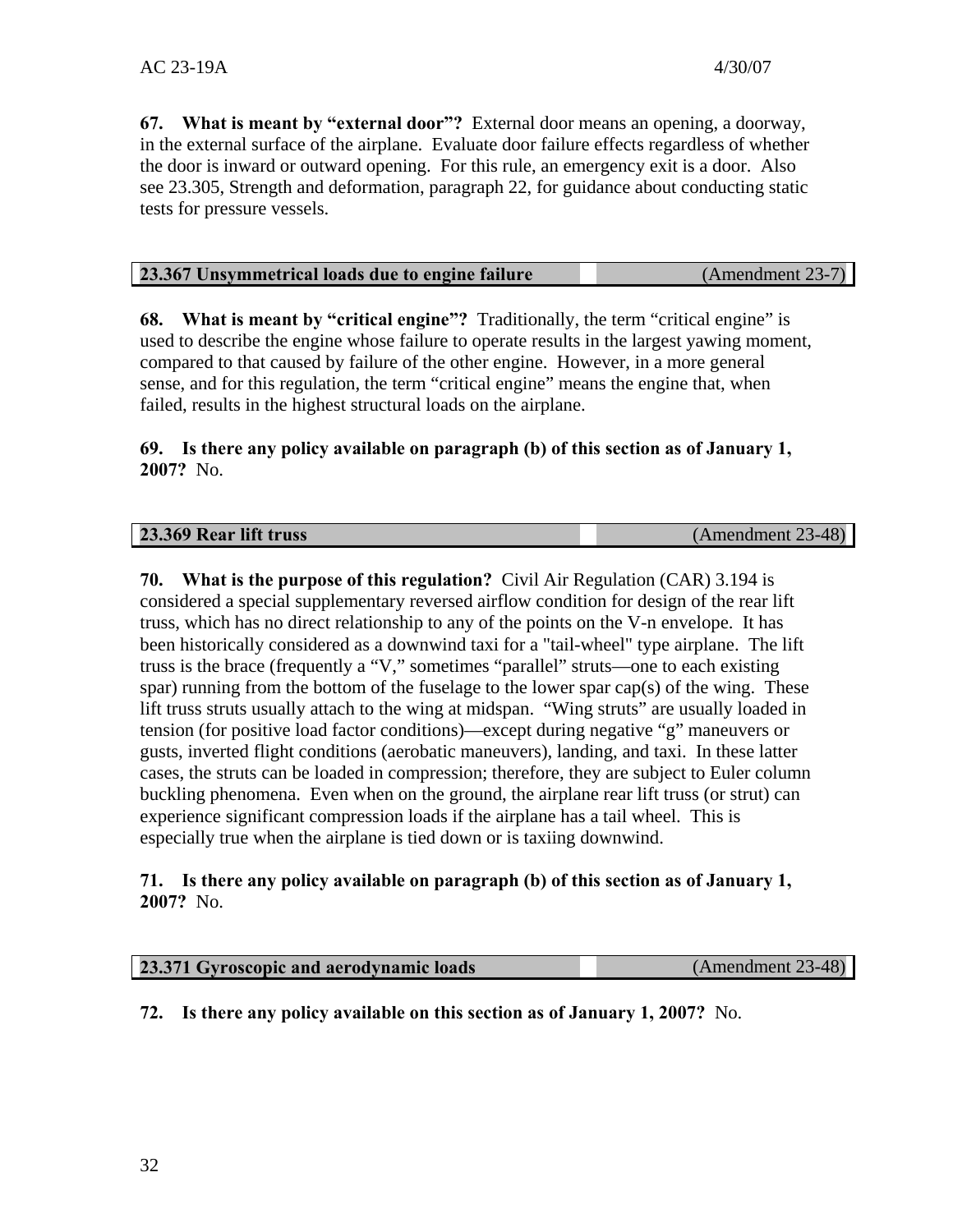# **23.373 Speed control devices** (Amendment 23-7)

**73. Is there any policy available on paragraph (a) of this section as of January 1, 2007?** No.

**74. Is there any policy available on paragraph (b) of this section as of January 1, 2007?** No.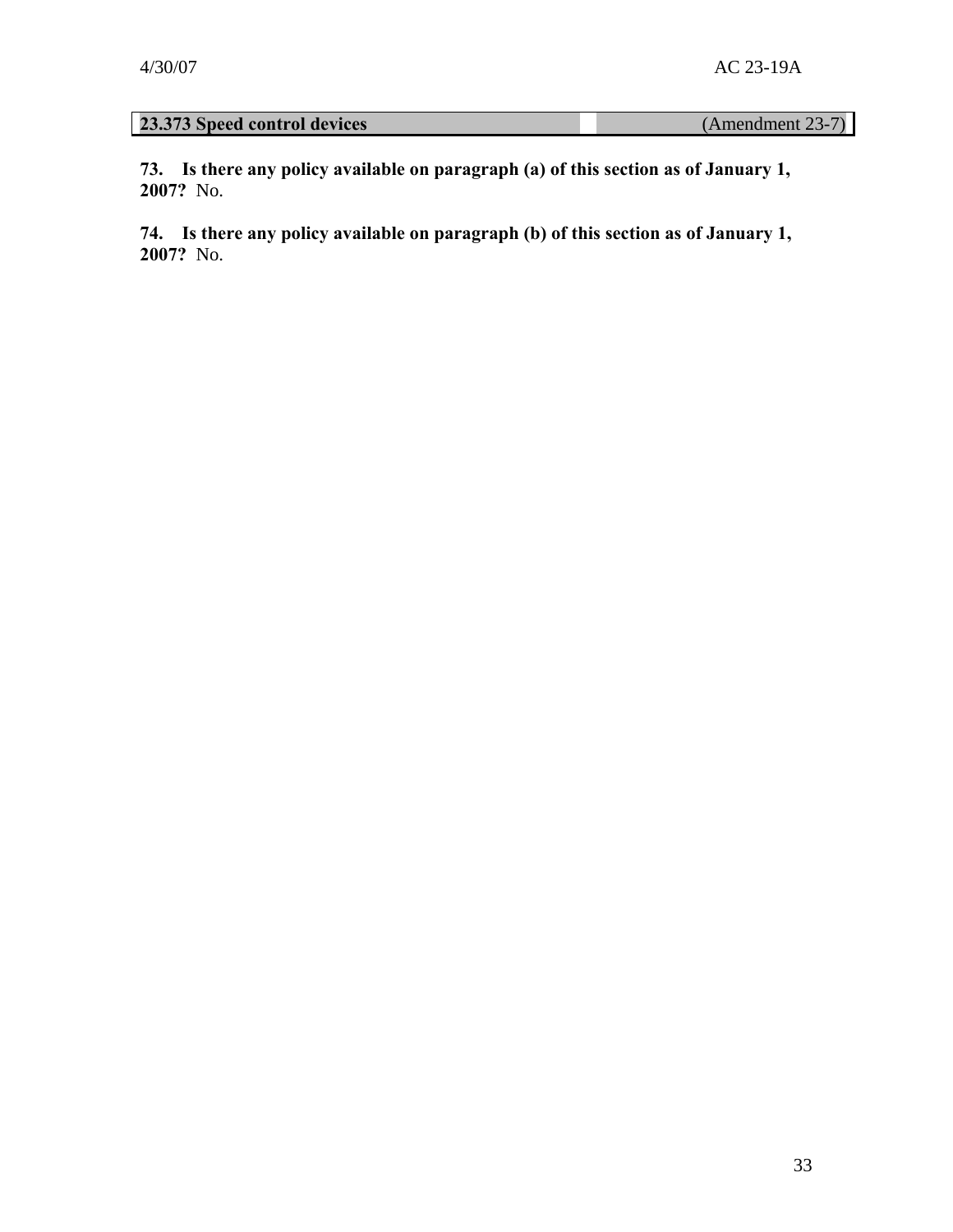# **CONTROL SURFACE AND SYSTEM LOADS**

#### **23.391 Control surface loads** (Amendment 23-48)

**75. What is the background on this regulation**? The control surface load criteria that previously appeared in Appendix B of part 23 were removed from part 23 at Amendment 23-42. The Appendix B criteria were shown to give inappropriate surface loadings for certain airplane configurations, including:

**a.** High-performance part 23 aircraft;

**b.** Aircraft that have spar configurations located aft of the 25 percent chord length; and

**c.** Aircraft that have horizontal stabilizer leading edges that are not attached at the fuselage.

| 23.393 Loads parallel to hinge line | $(Amendment 23-48)$ |
|-------------------------------------|---------------------|
|                                     |                     |

**76. Is there any policy available on this section as of January 1, 2007?** No.

| 23.395 Control system loads | (Amendment 23-7) |
|-----------------------------|------------------|

**77. Can you explain this regulation schematically**? Yes. Figure 6 presents an overall relational view of control system loads airworthiness standards. Also see "Control Systems" requirements that are contained in part 23, §§ 23.671 through 23.701.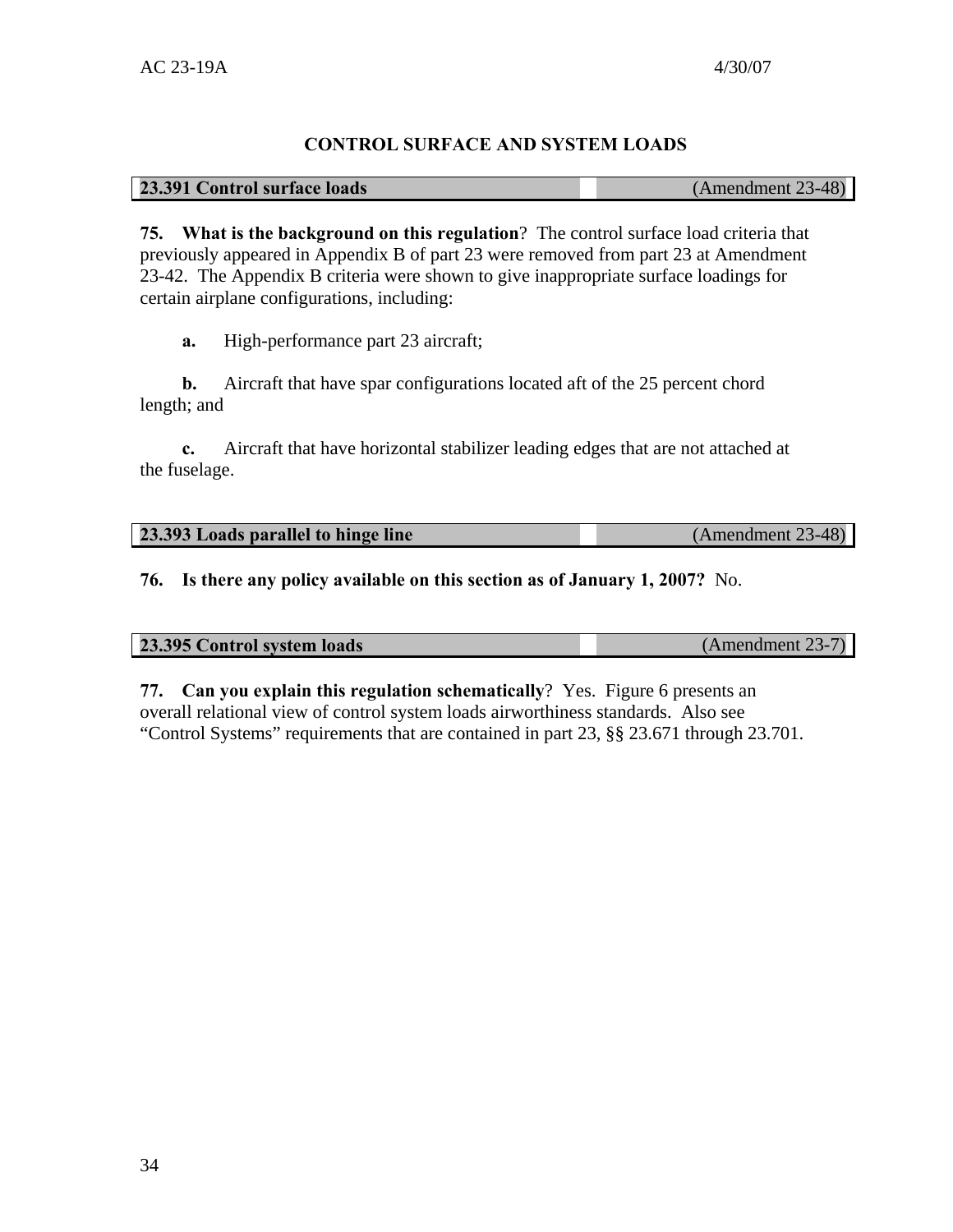**FIGURE 6 CONTROL SYSTEM LOADS** 

# CONTROL SYSTEM LOADS

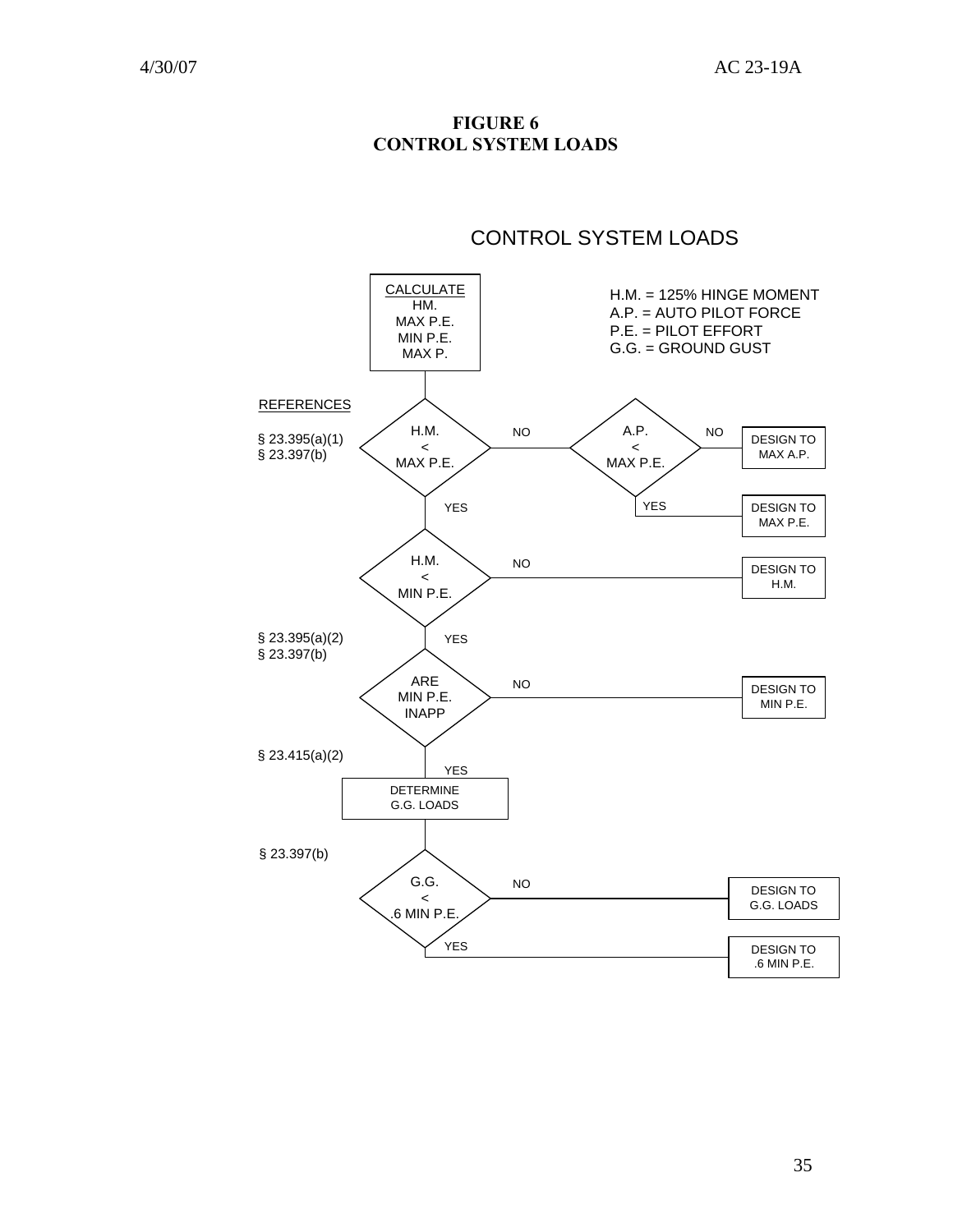**78. Is there anything else I can review to get more information?** Yes. See 23.423, Maneuvering loads, for more guidance about control system loads.

**79. Is there any guidance for unconventional multipath control systems**? The control system loads, and limit control forces, and torque airworthiness standards require that pilot loads be opposed at the attachment of the control system to the control surface horn. For an unconventional multipath control system, which involves control of separate surfaces (each with its own horn), it would be appropriate to expect the pilot forces to be restrained at the control surface horns. If this allows a portion of the system to be designed for less than the minimum pilot-effort forces, special attention should be given to the design of this portion of the system to ensure the rugged system.

**80. Does this regulation apply to wing flap control systems?** No. The § 23.395 requirements are not applicable to wing flap systems.

| <b>23.397 Limit control forces and torques</b> | $(Amendment 23-45)$ |  |
|------------------------------------------------|---------------------|--|
|                                                |                     |  |

**81. Is there any policy available on paragraph (a) of this section as of January 1, 2007?** No.

# **82. For paragraph (b) of this section, where should the loads be applied?**

**a.** Apply the 100-pound load on a single fore-and-aft control wheel anywhere along the periphery or at the tip of the grip-handle on U-type wheels, and in both foreand-aft directions.

**b.** Part 23, § 23.397(b) presents both a symmetric and asymmetric 100-pound wheel load for elevator control. You should also see the Figure 6, which presents an overall relational view of control system loads airworthiness standards.

|--|

**83. Is there any policy available on this section as of January 1, 2007?** No.

| 23.405 Secondary control system | (Original) |
|---------------------------------|------------|
|                                 |            |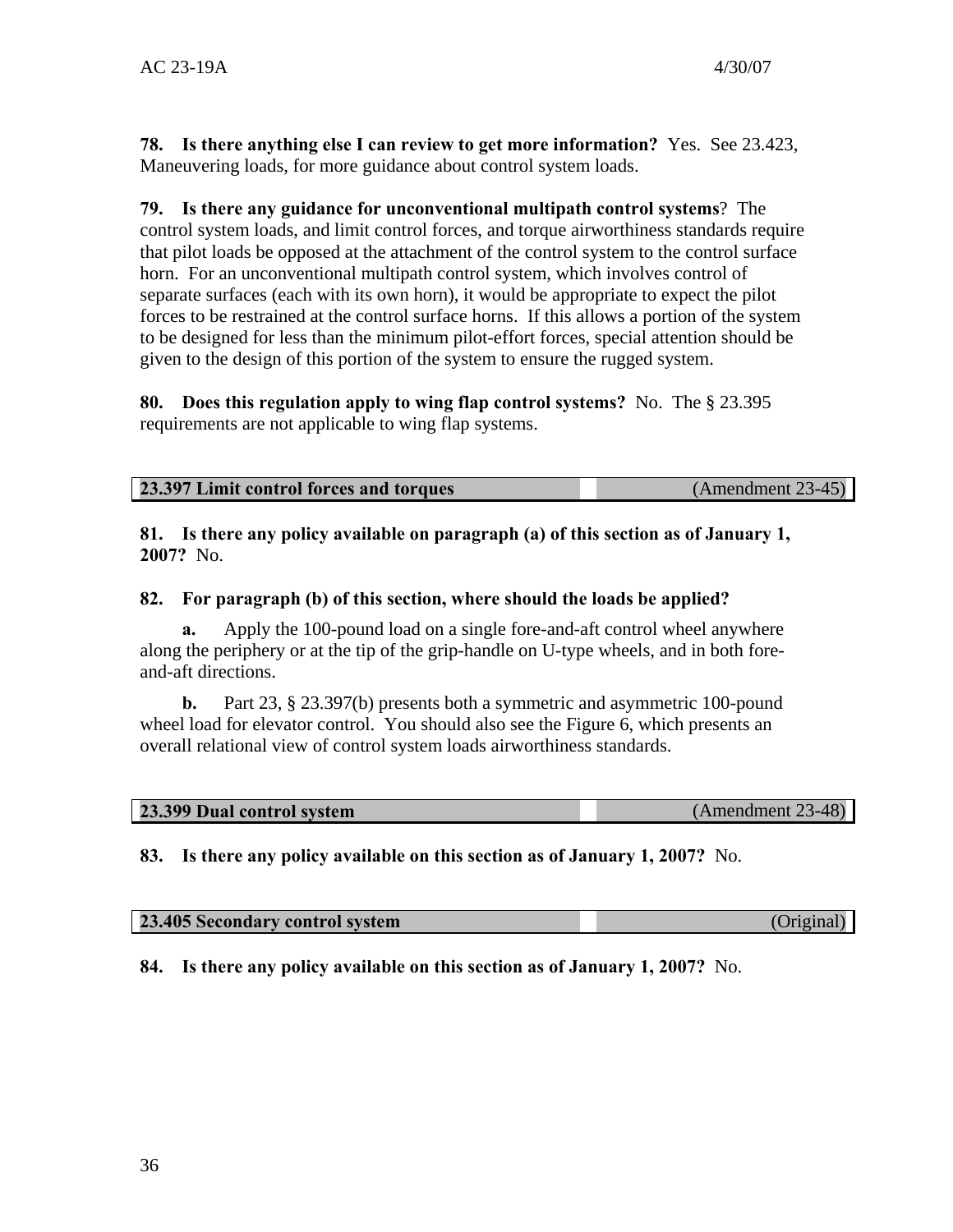**23.407 Trim tab effects** (Original)

#### **85. What is the maximum out-of-trim condition one should consider when determining control surface loads?**

**a.** This rule only applies when maximum pilot-effort forces are imposed on the control system (refer to part 23, § 23.397). Then, the trim tab deflection is limited to the maximum out-of-trim condition that can exist under prolonged pilot-effort forces (refer to § 23.143).

**b.** This interpretation only applies to a trim tab that is attached to a movable control surface that is further attached to a fixed main-aerodynamic surface (i.e., it excludes a trim tab that is attached to a stabilator).

**c.** See 23.423, Maneuvering loads, for more guidance about trim tabs.

| 23.409 Tabs | Original) |
|-------------|-----------|

**86. Is there any policy available on this section as of January 1, 2007?** No.

| 23.415 Ground gust conditions | (Amendment 23-48) |
|-------------------------------|-------------------|
|                               |                   |

**87. How do the ground gust loads in paragraph (a) fit in with the other control system loads in the design requirements?** Refer to the accompanying graphic to 23.395, Control System Loads (Figure 6), which presents an overall view of control system loads airworthiness standards.

**88. Is there any policy available on paragraph (b) or (c) of this section as of January 1, 2007?** No.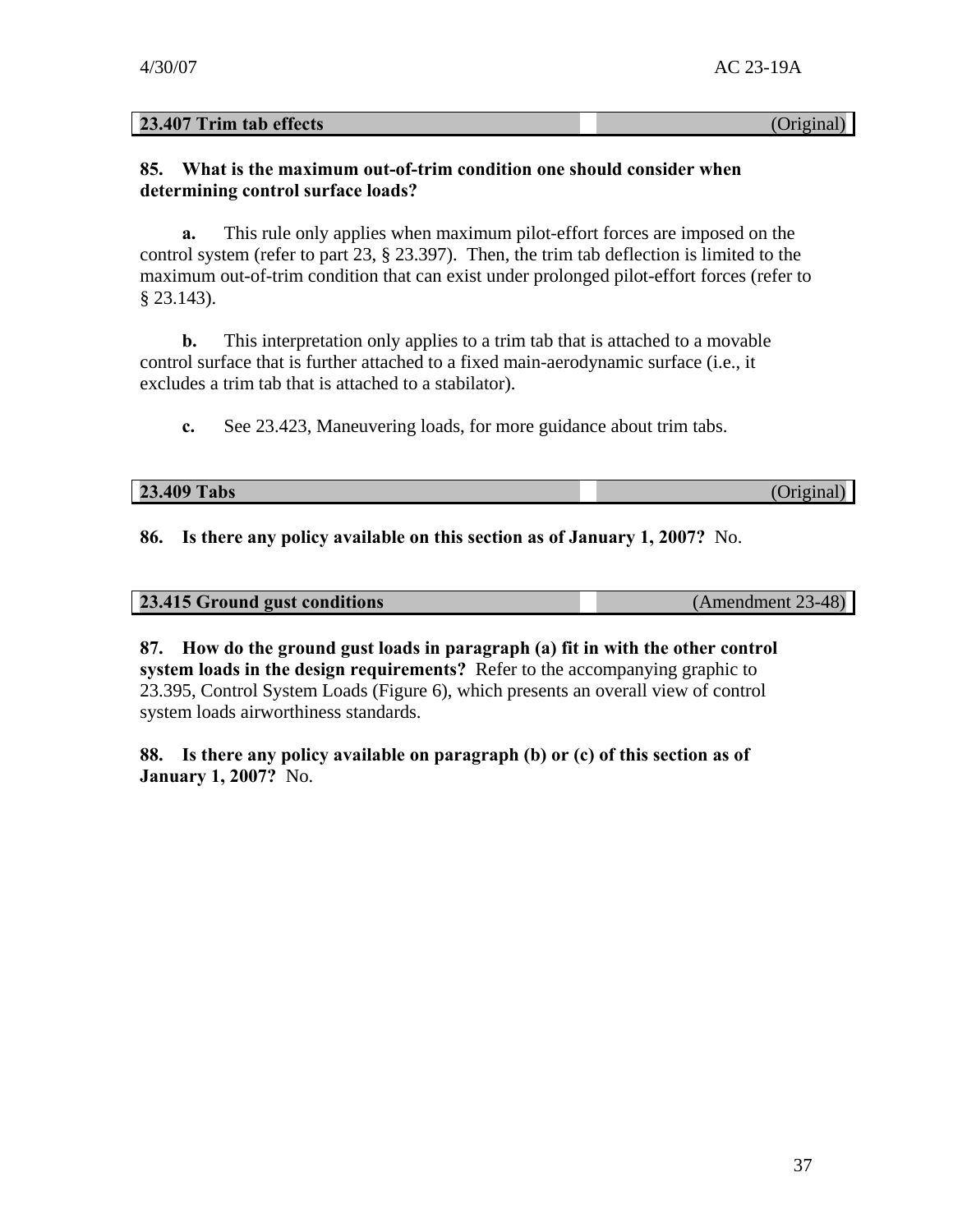#### **HORIZONTAL STABILIZING AND BALANCING SURFACES**

#### **23.421 Balancing loads** (Amendment 23-42)

#### **89. Is there any guidance for stabilator design?**

**a.** Yes. You may find stabilator chordwise air-load distributions in the *Basic Glider Criteria Handbook* for both the balancing conditions and the maneuvering and gust conditions. Also, stabilators have historically developed flutter problems; therefore, carefully consider the flutter effects of a stabilator design.

**b.** The *Basic Glider Criteria Handbook*, 1962 Revision, Federal Aviation Agency, Flight Standards Service, Washington, D.C., is now available by mail from: Manager, Standards Office (ACE-110), Federal Aviation Administration, Small Airplane Directorate, DOT Building, 901 Locust, Room 301, Kansas City, MO 64106.

**c.** Also, see 23.321, General (flight loads), for more guidance about balancing tail loads.

**90. Is there any policy available on paragraph (b) of this section as of January 1, 2007?** No.

| 23.423 Maneuvering loads | $(Amendment 23-42)$ |
|--------------------------|---------------------|
|                          |                     |

#### **91. The condition described in paragraph (a) of the regulations does not appear to be realistic. What is the reason for this?**

**a.** Part 23, § 23.423(a) addresses an artificial load condition intended to provide adequate tail strength for abrupt, unchecked pitch maneuvers up to the design maneuver speed,  $V_A$ . The condition is artificial because the airplane will pitch, and the load factor will no longer be 1g, before the elevator reaches full deflection.

**b.** A 6g maneuver involves significant airplane pitch velocity, which relieves pilot input and results in a lower stick force per unit elevator deflection. One may correlate tail angle of attack and airplane pitch velocity with measured and calculated hinge moments to gain confidence in the load calculations.

**c.** A flight in which the pilot pulls full-back-stick at design maneuver speed,  $V_A$ , and 1g, initially, would probably result in higher elevator angles than would be calculated at 1g because of airplane response characteristics. However, the tail loads resulting from an analysis accounting for airplane response characteristics would not likely exceed those calculated from an analysis that assumes 1g conditions.

**d.** The analytical approach is acceptable with the following suggestions:

**(1)** For elevator deflection, divide calculated hinge moment by 1.25 (reference § 23.395(b)).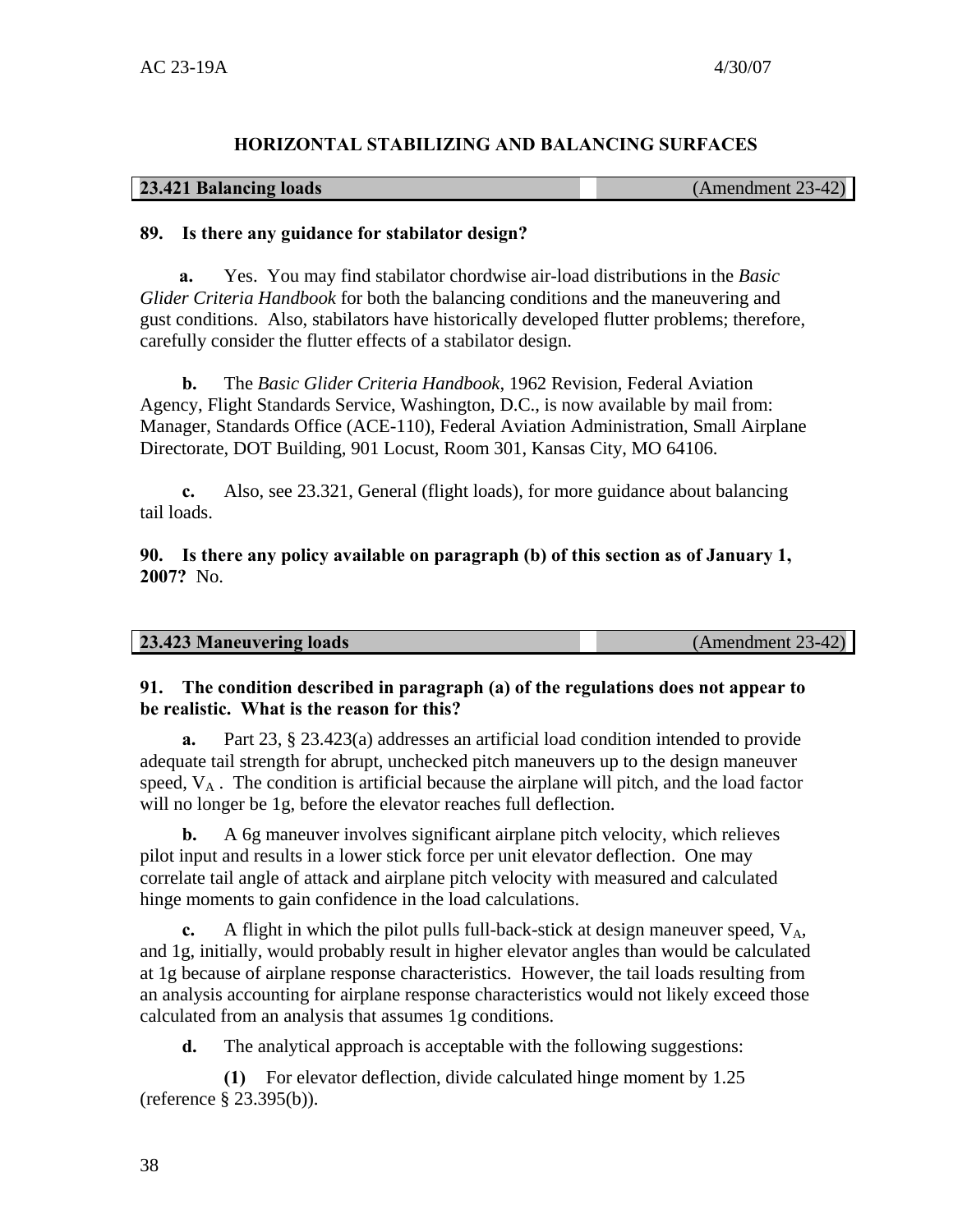**(2)** For an elevator tab configuration, deflect the tab to assist the pilot, per § 23.407, Trim tab effects.

**e**. See the guidance in 23.421, Balancing loads, for stabilator loads distributions.

|  | 23.425 Gust loads |  |
|--|-------------------|--|
|  |                   |  |

**23.425 Gust loads** (Amendment 23-42)

**92. What gust loads should be used for stabilator-type aerodynamic surfaces?** For stabilator-type aerodynamic surfaces, use *the Basic Glider Criteria Handbook* as the information source for air-load distributions.

**93. Is there any policy available on paragraph (b), (c) or (d) of this section as of January 1, 2007?** No.

| <b>23.427 Unsymmetrical loads</b> | (Amendment 23-42) |
|-----------------------------------|-------------------|
|                                   |                   |

**94. What unsymmetrical loads should I use for trim systems?** For guidance related to non-aerodynamic trim system designs, see 23.677(b), "Trim systems."

**95. What is meant by "conventional" in paragraph (b) of this section?** 

Conventional means the airplane's center of gravity (c.g.) is located within the boundaries of the wing mean aerodynamic chord with the empennage aft and the engine(s) forward.

**96. Do the conventional requirements for unsymmetrical loads apply to V-Tail configuration designs?** No. A V-tail configuration is considered unconventional; therefore, the conventional requirements for unsymmetrical loads do not apply.

# **97. For a T-tail design, is a maneuver at maximum elevator deflection required in combination with a maneuver at maximum rudder deflection at the design**  maneuver speed,  $V_A$ ?

**a.** Simultaneous maximum deflection of both the elevator and rudder control surfaces is not required by the regulations, although an airplane designer may choose to design for the combined loads for other reasons. The horizontal and vertical stabilizer maneuver loads regulations require structural substantiation for sudden maximum displacement of elevator and rudder, at the design maneuver speed,  $V_A$ , as separate conditions (see part 23,  $\S$  23.423(a) and  $\S$  23.441(a)(1)). However, the airworthiness standard for unsymmetrical tail loads, in  $\S 23.427(a)$ , requires that horizontal stabilizer surfaces and their supporting structure withstand unsymmetrical loads arising from maneuver and gust loads, and yaw and slipstream effects.

**b.** If maximum simultaneous rudder and elevator deflection at the design maneuver speed,  $V_A$ , is a proposed maneuver, then this should be a design load condition.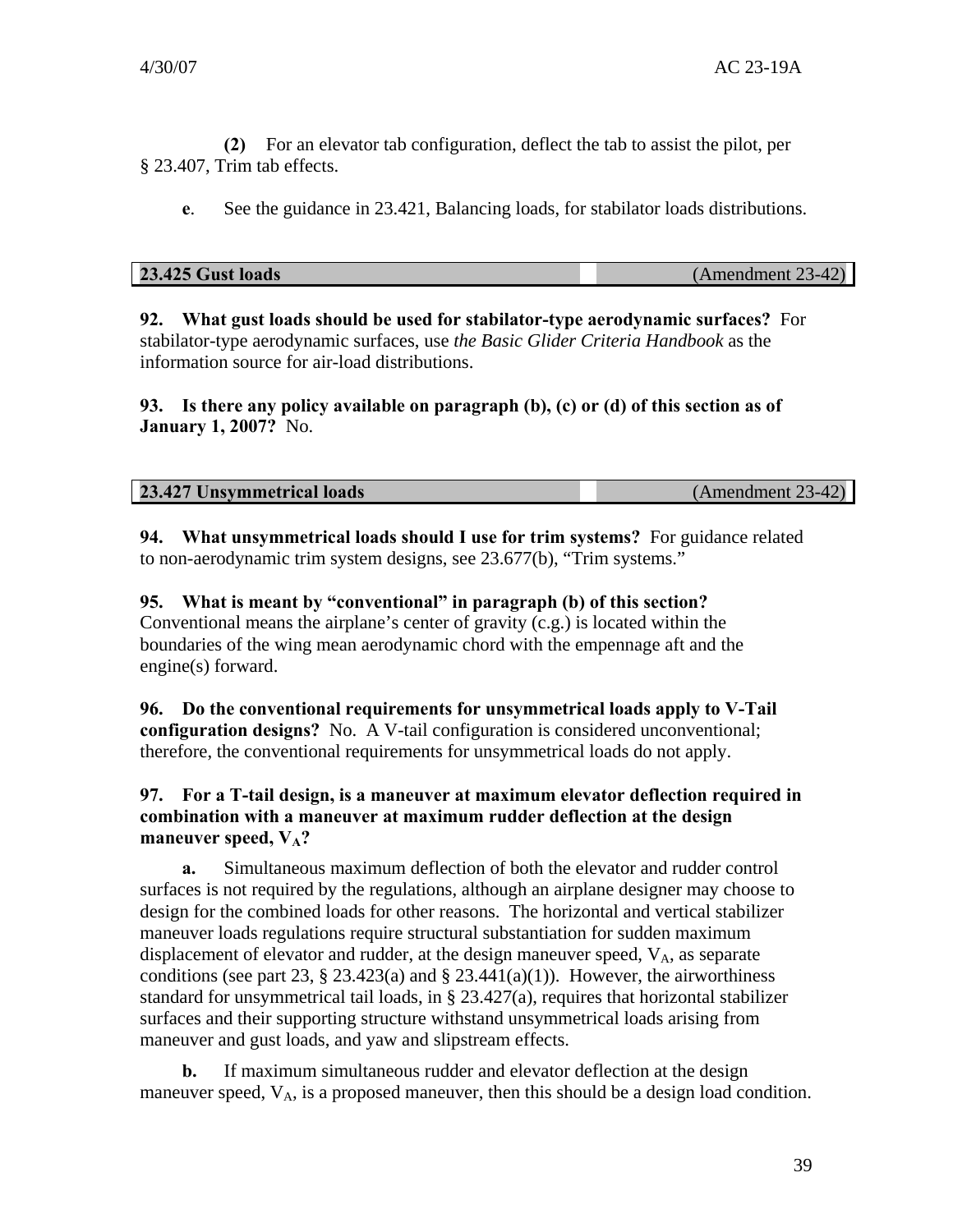**98. For T-tail designs, should a symmetrical load on the horizontal stabilizer be combined with a vertical stabilizer load?** This combined load condition is not required by part 23. Horizontal stabilizer design maneuver and gust loads are normally combined with zero load on the vertical stabilizer. However, the yaw maneuver loads and the lateral gust loads are combined with the horizontal stabilizer balancing load for 1g level flight (see § 23.441 and § 23.443).

#### **99. For T-tail designs, should a 50 feet per second (fps) gust load applied on the horizontal stabilizer be combined with a 50 fps gust load applied to the vertical stabilizer?**

**a.** You are not required to apply a 50 fps gust load to both the horizontal and vertical-tail surfaces simultaneously. The horizontal-tail gust loads regulation requires that 50 fps vertical up and down gusts be applied to the horizontal stabilizer at design cruise speed,  $V_C$  (see § 23.425(a)(1)). Also, the airworthiness standard for the verticaltail gust loads requires that a 50 fps lateral gust be applied to the vertical stabilizer at design cruise speed,  $V_c$ , as a separate condition (see § 23.443(a)).

**b.** For a T-tail, determine the induced unsymmetrical loads on the horizontal stabilizer when the lateral gust and 1g balance tail loads occur. Examine the resulting combined design load condition to determine if it is critical for the empennage and its supporting structure. Use rational methods to calculate the unsymmetrical loading condition.

**c.** Combining the horizontal and vertical gust loads is not a mandated FAA requirement that is contained within the regulations; it is a suggestion for a designer to consider.

**d.** The maneuvers and safe entry speeds proposed for certification should be carefully considered for higher combined loads on the empennage and aft fuselage than would be determined by applying part 23 requirements. If higher loads are likely to occur, the applicant should perform more investigations.

**e.** You may not determine the horizontal stabilizer unsymmetrical load from § 23.427(b)(1) and (2) for a T-tail airplane. This formula first appeared in Civil Air Regulations (CAR) 03.2214, effective November 13, 1945, long before the T-tail configuration came into use.

**f.** AC 23-9, Evaluation of Flight Loads on Small Airplanes with T, V, +, or Y Empennage Configurations, provides guidance about this topic.

> **NOTE**: If the diagrams are to be reproduced, or the AC revised, the "roll axis" and moment reference" and the "moment reference" points should be removed.

**g.** In summary, the part 23 regulations do not require the designer to combine the symmetric pitch maneuver loads with the yaw maneuver loads (see § 23.423 and § 23.441). However, lateral gust and yaw maneuver loads should be combined with 1g level flight loads.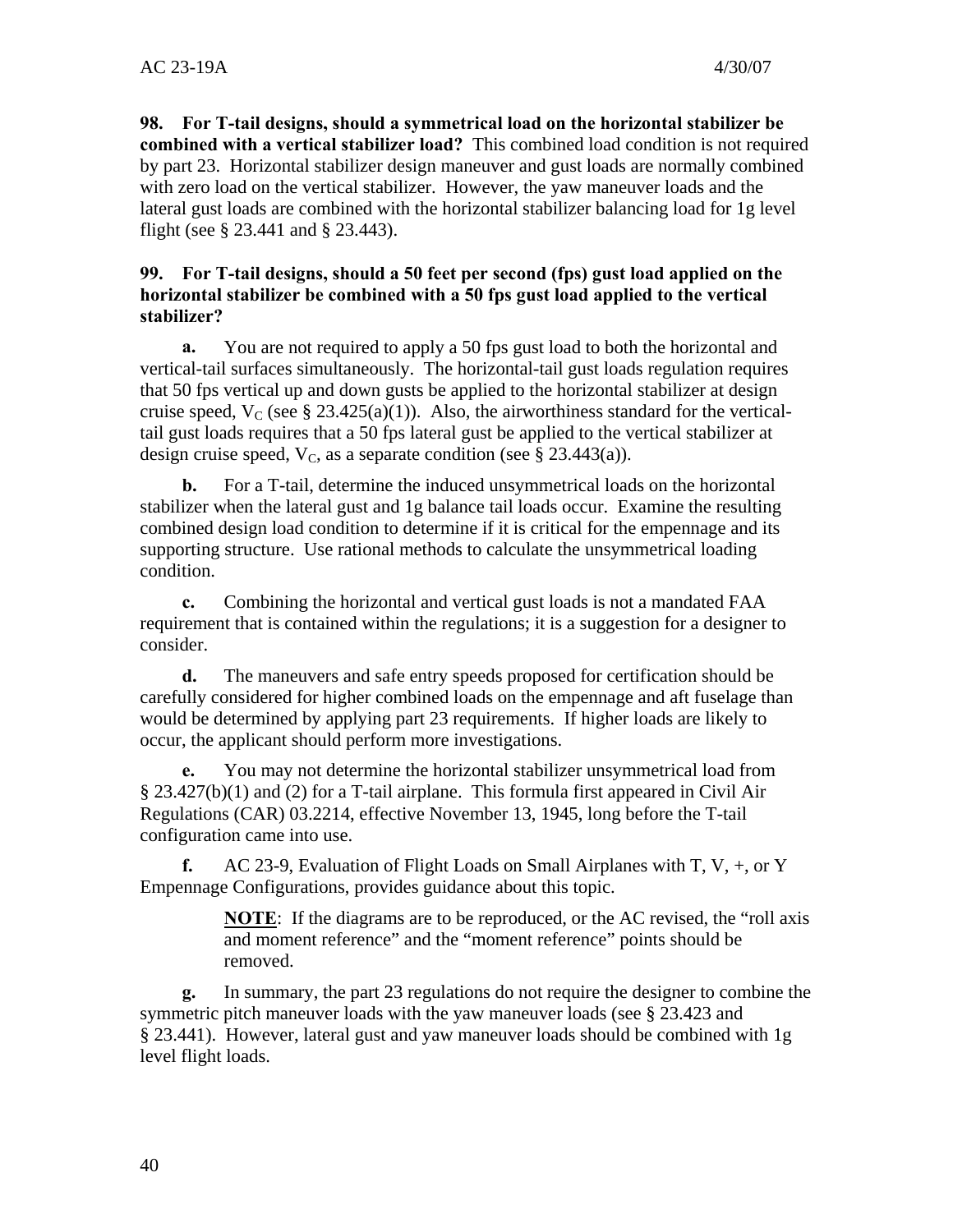**100. What guidance is available for other tail designs such as V-tail and Y-tail?** AC 23-9, paragraph f, provides guidance about control surface and system loads for airplanes with control surfaces that receive simultaneous inputs from more than one control axis.

#### **101. Do acrobatic category airplanes require any special considerations?**

**a.** Yes. For acrobatic category airplanes, which are intended to perform "flick" or "snap" rolls, the unsymmetrical loading on the horizontal stabilizer should be calculated using conservative assumptions.

**b.** Instrumented flight-test results may be used instead of conservative assumptions.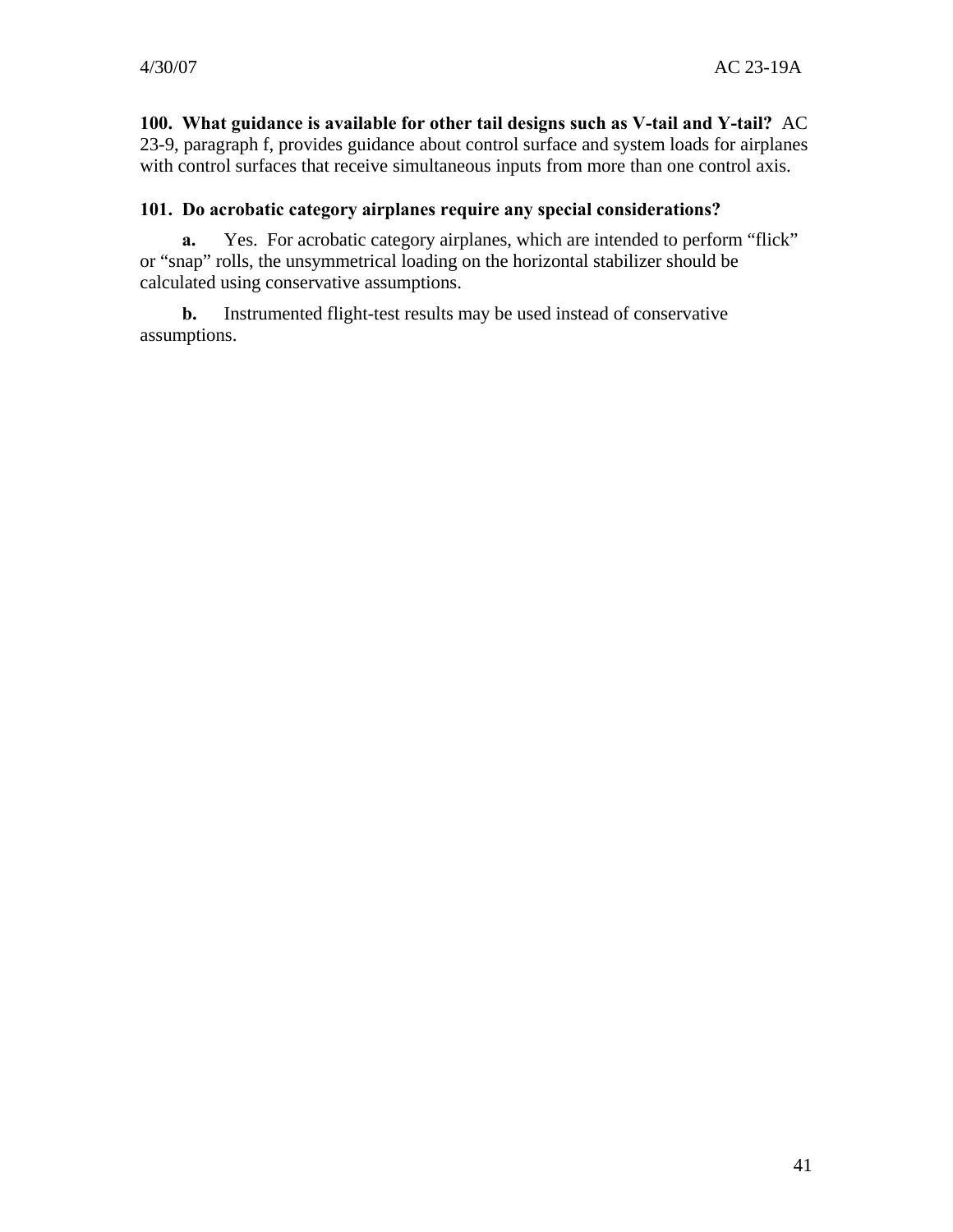# **VERTICAL SURFACES**

#### **23.441 Maneuvering loads** (Amendment 23-48)

**102. Is there any policy available on paragraph (a), (b) or (c) of this section as of January 1, 2007?** No.

**103. May I use Appendix B of part 23 to determine the control surface loads?** 

No. Do not use Appendix B of part 23 to determine control surface loads. See 23.391 Control surface loads, for more guidance about Appendix B of part 23. Also, avoid misusing information that appears in Civil Air Regulations (CAR) 3.219; a tail torsional moment that is satisfactory for a stabilizer with a main spar at the quarter-chord may be inadequate if the main spar is located nearer mid-span. Part 23, Appendix A, as amended by Amendment 23-48, provides helpful guidance.

**23.443 Gust loads** (Amendment 23-48)

**104. Is there any policy available on this section as of January 1, 2007?** No.

# **105. May I use Appendix B of part 23 to determine the control surface loads?**

No. Do not use Appendix B of part 23 to determine control surface loads. See 23.391, Control surface loads, for more guidance about Appendix B of part 23.

| 23.445 Outboard fins or winglets | (Amendment 23-42) |
|----------------------------------|-------------------|
|                                  |                   |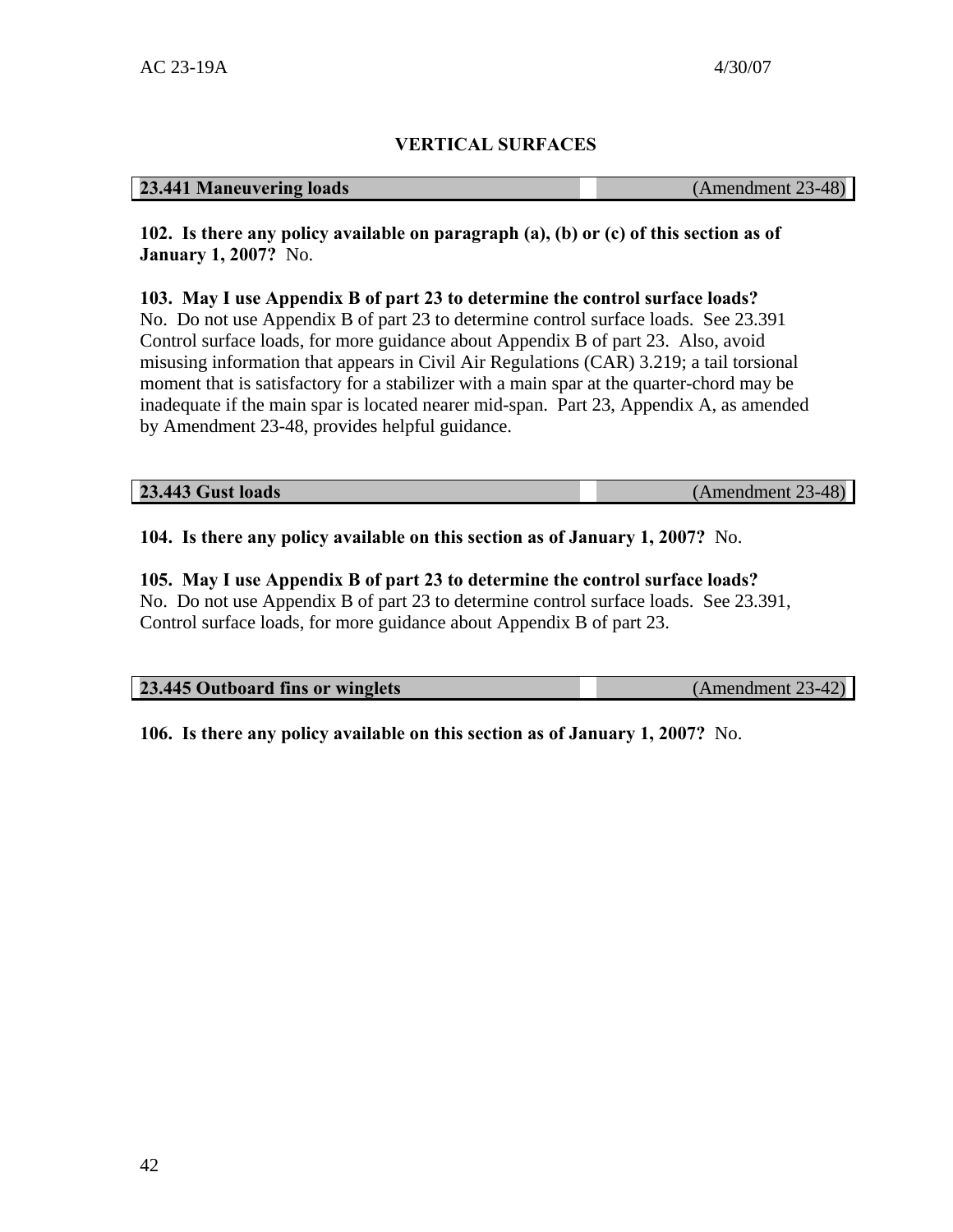# **AILERONS AND SPECIAL DEVICES**

**23.455 Ailerons** (Amendment 23-42)

**107. What sections of the regulations are applicable to differential-deflection ailerons?** These types are not subject to part 23, § 23.459, Special devices. Instead, apply the airworthiness standards for § 23.455, Ailerons, and § 23.683, Operation tests. Previously generated data may be used.

**108. Is there any policy available on paragraph (b) of this section as of January 1, 2007?** No.

**23.457 Wing flaps** (Amendment 23-48) [Removed]

**23.459 Special Devices** (Original)

**109. What types of devices are subject to this regulation?** Dive-brakes and spoilers are subject to this airworthiness standard (§ 23.459).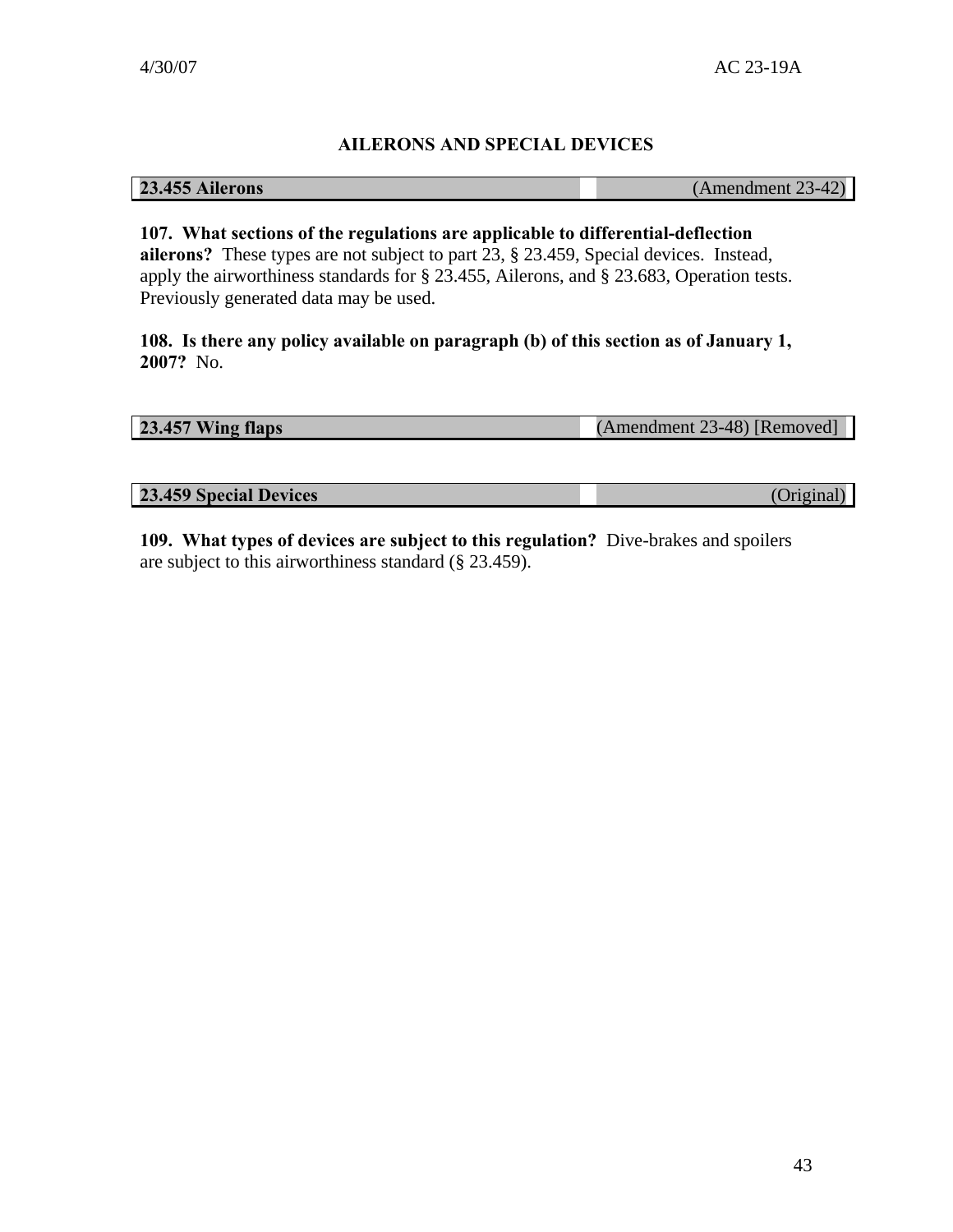# **GROUND LOADS**

# **23.471 General** (Original)

**110. What load distribution is correct for the forward wheels of a four-wheel landing gear on amphibious airplanes with twin seaplane floats?** A 50-50 load distribution is correct.

**111. Are there other considerations for ground loads as they relate to amphibious airplane floats?** Yes. You should assess the safety characteristics of the float configuration regarding the effects of float deflections and the skidding action of a float. Figure 7 presents an overall view of landing gear airworthiness standards.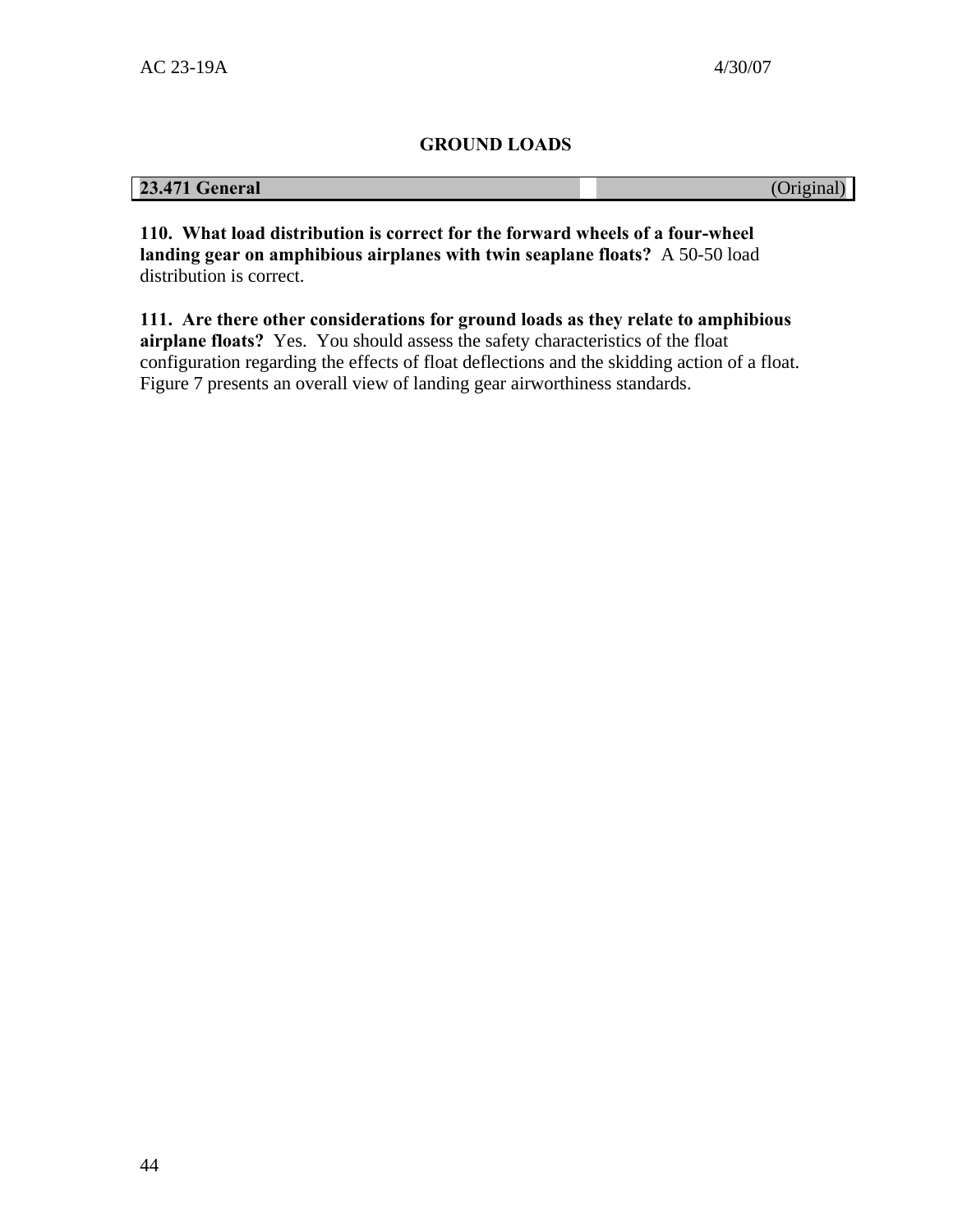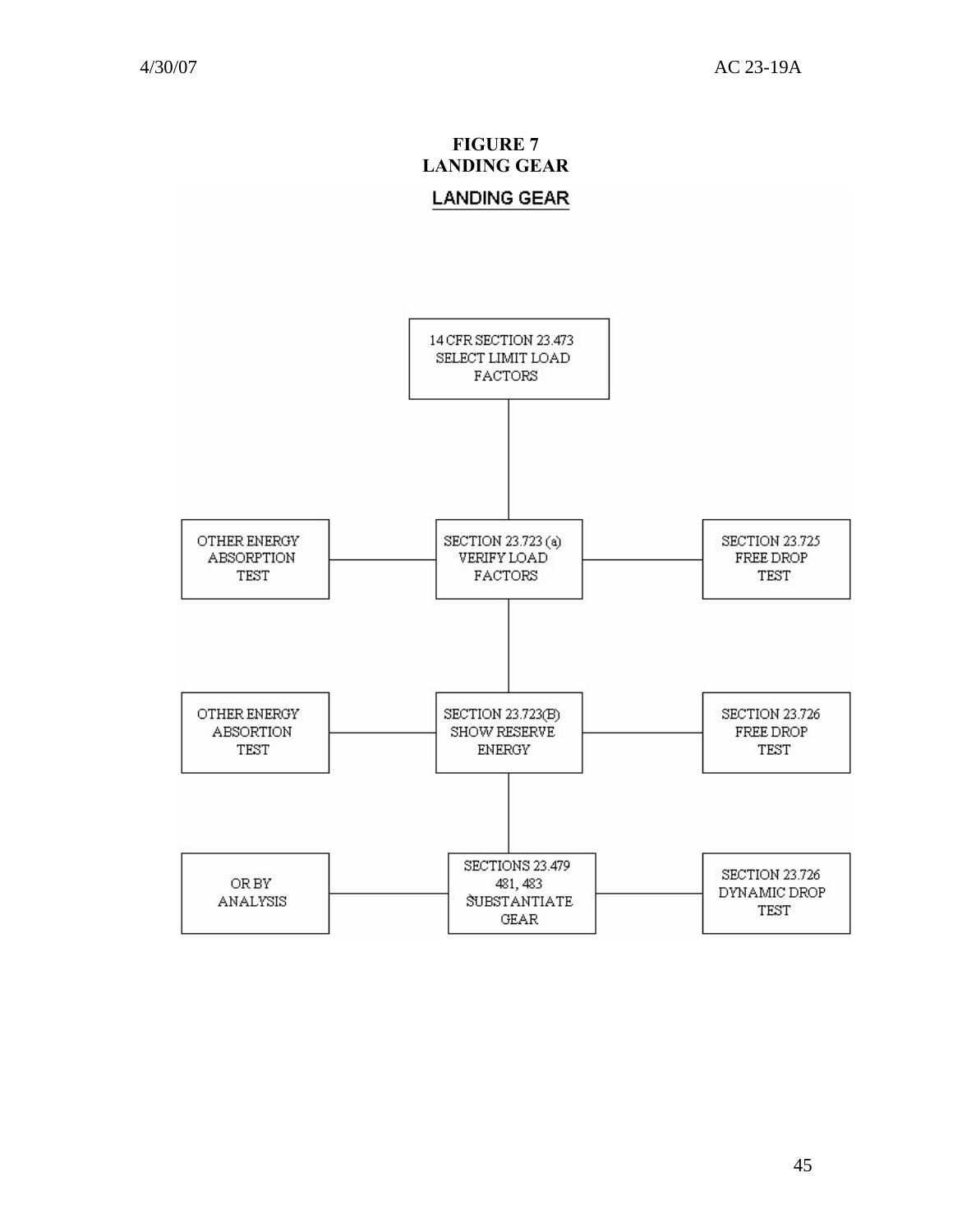#### **23.473 Ground load conditions and assumptions** (Amendment 23-48)

**112. If my airplane ramp weight is above the 12,500-pound limit for certification to part 23, can I still certify to that standard if my maximum takeoff weight is 12,500 pounds or less?** 

**a.** Yes. Ramp weights above 12,500 pounds and ramp weights over the airplane maximum takeoff weight can be used for small airplanes and still retain the part 23 certification basis. To use a ramp weight over the maximum takeoff weight, apply the following guidelines.

**(1)** The difference between ramp weight and takeoff weight should be limited to the weight of fuel that can reasonably be burned off by the engines from startup to the point of initiating the takeoff roll. Fuel burn-off considerations will include engine start(s), taxi to the runway, engine run-up, and taxi to the initial takeoff point on the runway. Also, for the specific airplane, make these estimates for an average size airport that the airplane will likely operate out of during its operational use.

**(2)** Since airplane takeoff performance will be based on the maximum takeoff weight, the amount of fuel used for the takeoff run should not be counted as part of the difference between ramp weight and takeoff weight.

**(3)** Policy: The increment of weight above maximum takeoff weight should be limited to small values consistent with the above-noted reasoning and, generally, will not exceed 1 percent of the takeoff weight.

**(4)** Provide the pilot an accurate means to determine the airplane gross weight at the takeoff condition just before brake release.

**(5)** The airplane design should comply with § 23.485 through § 23.511, excluding  $\S 23.511(b)$  and (c)(1), with ramp weight substituted for maximum weight. These airworthiness standards address:

- **(a)** Side load conditions;
- **(b)** Braked roll conditions;
- **(c)** Supplementary conditions for tail wheels;
- **(d)** Supplementary conditions for nose wheels;
- **(e)** Supplementary conditions for skiplanes;
- **(f)** Jacking loads;
- **(g)** Towing loads; and
- **(h)** Ground load; unsymmetrical loads on multiple-wheel units.
	- **1.** Two limitations are involved:

**(aa)** Ramp weight is limited by airplane structural integrity

under ground loads, and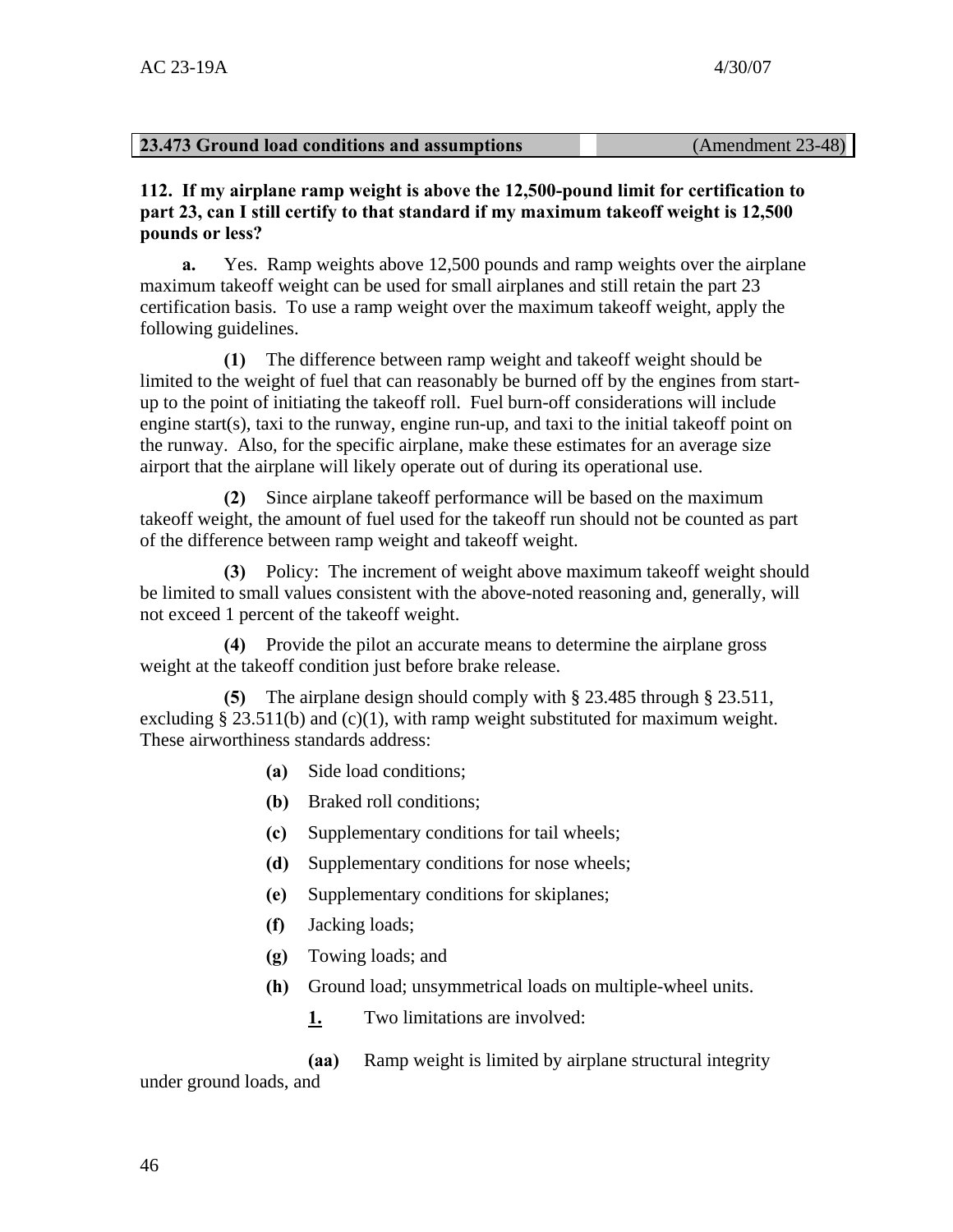**(bb)** Maximum takeoff weight is limited by structural integrity or airplane performance.

**(6)** The Airplane Flight Manual (AFM) should clearly present these limitations to the pilot.

**(7)** Display maximum ramp weight limitations in at least two places—the Type Certificate Data Sheet and the AFM.

**(8)** Obtain the correct fuel capacity and fuel weight to show compliance for design landing weight (reference § 23.473(b)(2)) by using the following:

**(a)** The entire airplane fuel capacity (including unusable and residual fuel), with

**1** The maximum appropriate fuel densities shown in the Note found in the Powerplant Guide for the Certification of Part 23 Airplanes (AC 23-16), 23.955 Fuel flow, (c) Pump Feed Systems, paragraph (3).

**2** For avgas, use 6.0 pounds per gallon.

# **113. Why did a prior amendment level refer to part 25 regulations?**

Before Amendment 23-7, § 23.473(c) referred to the requirements of § 25.1001 for fuel jettison requirements.

**Warning:** The design landing weight of a part 23 airplane may be less than that allowed by § 23.473 when a fuel jettisoning system is installed and the one engine inoperative rate-of-climb requirements of § 23.67(a) are met.

The other requirements related to this subject are so different in parts 23 and 25 that the jettisoning requirements of current part 25 are not compatible with part 23. These differences include structures and loads, aircraft performance, and accounting for temperature and altitude effects.

Therefore, the FAA did not intend the jettison requirements of part 25 (Amendment 25-18) to be applied to part 23. The preamble of Amendment 23-7 states that amended § 25.1001 does not now reflect the appropriate requirements for part 23. Amendment 25-18 was intended to cater to the needs of airline transport airplanes and to preclude the need for additional exemptions from the pre-amendment jettisoning requirement.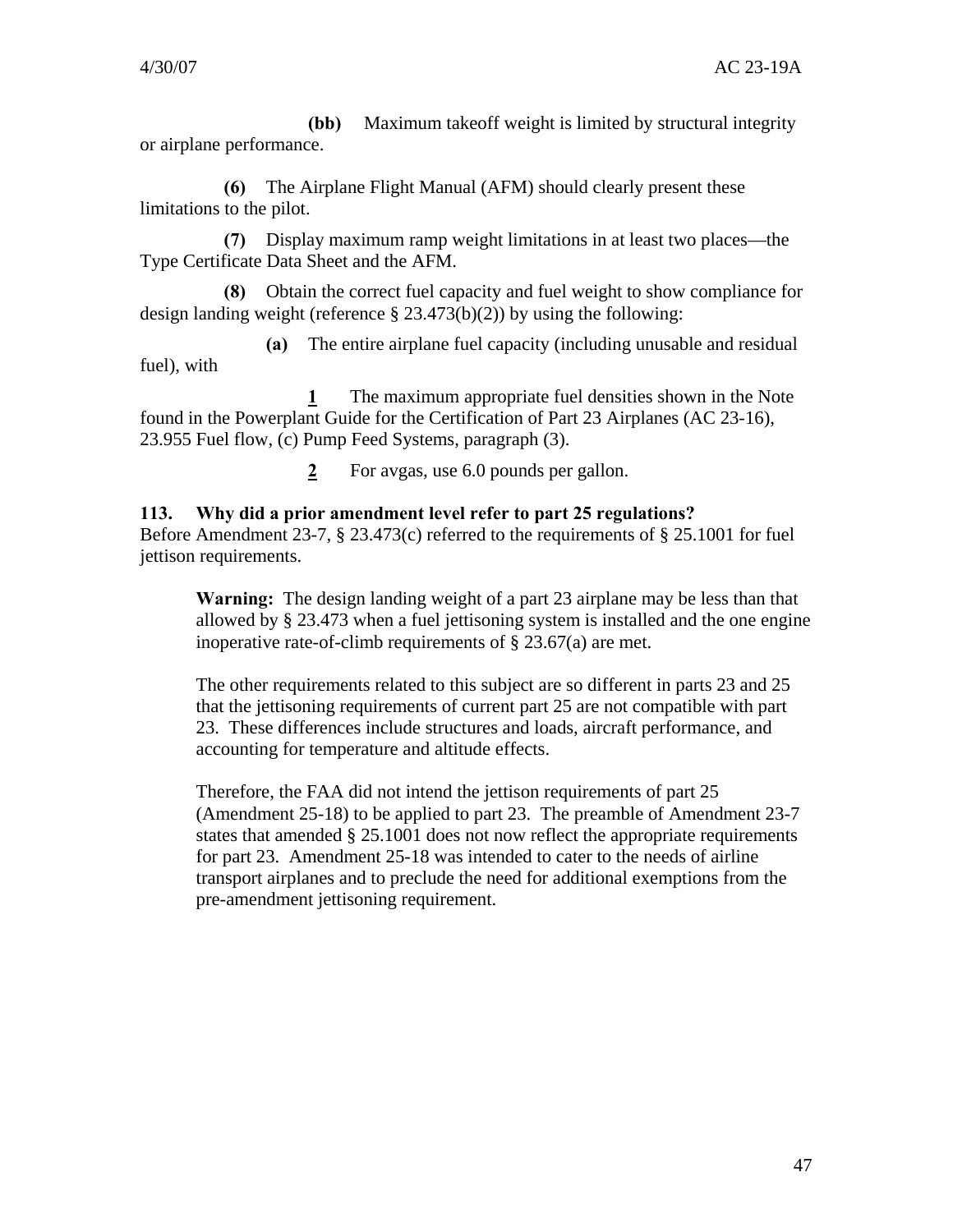**114. Is there any policy available on paragraph (d), (e), (f) or (g) of this section as of January 1, 2007?** No.

**115. Where can I find more information about an increase in maximum weight, maximum landing weight, or maximum zero fuel weight?** More information may be found in 23.307, Proof of structure.

**116. What weight should be used in showing compliance with §§ 23.485, 23.493, and 23.499 (side load conditions, braked roll conditions, and supplementary conditions for nose wheels)?** The design landing weight may be used in showing compliance to these regulations. Other ground load conditions, which address ground handling or taxiing conditions, should be substantiated to the design maximum weight.

**117. Can I establish separate land and water weight limits for amphibian airplanes?** Yes. Separate weight limits are acceptable for amphibians for operation on land and on water because separate certification criteria exist within the regulations.

# **118. What are the appropriate ground load conditions for an amphibious airplane design?**

**a.** For an amphibious airplane design, the following ground load conditions and assumptions are appropriate (see  $\S 23.473$ , paragraphs (e), (f), and (g)) when the design landing weight is less than the maximum weight (see § 23.473 (b)):

**(1)** § 23.473(d) - Determine the landing descent velocity from

$$
V=4.4\left(\frac{W}{S}\right)^{1/4};
$$

**(2)** § 23.473(e) - Assume a wing lift not exceeding two-thirds of the airplane weight exists throughout the landing impact; and

**(3)** § 23.473(f) - Energy absorption tests.

**119. Can I use a landing weight less than the design maximum weight in § 23.473(g)?** No. That is inappropriate since the airplane inertial load factor may not be less than 2.67. Correspondingly, the ground reaction load factor may not be less than 2.0 at design maximum weight.

# **120. How much can the gross weight be increased by analysis of prior drop tests without actually conducting a drop test at the increased weight?**

**a.** Any answer should consider all the factors, such as remaining shock-strut travel, metering pin design, energy absorption characteristics (area under the accelerometer time-history trace), etc., and how those factors change at the increased gross weight configuration. The need to conduct or ignore drop tests should be reviewed cautiously.

**● Policy**: A decision about whether the maximum weight increase is "small" or "substantial" does not affect the application of guidance in this AC.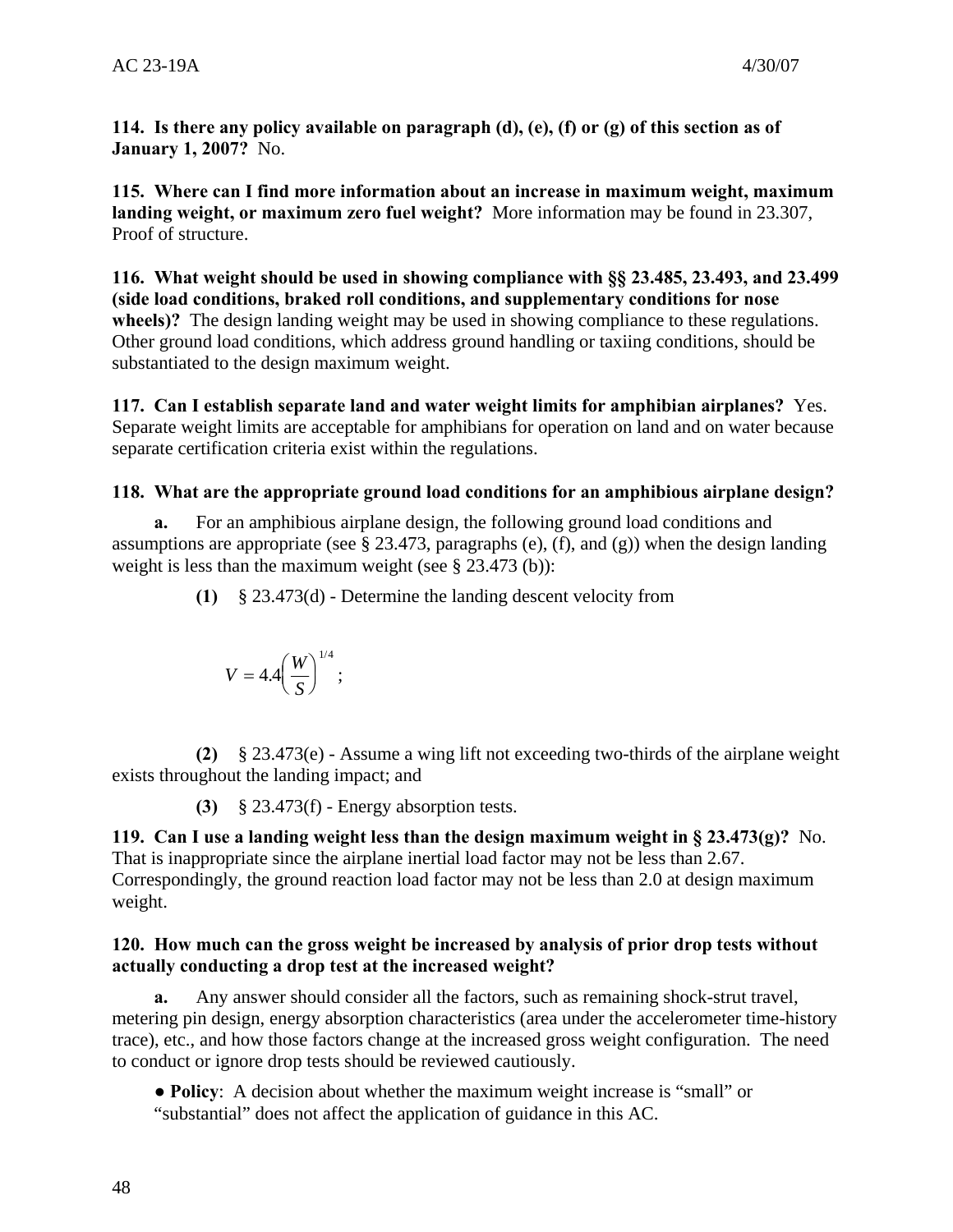# **23.477 Landing gear arrangement** (Original)

**121. Is there any policy available on this section as of January 1, 2007?** No.

| 23.479 Level landing conditions<br>(Amendment 23-45) |
|------------------------------------------------------|
|------------------------------------------------------|

**122. Is there any policy available on paragraph (a) of this section as of January 1, 2007?**  No.

# **123. What is the background of paragraph (b) of this section?**

The drag component for landing gear loads may not be less than 25 percent of the design load factor multiplied by the gross weight of the airplane. This equation is observed in Appendix C of part 23 under main wheel loads. This does not mean that a separate drop of the main gear, at maximum gross weight, is required to obtain the load factor used in making this calculation.

**b.** Two different incline plane angles are given in the Civil Air Regulations (CAR) and Title 14 of the Code of Federal Regulations (14 CFR).

**c.** Approvals have been granted using CAR 3, before May 3, 1962, which defines the inclined plane angle to be ARC tan K for the level landing case with the nose wheel just clear of the ground. In CAR 3 (Amendment 3-7), dated May 3, 1962, the regulations show the inclined plane angle to equal ARC tan [nk/(n-L)] (see CAR 3.245(b)(2). See Figure 3-12(b), and § 23.479(a)(2)(ii), Appendix C of part 23). Manufacturers of amphibious floats for aircraft certificated under part 23 have used inclined plane angles as ARC tan K. There are no unfavorable service history records of landing gear failures for part 23 airplanes that were substantiated and approved for the main landing gear drop test using the old CAR 3 regulations.

**Policy**: CAR 3 landing gear drop test data substantiated to requirements dated before May 3, 1962, are not acceptable for aircraft certificated to CAR 3 or part 23 on or after the 1962 date.

**124. Is there any policy available on paragraph (c) of this section as of January 1, 2007?**  No.

**125. Is there any policy available on paragraph (d) of this section as of January 1, 2007?**  No.

| 23.481 Tail down landing conditions |  |
|-------------------------------------|--|
|                                     |  |

**126. Is there any policy available on paragraph (a) of this section as of January 1, 2007?**  No.

**127. What are "spin-up" and "spring-back" loads?**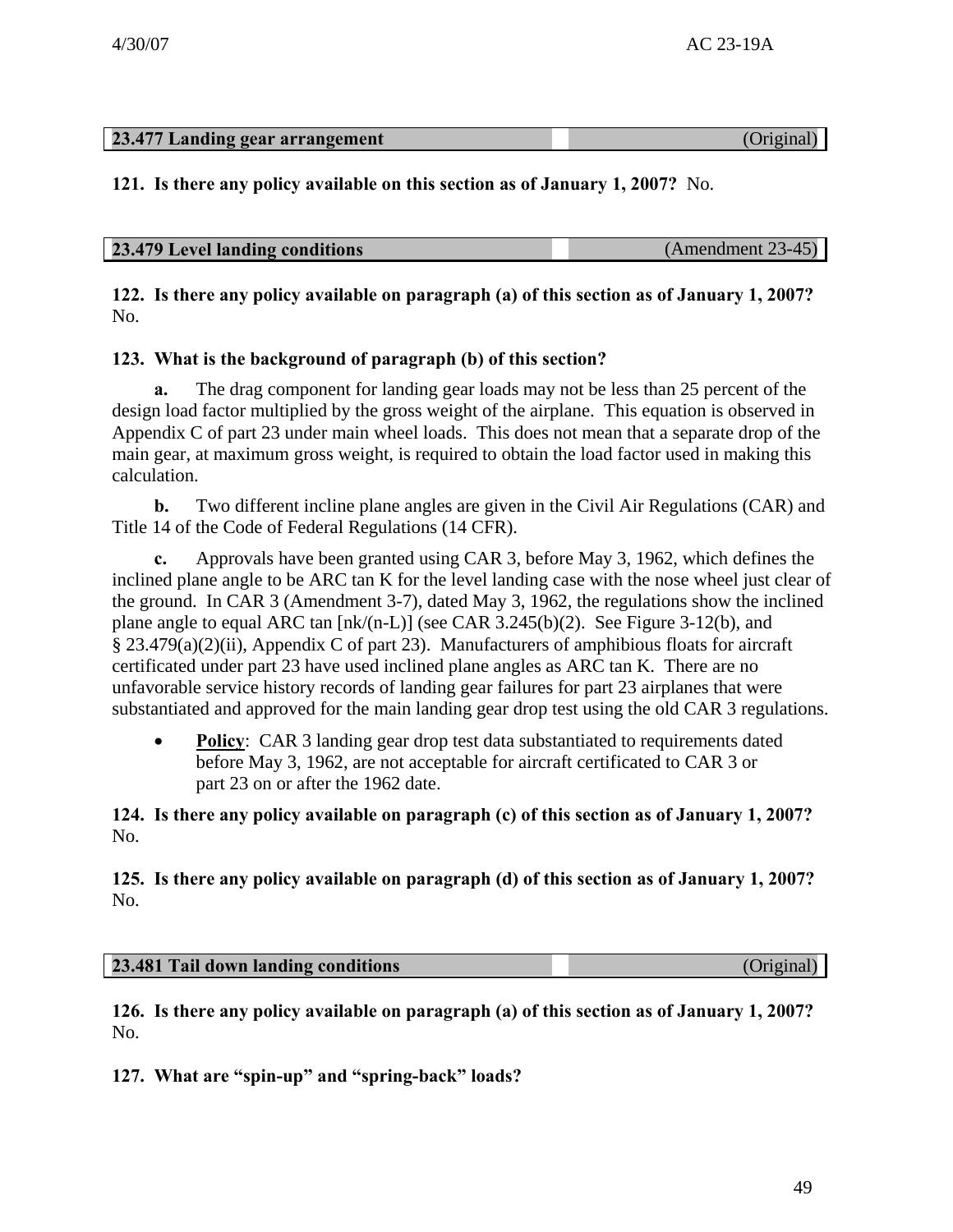**a.** When a landing airplane wheel touches the ground, a near instantaneous wheel spinup occurs (since the wheel tangential velocity should quickly match that of the runway). Due to inertial properties, this phenomenon induces a drag load upon the landing gear. The drag force energy is stored in the landing gear as potential energy that causes the gear to spring-back (a negative drag force). The drag forces of spin-up and spring-back may reach maximum values at different times than when the vertical load on the landing gear is achieved. It would be unusual for both load maximums (drag and vertical) to occur simultaneously.

#### **128. Should there be a drag load (spin-up), combined with the vertical load, for paragraph (b), tail down landing conditions?**

**a.** A primary concern about the last phrase of paragraph (b) is that it can be interpreted at least two ways. The two interpretations are as follows:

**(1)** Since the wheel is assumed up to speed, the drag load caused by wheel spin-up is zero.

**(2)** Maximum wheel spin-up and spring-back occur before the landing gear maximum vertical load is attained; therefore, the drag load due to spin-up or spring-back combines with earlier lower-magnitude vertical loads but does not combine with the maximum vertical load.

**b.** The second interpretation of the regulation is correct. The different interpretations of tail-down landing requirements come from the Basic Landing Conditions table shown in Appendix C of part 23. The table does not include a load,  $D_r$ , which accounts for spin-up and spring-back loads. However, Appendix D provides  $D_r$  loads for the same landing conditions shown in Appendix C.

# **129. How are the landing gear loads typically determined and tested?**

**a.** Airplane landing gear designers often estimate these loads analytically and test for these loads by dropping the airplane or the landing gear units. The drag loads are sometimes approximated using inclined planes (wedge blocks) and, at other times, they are created by reverse spinning the wheel and tire before the drop impact.

**b.** Incline planes are often suitable for small airplanes where the touchdown velocity is relatively small and the wheel and tire diameters are correspondingly small. Incline planes, which are used to induce the estimated drag load, may restrict proper development of the springback (negative drag) load—and should be viewed accordingly. For small airplane landing gear designs, incline planes may be an adequate method to use to show compliance with part 23.

**c.** Reverse wheel spin-up, to simulate the drag load caused by wheel spin-up, is frequently used by landing gear designers for larger, faster, airplane designs. Higher touchdown speeds and larger diameter tires cause disproportionate increases in the wheel and tire inertial properties; these create larger magnitude spin-up and spring-back loads.

• **Policy:** Reverse wheel spin-up and incline planes are both acceptable methods for imposing the drag inputs into a drop test when they are properly applied. Also see § 23.725(c).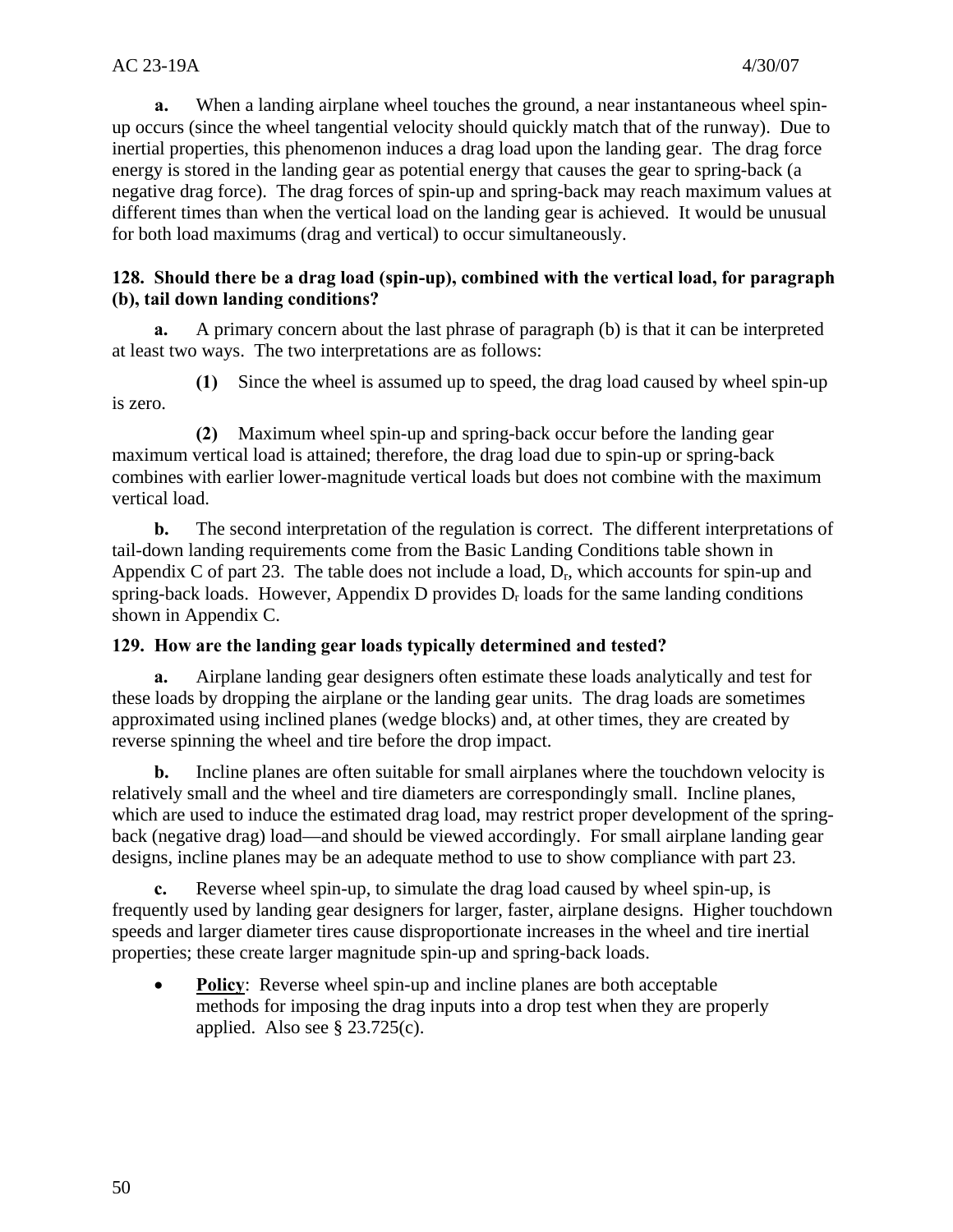| 23.483 One-wheel landing conditions |  |
|-------------------------------------|--|
|                                     |  |

**130. What wing lift should I use for this condition?** Use wing lift consistent with that used for the other landing impact conditions.

| 23.485 Side load conditions | $(Amendment 23-45)$ |
|-----------------------------|---------------------|
|                             |                     |

**131. Is there any policy available on this section as of January 1, 2007?** No.

| 23.493 Braked roll conditions | (Original) |
|-------------------------------|------------|

**132. Is there any policy available on this section as of January 1, 2007?** No.

| 23.497 Supplementary conditions for tail wheels | (Amendment 23-48) |
|-------------------------------------------------|-------------------|
|-------------------------------------------------|-------------------|

**133. Is there any policy available on this section as of January 1, 2007?** No.

| 23.499 Supplementary conditions for nose wheels | $(Amendment 23-48)$ |
|-------------------------------------------------|---------------------|

**134. Is there any policy available on this section as of January 1, 2007?** No.

| 23.505 Supplementary conditions for skiplanes | $(Amendment 23-7)$ |
|-----------------------------------------------|--------------------|
|                                               |                    |

# **135. What is the typical method for determining the load factor for a ski installation?**

**a.** A ski installation should use a load factor determined by either of the following two methods:

**(1)** Perform drop tests, with skis installed, on a surface simulating frozen hardpacked snow or ice; or

**(2)** Use a conservative formula (see SPECIFICATION—Aircraft skis, National Aircraft Standards Committee, NAS 808, paragraph 5.1(a)).

**b.** Ski installation factors should include consideration for fittings, tubes, axles, nuts, bolts, etc., which attach the skis to the fuselage. Ski-gear loads normally run about 115 percent to 125 percent of wheel-gear loads. Also see 23.737, Skis.

**23.483 One-wheel landing conditions** (Original)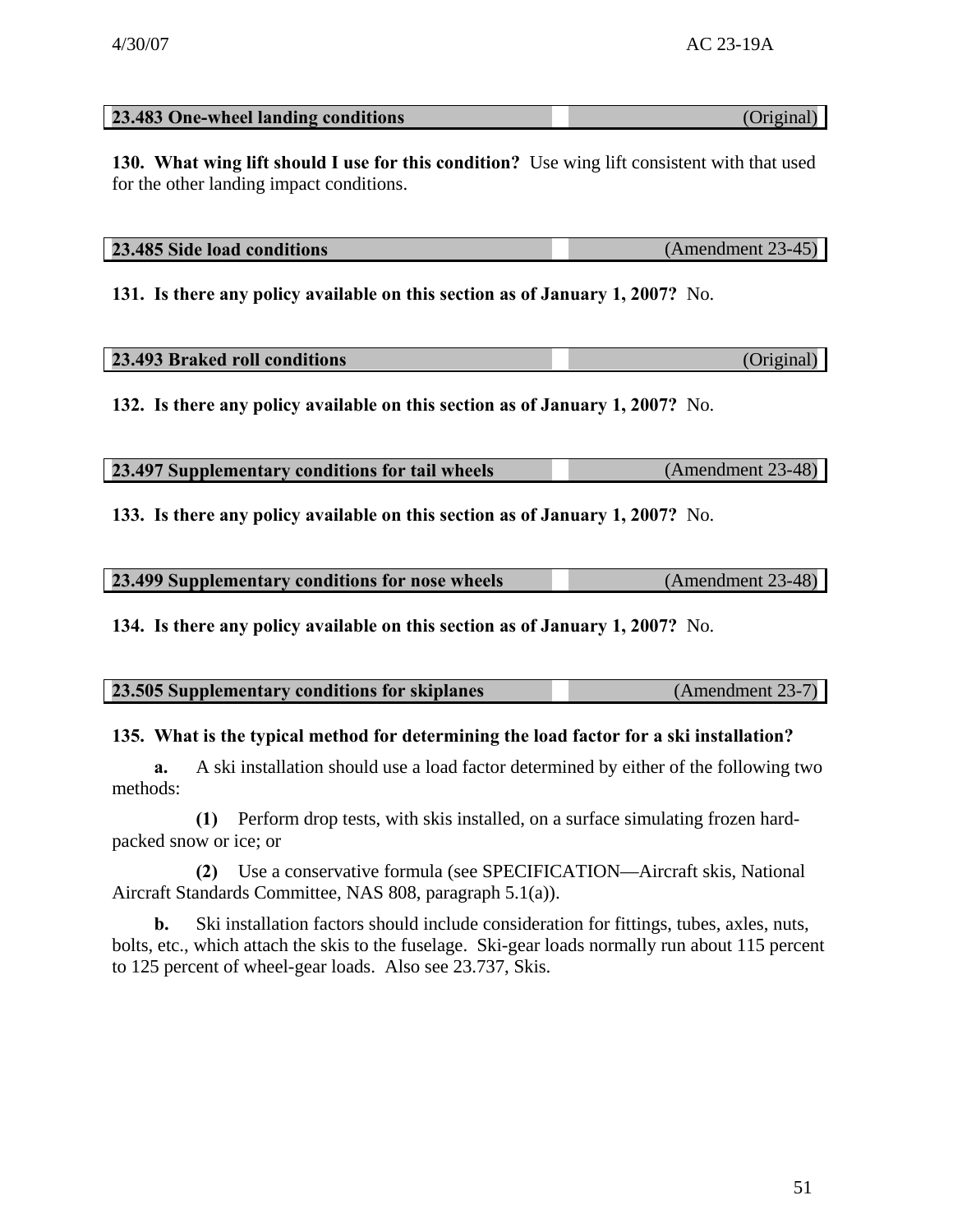**136. Is there any policy available on paragraph (a) of this section as of January 1, 2007?**  No.

**137. How do I meet the intent of paragraph (b) of this rule?** The intent is accomplished when structure affected by jacking loads is designed to withstand the inertial load factors in part 23, § 23.507(a)(2) and (c). Section 23.507(b), in essence, is redundant with § 23.471 General (Ground Loads).

**138. Is there any policy available on paragraph (c) of this section as of January 1, 2007?**  No.

**23.509 Towing loads** (Amendment 23-14)

**139. Is there any policy available on paragraph (a), (c) or (d) of this section as of January 1, 2007?** No.

**140. What is an auxiliary gear?** Auxiliary gear means a landing gear unit that is not part of the main landing gear.

**23.511 Ground load; unsymmetrical loads on multiplewheel units**  (Amendment 23-7)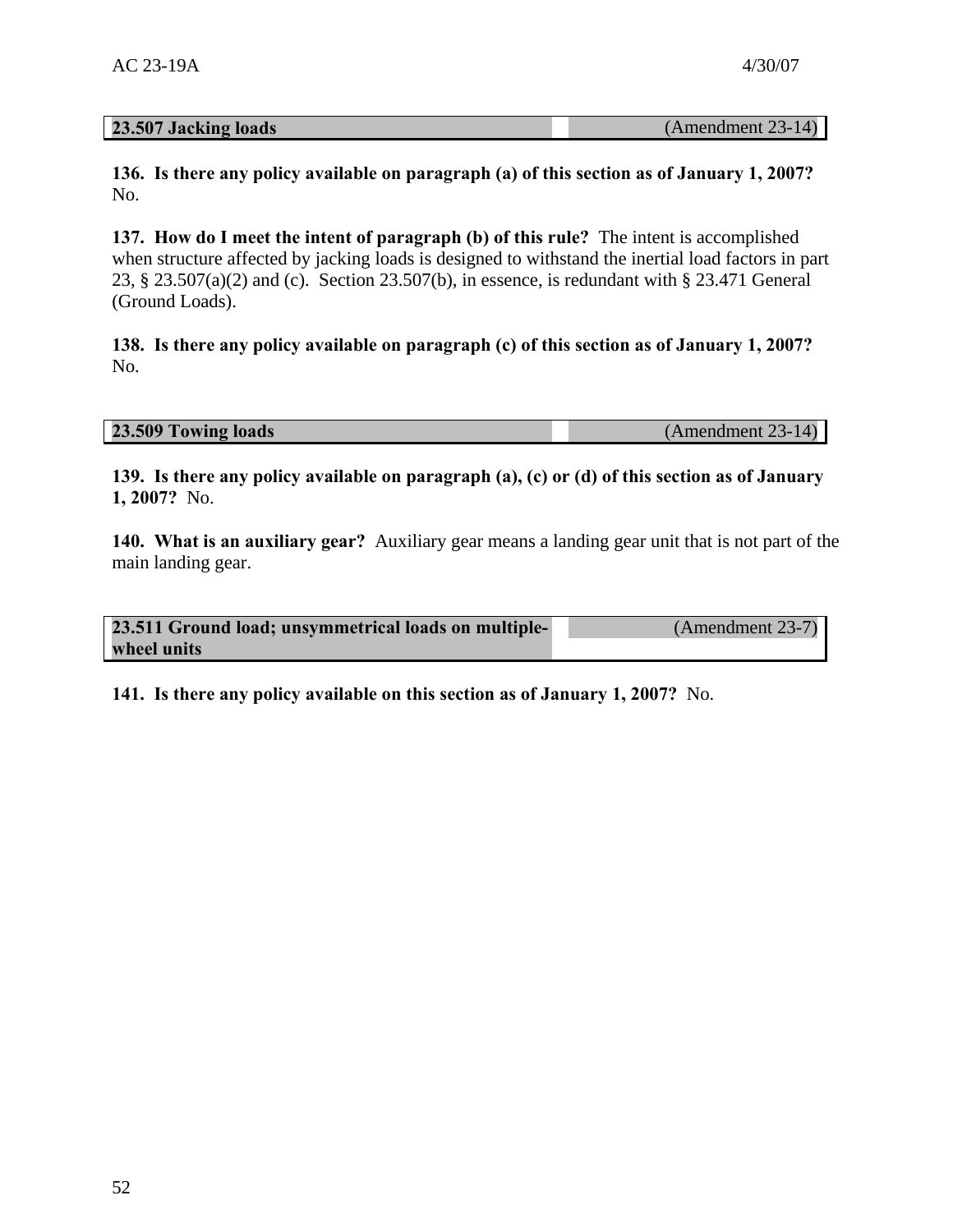# **WATER LOADS**

| 23.521 Water load conditions | (Amendment 23-48) |
|------------------------------|-------------------|
|------------------------------|-------------------|

**142. Is there any policy available on paragraph (a) of this section as of January 1, 2007?**  No.

 No. See 23.603, Materials and workmanship, for information that pertains to floats. **143. Is there any policy available on paragraph (b) of this section as of January 1, 2007?** 

| 23.523 Design weights and center of gravity positions | $(Amendment 23-45)$ |
|-------------------------------------------------------|---------------------|

**144. Is there any policy available on this section as of January 1, 2007?** No.

| 23.525 Application of loads | $(Amendment 23-45)$ |
|-----------------------------|---------------------|

**145. Is there any policy available on this section as of January 1, 2007?** No.

| 23.527 Hull and main float load factors | $(Amendment 23-45)$ |
|-----------------------------------------|---------------------|
|                                         |                     |

**146. Is there any policy available on paragraph (a) or (b) of this section as of January 1, 2007?** No.

**147. Does the term "seaplane structure," as used in paragraph (c), apply to the engine mounts?** Yes. Therefore the factor  $K_1$ , used in the calculation of the water reaction load factor  $n_w$ , may be reduced at the bow and stern to 0.8 of the value shown in figure 2 of appendix I in part 23.

| 23.529 Hull and main float landing conditions |  | $(Amendment 23-45)$ |
|-----------------------------------------------|--|---------------------|
|-----------------------------------------------|--|---------------------|

**148. Is there any policy available on this section as of January 1, 2007?** No.

| 23.531 Hull and main float takeoff condition | $(Amendment 23-45)$ |
|----------------------------------------------|---------------------|
|----------------------------------------------|---------------------|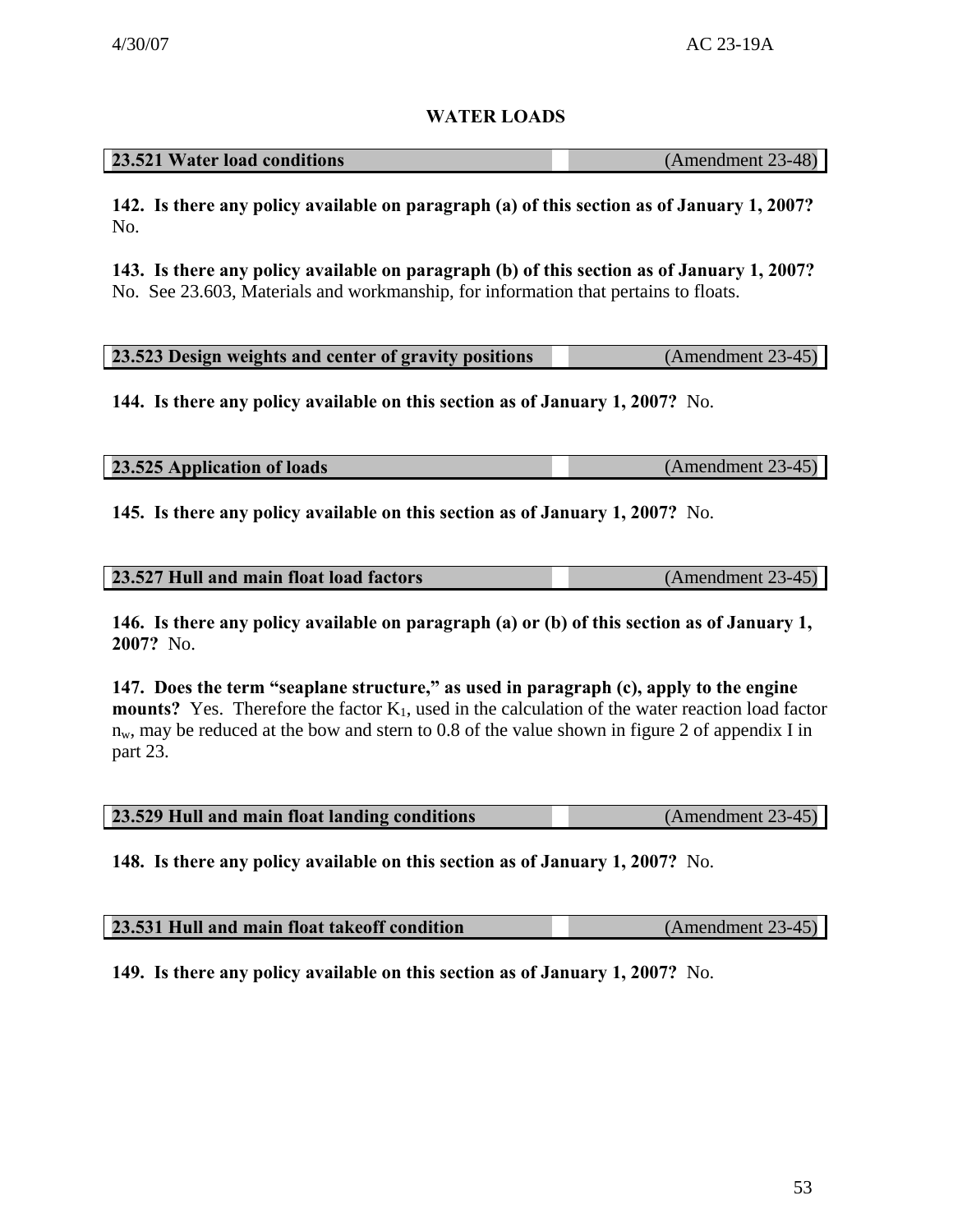# **23.533 Hull and main float bottom pressures** (Amendment 23-45)

**150. Is there any policy available on this section as of January 1, 2007?** No.

| 23.535 Auxiliary float loads | $(Amendment 23-45)$ |
|------------------------------|---------------------|
|                              |                     |

**151. Is there any policy available on this section as of January 1, 2007?** No.

| 23.537 Seawing loads | $(Amendment 23-45)$ |
|----------------------|---------------------|
|                      |                     |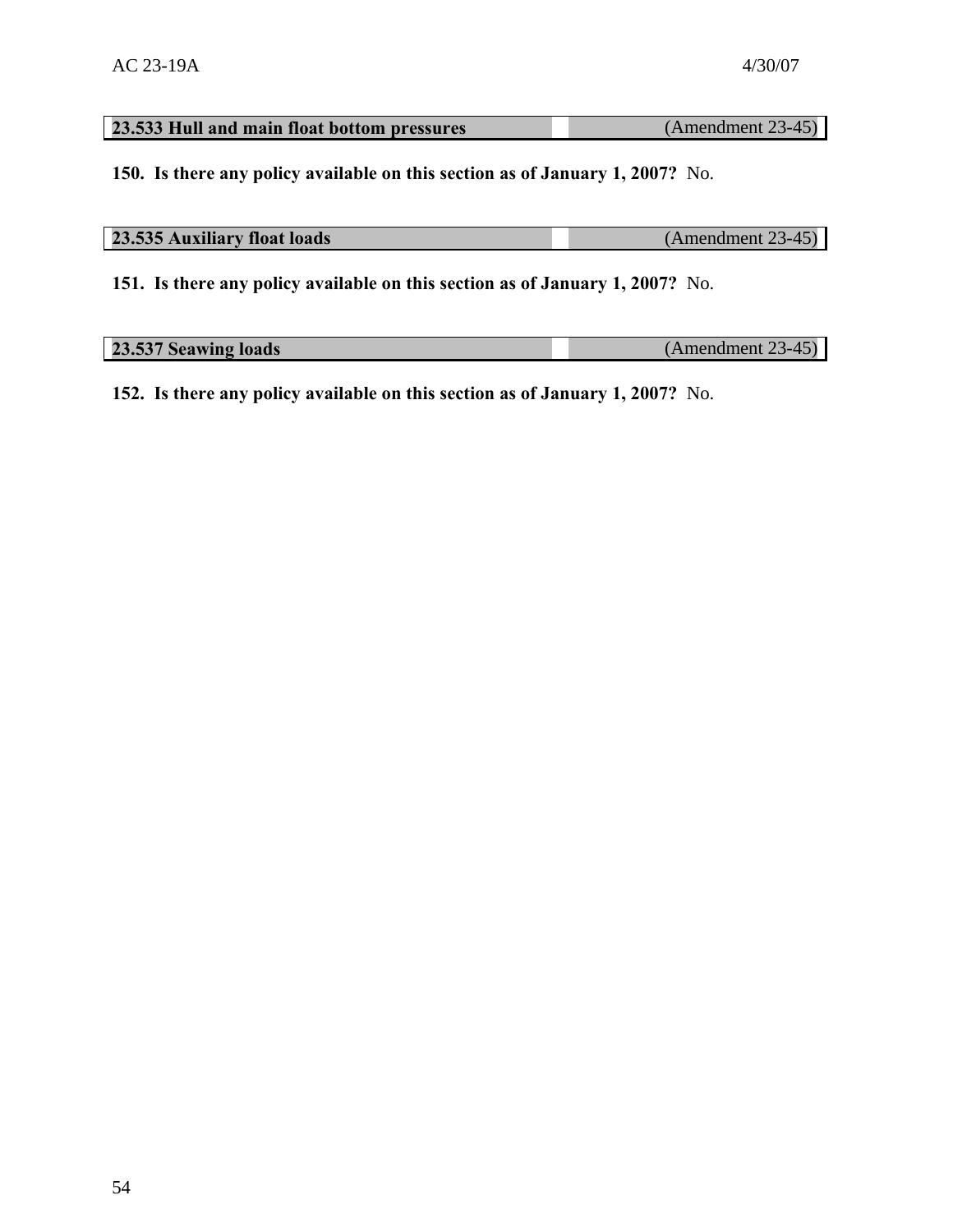# **EMERGENCY LANDING CONDITIONS**

| <b>23.561 General</b> | (Amendment 23-48) |
|-----------------------|-------------------|
|-----------------------|-------------------|

**153. Is there any policy available on paragraph (a) of this section as of January 1, 2007?**  No.

# **154. What are the historical requirements of this section in reference to Cargo Restraints?**

**a.** Guidance information about ultimate inertial strength requirements for cargo restraint devices in part 23 airplane designs originally centered around part 135 air taxi operators who carried mail sacks in an empty cabin after passenger seats were removed. The guidance is from around 1968.

**b.** There is an inconsistency between Civil Air Regulations (CAR) 3.386(d) and § 23.561(e), in recodified part 23, dated February 1, 1965. The inconsistency concerns protecting occupants from mass items that might cause injury if they come loose in a minor crash landing (up to 9g's). Another inconsistency exists between CAR 3.392 and § 23.787(c) when considering occupant protection. This inconsistency concerns the cargo compartment contents ultimate forward acceleration of 4.5g's. Another inconsistency exists between CAR 3.392 and § 23.787(c). Section 23.787(c) suggests that a designer should also consider the maximum flight and ground-load factors for load conditions.

**c.** As originally viewed, CAR 3.392 applied to airplane configurations that contained a forward crew compartment, a center passenger compartment, and an aft bulkhead, which separated a small cargo compartment from the passenger area. In this configuration, 4.5g restraint was considered adequate since the National Aeronautics and Space Administration (NASA) data showed that, in a typical crash, the g-forces became lower as distance increased aft from the airplane nose. Thus, what would be adequate cargo restraint in the aft fuselage would probably be inadequate near the cockpit. When CAR 3.392 was adopted, the Civil Aviation Authority did not envision all-cargo CAR Part 3 aircraft.

**d.** For § 23.561(b) and (e), the restraining devices should meet the 9g requirement.

# **155. What are the historical requirements of this section in reference to Cargo Compartment Design?**

**a.** Regulatory history about cargo compartment design practices and minimum airworthiness standards guidance is from around 1968.

**b.** CAR 3.392 requires a cargo restraint of 4.5g forward inertial load factor when structure separates the contents in a cargo compartment from occupants forward of the compartment. Section 23.787 requires a cargo restraint of 9.0g forward inertial load factor when structure separates the contents in a cargo compartment from occupants forward of the compartment. At Amendment 23-36, the FAA increased the mass item retention to 18.0g for occupant protection when the mass items are located in the cabin with the occupant (i.e., not located in a separated cargo compartment).

**c.** The emergency provisions protection, the intent of CAR 3.386, is as follows: Each acceleration specified in CAR 3.386 should be considered to act independently. If the occupants' heads could strike sharp edges of objects within the passenger cabin under combinations of load factors less than those given in CAR 3.386(a), then the designer should use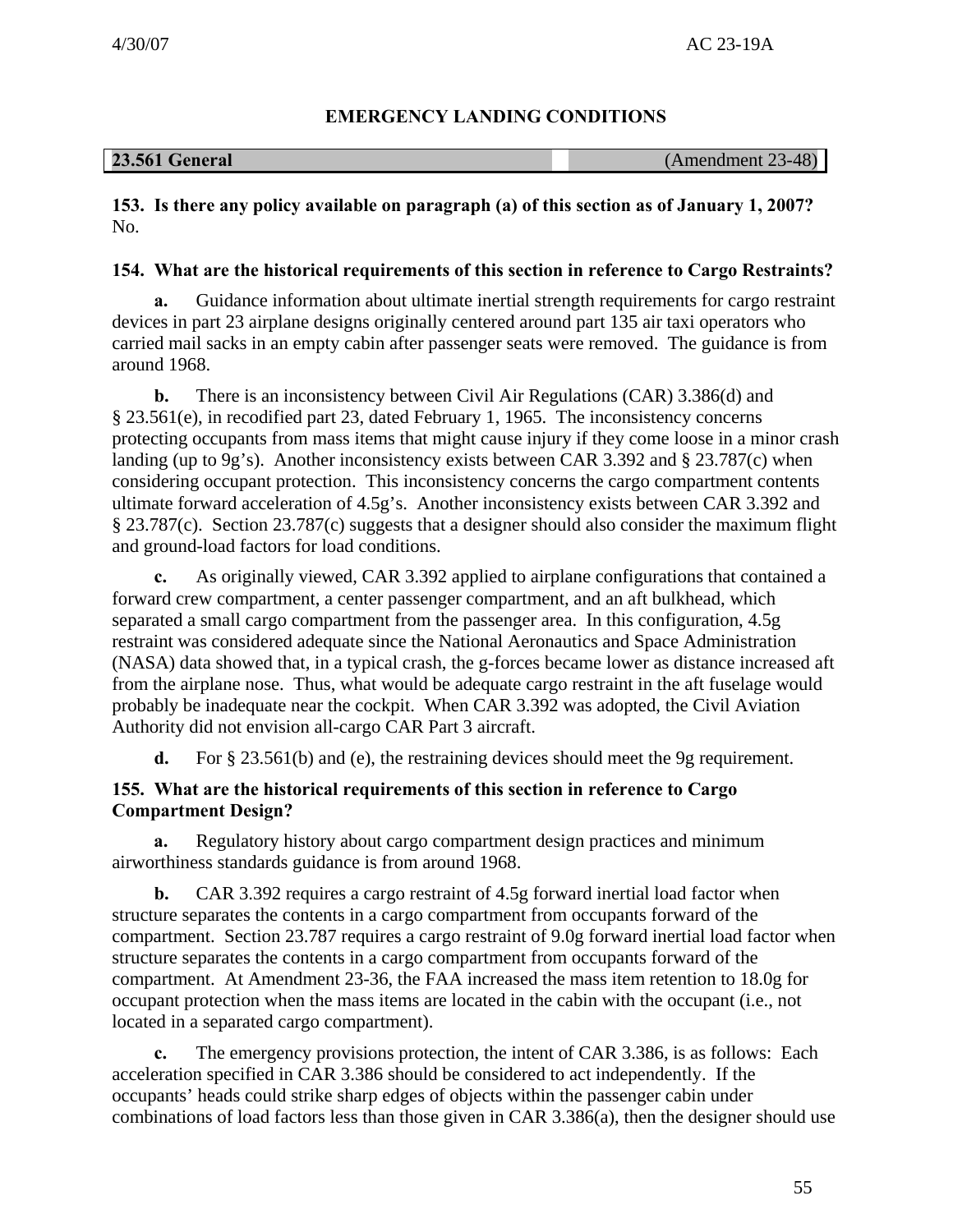the general requirement of the first paragraph of CAR 3.386 with the guidelines of CAM 3.386-1.

# **156. What are the historical requirements of this section in reference to Cabin Safety?**

**a.** Airplane designers (and modifiers) and FAA Aviation Safety Engineers should pay attention to the need for increased emphasis in the design of cabin safety provisions in small airplanes. Observe the following guidelines: Strive for the highest level of occupant crash protection feasible within the state-of-the-art technology for the general emergency landing conditions and the occupant protection provisions given in §§ 23.561, 23.562 and 23.785. Do this early and frequently in the Type Certification Process.

**b.** Cabin safety emphasis is intended to influence an individual designer's choices early in the conceptual phases, when safety objectives can be achieved with little or no burden on the designer and the manufacturer. The level of occupant crash protection is determined by interrelated cabin features including, but not limited to, the following:

- **(1)** Seating configuration (considering occupant flailing characteristics);
- **(2)** Occupant restraint devices, supports, attachments, and installations;
- **(3)** Energy absorbing padding (thoughtfully located); and
- **(4)** Potentially hazardous hard points.

**c.** To clarify confusion about static side load factors: Mass items have a 4.5g static side load factor requirement, whereas occupants have only a 1.5g condition.

**d.** The occupant sideward static load factor requirement of 1.5g was recodified into § 23.561(b)(2)(iii) from the Civil Air Regulations, Part 3. Twenty-three years later, part 23, Amendment 23-36, put the 4.5g mass item requirement into the seat and restraint systems dynamic test requirements. The General Aviation Safety Panel (GASP) studied and recommended these actions.

**e.** GASP I, as the first group was known, recognized that 26g times the SIN 10° equals 4.5g, which is the sideward dynamic emergency landing condition for an airplane impact associated with a yaw. They further recognized that it would be much more economical to conduct static tests, or analyses, than dynamic tests for mass items installed on the airplane. Consequently, GASP I recommended the static load factor now contained in § 23.561(b)(3).

**157. Is there any policy available on paragraph (c) of this section as of January 1, 2007?**  No.

**158. What is the background of protection of occupants in an airplane for a sliding bubble canopy and with no turnover structure?** Until Amendment 23-36, effective September 14, 1988, the turnover requirement in § 23.561(d) was essentially the same as in CAR 3.386(c), which first appeared in CAR 3, as amended in November 1949.

# **159. What are the requirements of this section for airplane turnover?**

**a.** Regardless of the type of landing gear installed, the inverted attitude is probable; therefore, the emergency exit requirements of § 23.807(a) should be demonstrated unless escape means are obvious.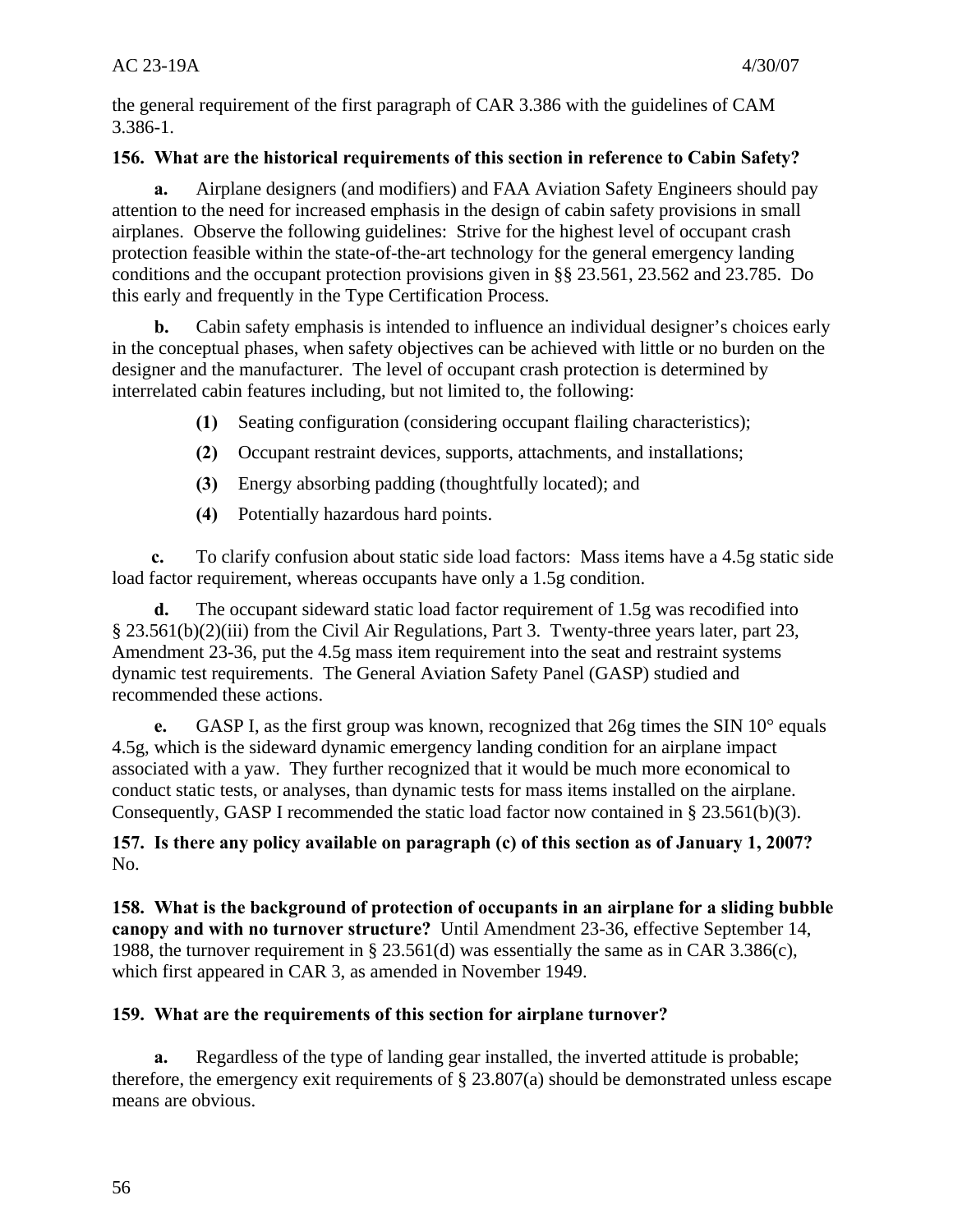**b.** Figure 8 presents an overall relational view of turnover protection airworthiness standards.



# **FIGURE 8 RELATIONAL VIEW OF TURNOVER PROTECTION**



The overturning moment can be calculated.

**c.** To meet the static emergency landing conditions requirements (see § 23.561(d)), the strength of turnover structure may be shown by analysis. However, conduct tests if an analysis is questionable (see § 23.601).

#### **160. Is there any policy available for this section on a Jettisonable Canopy?**

**a.** The airworthiness standard for § 23.807(a), Emergency exits, requires that emergency exits be located to allow escape in any probable crash attitude. Compliance with this requirement should be demonstrated with a rollover structure installed.

**b.** Section 23.807(b)(4), the emergency exits regulation, requires each emergency exit to have reasonable provisions against jamming by fuselage deformation. Compliance with this requirement should be demonstrated with the airplane resting inverted after accounting for any structural collapse.

**c.** In an acrobatic category airplane, the occupants should be able to bail out quickly, with parachutes, at any speed between  $V_{SO}$  and  $V_D$  (see § 23.807(b)(5)). Further, § 23.807(c) requires that the proper functioning of each emergency exit be shown by tests, which are usually demonstrated on the ground rather than in flight.

**d.** Forward sliding, jettisoning, and hinged canopy designs were not originally envisioned by CAR 3 or part 23. Occupant protection and escape from an airplane damaged in a turnover, and in-flight emergency escape provisions, should be addressed in any certification project, since adequate emergency exit airworthiness standards exist in these regulations. Special conditions may be required for a jettisonable canopy to address continued safe flight, inadvertent canopy opening hazards, and in-flight canopy jettison-safe trajectory. Other possible methods of showing compliance to the airworthiness standards include wind tunnel tests, sled tests, or other ground tests that simulate flight.

**e.** A jettisonable canopy may not jam when the airplane is resting inverted.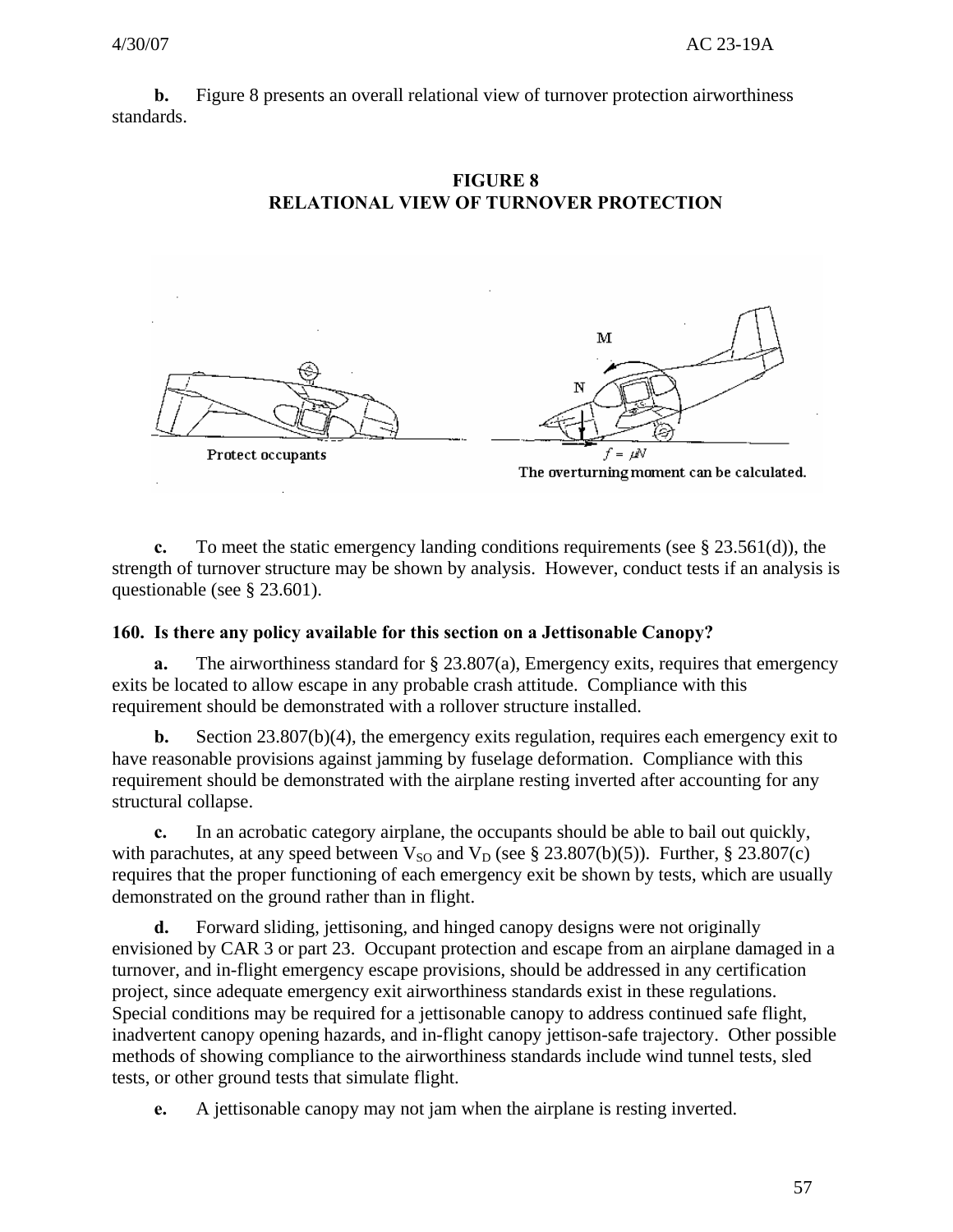**f.** For the bail-out requirement of § 23.807(b)(5) for an acrobatic category airplane:

**(1)** If the canopy is not jettisonable, show that the occupants can safely exit the airplane between  $V_{\rm SO}$  and  $V_{\rm D}$ .

**(2)** If the canopy is jettisonable, show that the canopy trajectory will not injure the occupants while separating from the airplane between VSO and  $V<sub>D</sub>$ . Also demonstrate that the airplane can continue safe flight and landing without the canopy. Alternatively, inadvertent canopy jettison should be improbable.

#### **161. Is there any policy available for this section on Emergency Exit requirements in an Airplane Turnover Condition?**

**a.** The inverted attitude is a probable crash attitude for small airplanes. The occupant emergency exit requirements of  $\S 23.807(a)$  should be shown. If escape from the inverted attitude airplane is not obvious, or is questionable, compliance should be by demonstration.

**b.** It is not acceptable to rely on an emergency procedure that requires canopy jettison immediately before an impact accident (except for an in-flight canopy jettison above a safe parachute altitude required in § 23.807(b)(5)). If the canopy is made jettisonable, to comply with § 23.807(b)(4), avoid jams with fuselage deformation when the airplane is resting inverted. If there is any doubt, the applicant should demonstrate by tests.

**162. Is there any policy available on paragraph (e) of this section as of January 1, 2007?**  No.

**163. Do internal cabin doors have to remain operational after an emergency landing?** Do not allow an internal cabin door to jam during an emergency landing and block the flight crew's escape path. See the Systems and Equipment Guide for Certification of Part 23 Airplanes, AC 23-17B, 23.807 Emergency Exits, for further guidance.

**164. What minimum occupant weight should I use?** Use, at least, the following minimum occupant weights when showing compliance with the emergency landing conditions static strength airworthiness standards of § 23.561:

**a.** Design each seat and its supporting structure for an occupant weight of at least 170 pounds, for normal and commuter category airplanes. Use a 190-pound occupant weight, which includes a parachute, for utility and acrobatic category airplanes. (Reference  $\S 23.25(a)(2)$ .)

**b.** Also, design each seat and restraint system for at least a 215-pound occupant weight when considering maximum flight and ground-load conditions of the airplane-operating envelope.

**NOTE**: A 1.33 factor should be applied to all loads that affect the strength of fittings and attachment of the following:

- **(1)** Each seat to the structure, and
- **(2)** Each safety belt and shoulder harness to the seat or structure.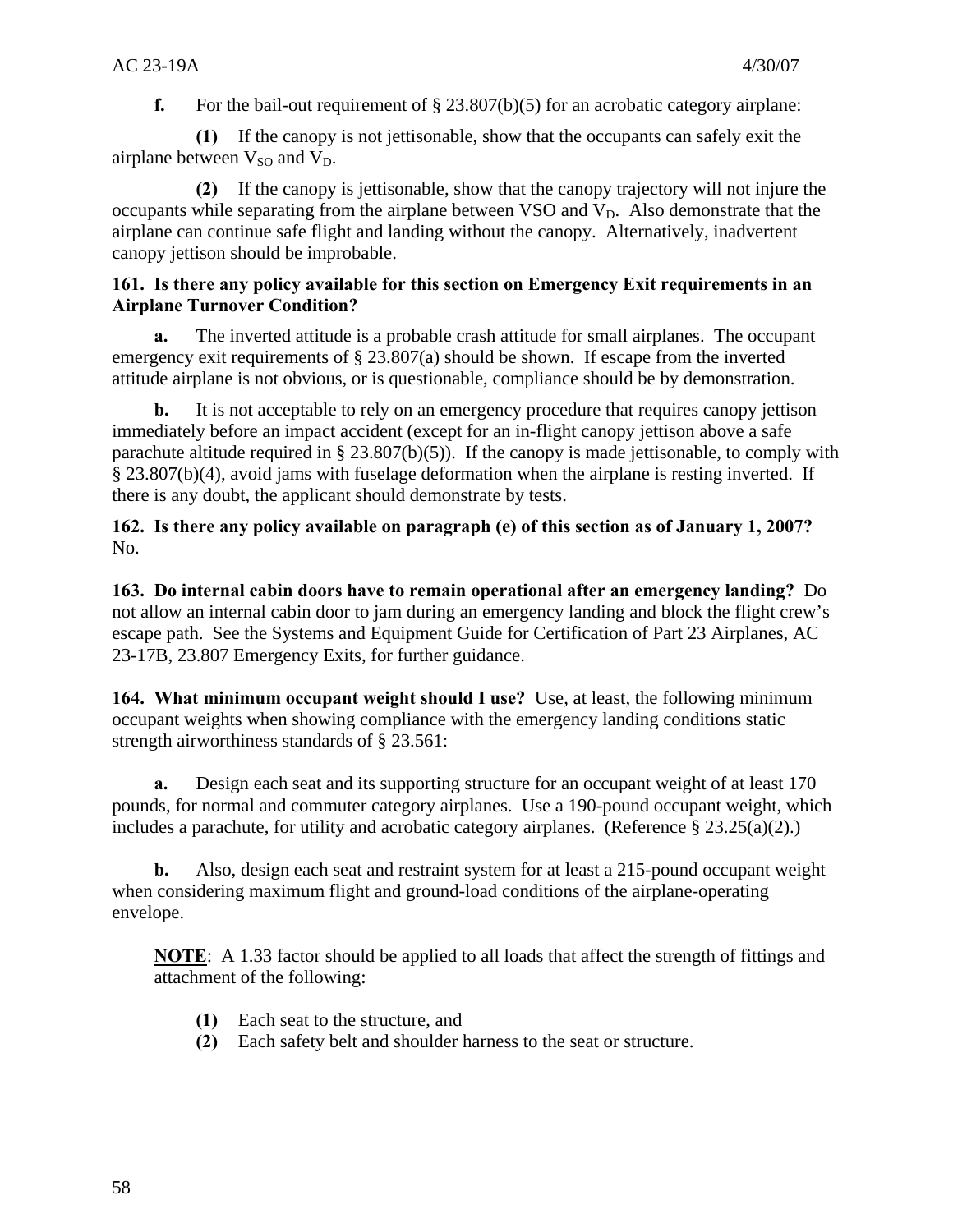#### **23.562 Emergency landing dynamic conditions** (Amendment 23-50)

**165. Is there any policy available on paragraph (a) of this section as of January 1, 2007?**  No.

**166. Do I have to retest the seats in my airplane if I want to change the fabric dress covers, following the conduct of dynamic certification tests per the seat dynamic performance standards?** No. You may substitute typical dress fabrics for each other, including leather, without retest. The change in friction due to dress cover alone is less significant than the variation possible due to clothing, etc. However, dress covers that exhibit low friction coefficients (i.e., hard plastics, which are not in use, to our knowledge) may require some resubstantiation.

**167. Are there any certification issues at all for changing the dress covers or seat cushions on seats?** Yes. Dress cover and cushion changes that affect the flammability of the dress cover and seat do require resubstantiation to the respective flammability requirements. Also see the next question about cushions.

**168. Do I have to retest or analyze the seats in my airplane if I want to change the seat cushions, following the conduct of dynamic certification tests per the seat dynamic performance standards?** Yes. The seat cushion static and dynamic response characteristics can affect the lumbar column/pelvic load measured during the seat dynamic certification tests. Thus, a change in the seat cushion would require re-substantiation. Analysis may be used per the guidance in AC 20-146.

**169. In the acquisition of data for Head Injury Criteria (HIC), are 8-bit analog to digital converters adequate?** No. In accordance with Society of Automotive Engineers (SAE) recommended practice J211 "Instrumentation for Impact Tests," the converter should be at least 10-bit in order to obtain a sufficient level of resolution.

#### **170. Can I run a vertical drop test as an acceptable alternate means for the determination of seat/floor deformation requirements found in § 23.562(b)(2)?**

**a.** No. The seat/floor deformation requirement is more an assessment of the airplane seat's tolerance to structural deformations than it is an assessment of potential airframe deformations. Intolerance of seat/floor interface to deformation is deemed a major cause of structural failure of the seat/floor structural attachment. If you want to pursue this type of test for information for research only (but not for certification), the following are the kind of items that you should consider.

**(1)** Drop tests are typically a simulation of the vertical impact velocity only; an actual airplane accident possesses both vertical and longitudinal impact velocity vectors. While the measured impact acceleration levels may provide some insight into the overall vertical impact characteristics of the airframe, the test condition does not simulate the combined vertical and longitudinal (and potentially lateral) loads on the airplane seat, its attachments, and interface structure.

**(2)** An actual airplane accident frequently occurs on an irregular impact surface that may also contain local obstructions, which can cause significant local loading, structural fractures, and deformations. A vertical drop test on a flat surface does not address the common and more critical impact case that may occur on irregular and obstructed surfaces.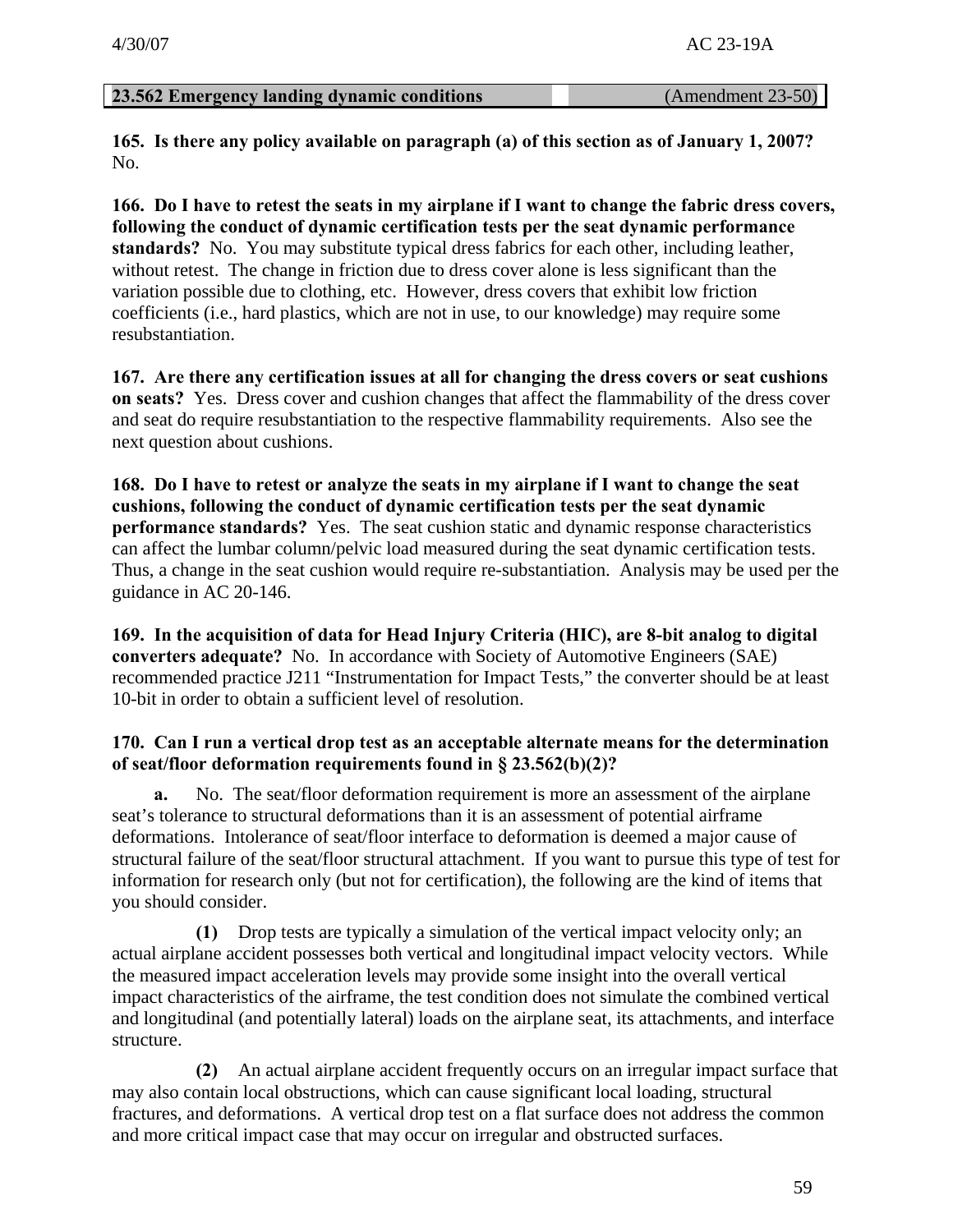**(3)** Large, significant, dynamic, structural deformations can occur during an impact test, or airplane accident that are not readily detectable for measure after the impact condition. These results have been demonstrated during the general aviation airplane impact test series. Consider this if you plan to measure the residual static floor deformation after the impact test.

**(4)** Choose accelerometers with an amplitude class that is adequate for the g-loads expected during your particular drop test.

The above paragraphs attempt to address the kinds of considerations that the 10degree pitch and 10-degree roll in part 23, § 23.562, already account for.

**171. Can I use static ultimate load tests as an alternate means of showing compliance to the dynamic seat test requirements of § 23.562?** No. One of the key requirements of part 23, § 23.562 is to assure that an occupant's vertical lumbar load is limited to 1,500 pounds or less during the 30 degree incline test. In addition, the HIC and upper torso restraint maximum loads can only be demonstrated by dynamic testing. The FAA is unaware of any analytical (except computer modeling techniques, discussed below) or static test procedure that will meet the dynamic seat test requirements.

**172. Is there any policy available on paragraph (c) of this section as of January 1, 2007?**  No.

 **173. Is there any policy available on paragraph (d) of this section as of January 1, 2007?** No.

# **174. Is analysis alone an acceptable alternative approach as stated in paragraph (e)?**

- **a.** Yes, per the guidance in AC 20-146.
- **b**. The following two SAE papers provide helpful, related, information:

**(1)** SAE Paper No. 850853, "The Development of Dynamic Performance Standards for General Aviation Aircraft Seats," Stephen J. Soltis and John W. Olcott.

**(2)** SAE Paper No. 851847, "Human Injury Criteria Relative to Civil Aircraft Seat and Restraint System," Richard F. Chandler.

**c.** AC 23.562-1, Dynamic Testing of Part 23 Airplane Seat/Restraint Systems and Occupant Protection, contains useful guidance about this airworthiness standard topic.

**175. How are the minimum safety standards determined for restricted category airplanes?**  The FAA issues type certificates under the regulatory procedures of part 21, Certification Procedures for Products and Parts. The Small Airplane Directorate decides the appropriateness of part 23 airworthiness standards as they apply to the special purpose restricted category airplane. If a regulation is found inappropriate, the FAA excludes that regulation from the certification basis of that airplane.

**NOTE**: A finding of equivalent level of safety or the need for an exemption is unnecessary for that specific airworthiness standard.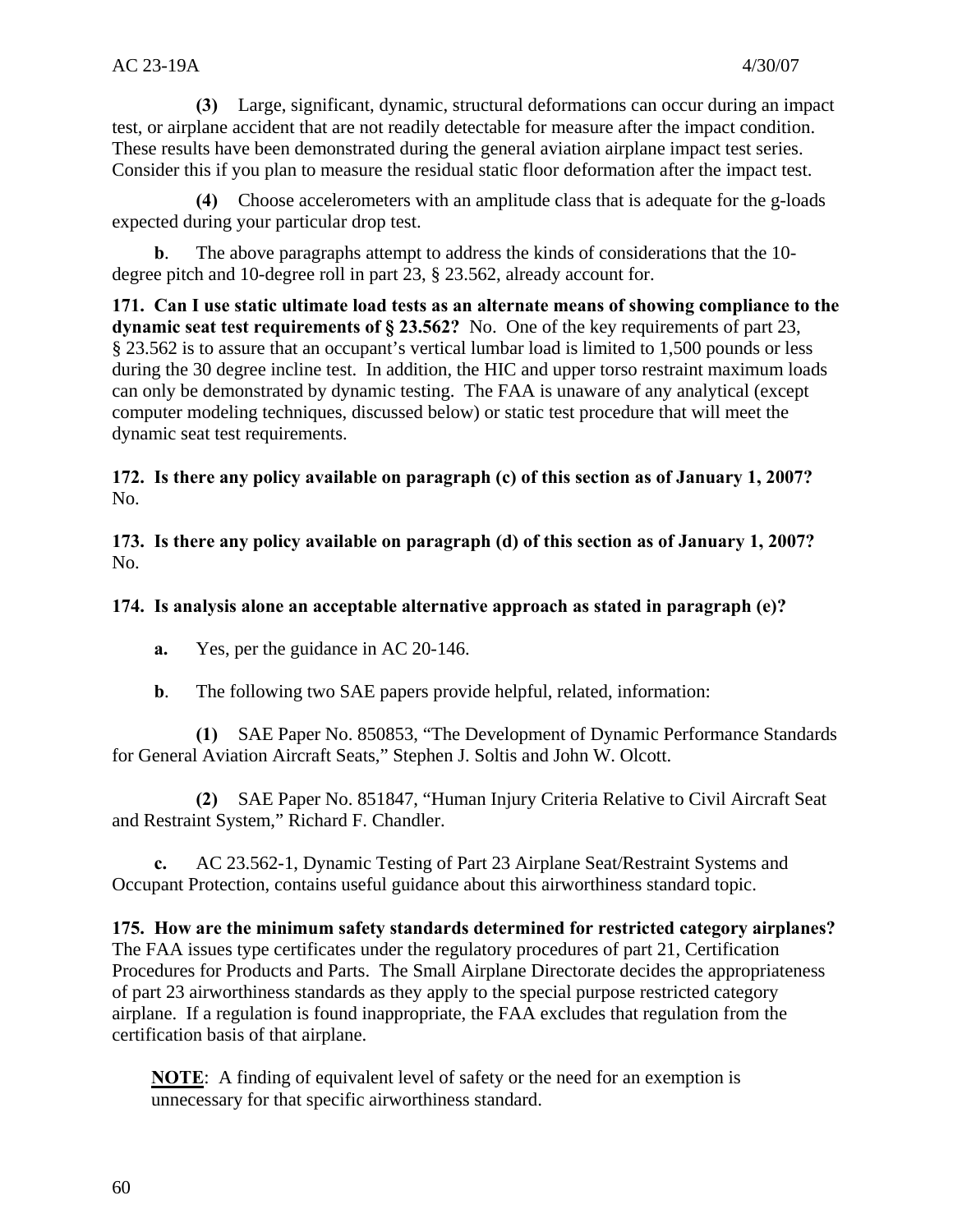# **176. How are the minimum safety standards determined for agricultural or special purpose airplanes?**

**a.** The FAA has allowed the certification of restricted category aircraft since Civil Air Regulations (CAR) Part 8 was introduced (around 1950). The preamble to CAR 8 recognized that, for restricted category aircraft where the public was not endangered, it was unnecessary to provide an equivalent level of safety to the standard airworthiness requirements.

**b**. Policy: As of December 1, 1997, for emergency landing dynamic conditions, evaluate the airplane using at least the following considerations:

**(1)** The placement of the chemical hopper forward of the cockpit so that there is no large item of mass that threatens to collapse the cockpit should a crash occur.

**(2)** The elimination of any protruding knobs, handles, or other rigid structures from the cockpit that the pilot or crew member may contact in a crash. Approved Department of Transportation or Mil-Spec protective headgear is mandatory.

**(3)** The installation of a military type lap belt and shoulder harness having a 5,000 pound rating or greater or approved equivalent.

**(4)** Special purpose crew members who assist in the aerial application operation, i.e., flaggers, loaders, may be carried in ferry flights provided certain conditions are met. First, each crew member must have a seat, a lap belt and shoulder harness comparable in strength to that of the pilots. Second, the crew seat must not be in the cockpit. Third, the crew seat must be located behind the pilot seat. Special purpose crew members that are carried for any other purpose will be afforded the same protection as that of the pilot.

**c.** Dynamic seat airworthiness standards used in part 23 were developed for normal, utility, and acrobatic category airplanes only. These standards were never intended for use on restricted category airplanes. When NASA, the general aviation industry, NTSB, and the FAA examined survivability envelopes, they did not consider restricted category airplanes in the database because there were notable differences in the crash scenarios.

**d.** The Small Airplane Directorate decides whether dynamic seat test requirements are appropriate or not, after reviewing crashworthiness design features of the specific make and model airplane. Service experience shows that agricultural airplane operators have a lower accident fatality rate than general aviation operators. Certain make and model agricultural airplane designs contain increasingly effective crashworthy features throughout recent development history, which are the obvious reasons for the fatality rate differences.

**e.** Policy: The FAA will not automatically exclude the emergency landing dynamic conditions requirement (§ 23.562) for any applicant who is seeking a type certificate for an agricultural airplane. Instead, the Small Airplane Directorate reviews the design for compensating features to the dynamic seat airworthiness standards and decides whether the dynamic seat test requirements are appropriate or not on a case-by-case basis.

**f.** For useful guidance, refer to AC 21.25-1, Issuance of Type Certificate: Restricted Category Agricultural Airplanes.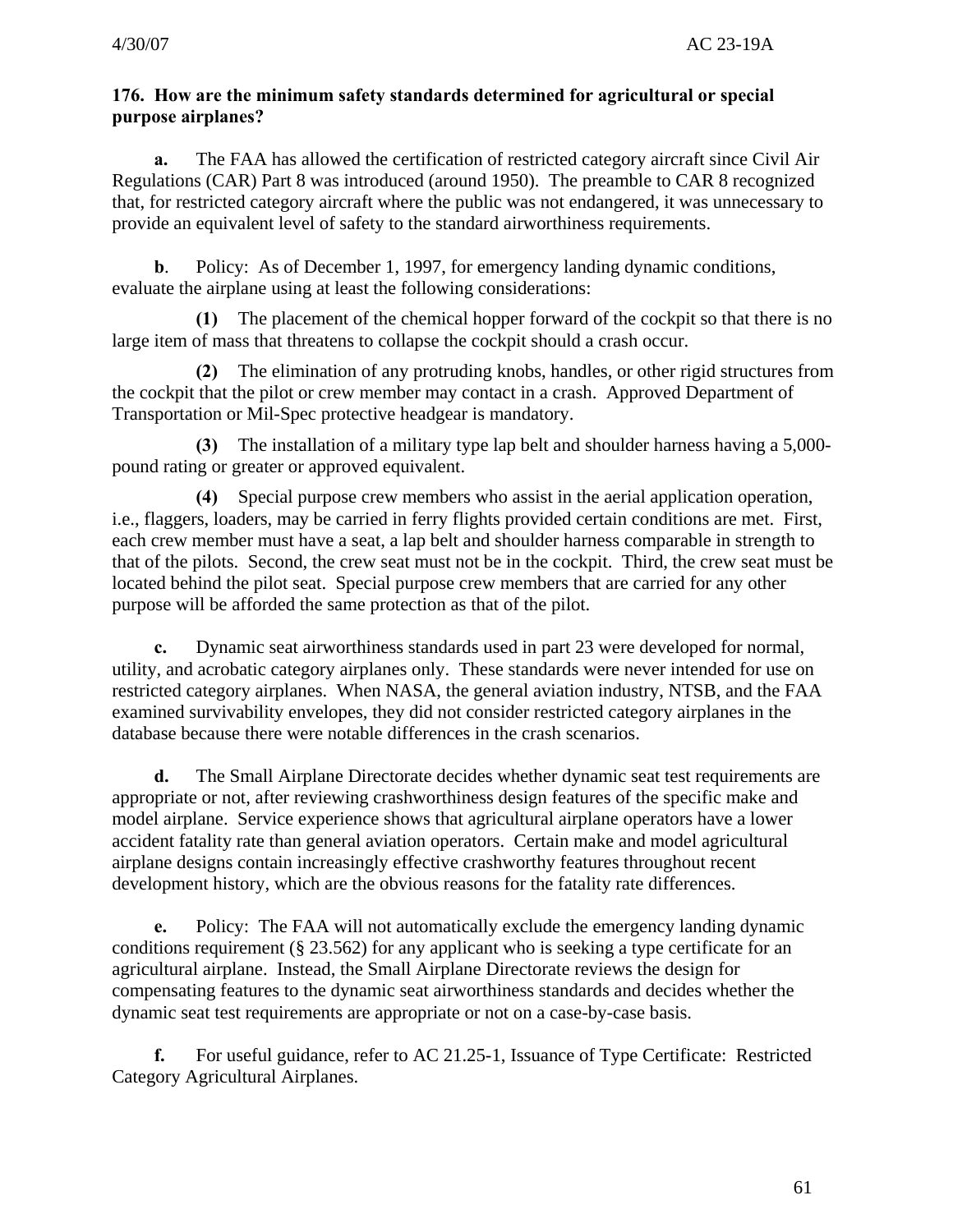#### **177. I would like to use ejection seats for emergency egress. Can I get my part 23 airplane certificated with ejection seats installed?** Yes.

testing. However, the military has been developing ejection seat technology for 40 to 50 years. **178. What are the criteria or minimum safety standards for approving ejection seats for use in an airplane certificated to part 23?** Part 23 does not have any minimum safety standards for ejection seats, and the FAA does not have the expertise to evaluate ejection seat Therefore, the applicable sections of the Air Force Systems Requirement Document (SRD) are used as the minimum safety standards. The SRD provides specific criteria for crew escape, and for ejection seat testing and verification. The Air Force is used as a consultant. We only approve the ejection seat data after the Air Force has reviewed the data and concurs that the ejection seat satisfies the SRD crew escape, testing, and evaluation requirements.

#### **179. Do I have to show literal compliance to the emergency landing dynamic conditions of this rule (23.562) for ejection seats?**

**a.** No. You may show literal compliance if you choose to, or you may pursue an Equivalent Level of Safety (ELOS) finding for compliance to this rule. An ELOS is allowed instead of literal compliance to a rule, by part 21, § 21.21(b)(1). You may use the Air Force SRD as the basis for this finding.

**b.** The lower limits of the ejection seat operating envelope must be zero altitude above ground level and zero airspeed if you choose to pursue an ELOS for this rule.

**180. Are there other rules relevant to ejection seats that I may pursue an ELOS for?** Yes. You may also pursue an ELOS for the applicable portions of § 23.807 and § 23.1309.

#### **181. The original certification basis of my airplane is before Amendment 23-36 and was manufactured on, or before, December 12, 1986. I would like to install side-facing seats. Do I have to comply with the emergency landing dynamic conditions of this rule (23.562)?**

**a.** Yes. You must comply with the emergency landing dynamic conditions of this rule if you want approval by a Supplemental Type Certificate (STC), an amended Supplemental Type Certificate (ASTC), or an amended Type Certificate (ATC) for the installation of side-facing seats.

**b.** Earlier regulations were written with forward or aft-facing seats in mind, and they do not provide adequate standards for protection of occupants in side-facing seats. Therefore, in accordance with part 21, § 21.101, an applicant must comply with the current standards, including the emergency landing dynamic conditions contained in this rule (23.562), before any side-facing seat installation (to be occupied during takeoff or landing) can be approved.

**c.** An alternative to compliance with the current regulations is to prohibit occupation of side-facing seats during takeoff and landing through the use of a flight manual supplement and clearly visible placards. This type of installation should include a restraint system that keeps the occupant securely seated during turbulence or maneuvering.

**d.** This policy is applicable to airplanes whose original certification basis was before Amendment 23-36 to part 23, and the airplanes that were manufactured on, or before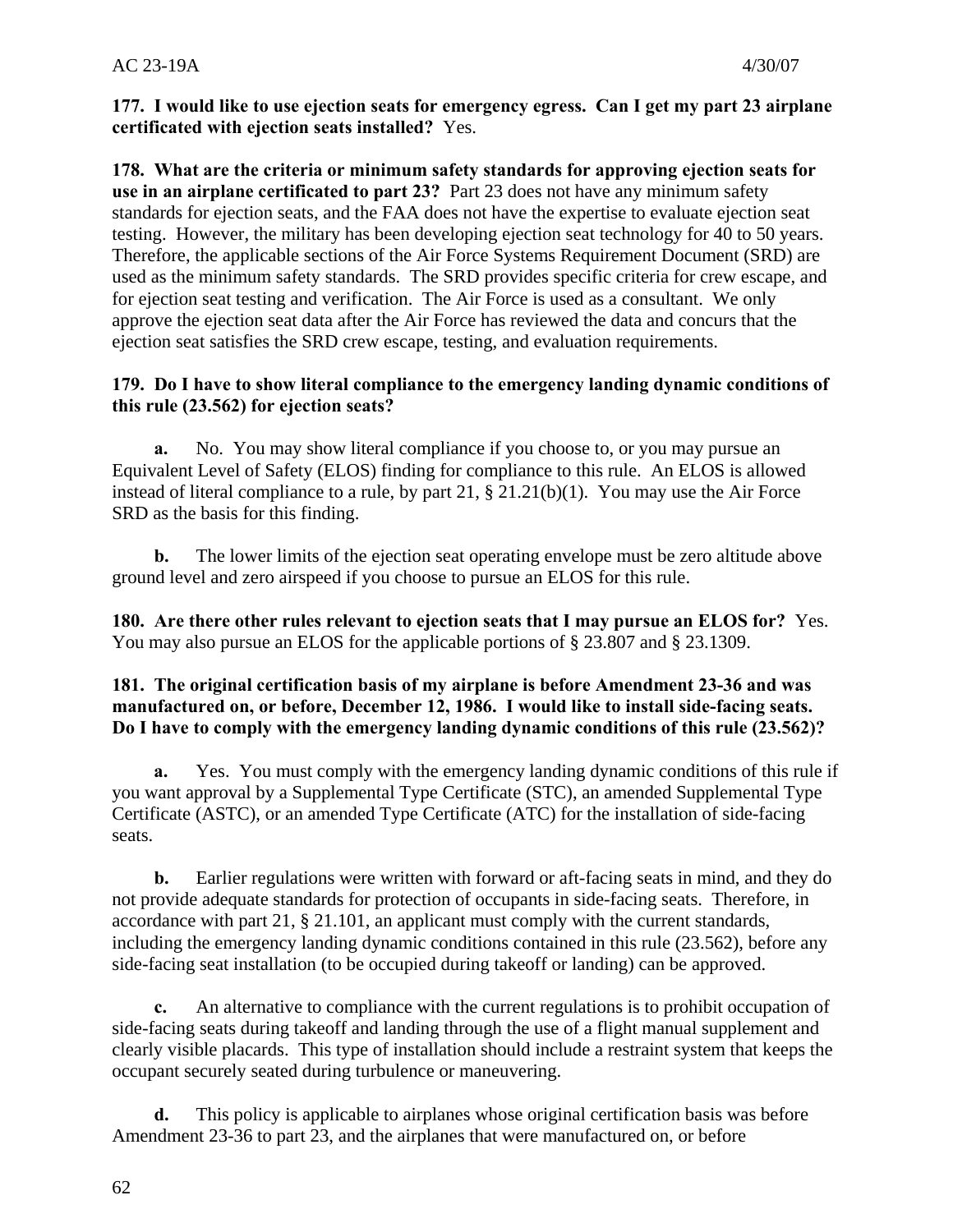December 12, 1986. This includes normal, utility, acrobatic, and commuter category airplanes with earlier amendments to part 23, Civil Air Regulations 3 (CAR-3), or airplanes with any previous airworthiness regulations as their original certification basis.

**e.** The one exception to this policy is an airplane that had side-facing seats as part of its original certification basis and with a certification basis that falls within the scope of paragraph d, above. In this instance, an application for an STC, ASTC, or ATC for side-facing seats does not need to meet the requirements of emergency landing dynamic conditions of this rule (23.562).

**f.** Also see § 23.785 in AC "Systems and Equipment Guide for Certification of Part 23 Airplanes and Airplanes".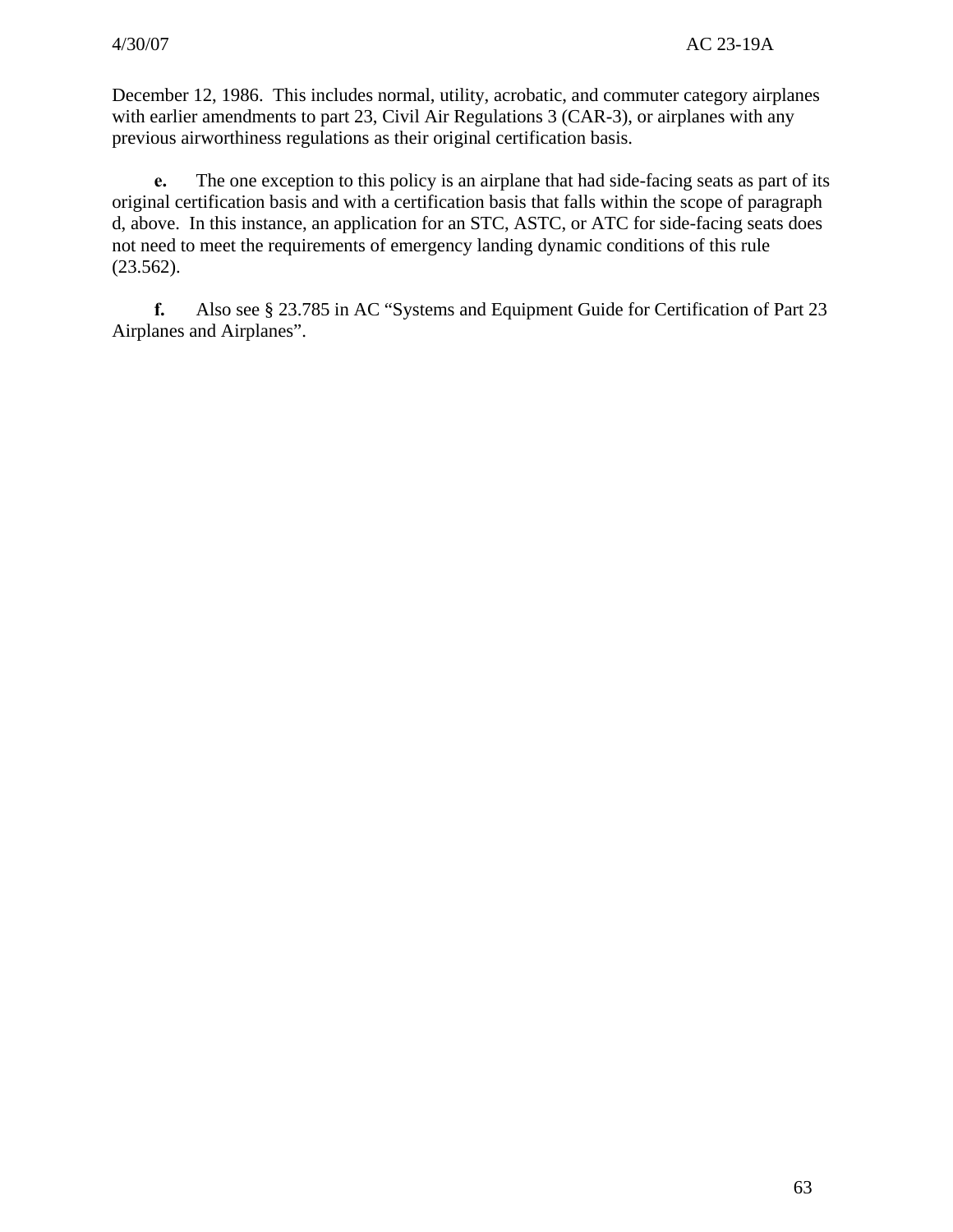# **FATIGUE EVALUATION**

#### **23.571 Metallic pressurized cabin structures** (Amendment 23-48)

#### **182. What is the history of this regulation?**

**a.** History: Fatigue evaluation of pressurized cabins was first required for small airplanes by Amendment 3-2 of the Civil Air Regulations (CAR), Part 3, effective August 12, 1957, and it continued into the original part 23.

**b.** Safe-life requirements mandate that certain critical structural elements have a fatigue life determined during the airplane type certification process. Life-limited items are normally identified in the Type Certificate Data Sheet Note 3. As of Amendment 23-26, part 23, § 23.1529 requires time-limited items to be shown in the Instructions for Continued Airworthiness—Airworthiness Limitations Section.

**c.** Amendment 23-45, effective September 7, 1993, provides § 23.573(b), Damage tolerance and fatigue evaluation of structure, as an option to  $\S 23.571(a)$  and (b).

**d.** Policy: The FAA allows an extension of the originally imposed safe-life limits only through a formal reinvestigation of the life-limited parts. Generally, the type certificate holder conducts a new fatigue certification program. This requires specific FAA attention since lifelimit approvals are normally beyond the scope of delegation authority granted by the FAA. Replacing the safe-life structural elements is a viable alternative to recertification. However, this is not always the best course of action because some major structural elements, like the wing and fuselage pressure vessel assemblies, are not easily or economically replaceable.

 guidance about this airworthiness standard topic. **183. Is there other guidance available on fatigue?** Yes. AC 23-13, Fatigue and Fail-Safe Evaluation of Flight Structure and Pressurized Cabin for Part 23 Airplanes, contains useful

**184. What features should be given special consideration as it relates to fatigue and damage tolerance?** Cutouts: Doors, windows, access holes, etc., in aircraft structure cause redistribution of axial and shear loads, pressure loads, and stiffness changes. Fatigue capabilities may be affected. Damage tolerance capabilities may be affected. Account for all such design changes.

| 23.572 Metallic wing, empennage, and associated | $(Amendment 23-48)$ |
|-------------------------------------------------|---------------------|
| structures                                      |                     |

# **185. What is the history on paragraph (a) of this regulation?**

**a.** Civil Air Regulations (CAR) 3, Amendment 3-2, effective August 12, 1957, first imposed a fatigue evaluation of pressurized cabin airplane designs.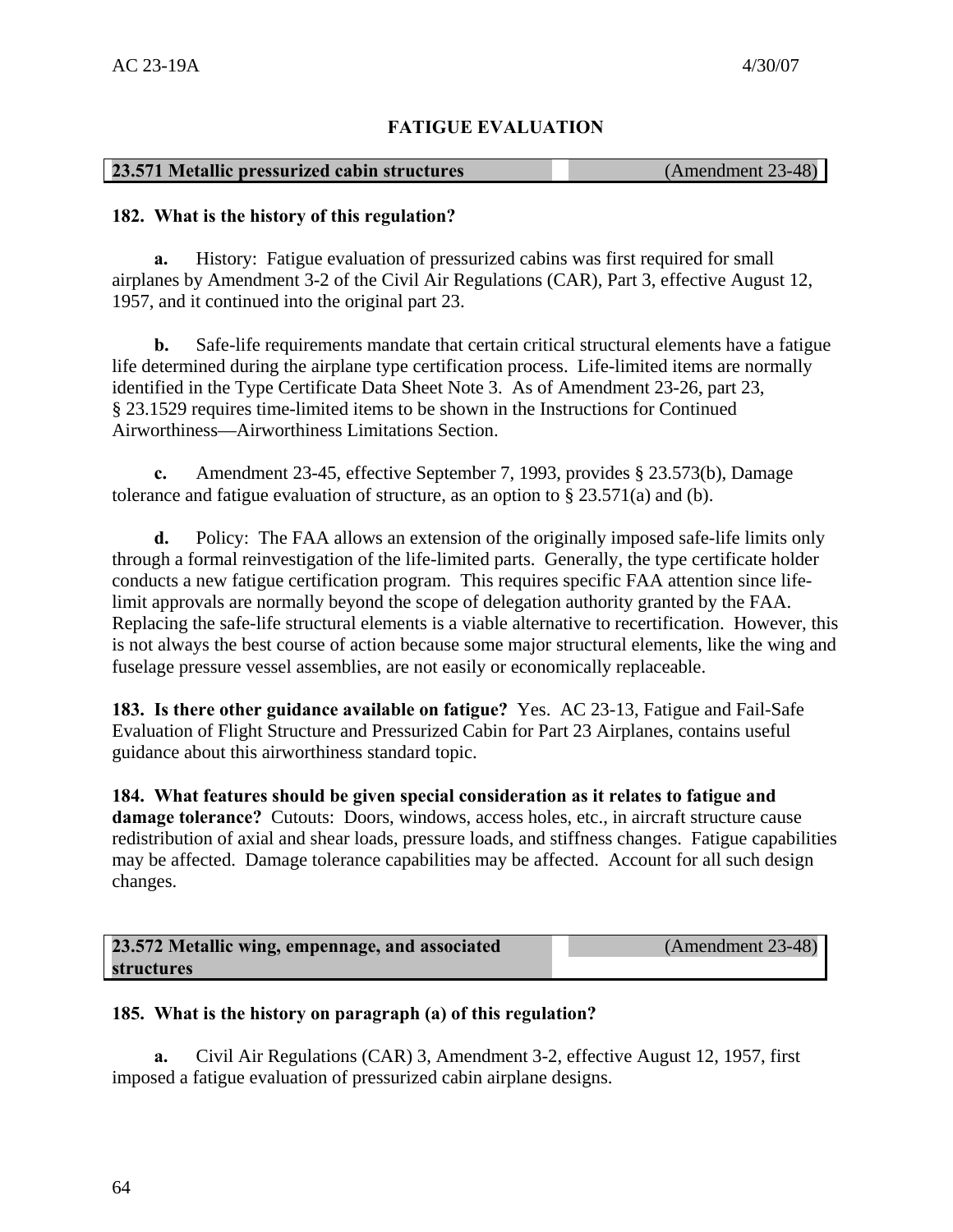**b.** Part 23 adopted an airworthiness standard to evaluate fatigue of an airplane wing and associated structure at Amendment 23-7, effective September 14, 1969.

**c.** Amendment 23-34, effective February 17, 1987, added commuter category airplanes to part 23. Empennage fatigue requirements were included for these airplanes. SFAR 41, which applied to part 23 derivative-model airplanes, always had such a requirement. Effective October 26, 1989, the FAA issued Amendment 23-38, which extended the fatigue requirement for empennage, canard surfaces, tandem wing, winglets, and tip fins to all part 23 airplanes. Amendment 23-45, effective September 7, 1993, added the option of a damage tolerance evaluation, as defined in § 23.573(b). Amendment 23-48, effective March 11, 1996, made damage tolerance evaluation mandatory for commuter category airplanes.

**d.** The narrative on spar-component fatigue tests, combined with the safe-life and failsafe design philosophies, displays the FAA's intentions before 1971.

# **186. What testing is typically required?**

**a.** Component testing, while acceptable under certain conditions, presents a problem of determining which structure to test and how to ensure that the correct testing conditions are applied. The FAA intends for the airplane designer to show that the wing, wing carry-through structure, and attaching structures comply with the fatigue requirements (§ 23.572). These examinations may exclude the control surfaces and their attachments.

**b.** These examinations normally include the main spar, the secondary spar, stringers, torque box skin, and at least the main internal ribs. While a main spar-component test could adequately substantiate the spar, the remaining structures should be proven by additional component tests, or analyzed as either safe-life or fail-safe structures. If fail-safe compliance is chosen, determine if the specified loads can be supported with a failed element. Also determine the number and kind of inspections to find the damage before catastrophic failure.

**c.** When testing the main spar, simulate load transfer through skin attachment units and the associated fretting. Further, consider and simulate any significant eccentricities and rib-tospar-cap loads.

**d.** Exercise good judgment to ensure that elements and aspects of primary importance to safety receive the most emphasis.

**187. Which design fatigue life governs when the airplane is certificated for use in normal and utility categories?** When a safe-life limit is established for airplane designs certified in both normal and utility categories, show the lower of the two lives in the TCDS. Show the following note in the TCDS, the Airplane Flight Manual, and the Airworthiness Limitations Section of the Instructions for Continued Airworthiness (when they exist): "Since the airplane is type certificated under both normal and utility categories, the lower fatigue life has been listed in the TCDS."

**188. Is fatigue an issue for wood structure?** Research indicates wood is not sensitive to fatigue if the stress levels are low. Emphasis should be placed on ultimate load tests and environmental protection of the wood to prevent deterioration due to dry rot and other related environmental factors.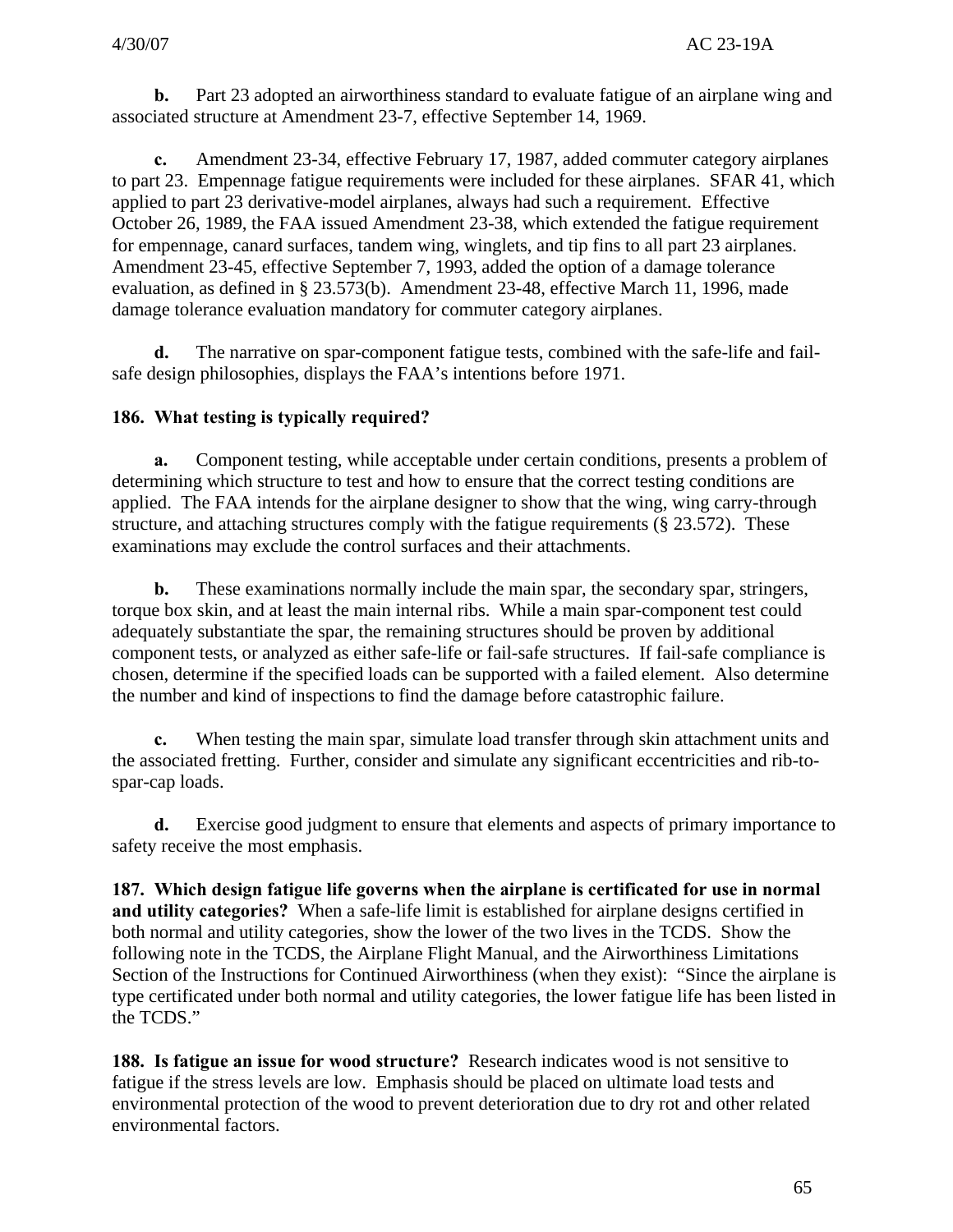#### **189. What effect will an increase in gross weight or an increase in airplane speed have?**

**a.** A gross weight increase or an increase in airplane speed frequently demands an increase in horsepower. An engine horsepower increase may significantly relocate the engine center of gravity or increase engine weight with respect to the original installation, or both. A different engine mount (stiffness change) may accompany a different engine installation. When engine c.g., engine weight, or the engine mount is changed, one should consider the benefits of a pre-modification and post-modification ground vibration survey. The purpose of the survey is to identify any coupling or resonant characteristics changed by a different engine installation (i.e., nodes, modes, and frequencies).

**b.** An in-flight vibration monitoring program or a flight-strain survey could assess the effects of fatigue on airplane empennage structure, due to propeller slipstream impingement. These in-flight tests could also provide insights on whether increased horsepower forced vibrations affect airplane critical vibration environments that were previously benign.

**c.** One should also compare the in-flight torsional and bending peak stresses, and some selected panel strain-gauge readings, with the original airplane design data. The objective is to verify that the new stress levels will not adversely affect the fatigue life of the empennage.

**d.** Often, a modifier neither has, nor can they get, access to the original airplane design data. Consequently, other means of showing compliance to the airworthiness standards may be used. One evaluation technique is to compare the new fatigue stresses to the material endurance level, i.e., the S-N curves. A ground vibration survey and a flight-strain survey conducted before and after the modification can provide some data to perform a comparative analysis. If changes in the stresses are large enough to affect the empennage fatigue life, the modifier should determine appropriate structural design changes to include in the modification. Good engineering judgment should be exercised here. The service history of a similar type airplane incorporating a like modification may be used to identify potential fatigue crack locations and to serve as a guide when preparing detailed structure inspection methods and frequencies.

**e.** Fatigue critical structure is defined as structure whose failure would cause catastrophic loss of the whole airplane. Critical structure would include the spar, the primary fittings, the pressurized fuselage skin-stringer combinations, and the frames.

**f.** Instead of a fatigue or fail-safe strength investigation, § 23.572(a) permits alternate compliance. It permits compliance by showing that the structure, operating stress level, materials, and expected use are comparable, from a fatigue standpoint, to a similar design that had extensive satisfactory service experience.

**g.** FAA Report No. ACE-100-01, "Fatigue Evaluation of Empennage, Forward Wing, and Winglets/Tip Fins," contains comprehensive guidance on this subject. It is available from the National Technical Information Service, Springfield, VA 22161.

**h.** See 23.571(a), Metallic pressurized cabin structures, for FAA guidance about safelife airplane fatigue limitations imposed during the type certification process of civil aircraft.

**i.** Fail-safe strength: No policy available as of January 1, 2007.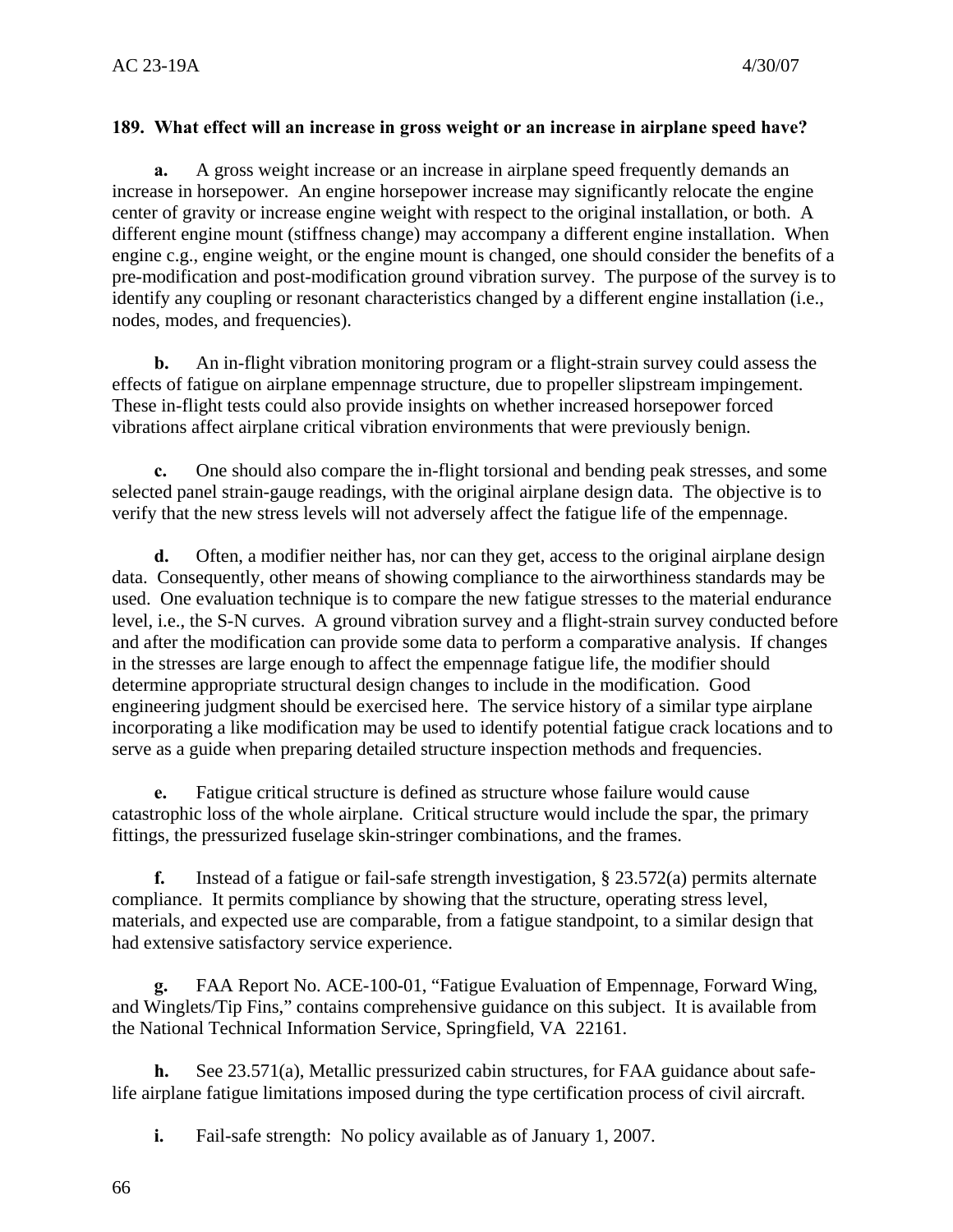**j.** Damage tolerance: Effective September 7, 1993, Amendment 23-45 provided damage tolerance, § 23.573(b), as an option to § 23.572(a)(1) and (a)(2).

**190. Is there any policy available on paragraph (b) of this section as of January 1, 2007?**  No.

**191. What other guidance is available for fatigue?** AC 23-13, Fatigue and Fail-Safe Evaluation of Flight Structure and Pressurized Cabin for Part 23 Airplanes, contains comprehensive guidance about this airworthiness standard topic. Please refer to it for additional information. AC 23-13A will soon be released. Therefore, until AC 23-13 is revised to convey the following information, it is presented here as a courtesy: Report AFS-120-73-2, "Fatigue Evaluation of Wing and Associated Structure on Small Airplanes," contains fatigue load spectra for various part 23 airplane usage categories. It also contains detailed procedures for the fatigue strength (safe life) investigation of  $\S 23.572(a)(1)$ .

**192. Should a pilot make airplane maintenance record entries about airplane operations that relate to the established life-limits of the airplane according to instructions in a Pilot Operating Handbook?** A type certificate applicant should show compliance with § 23.572 (fatigue life limits) using certification procedures for airplane design. The FAA does not allow a type certificate applicant to impose a requirement for the pilot to record aerobatic flight time in the airplane maintenance record. It is not possible for the FAA to validate these kinds of airplane record entries. Maintenance records, in the 1997 version of part 91, require the following registered owner or operator entries for the airframe, each engine, each propeller, and each rotor:

- **a.** Total time in service; and
- **b.** Current status of life-limited parts.

#### **23.573 Damage tolerance and fatigue evaluation of** (Amendment 23-48) **structure**

**193. Is there any policy available on paragraph (a) of this section as of January 1, 2007?**  Since Amendment 23-45 (effective September 7, 1993), the damage tolerance and fatigue evaluation of composite structure has been based on the applicable requirements of part 23, § 23.573. AC 20-107A, Composite Aircraft Structure, which existed before Amendment 23-45, contains acceptable means of showing compliance with these requirements. One consideration that is different for composite materials than for metallic structures is that of impact damage. For composite structures, impact damage resulting from events such as dropped tools or hail impacts is difficult to detect, but it may cause degradation of static or fatigue strength. Another difference for composite structures is that, in addition to tensile loads, compressive loads may also drive damage growth. When demonstrating compliance with the growth rate or no-growth rate of a damage requirement (§  $23.573(a)(2)$ ), it is important to consider compressive loads that may drive the growth of disbonds or delaminations in composite structures. For movable control surfaces, include any structure that, if it failed, would cause loss of the airplane. Also see Policy Statement PS-ACE100-2001-006, "Static Strength Substantiation of Composite Airplane Structure".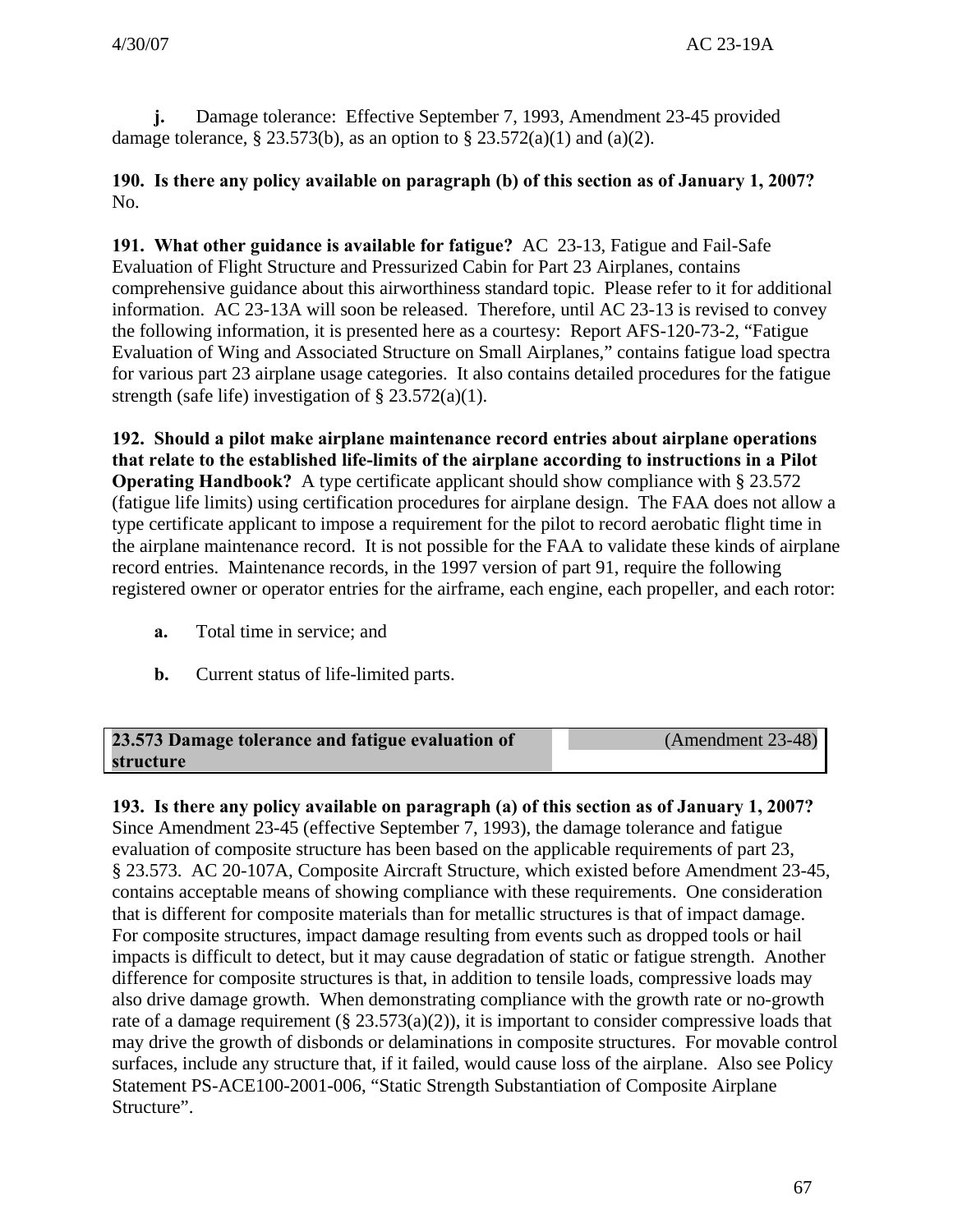**194. Is there any policy available on paragraph (b) of this section as of January 1, 2007?**  There is no guidance for metallic structures damage tolerance assessment for part 23 airplanes. Now, a Transport category airplane (part 25), AC 25.571-1C, Damage-Tolerance and Fatigue Evaluation of Structure, dated April 29, 1998, provides the only information available from the FAA.

| 23.574 Metallic damage tolerance and fatigue | (Amendment 23-48) |
|----------------------------------------------|-------------------|
| evaluation of commuter category airplanes    |                   |

**195. Is there any policy available on this section as of January 1, 2007?** No.

| 23.575 Inspections and other procedures | $(Amendment 23-48)$ |
|-----------------------------------------|---------------------|
|                                         |                     |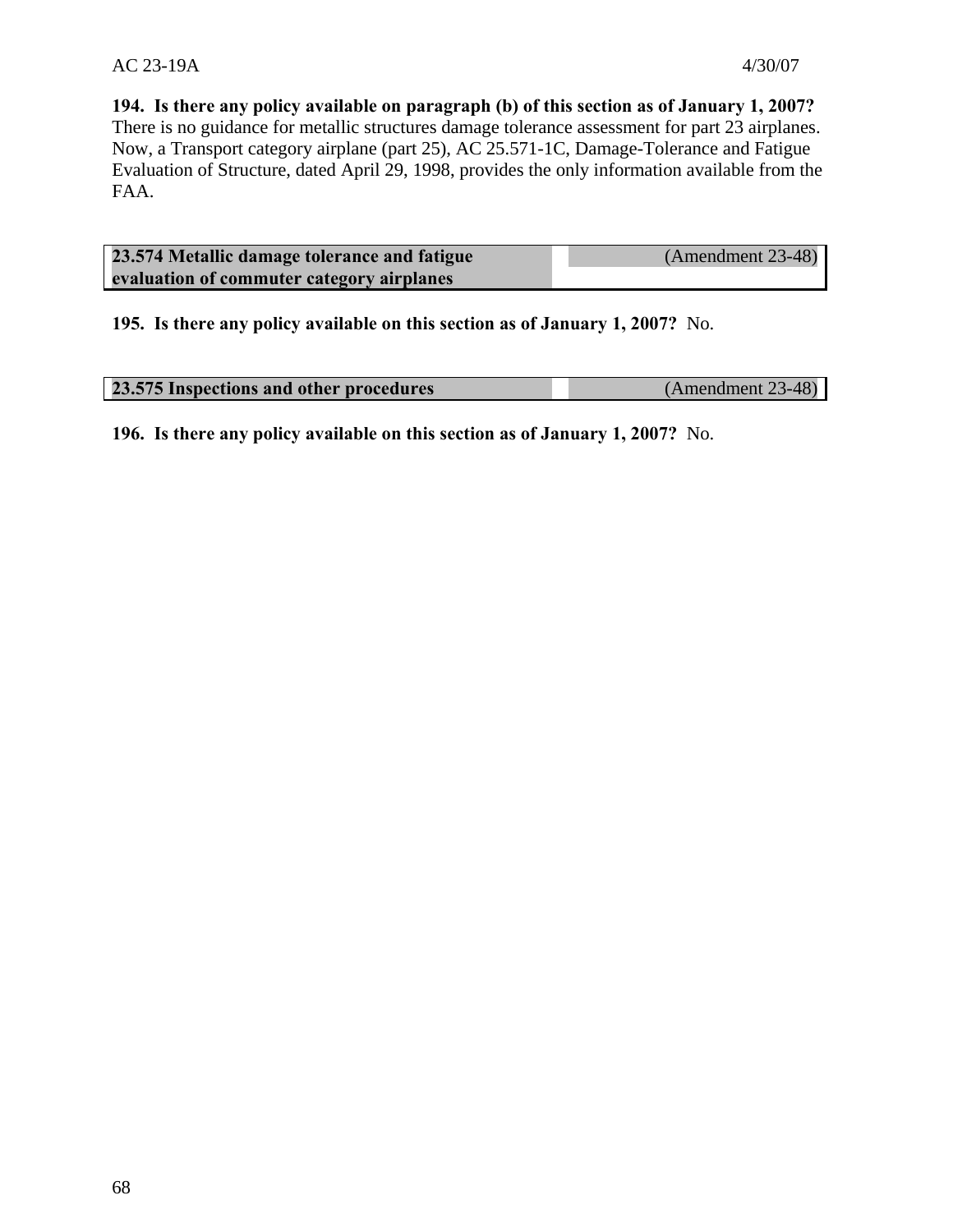# **SUBPART D—DESIGN AND CONSTRUCTION**

| <b>23.601 General</b> | (Original) |
|-----------------------|------------|
|-----------------------|------------|

# **197. Are there any special considerations for testing?**

**a.** The manner of testing can bias the test results. Several years ago, the wings failed on an FAA-approved airplane whose pilot was performing aerobatic maneuvers with a full load of passengers. When comparing the static test results with the pattern of failure of the wing, investigators cast suspicion that the tension pads used to apply wing-bending loads likely stabilized the upper wing skin during tests. The stabilizing effect kept the upper wing skin from buckling during the tests. More static tests verified the theory; the retested wing failed below ultimate load.

**b.** When approving any static tests set up for thin-skinned structure, consider the effects of installing tension pads because they may contribute a stabilizing effect on the structure and bias the test results.

**c.** See 23.307, Proof of structure, for secondary structure guidance.

# **198. Is there any guidance available specifically for composite structures?**

Yes. See Policy Statement PS-ACE100-2001-006, "Static Strength Substantiation of Composite Airplane Structure".

| 23.603 Materials and workmanship | $(Amendment 23-23)$ |
|----------------------------------|---------------------|
|                                  |                     |

# **199. Is there any guidance available specifically for composite structures relative to materials and workmanship?**

Yes. The following advisory circular and policies on composites are related to this section:

- Advisory Circular 23-20, "Acceptance Guidance on Material Procurement and Process Specifications for Polymer Matrix Composite Systems"
- Policy Statement PS-ACE100-2001-006, "Static Strength Substantiation of Composite Airplane Structure"
- Policy Statement PS-ACE100-2002-006, "Material Qualification and Equivalency for Polymer Matrix Composite Material Systems"
- Policy Statement PS-ACE100-2004-10030, "Substantiation of Secondary Composite Structures"
- Policy Statement PS-ACE100-2005-10038, "Bonded Joints and Structures Technical Issues and Certification Considerations"

**200. Is there any policy available for glass fiber fabric?** See AC 20-44, Glass Fiber Fabric for Aircraft Covering, for more guidance about this airworthiness standard topic.

**201. Is there any policy available for floats constructed from composite materials?** Both Technical Standard Order TSO-C27 and National Aircraft Standards NAS 807, "Twin Seaplane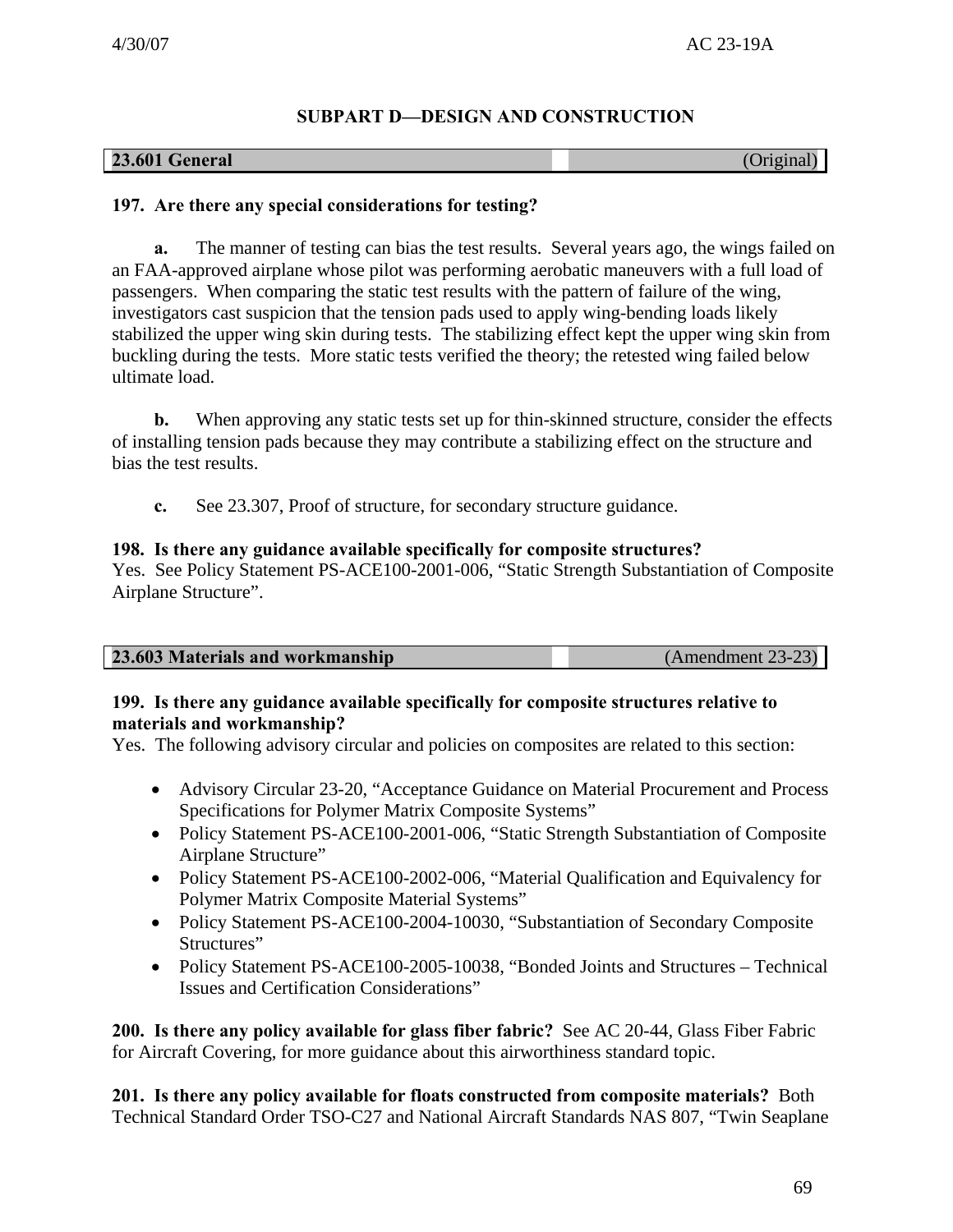Floats," and AC 20-107A, Composite Aircraft Structure, contain guidance and criteria for floats constructed from composite materials. While NAS 807 does not specifically address composite materials, the standards in Section 3, Material and Workmanship, and in Section 4.2, Strength, are general enough to apply to materials other than the conventional aluminum materials normally employed.

**202. Are there any special considerations for composite materials (relative to floats)?**  Composite materials require special considerations for handling and storage that are not commonly required for metallic materials. These factors may affect material and process specifications.

**203. Do any special factors apply for composite materials (relative to floats)?** In addition to the 1.5 factor of safety, another factor could be applied for material variability when substantiated by tests. Environmental effects include moisture, saltwater exposure, ultraviolet light, temperature variations, material composition, and geometric dimensions. These factors can be required under Section 4.2.1, Material Strength Properties, and Section 4.2.3.1, Special Factors, of NAS 807.

**204. What kind of defect testing should I consider for composite materials (relative to** 

**floats)?** Component static strength tests should include defects such as disbonds and voids. They should also reflect impact damage, up to the threshold of detectability, for the inspection system in use during manufacturing and operations. Both defects and impact damage should be located in critical areas that are expected as a result of production assembly bonding processes, and in operational service conditions. The designer should identify the nature and size of such defects, and damage. The manufacturer should have an inspection system functioning during production and operational service. This system should ensure that defects do not reduce structural strength below ultimate load. Critical areas should include bonding of support strut attachment fittings to the basic structure. An alternative approach would be the use of mechanical fasteners, in critical areas, where bonding defects would cause critical loss of strength.

**205. What are some considerations regarding corrosion when dealing with composite materials (relative to floats)?** Galvanic corrosion may occur when unprotected metal is in contact with graphite composite material in a corrosive environment. Affected metal parts will need suitable protection. Cadmium plated metals will corrode. Use fasteners made of corrosion resistant materials (e.g., titanium or corrosion resistant steel). Also, the bonds of aluminum parts in contact with composite material (including fiberglass) may seriously degrade over time due to moisture absorption. Special treatment (e.g., phosphoric anodizing) of the aluminum is necessary to maintain the original strength of the bond.

**206. Are there any fatigue requirements for composite materials (relative to floats)?**  Fatigue requirements appearing in NAS 807, Section 4.2.1, are minimal; they are also identical to the Civil Air Regulations (CAR) 3.307 general requirement for airframe construction. The FAA has generally not required fatigue testing or analysis to meet this requirement. Float service history has generally been satisfactory and more stringent fatigue requirements have not been applied to part 23 airplane landing gear, therefore, AC 20-107A, Section 6, Proof of Structure - Fatigue, does not apply. However, the manufacturer should develop instructions for appropriate tests or inspections to detect problems of hidden damage or delaminations. The manufacturer should also develop repair instructions for the composite material structures. For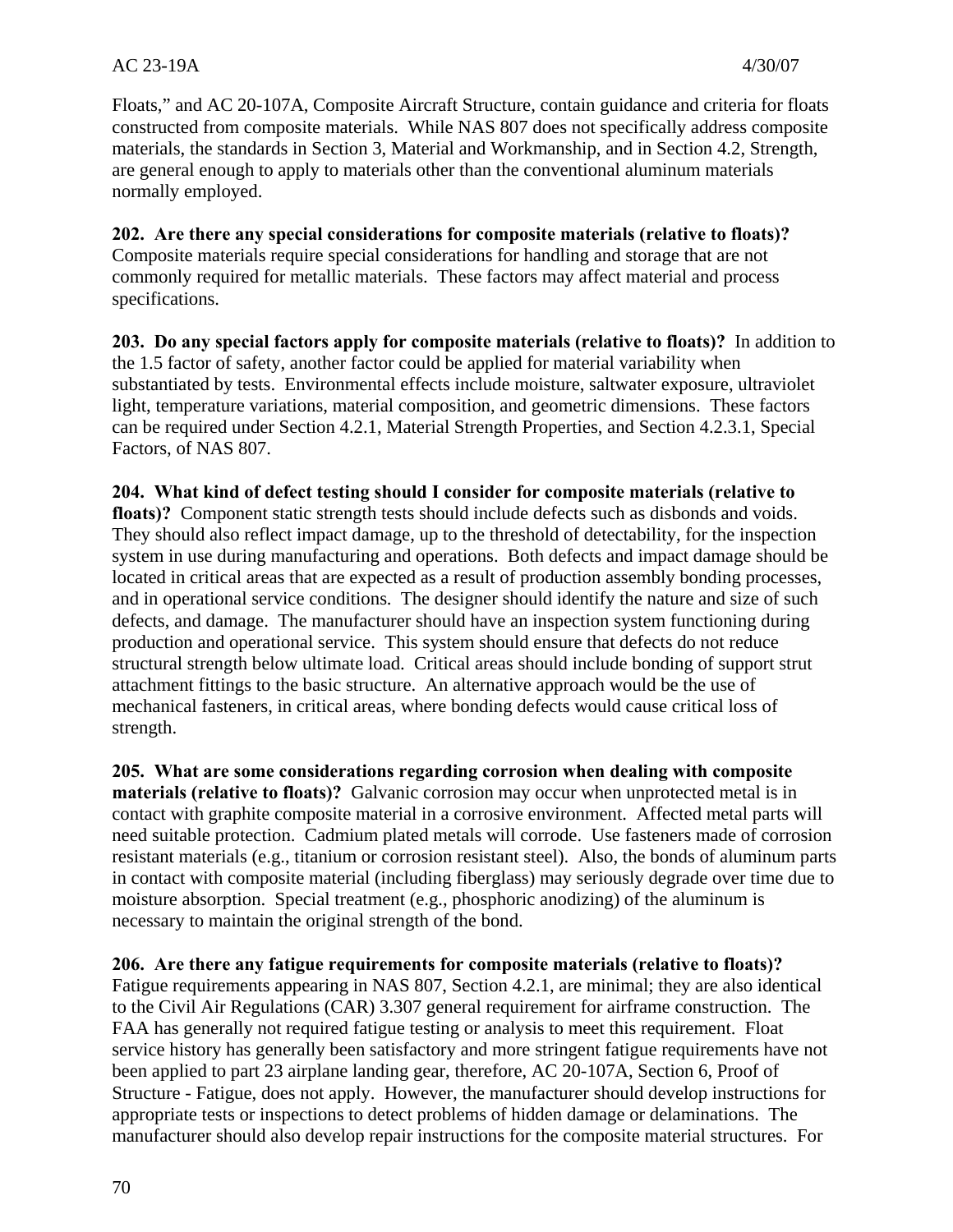float design, maintaining the integrity of watertight compartments is a special concern disbonding or delaminations that cause inter-compartment leakage may reduce the level of safety intended by part 23, § 23.751 and CAR 3.371.

**207. Are there any requirements for maintenance instructions (relative to floats)?** There are no requirements for maintenance instructions under the TSO general requirements (refer to part 21, Subpart O) or in both TSO-C27 and NAS 807 specifications for seaplane floats. However, § 21.50(b) requires that the applicant prepare Instructions for Continued Airworthiness according to § 23.1529 for each supplemental type certificate (STC) applied for after January 28, 1981.

# **208. Is there additional guidance for this topic?**

**a.** See AC 20-107A for additional guidance about this airworthiness standard topic.

**b.** All composite structures that are critical to flight safety should be designed to be damage tolerant. If impractical, the applicant is referred to  $\S 23.573(a)(6)$ , Damage tolerance and fatigue evaluation of structure. The manufacturer should substantiate scatter factors. Consider the following items when demonstrating the damage tolerance capability of structures critical to safe flight:

**(1)** Introduce manufacturing defects and realistic impact damage up to the threshold of detectability.

**(2)** Substantiate the static ultimate load retention capability with impact damage up to the threshold of detectability.

**(3)** Introduce initially detectable damage.

**(4)** Apply a statistically significant number of flight-by-flight spectrum repeatedload cycles to validate one lifetime or an inspection interval for operational service use. An inspection program suitable for operation and maintenance application needs to be developed by considering the damage growth.

cycling. **(5)** Limit load retention capability should be demonstrated after repeated-load

**(6)** Environmental accountability should be included in the above demonstrations.

**(7)** Residual strength capability to withstand critical limit flight loads should be demonstrated. Demonstrate this with the extent of detectable damage consistent with the results of the damage tolerance evaluations and the maximum disbonds of bonded joints permitted by design. (The damage tolerance evaluations include damage sizes ranging from small detectable damages to larger damage sizes that are possible in service.) Consider the two damages separately.

**(8)** All tests should be on actual composite material being used. The alternative use of any other composite material should be substantiated.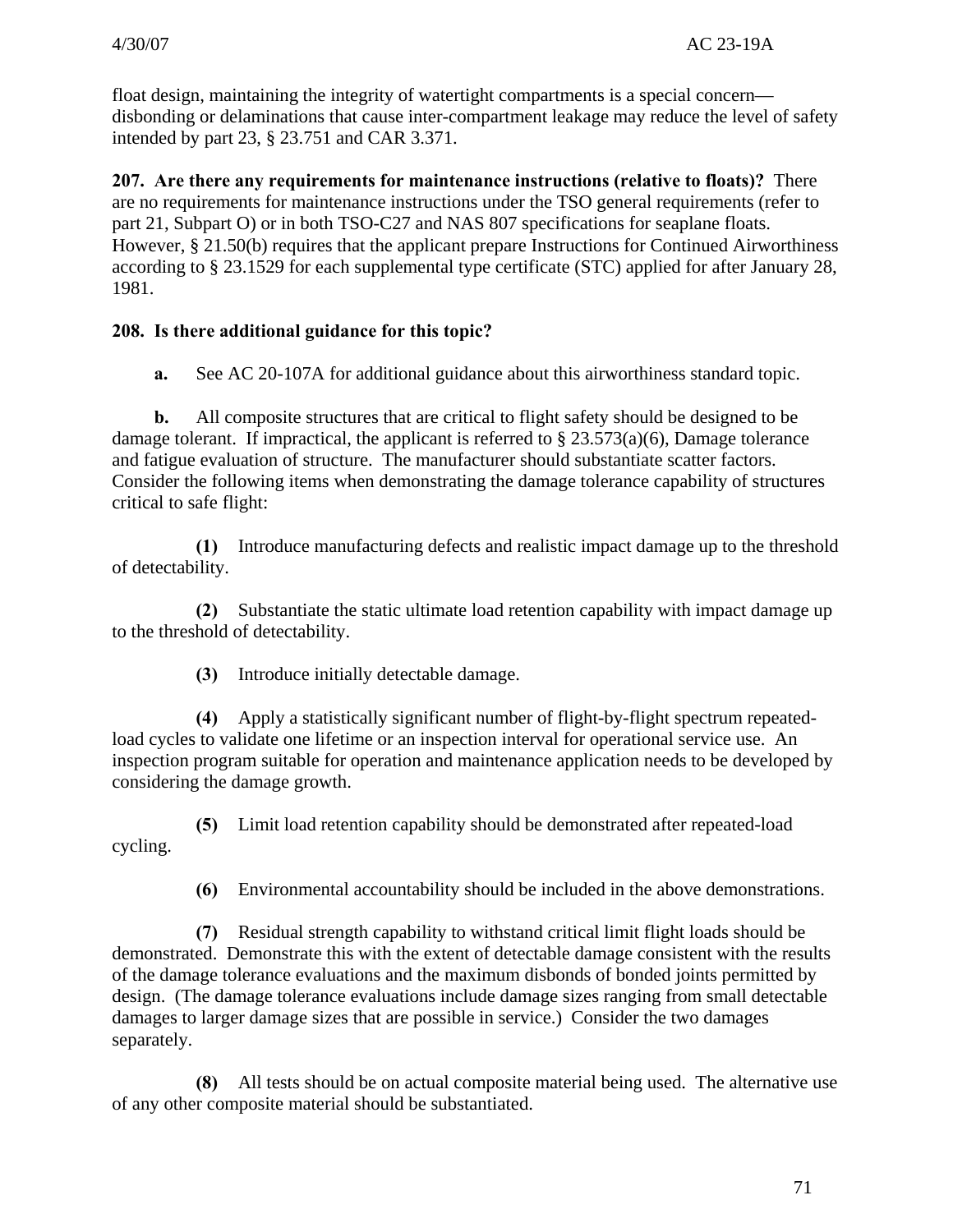**(9)** Repair procedures may be part of the substantiation program and can be published in the Continued Airworthiness Section of the Maintenance Manual. This is not a regulatory requirement, but rather a highly desirable FAA goal.

**(10)** All ultimate static tests on structures critical to flight safety should be conducted on full-scale component articles. Environmental effects should be considered.

**(11)** All critical conditions should be substantiated by tests, or by analysis supported by tests.

# **209. Is there any guidance on solar and thermal effects when designing composite airplane structures?**

**a.** The thermal environmental analysis should be based on a parametric study of the following data to identify the highest structural temperature:

| <b>Hour</b> | Ambient Temperature (°F) | Solar Radiation (Btu/ft <sup>2</sup> /hr) |
|-------------|--------------------------|-------------------------------------------|
| 1100        | 111                      | 330                                       |
| 1200        | 114                      | 355                                       |
| 1300        | 119                      | 355                                       |
| 1400        | 122                      | 330                                       |
| 1500        | 123                      | 291                                       |
| 1600        | 124                      | 231                                       |
| 1700        | 123                      | 160                                       |

**NOTE**: The above temperature values would not be exceeded 99.9 percent of the time, as derived from MIL-STD-210C statistical data. For the above data, the wind speed was 14 feet per second, and the relative humidity was 3 percent.

**b.** The effect of cooling airflow may be considered. We recommend that, after heat soak at the critical condition, the airplane taxi, take off, and climb to 1,000 feet above sea level. The airplane should accelerate in level flight to:

**(1)** The lesser of the design maneuvering speed,  $(V_A)$ ; or the aircraft operating speed limit (in § 91.117(b)) if maneuver loads are critical:

Or,

**(2)** The lesser of the design cruise speed,  $(V<sub>C</sub>)$ , or the aircraft operating speed limit (in § 91.117(b)) if gust loads are critical.

> **NOTE**: In a commuter category airplane, the design speed for maximum gust intensity,  $(V_B)$ , applies instead of the design cruise speed,  $(V_C)$ . The aircraft operating speed limit in § 91.117(b) is 200 knots. This applies to major structure and may not be applicable to certain structures, such as flaps and landing gear doors that would be subject to limit loads at an earlier time in the flight profile. For a small airplane, a maximum taxi speed of 10 m.p.h. is recommended. A four-minute taxi-time would be reasonable.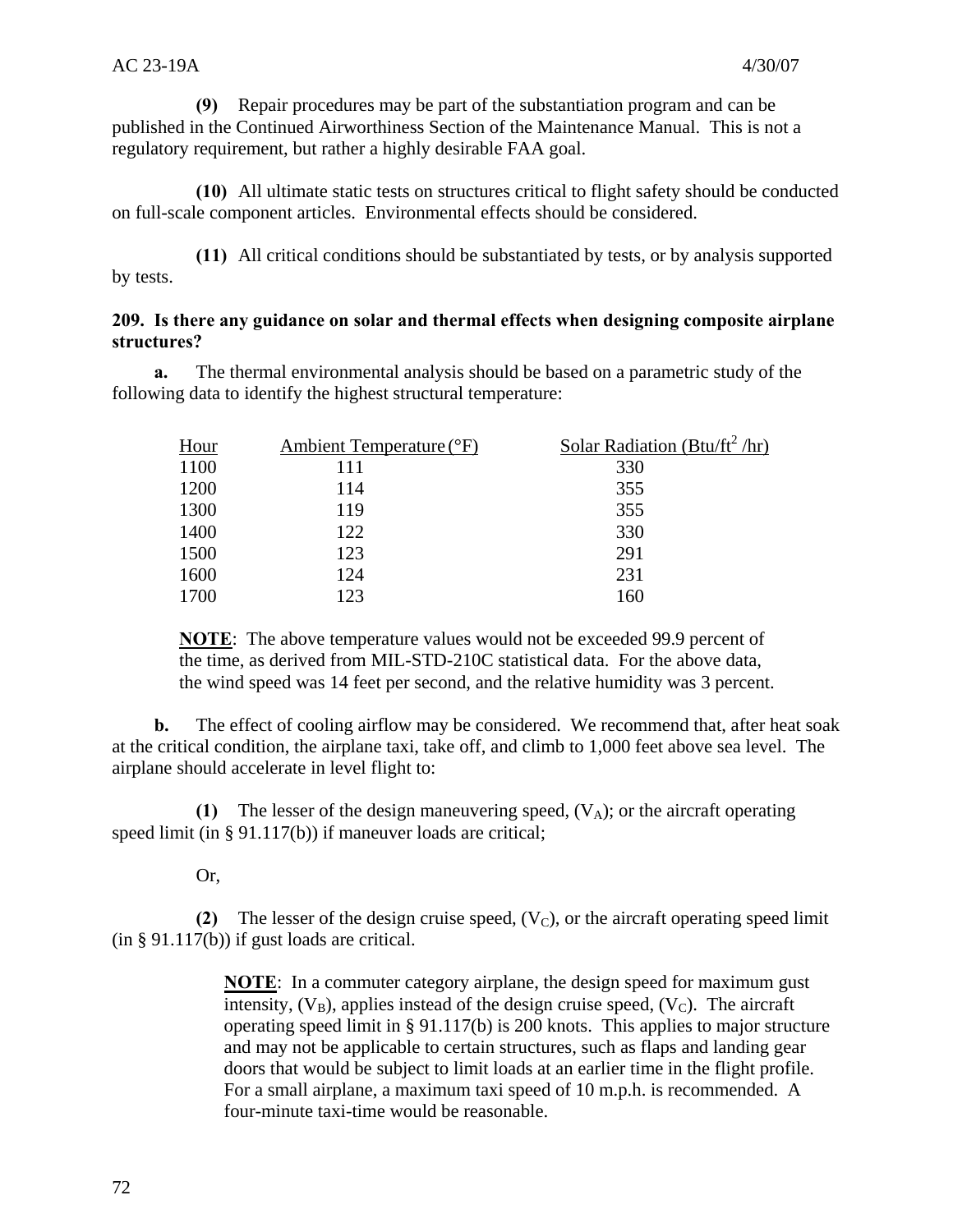| <b>23.605 Fabrication methods</b> | $(Amendment 23-23)$ |
|-----------------------------------|---------------------|
|                                   |                     |

## **210. Is there any guidance available specifically for composite structures relative to fabrication methods?**

Yes. The following advisory circular and policies on composites are related to this section:

- Advisory Circular 23-20, "Acceptance Guidance on Material Procurement and Process Specifications for Polymer Matrix Composite Systems"
- Policy Statement PS-ACE100-2001-006, "Static Strength Substantiation of Composite Airplane Structure"
- Policy Statement PS-ACE100-2002-006, "Material Qualification and Equivalency for Polymer Matrix Composite Material Systems"
- Policy Statement PS-ACE100-2004-10030, "Substantiation of Secondary Composite Structures"
- Policy Statement PS-ACE100-2005-10038, "Bonded Joints and Structures Technical Issues and Certification Considerations"

# **211. Are there any known processes that may have detrimental effects on a material?**

**a.** The FAA found the process of paint removal by the Plastic Media Blasting method to show varying degrees of decrease in fatigue life and an increase in crack growth rate. Reports submitted by Battelle, Columbus Laboratories, indicate variations were experienced, depending on the material, material thickness, and number of plastic bead blastings. The FAA is concerned about the detrimental effects that plastic bead blasting could have on the static and fatigue strength of the base metal(s) when removing the paint or protective coating.

**b.** To approve a process specification for Plastic Media Blasting paint removal, it is necessary to establish that the method is not damaging to the aircraft; therefore, as a minimum, the following parameters should be considered:

**(1)** Material variations, e.g., 7075-T6 alclad, 7075-T6 bare, 2024-T3 alclad, 2024 T3 bare, etc.;

- **(2)** Paint, primer, and number of coatings to be removed;
- **(3)** Plastic media size and type;
- **(4)** Plastic media hardness;
- **(5)** Nozzle pressure (maximum);
- **(6)** Distance (nozzle to component);
- **(7)** Angular nozzle displacement;
- **(8)** Plastic media (mesh) flow level and nozzle diameter; and
- **(9)** Dwell time.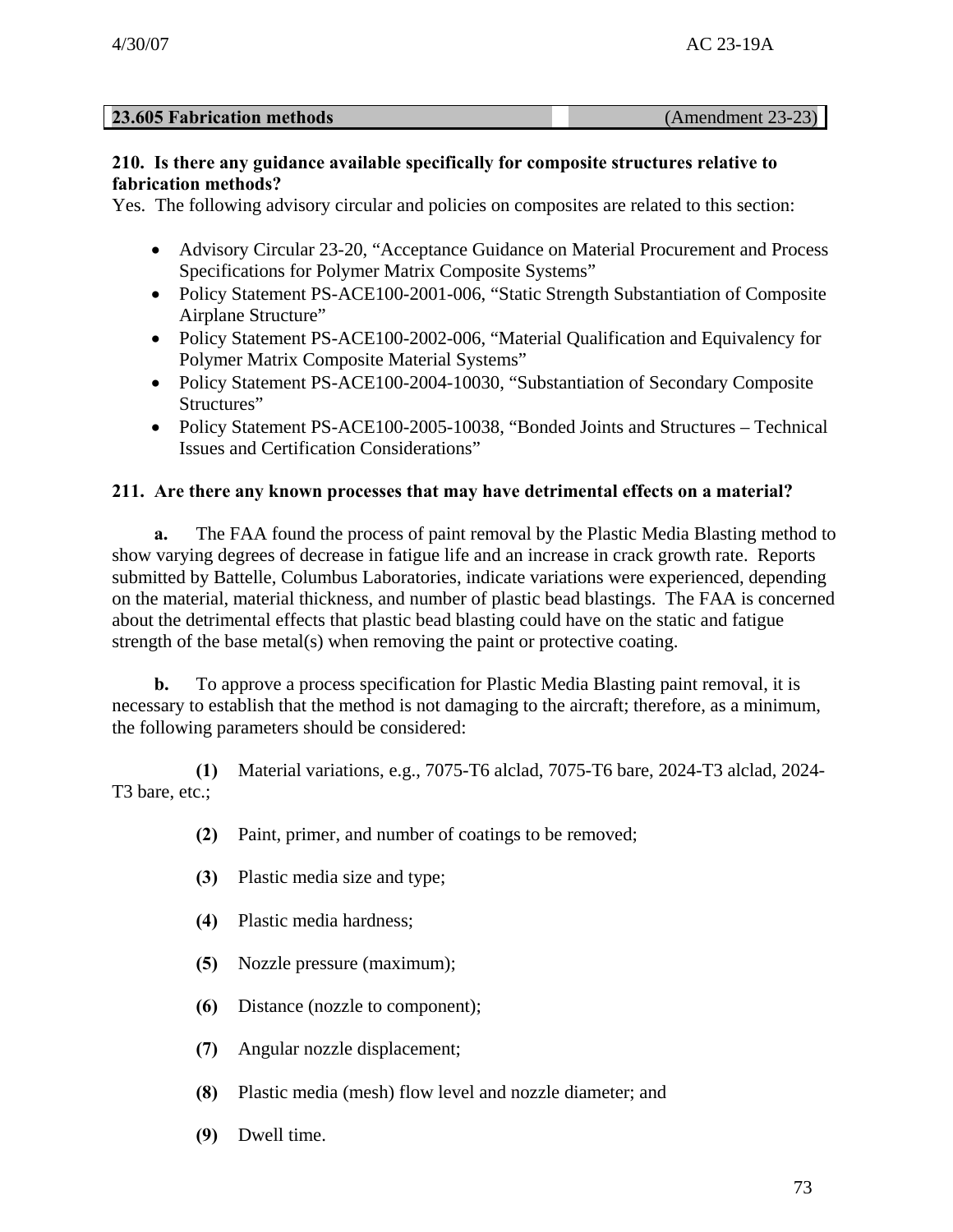**c.** Plastic media vendor suppliers should demonstrate that their materials could be supplied to the same standards (shown above).

**d.** Coupon tests for static strength and fatigue properties (including crack initiation and propagation) should demonstrate the compatibility of the material and the non-plastic media blasted material.

**e.** Blasting equipment users should demonstrate that the equipment would give the proper pressures and precise metering of the plastic media flow rate. The media separator should be capable of removing foreign particles from the reclaimed media using methods, such as the following:

- **(1)** Vibrating screens;
- **(2)** Magnetic separation;
- **(3)** Electrostatic separation;
- **(4)** Floatation method;
- **(5)** Liquid gravity settling;
- **(6)** Wet classification;
- **(7)** Dry screening;
- **(8)** Air separators;
- **(9)** Gravity separators;
- **(10)** Fixed chamber separators; and
- **(11)** Mechanical separators or cyclone classifiers.

**212. Is wood spar construction with Weldwood Plastic Resin Glue approved?** Weldwood Plastic Resin Glue has been approved for wood spar construction in a few airplanes.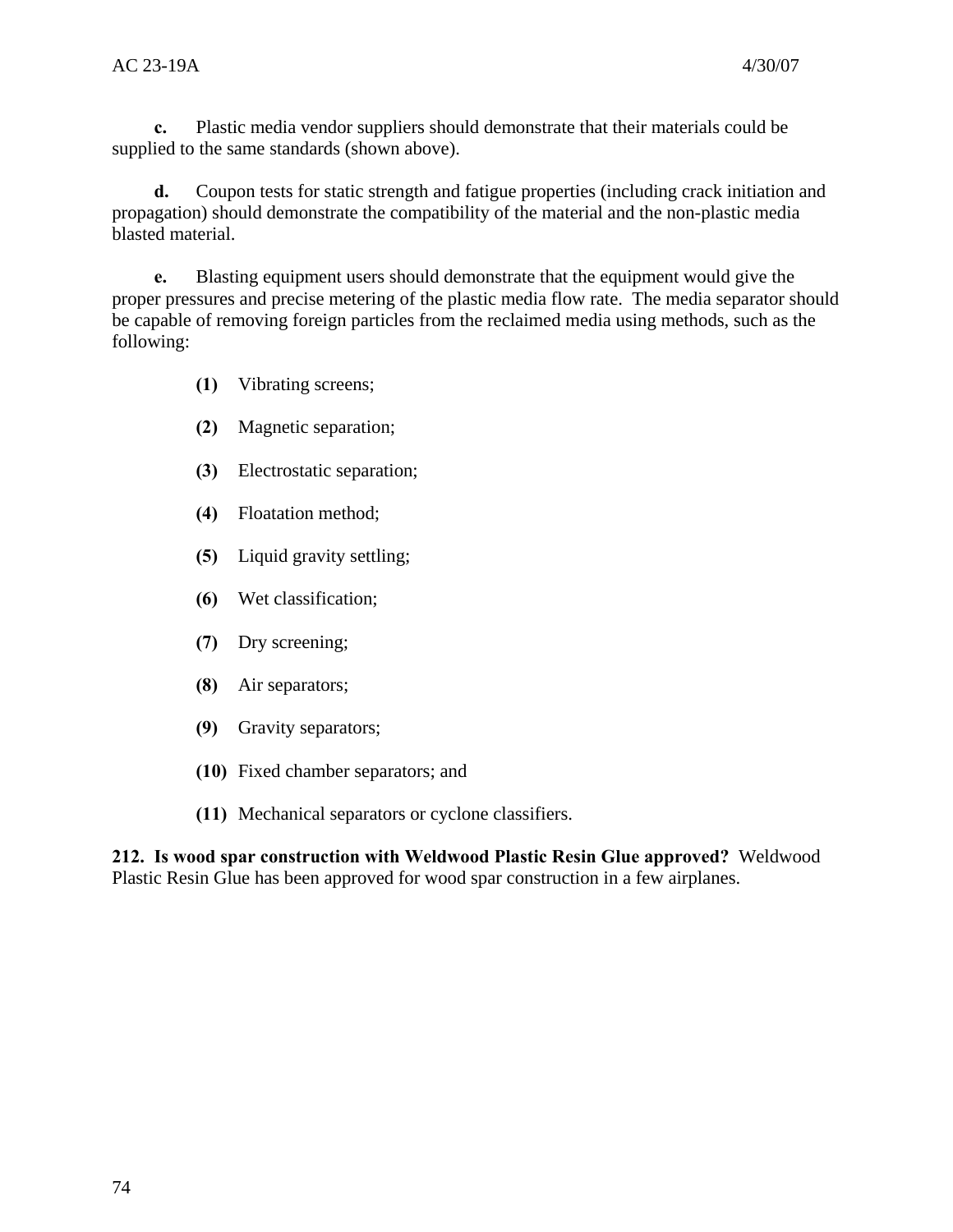| 23.607 Fasteners | (Amendment 23-48) |
|------------------|-------------------|
|                  |                   |

## **213. Is it appropriate to use self-locking nuts without a secondary locking mechanism?**

**a.** Self-locking nuts, alone, should not be used in any system when movement of the joint may result in motion of the nut or bolt head relative to the surface against which it is bearing. Joint seizure (bearing, uniball, or bushing) does not have to be considered by this regulation when determining the relative motion of the parts in question, although it is advisable to do so. Suitable protection and material properties of the joint are required by part 23, §§ 23.609 and 23.613.

**b,** Self-locking castellated nuts, with cotter pins or lockwire, may be used in any system.

**c.** Self-locking nuts should not be used with bolts or screws on turbine-engine airplanes in locations where the loose nut, bolt, washer, or screw could fall or be drawn into the engine airintake scoop.

**d.** Self-locking nuts should not be used with bolts, screws, or studs to attach accesspanels or doors, or to assemble any parts that are routinely disassembled before or after each flight. This advice does not intend to exclude self-locking nut plates in these named applications. Nut plate designs permit the fastener to float, which is a desirable feature that is not provided by a non-floating fastener device.

**214. Is there any intended difference between the terminology used in paragraph (a), "retaining devices," and that used in paragraph (b), "locking devices"?** No. The lack of consistency in the terminology between these two paragraphs was not intentional. The terminology "retaining devices" (in paragraph (a)), is identical in meaning and purpose to "locking devices" (in paragraph (b)), in this instance.

**215. Is there any related guidance material on this subject?** Yes. See AC 20-71, Dual-Locking Devices on Fasteners, for guidance about removable-fastener dual-locking devices for rotorcraft and transport category aircraft.

#### **23.609 Protection of structure** (Original)

**216. Is there any policy available on this section as of January 1, 2007?** No.

**217. Is there any guidance available specifically for composite structures relative to protection of structure?** Yes. See Policy Statement PS-ACE100-2001-006, "Static Strength Substantiation of Composite Airplane Structure".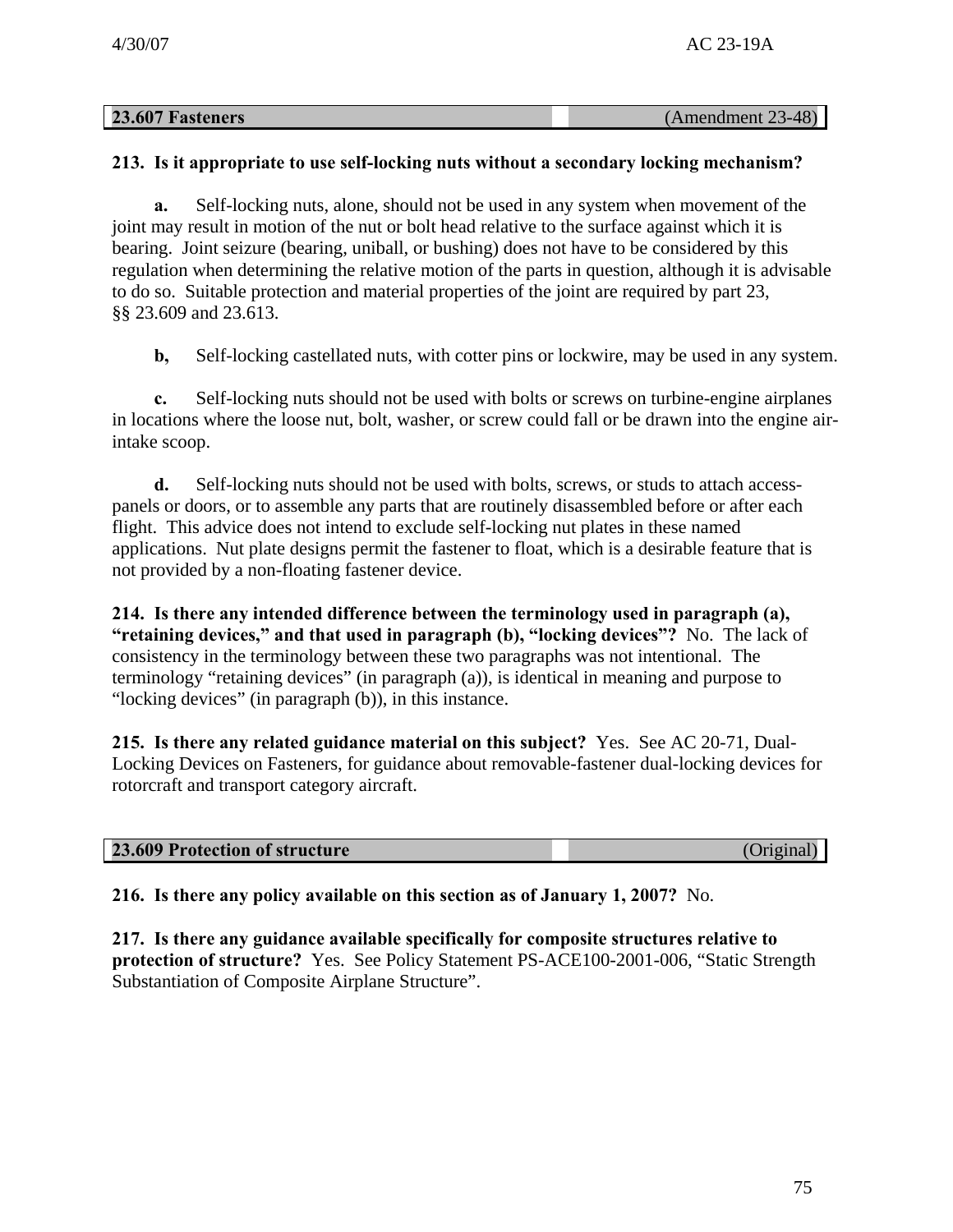## **23.611 Accessibility** (Amendment 23-48)

# **218. Is there any policy available on this section as of January 1, 2007?** No.

| 23.613 Material strength properties and design values | $(Amendment 23-45)$ |
|-------------------------------------------------------|---------------------|
|-------------------------------------------------------|---------------------|

**219. Is there any policy available on this section as of January 1, 2007?** No.

# **220. How should the structural test article be configured?**

**a.** Ideally, the structural test article (a whole wing, an empennage, a fuselage, etc.) would contain all elements that are made of specification guaranteed-minimum-strength materials. Also, each element's physical dimensions (geometry) would be at the nominal size, plus or minus specified tolerances, to conservatively represent the least strength or least stiff part that could be used according to approved design data (drawings, specifications, stress, or structural analyses).

**b.** Parts (elements) are manufactured and delivered to nominal sizes within tolerances. This means that they will either deliver minimal performance or more than promised.

# **221. How do I determine the strength of the airplane's structure?**

**a.** There are, fundamentally, four actions an airplane designer can take to determine the strength of the airplane's structure:

**(1)** The designer can analyze the airplane structure to both limit and ultimate load conditions, using guaranteed minimum-strength-material properties and conservative geometric characteristics;

**(2)** The designer can test the airplane structure to limit loads and then analyze the airplane structure to ultimate loads;

**(3)** The designer can test the airplane structure to limit loads and, later, to ultimate conditions; and

**(4)** The designer can test the airplane structure to beyond ultimate load conditions.

**b.** This last option is usually chosen to determine excess strength or growth capabilities. It also exceeds the minimum FAA airworthiness standards for which compliance should be shown. Certain airworthiness standards require one of these methods instead of the others.

**c.** An applicant should substantiate that the strength properties of components used in structural tests are such that subsequent components used in airplanes presented for certification will have strengths equal to or exceeding the demonstrated strength of the tested components.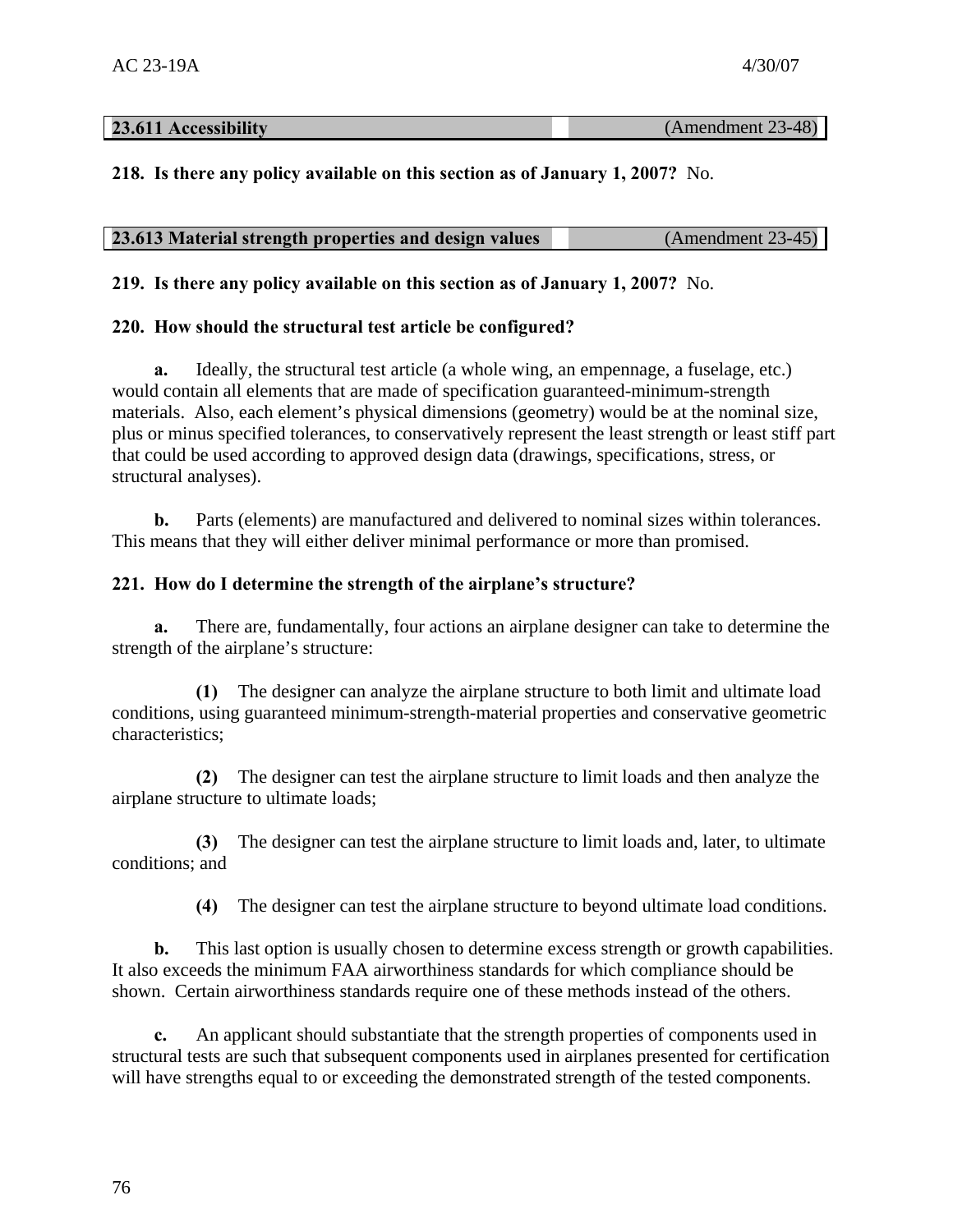**d.** If the applicant chooses to demonstrate strength capability by tests of structural components, the applicant should substantiate that the strength of the tested component conservatively represents the strength of subsequent production components. Substantiating data might include quality control data, material and process specifications, material certifications, coupon sampling tests, or other appropriate information.

**e.** An applicant may also apply material correction factors to the applied test loads to account for material variability. Applicants should use material correction factors for ultimate load tests of single load path critical flight structure and for fail-safe tests of dual load path critical flight structure with one load path failed. Applicants do not need to use material correction factors for limit load tests or for ultimate load tests of fail-safe designs where loads from one failed component are distributed to and carried by two or more remaining components.

**222. Is there any guidance available specifically for composite structures relative to material strength properties and design values?** Yes. See Policy Statement PS-ACE100 2001-006, "Static Strength Substantiation of Composite Airplane Structure".

**223. Are there any other useful references for this section?** Yes. See AC 20-33B, Technical Information Regarding Civil Aeronautics Manuals (CAM's) 1, 3, 4a, 4b, 5, 6, 7, 8, 9, 13 and 14; CAM 3, paragraphs 3.174-1 and 3.301-1; and CAM 4a, paragraph 4a.230.

# **224. Are there any other part 23 rules related to the material correction factors?**

**a.** Yes. See §§ 23.305(a) and (b); 23.307(a); 23.603(a); 23.613(c); and, before Amendment 23-45, § 23.615(a) and (c).

**b.** Section 23.305, paragraphs (a) and (b), Strength and deformation requirements, § 23.307(a), Proof of structure standards, and § 23.603(a)(1), Materials and workmanship regulations has one objective. The objective is that the lowest strength conforming airframe produced to a set of FAA-approved type design data will comply with the requirements of § 23.305.

| 23.615 Design properties<br>(Amendment 23-45) [Removed] |
|---------------------------------------------------------|
|---------------------------------------------------------|

**23.619 Special factors** (Amendment 23-7)

**225. Can you summarize the various special factors and where they are located?** Yes. This table (see Figure 9) summarizes various special factors and where they are located. Read the appropriate airworthiness standards to determine when these special factors replace the factor of safety and when they multiply the factor of safety.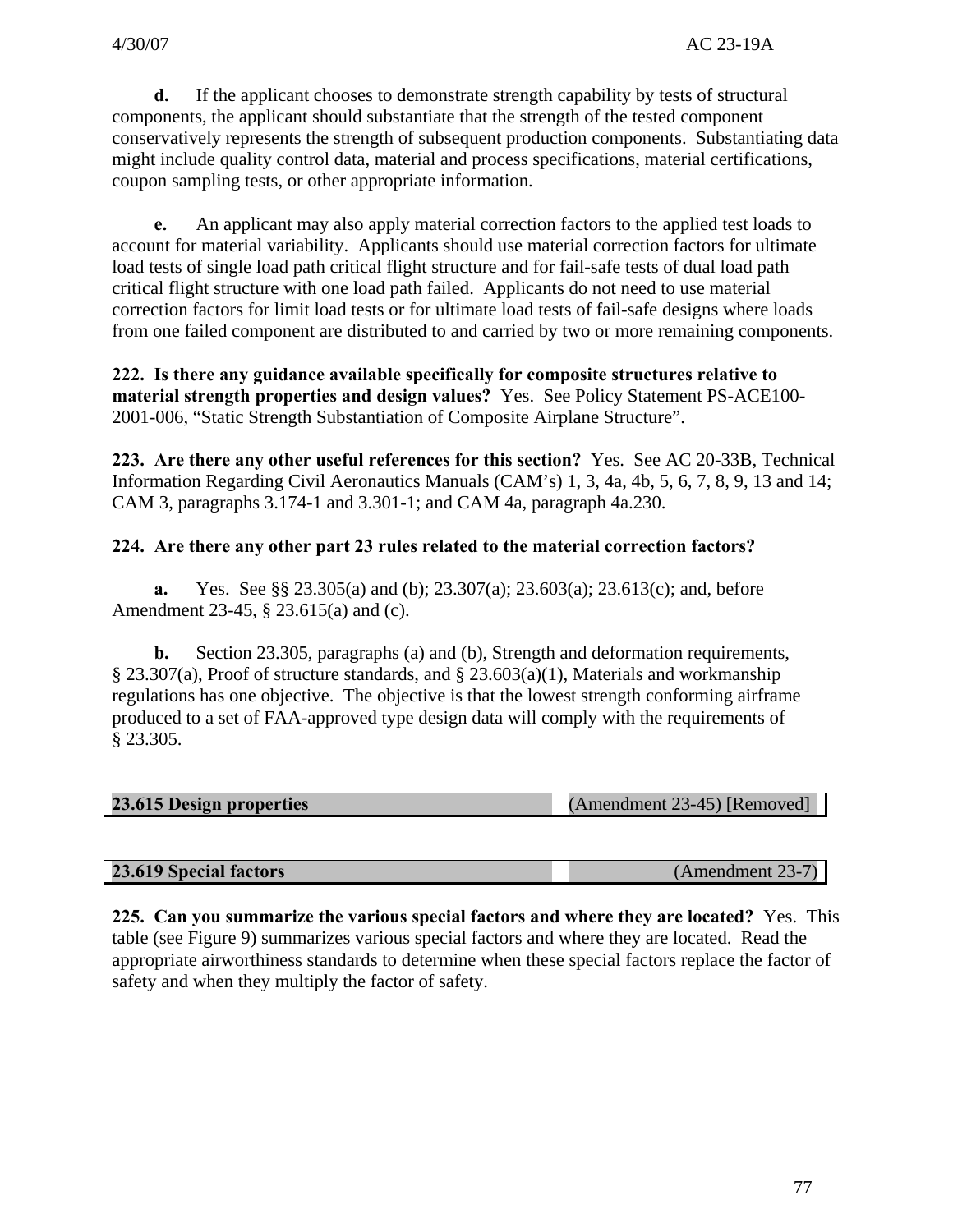|              | $§$ 23.303 | $§$ 23.365  | $§$ 23.621    | $§$ 23.623              | § 23.625 |
|--------------|------------|-------------|---------------|-------------------------|----------|
| Factor of    | 1.5        |             |               |                         |          |
| Safety       |            |             |               |                         |          |
| <b>Burst</b> |            | 1.33,       |               |                         |          |
| pressure     |            | $1.67$ with |               |                         |          |
| factor       |            | Special     |               |                         |          |
|              |            | Conditions  |               |                         |          |
| Casting      |            |             | $1 - 1.25$    |                         |          |
| factor       |            |             | $1.25 - 1.5$  |                         |          |
|              |            |             | $1.5 - 2.0$   |                         |          |
|              |            |             | $2.0$ -higher |                         |          |
| Bearing      |            |             |               | $FS = 6.67$             |          |
| factor       |            |             |               | $FS \geq 3.33$          |          |
|              |            |             |               | $2.0 \leq FS \leq 3.33$ |          |
| Fitting      |            |             |               |                         | 1.15     |
| factor       |            |             |               |                         | 1.33     |

## **FIGURE 9 SUMMARY OF VARIOUS SPECIAL FACTORS**

# **226. What is the difference between a Factor of Safety and a Margin of Safety, and how is the Factor of Safety determined relative to § 23.303 – Figure 9?**

Traditionally, a Factor of Safety (FS) is defined as the maximum allowable load (P) divided by the maximum applied load (p);

 $FS = P/p$ 

A Margin of Safety (MS) is defined as the Factor of Safety minus one;

 $MS = FS - 1 = (P/p) -1$ 

The Factor of Safety as discussed in Figure 9, relative to **§ 23.303** refers to the multiplying factor used to determine the ultimate loads from the limit loads (**§ 23.301**(a)). In other words:

Ultimate Load =  $[Limit Load] * [FS] = [Limit Load] * [1.5 (minimum)]$ 

**227. Is there any guidance available specifically for composite structures relative to special factors?** Yes. See Policy Statement PS-ACE100-2001-006, "Static Strength Substantiation of Composite Airplane Structure".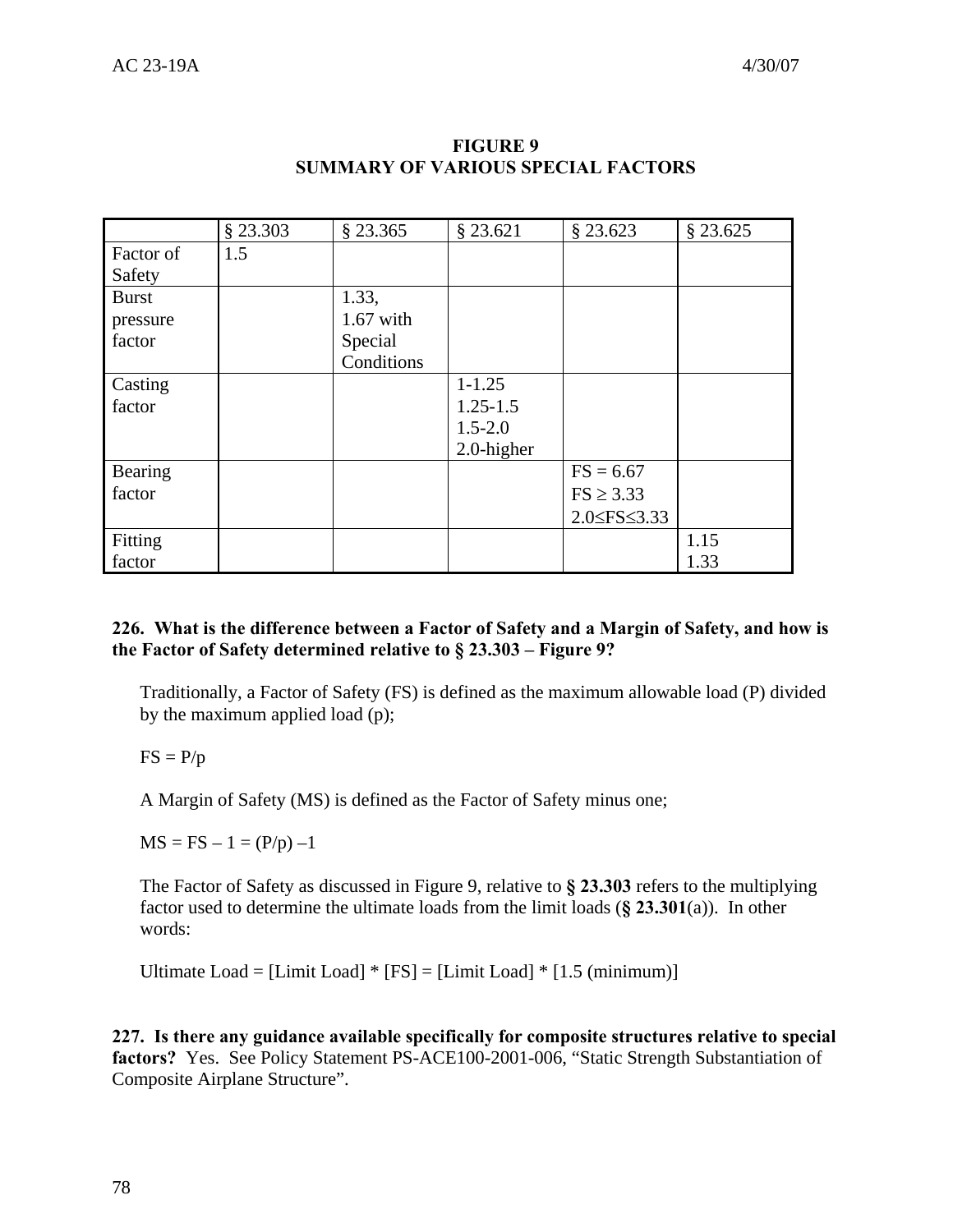**23.621 Casting factors** (Amendment 23-45)

**228. Is there any policy available on paragraph (a), (b) or (e) of this section as of January 1, 2007?** No.

**229. Can you summarize the inspection requirements for a given casting factor as dictated by paragraphs (c) and (d) of this section?** Yes. The following logic tree (Figure 10) permits a reader to quickly determine the inspection requirements associated with a chosen casting factor.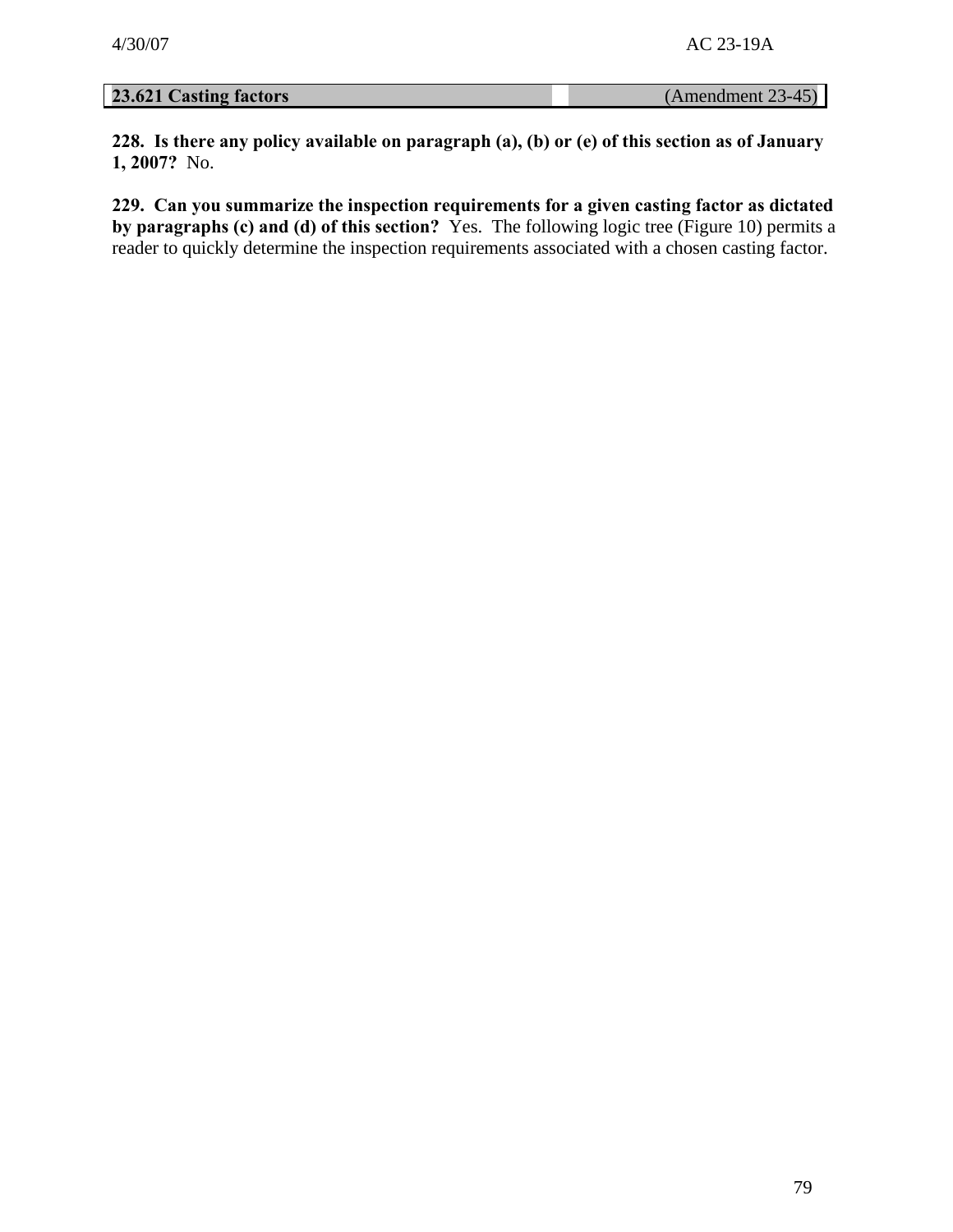

**FIGURE 10 CASTING FACTOR INSPECTION REQUIREMENTS** 

\* Ultimate load corresponding to a casting factor of 1.25 (U = L x 1.5 x 1.25 = 1.875L); deformation requirements of § 23.305 at a Load = 1.15 x L, where U = ultimate and L = limit load.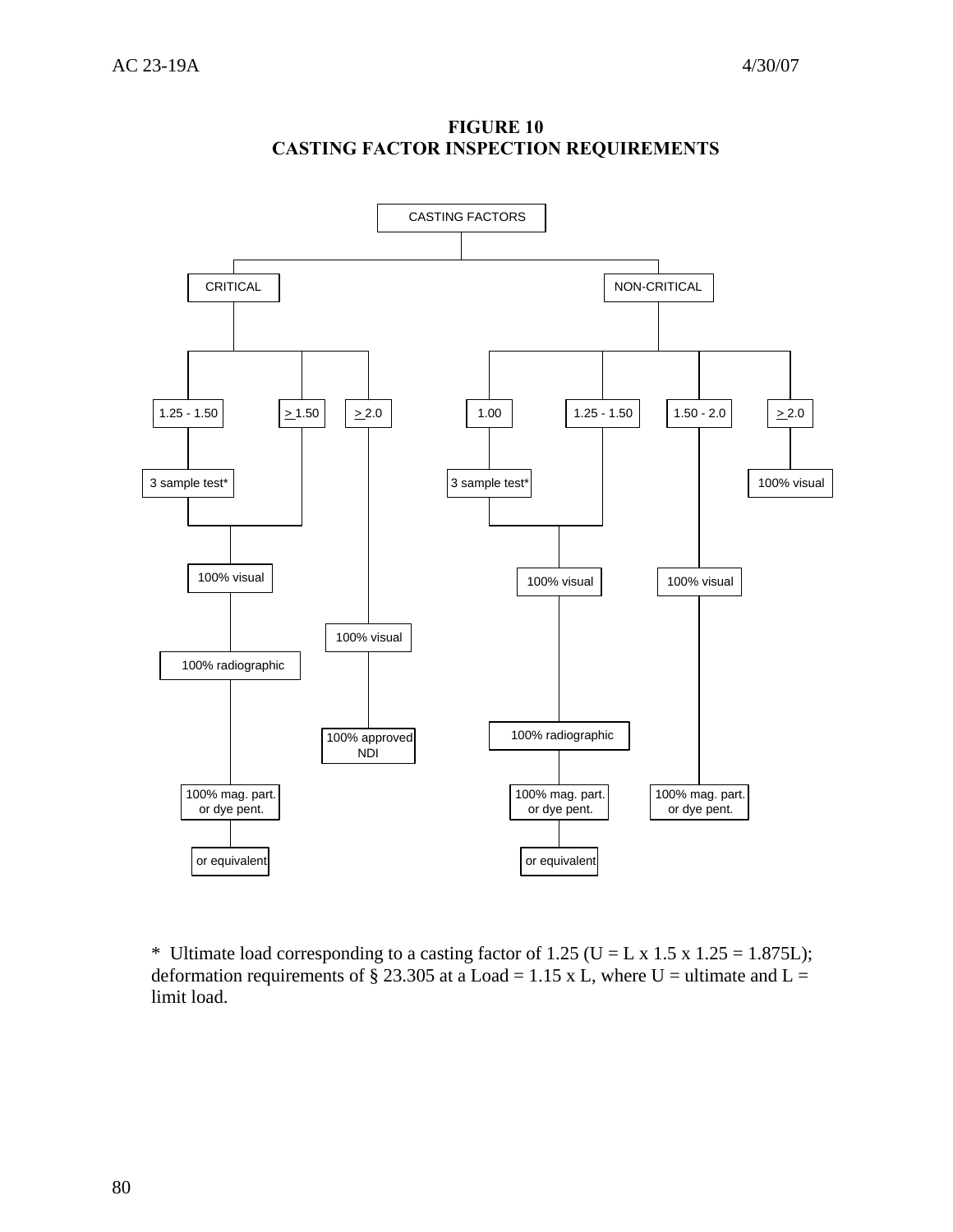| <b>23.623 Bearing factors</b> | (Amendment 23-7) |
|-------------------------------|------------------|

**230. Is there any policy available on this section as of January 1, 2007?** No.

## **23.625 Fitting factors** (Amendment 23-7)

**231. Is there any policy available on paragraph (a), (b) or (c) of this section as of January 1, 2007?** No.

**232. Should the 1.33 fitting factor be applied to the dynamic emergency landing conditions as well as the static emergency landing conditions (see part 23, §§ 23.562 and 23.561, respectively)?** The seat attachment fittings must be included in the dynamic test and, therefore, there is no need to apply a fitting factor.

| 23.627 Fatigue strength | (Original) |
|-------------------------|------------|
|                         |            |

**233. Is an actual fatigue evaluation required?** Regarding the fatigue evaluation (under part 23, § 23.627), the FAA has interpreted this standard as requiring only that the manufacturer exercise good design practice when avoiding severe stress concentrations, but not requiring a fatigue evaluation in itself.

**234. What is meant by the "fatigue limit" (also known as the endurance limit)?** When the results of a fatigue test are plotted on an S-n diagram (stress versus number-of-cycles to failure), the fatigue limit is the constant stress level reached at a high number of cycles. Below that stress level, failure is not expected to occur. Aluminum alloys may not show a clearly defined fatigue limit. Guidance provided in FAA report AFS-120-73-2, Fatigue Evaluation of Wing and Associated Structure on Small Airplanes, defines the fatigue endurance limit as the stress at 3 x  $10^7$  cycles.

**235. Is there additional guidance available for this section?** Yes. See AC 23-13, Fatigue and Fail-Safe Evaluation of Flight Structure and Pressurized Cabin for Part 23 Airplanes, for additional guidance about this airworthiness standard topic.

**23.629 Flutter** (Amendment 23-48)

236. When did the regulations start requiring flutter clearance to 1.2 V<sub>D</sub> for the rational **analysis?** Flutter clearance, using rational analyses, has been required to  $1.2 V<sub>D</sub>$  since Amendment 23-7 became effective on September 14, 1969. Clearance, for true or equivalent airspeed, depends on whether appropriate density correction factors are included in the analysis. Before Amendment 23-7, including Civil Air Regulations (CAR) 3, it was required to show flutter-free operation to  $1.0 V_D$  only.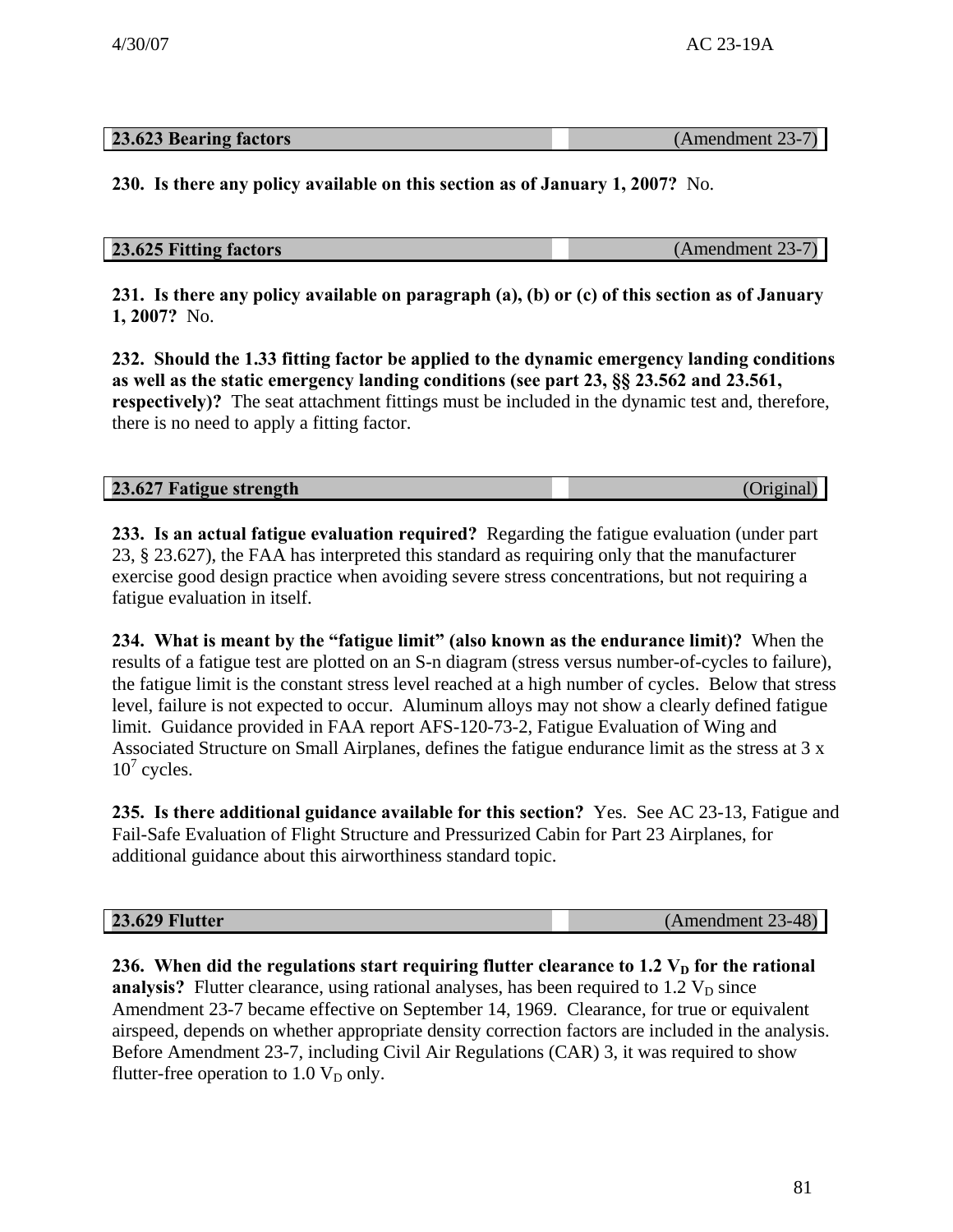**237. When was the first authorization of the use of AEER 45 as a means of meeting flutter prevention requirements?** Authorization to use AEER 45 (corrected February 1952) as a means of meeting the flutter prevention requirements of CAR 3.311 first appeared in Civil Aeronautics Manual (CAM) 3.311-1 on March 13, 1952. The simplified criteria do not specify applicable airspeed or altitude limits.

 **NOTE**: Existing copies of AEER 45 are undated and do not indicate if they are corrected. The correction appears on page 8 in the equation at paragraph  $3(a)$ . The corrected equation constant is 48.

## **238. What is history of the airspeed and altitude (if any) limitations for the use of AEER 45?**

**a.** Under **CAM 3.311-1**, no airspeed or altitude limits were given.

**b.** On December 1, 1978, Amendment 23-23 established an airspeed limit less than 260 knots equivalent airspeed (EAS) at altitudes below 14,000 feet and less than Mach 0.6 at altitudes at and above 14,000 feet. See below.

# **Amendment 23-23**

 $V_D < 260$  EAS below 14,000 feet and  $M_D <$  Mach 0.6 at and above 14,000 feet

**c.** On January 8, 1979, AC 23.629-1, Means of Compliance with Section 23.629, "Flutter," set new lower airspeed limits for AEER 45 to a design dive speed less than 200 m.p.h. EAS at altitudes below 14,000 feet. See below.

## **AC 23.629-1**

 $V_D < 200$  m.p.h. EAS below 14,000 feet

**d.** On October 23, 1985, FAA published revised AC 23.629-1A and changed the airspeed limits for AEER 45 to a design dive speed less than 260 knots EAS at altitudes below 14,000 feet. See below.

#### **AC 23.629-1A**

 $V_D < 260$  EAS below 14,000 feet

**e.** On September 7, 1993, Amendment 23-45 again changed the Mach number for AEER 45 to a design dive Mach number less than Mach 0.5 to closely agree with the calculated Mach number at 14,000 feet and 260 knots EAS. See below.

# **Amendment 23-45**   $V_D < 260$  EAS

#### and

 $M_D <$  Mach 0.5 at and above 14,000 feet

**f.** Note that part 23 never established an altitude limitation on the applicability of AEER 45. Speed units, although not addressed in AEER 45, have historically been taken as EAS—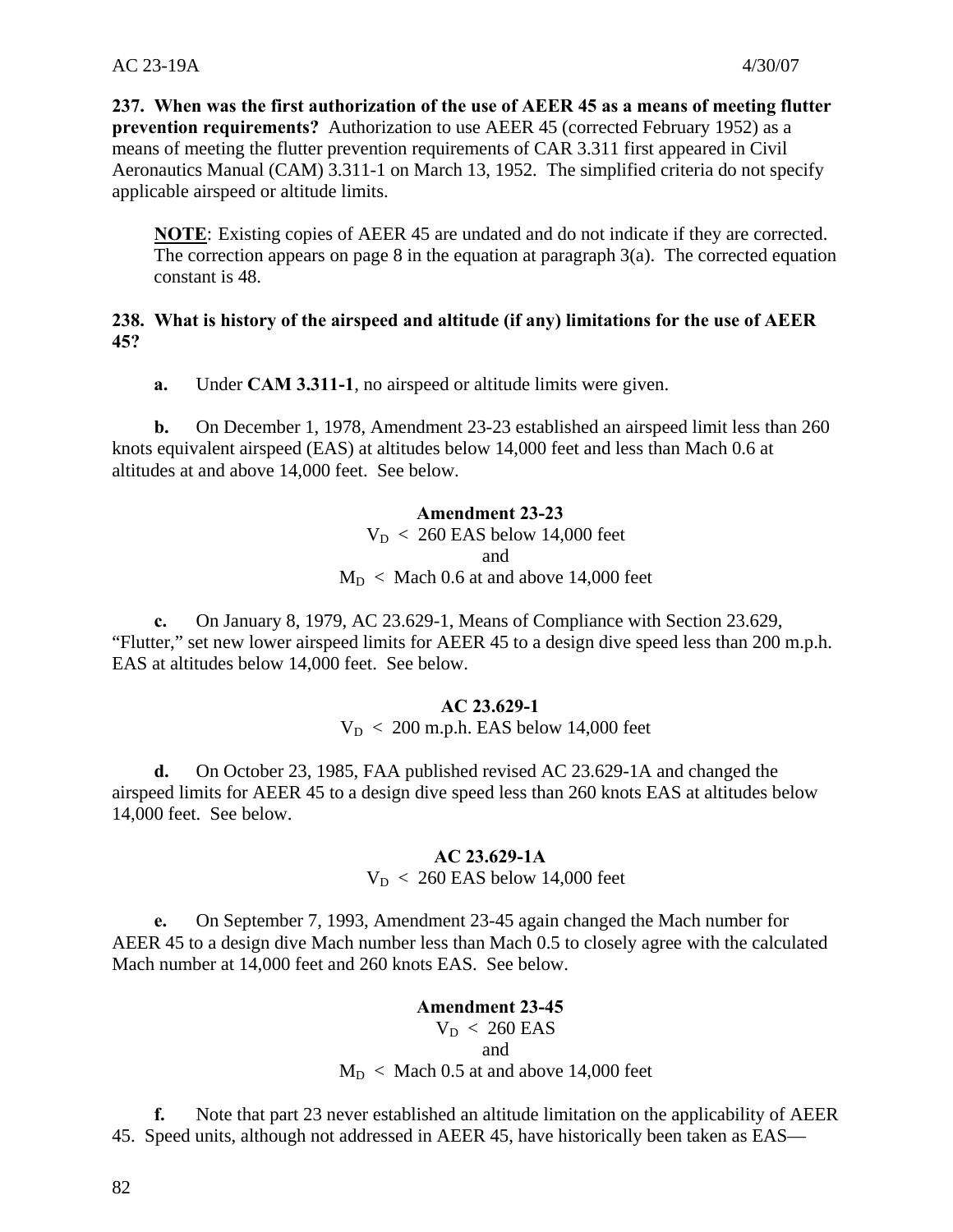except for wing torsional stiffness criteria that specify indicated airspeed (IAS) be used. However, at 14,000 feet in altitude, the difference between EAS and IAS is small (about 3½ knots).

**239. When did flight flutter tests become a requirement?** Amendment 23-48 made flightflutter tests a requirement. Before February 9, 1996, the date of the amendment, freedom from flutter, control reversal, and divergence could be shown by either a rational analysis, by flightflutter tests, or by simplified flutter prevention criteria. For all new type certification projects for which application was made after February 9, 1996, flight flutter tests are required to demonstrate compliance to § 23.629.

**240. Where can I get a copy of AEER 45?** Airframe and Equipment Engineering Report No. 45, "Simplified Flutter Prevention Criteria for Personal Type Aircraft," by Robert Rosenbaum, and Civil Aeronautics Manual 3, Supplement No. 11, dated March 28, 1952, may be used for simple airplane designs to show compliance with flutter. Copies may be obtained by mail from the following: Manager, Standards Office (ACE-110), Federal Aviation Administration, Small Airplane Directorate, DOT Building, 901 Locust, Room 301, Kansas City, MO 64106.

# **241. How can I achieve the objective of paragraph (f) of this section?**

**a.** The objective is to prevent airplane flutter from occurring after the failure, malfunction, or disconnection of any single element in the primary flight-control system, in any tab-control system, or in any flutter damper. Balancing the control systems and then showing that the airplane is free from flutter can achieve this. Alternatively, the objective can also be shown by doing the following:

**(1)** Incorporating a structural fail-safe design throughout the entire flight-control system and then demonstrating that the airplane is free from flutter; or

**(2)** Incorporating a combination of structural fail-safe designs and balanced-control system.

**b.** If a hinge pin single failure would allow the pin to fall out of the hinge, create hinge design features to prevent the pin from separating.

**242. Is the fail-safe design criterion of § 23.572(a)(2) an acceptable method of compliance for flutter?** No. Section 23.629(f)(2) requires the failure, malfunction, or disconnection of any single element be considered. Both control-surface balance and dual-load, path-tab-system designs have been judged as meeting the airworthiness requirement for irreversible systems.

**243. Why isn't the fail-safe design criterion of § 23.572(a)(2) an acceptable method of compliance for flutter?** The fail-safe criterion in § 23.572(a)(2) imposes a static ultimate-load factor of 75 percent of the critical limit-load factor at design cruise speed,  $V_c$ . This criterion is inadequate for flutter substantiation of dual-load path primary-control systems, or tab-control systems because of the lower speeds and lower structural loads imposed.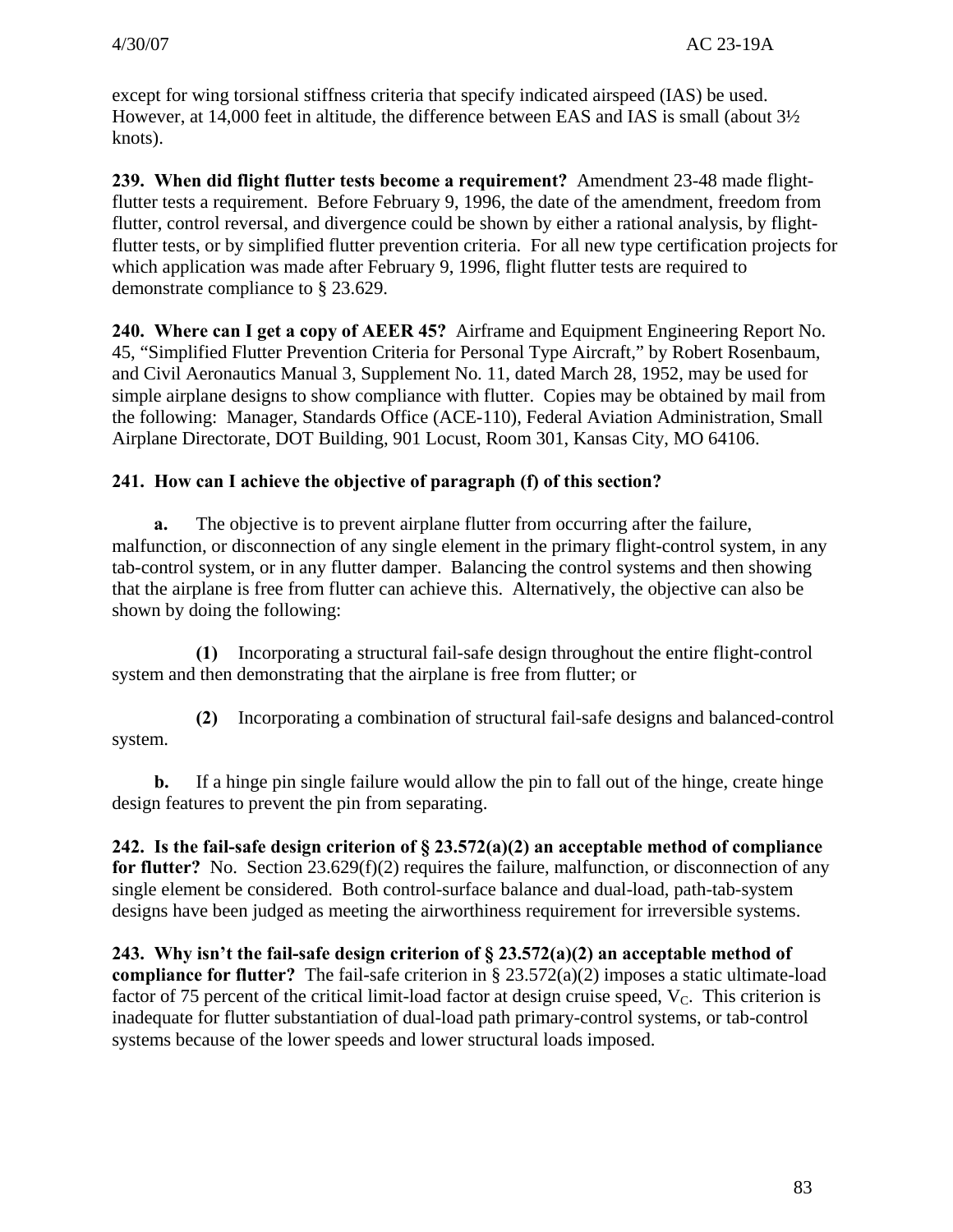**244. Is there any additional guidance available for this section?** Yes. See AC 23.629-1B, Means of Compliance with Section 23.629, "Flutter," for additional information about this airworthiness standard topic.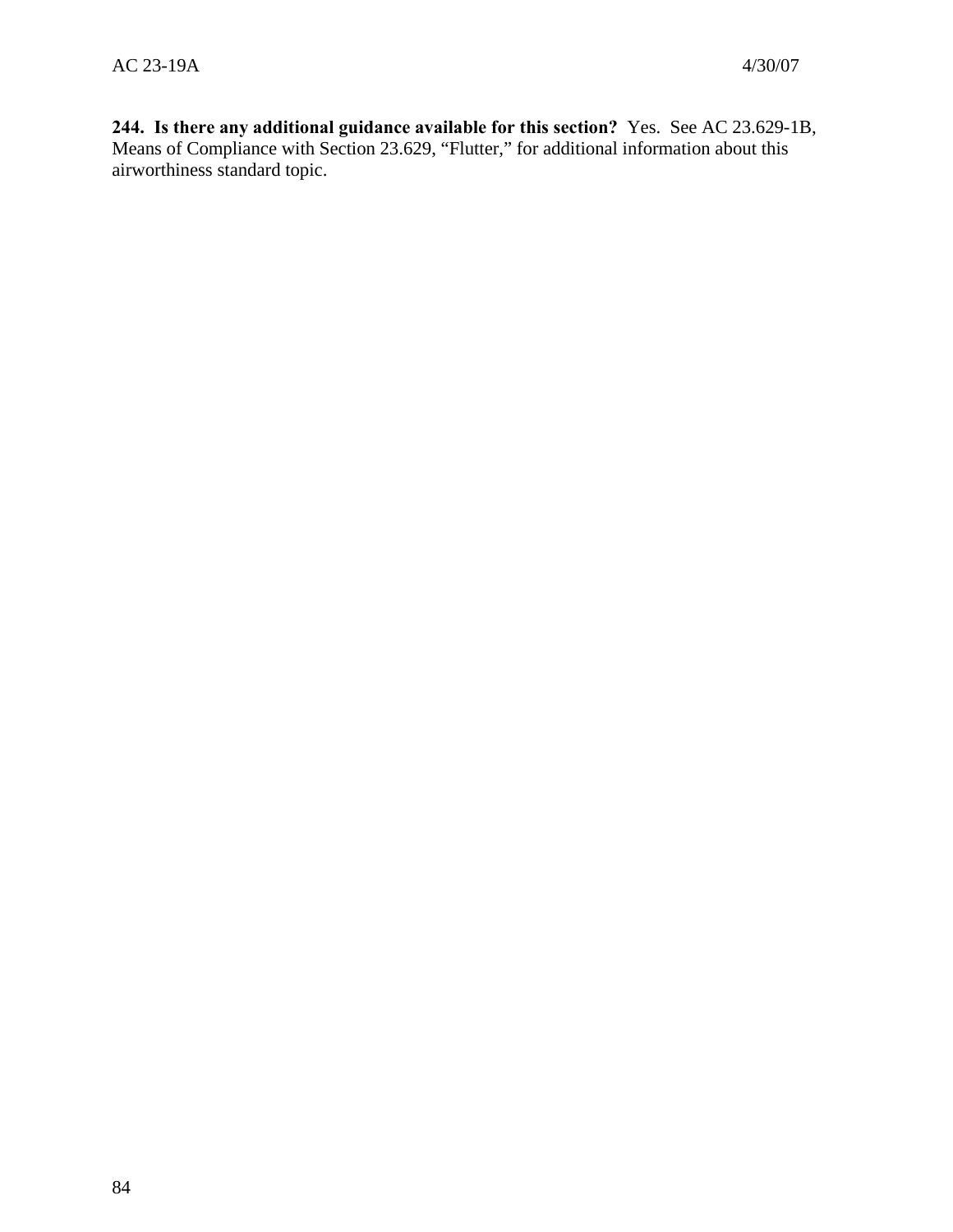**WINGS** 

| 23.641 Proof of strength |
|--------------------------|
|--------------------------|

**245. Is there any policy available on this section as of January 1, 2007?** No.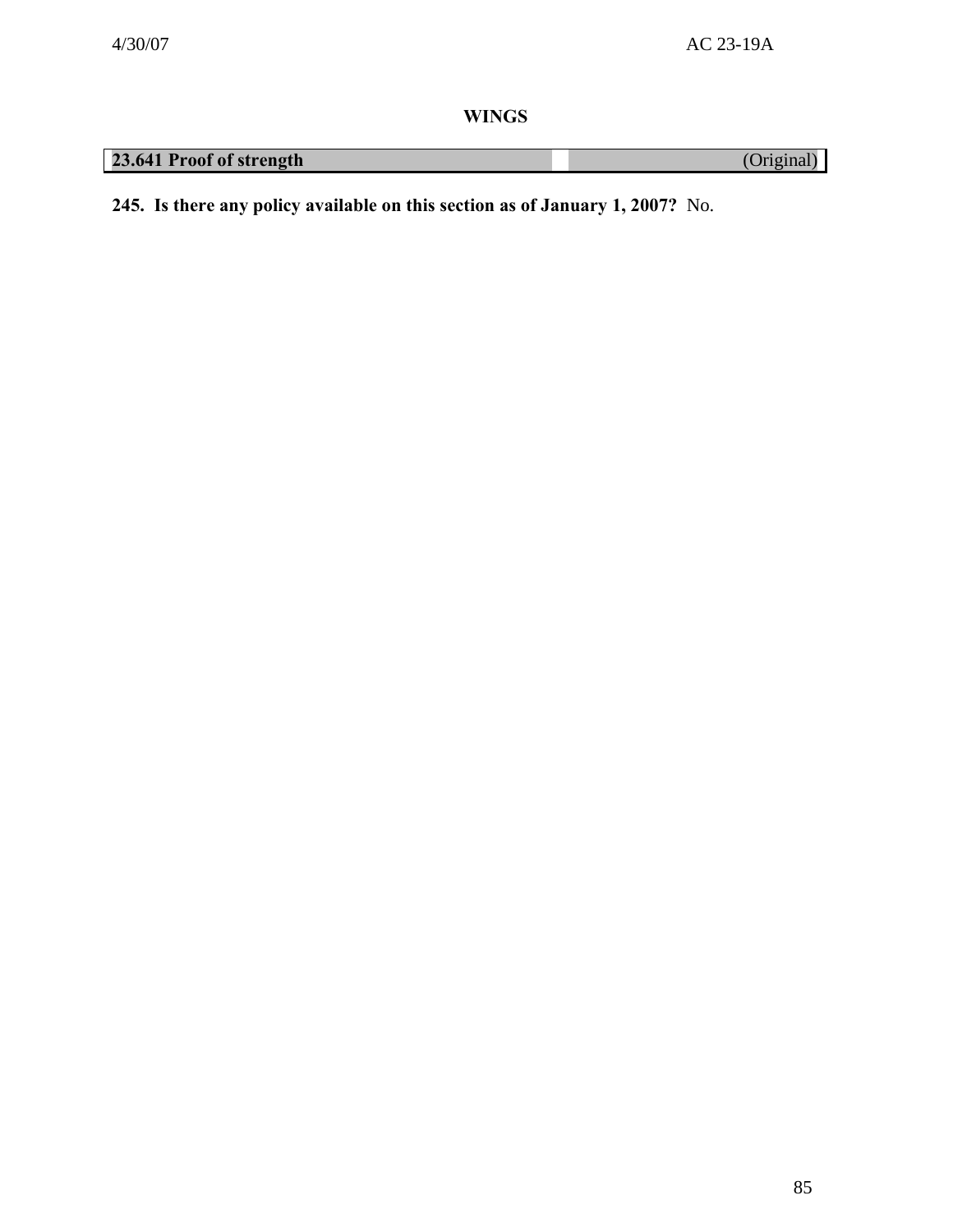# **CONTROL SURFACES**

# **23.651 Proof of strength** (Original)

**246. Is there any policy available on this section as of January 1, 2007?** No.

| 23.655 Installation | $(Amendment 23-45)$ |
|---------------------|---------------------|
|                     |                     |

**247. Is there any policy available on this section as of January 1, 2007?** No.

| <b>23.657 Hinges</b> |  | $(Amendment 23-48)$ |
|----------------------|--|---------------------|
|----------------------|--|---------------------|

**248. Is there any additional guidance available for hinges?** See 23.393, Loads parallel to the hinge line, for additional guidance about hinges. Also see 23.651, Proof of strength, for information that may affect hinges.

| 23.659 Mass balance |  | (Original) |
|---------------------|--|------------|
|---------------------|--|------------|

**249. Is there any policy available on this section as of January 1, 2007?** No.